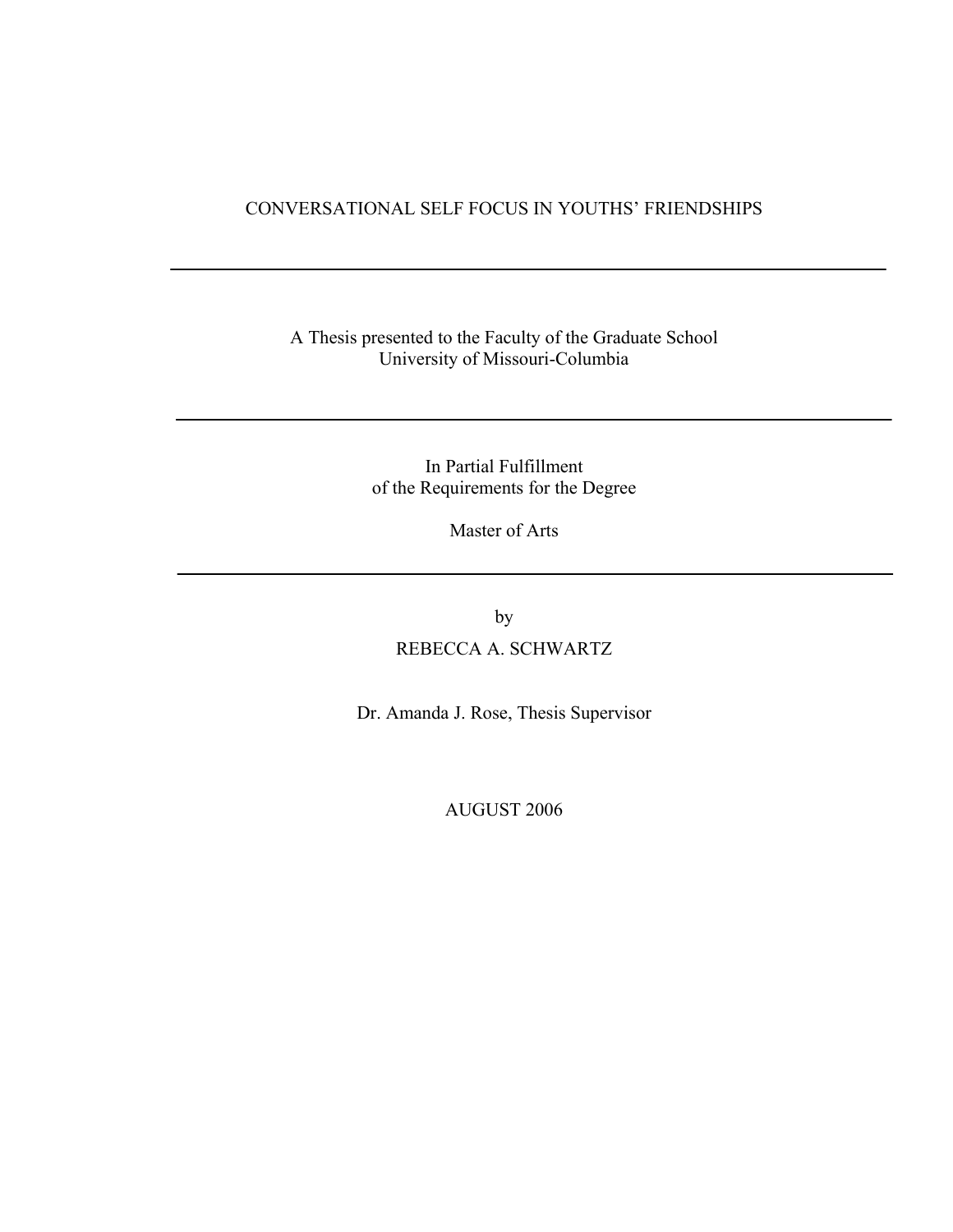The undersigned, appointed by the Dean of the Graduate School, have examined the thesis entitled

# CONVERSATIONAL SELF FOCUS IN YOUTHS' FRIENDSHIPS

Presented by Rebecca A. Schwartz

A candidate for the degree of Master of Arts

And hereby certify that in their opinion it is worthy of acceptance.

 $\mathcal{L}_\text{max}$  , and the contract of the contract of the contract of the contract of the contract of the contract of the contract of the contract of the contract of the contract of the contract of the contract of the contr Professor Amanda Rose

 $\mathcal{L}_\text{max}$  , and the contract of the contract of the contract of the contract of the contract of the contract of the contract of the contract of the contract of the contract of the contract of the contract of the contr Professor Kristin Hawley

 $\mathcal{L}_\text{max}$  , and the contract of the contract of the contract of the contract of the contract of the contract of the contract of the contract of the contract of the contract of the contract of the contract of the contr Professor Jean Ispa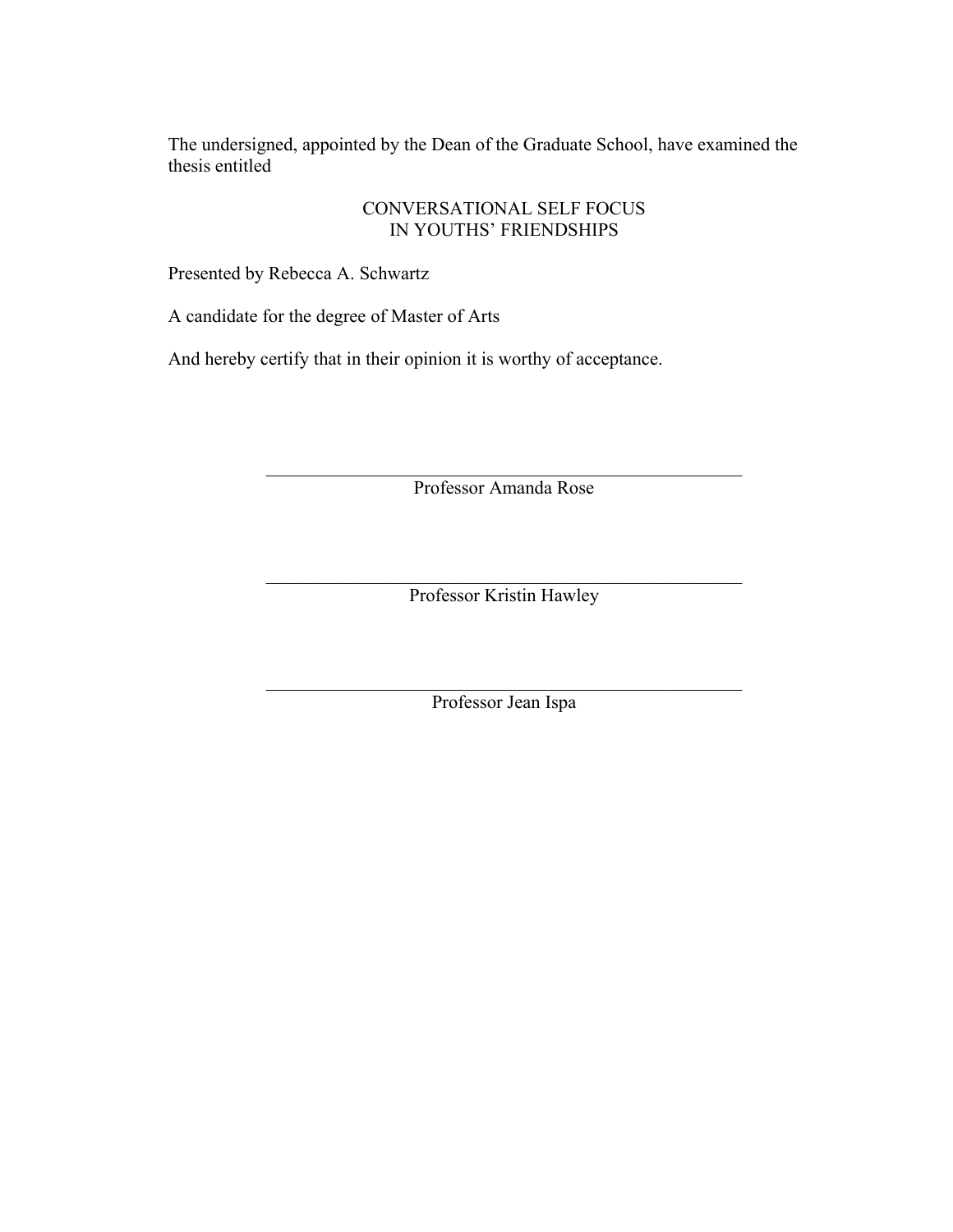#### ACKNOWLEDGEMENTS

I would like to acknowledge several individuals who have assisted me, both directly and indirectly, with this research. First, I would like to thank my faculty advisors. Dr. Amanda Rose has provided skillful guidance, generous assistance, and countless hours of mentorship throughout this process. Dr. Kristin Hawley additionally provided meaningful feedback on previous drafts of this work. Further, Dr. Tim Trull supported my research and provided clinical mentorship during my first years of graduate school. I would like to also acknowledge the Department of Psychological Sciences at the University of Missouri-Columbia for their administrative support and encouragement. Second, Drs. Lance Swenson, Wendy Carlson, and Erika Waller offered invaluable help, advice, and support as fellow members of the Peer Relations Lab. Aaron Luebbe and Ashley Wilson also offered their time and support during data collection and the coding process. I truly value these individuals as colleagues and friends. Finally, I thank my family whose humor and energy move me forward: Susan and DC Cunningham, and Chris, Kim, Evan, and Frank Schwartz. Last, but certainly not least, I thank Ian Mette, my partner and best friend, whose love and support keep me afloat and inspired.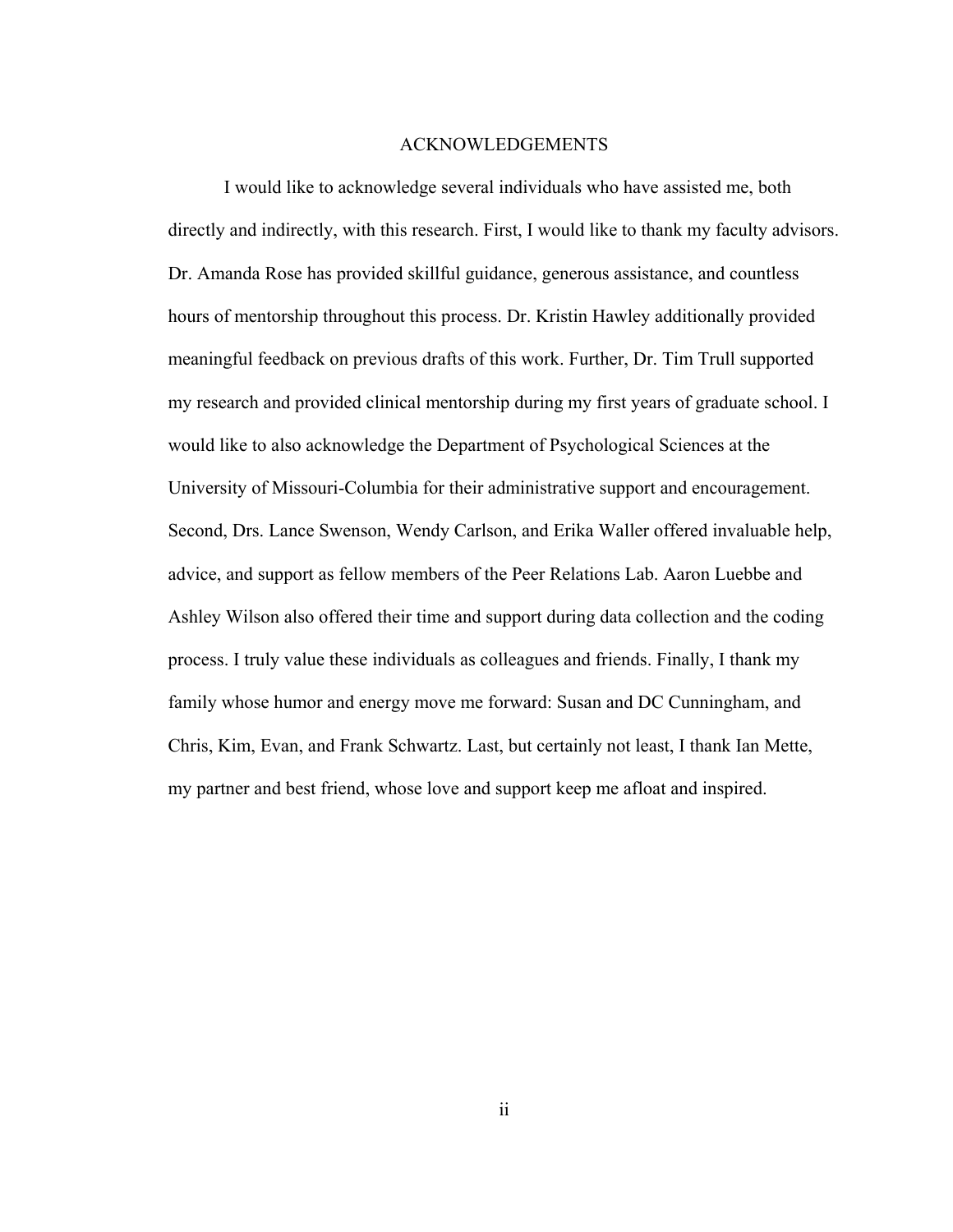# TABLE OF CONTENTS

| Chapter |                                                                                                                                                                                                                                                                                                                                                                                                                                       |  |
|---------|---------------------------------------------------------------------------------------------------------------------------------------------------------------------------------------------------------------------------------------------------------------------------------------------------------------------------------------------------------------------------------------------------------------------------------------|--|
| 1.      |                                                                                                                                                                                                                                                                                                                                                                                                                                       |  |
|         | <b>Functions of Self-Disclosure</b><br>The Role of Self-Disclosure in Youths' Friendships<br>Self-Disclosure and Friendship Quality<br>Self-Disclosure and Emotional Adjustment<br>Self-Focus in Adolescent Friendships<br>Having a Friend Who is Self-Focused: Implications for Adjustment<br>Being a Self-Focused Friend: Implications for Adjustment<br>Developmental and Gender Differences<br><b>Summary of Current Research</b> |  |
| 2.      | 22                                                                                                                                                                                                                                                                                                                                                                                                                                    |  |
|         | Method<br><b>Results</b><br>Discussion                                                                                                                                                                                                                                                                                                                                                                                                |  |
| 3.      | 46                                                                                                                                                                                                                                                                                                                                                                                                                                    |  |
|         | Method<br><b>Results</b><br>Discussion                                                                                                                                                                                                                                                                                                                                                                                                |  |
| 4.      |                                                                                                                                                                                                                                                                                                                                                                                                                                       |  |
|         |                                                                                                                                                                                                                                                                                                                                                                                                                                       |  |
|         |                                                                                                                                                                                                                                                                                                                                                                                                                                       |  |
|         | <b>Self-Focus Questionnaire</b>                                                                                                                                                                                                                                                                                                                                                                                                       |  |

Multilevel Model Equations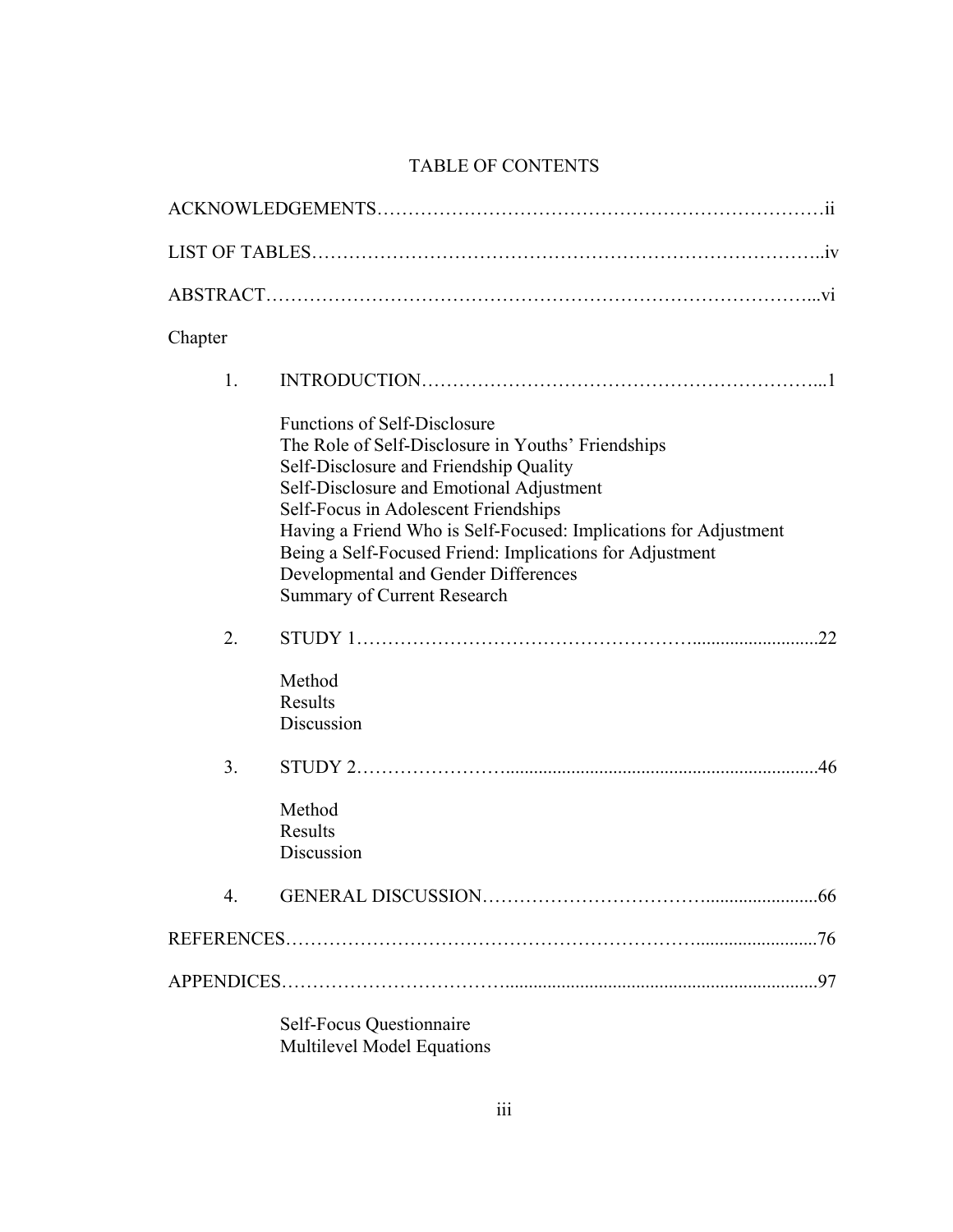# LIST OF TABLES

| Table | Page                                                                                                                                             |
|-------|--------------------------------------------------------------------------------------------------------------------------------------------------|
| 1.    | Representative Analyses Comparing Friended Youth Who Were Included in the                                                                        |
| 2.    | Representative Analyses Comparing Friended Youth Who Were Included in the                                                                        |
| 3.    | Psychometric Properties and Descriptive Statistics for All Variables for Youth                                                                   |
| 4.    |                                                                                                                                                  |
| 5.    |                                                                                                                                                  |
| 6.    | Summary of Multilevel Model Analyses Examining Relations between Self-                                                                           |
| 7.    | Summary of Multilevel Model Analyses Examining Relations between Friend-                                                                         |
| 8.    | Psychometric Properties and Descriptive Statistics for All Observed                                                                              |
| 9.    | Psychometric Properties and Descriptive Statistics for All Self-report                                                                           |
| 10.   | Means and Standard Deviations for All Observed Variables for Boys and                                                                            |
| 11.   | Means and Standard Deviations for All Self-report Variables for Boys and                                                                         |
| 12.   | Summary of Multilevel Model Analyses Examining Relations between Observed<br>Self-focus and Self-reported Adjustment Using Self-focus Proportion |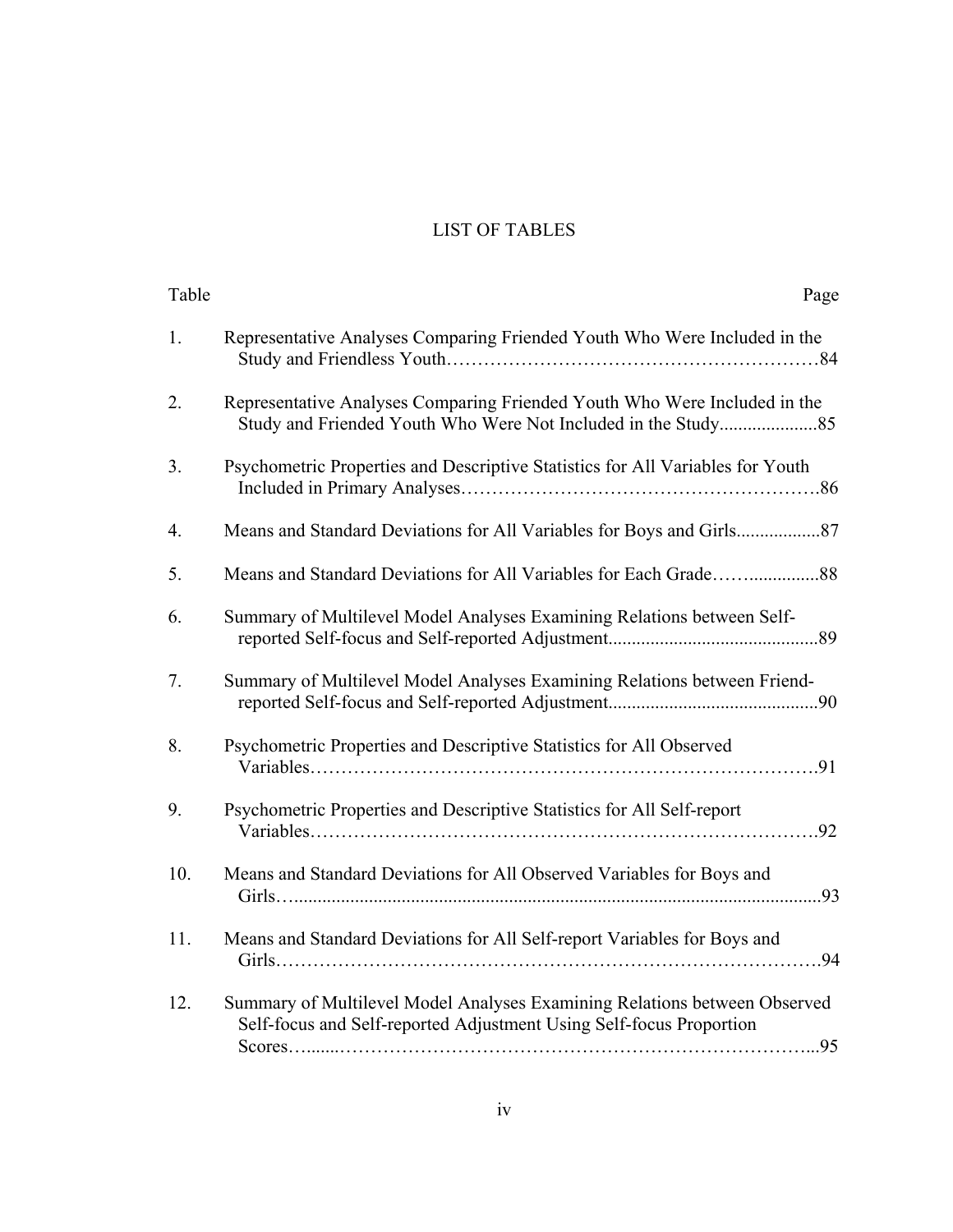13. Summary of Multilevel Model Analyses Examining Relations between Observed Self-focus and Self-reported Adjustment Using Global Self-focus Scores........96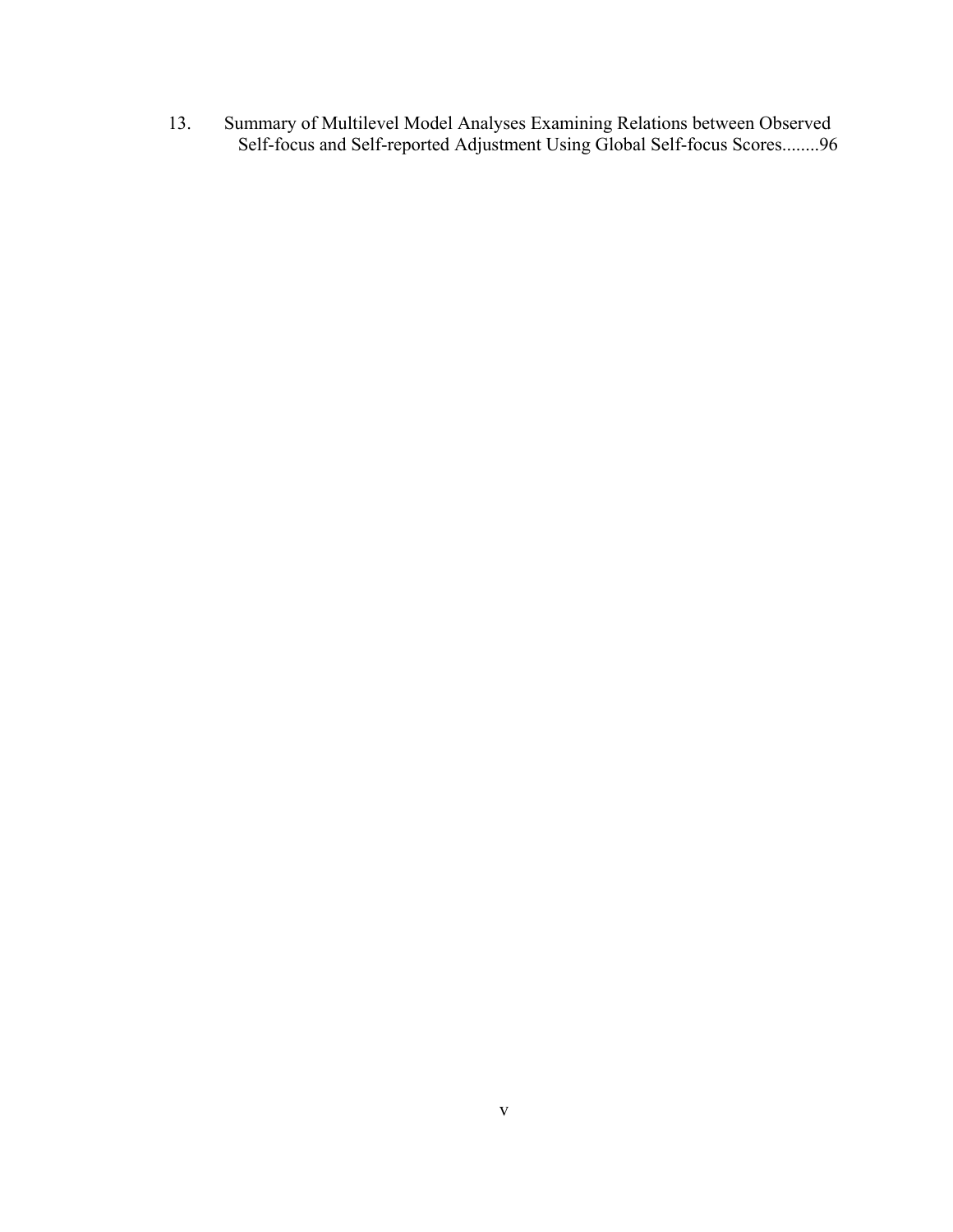#### **ABSTRACT**

 The present research considered conversational self-focus, a previously unstudied variant of normative self-disclosure in which one conversation partner re-directs conversations to focus on the self. It was hypothesized that having a friend who is selffocused, especially during conversations about problems, would be related to negative friendship and emotional outcomes. These hypotheses were addressed in two studies. The first was a school-based study in which youth in grades 5, 8, and 11 reported on their own and their friends' self-focus as well as their own adjustment. The second study was a laboratory study in which the conversational self-focus of youth and their friends was assessed using observational methodology. Generally speaking, the results of the two studies were mixed regarding whether having a friend who is self-focused is linked with (friendship and emotional) adjustment problems or whether one's own self-focus is linked with (emotional) adjustment problems. In particular, Study 1 suggested that youth with internalizing symptoms tend to perceive their friends as being self-focused and report lower friendship quality than youth without internalizing symptoms. However, no significant relations emerged when friends' reports of the friends' self-focus were used. Study 2, on the other hand, suggested that youth with internalizing symptoms tend to selffocus themselves but did not report lower friendship quality. Thus hypothesized relations only emerged when using a single reporter and not when using more stringent methods (observations). Future research should incorporate both survey and observational methods. Additionally, applied contributions of this research (e.g., interventions for selffocused youth) are discussed.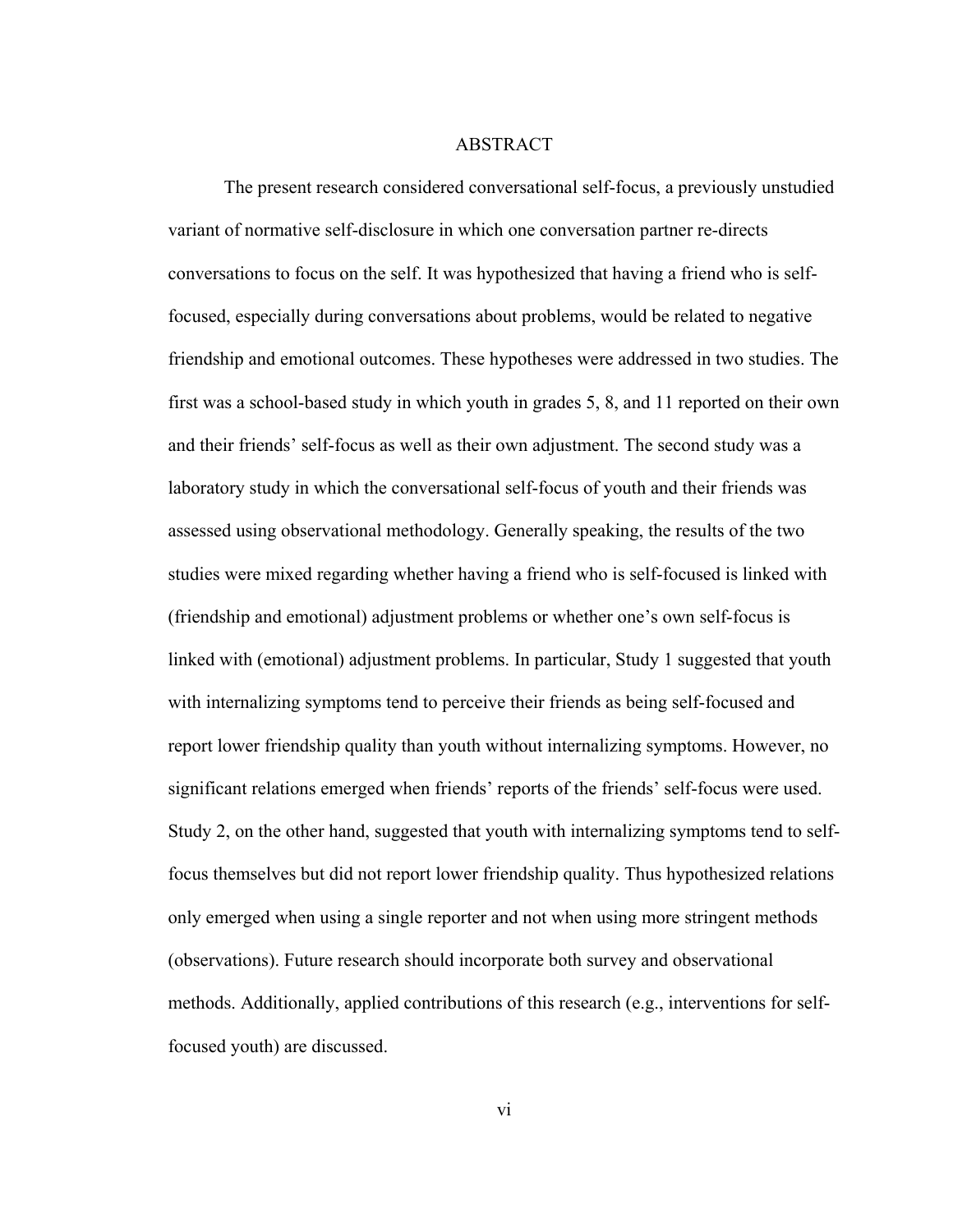Conversational Self-focus in Youths' Friendships

#### CHAPTER 1

#### INTRODUCTION

Late childhood and adolescence is a developmental stage in which youth experience significant stressors (Berndt & Hanna, 1995). Given the increased importance of close friends at this time (Buhrmester & Prager, 1995; Derlega & Chaikin, 1977; Sullivan, 1953), it is likely that these youth will often turn to their friends to seek support. One way in which these relationships may afford youth the support they seek is through the process of self-disclosure. For instance, when youth share sensitive information about themselves with friends and are supported, they likely feel a sense of validation and selfworth. Self-disclosure within the context of friendship is associated with other aspects of positive friendship quality (e.g., Parker  $\&$  Asher, 1993) and better emotional adjustment (e.g., Buhrmester, 1990; Jourard, 1964). However, research with both adults (Vangelisti, Knapp, & Daly, 1990) and youth (Belle, 1989; Rose, 2002; Zahn-Waxler, 2000) indicates that not all types of self-disclosure may be similarly beneficial.

The present research considers a previously unstudied variation of self-disclosure in youths' friendships, conversational self-focus. Self-disclosure normally involves a give-and-take process (Roy, Benenson, & Lilly, 2000), but conversational self-focus is proposed to be an aberration of normative self-disclosure. Conversational self-focus is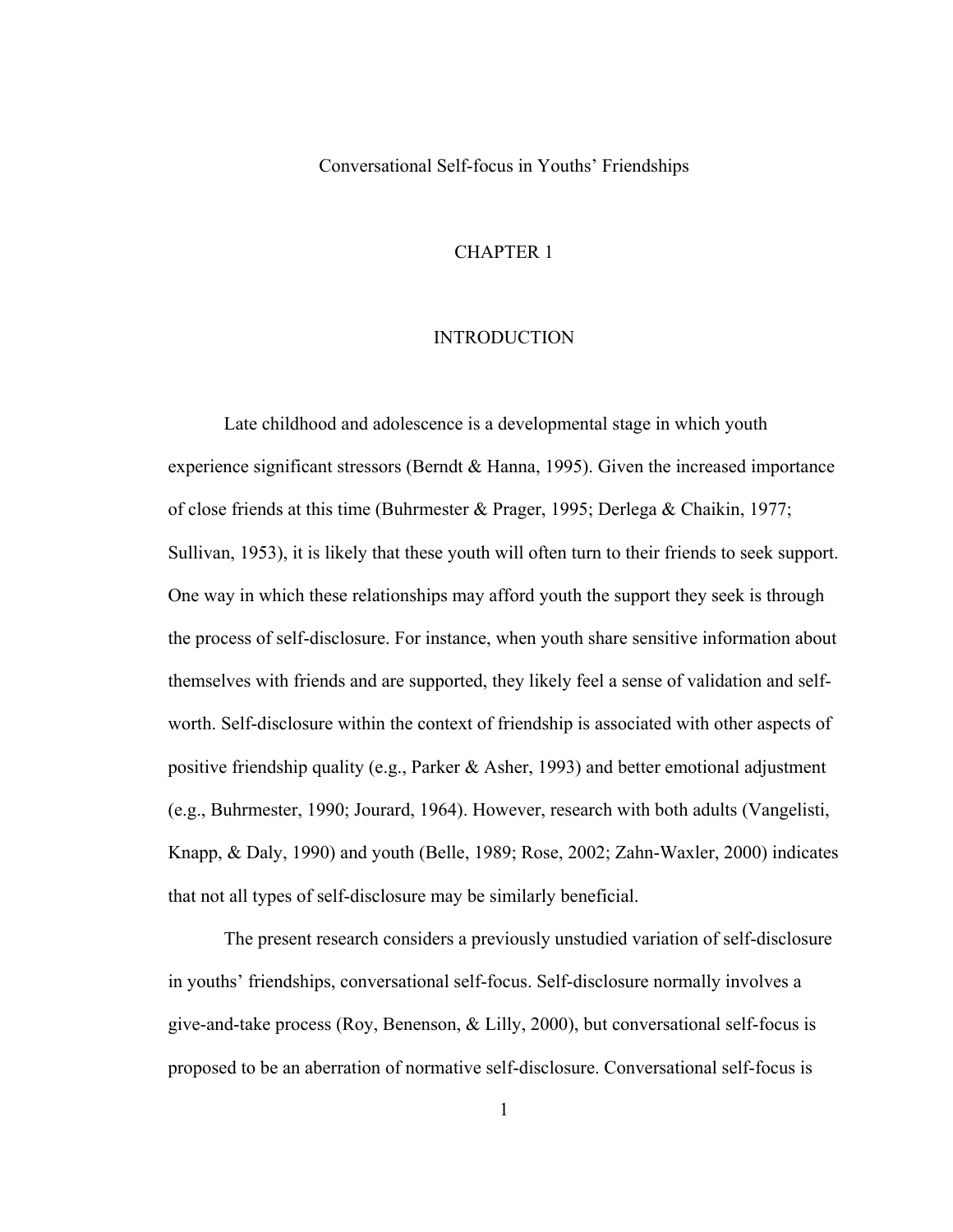defined as the tendency of one conversation partner to re-direct a conversation to focus on himself or herself. Despite the generally positive implications for self-disclosure in friendships, having a friend who is self-focused was expected to be related to negative friendship and emotional outcomes. These hypotheses were addressed in two studies. One was a questionnaire school-based study of youth in grades 5, 8, and 11. Another was a laboratory observational study and involved youth in grade 10.

#### *Functions of Self-Disclosure*

Self-disclosure is commonly defined as the revealing of personal information to others (Cozby, 1973). This type of communication involves an individual divulging his or her thoughts, self-evaluations, intense feelings, or important past experiences (Altman & Taylor, 1973). The content of self-disclosure varies greatly. For example, self-disclosure messages may refer to information or facts about oneself or may refer to personal feelings, opinions, and judgments (Derlega, Metts, Petronio, & Margulis, 1993).

In addition, the majority of the self-disclosure literature acknowledges reciprocity as a norm (e.g., Cozby, 1973; Derlega et al., 1993; Jourard, 1971). That is to say that when one person discloses personal information, it is expected that the recipient will, in turn, divulge similarly personal information (Chaikin & Derlega, 1974; Miller & Kenny, 1986). Reciprocity of self-disclosure may be thought of as a 'give-and-take' process. As described below, Derlega and Grzelak (1979) discuss five functions of self-disclosure that aid in understanding of the central role of these conversation processes in close relationships.

*Social validation.* Self-disclosure to close others is a viable means of gaining social validation (Prager, Fuller, & Gonzales, 1989). According to Derlega and Grzelak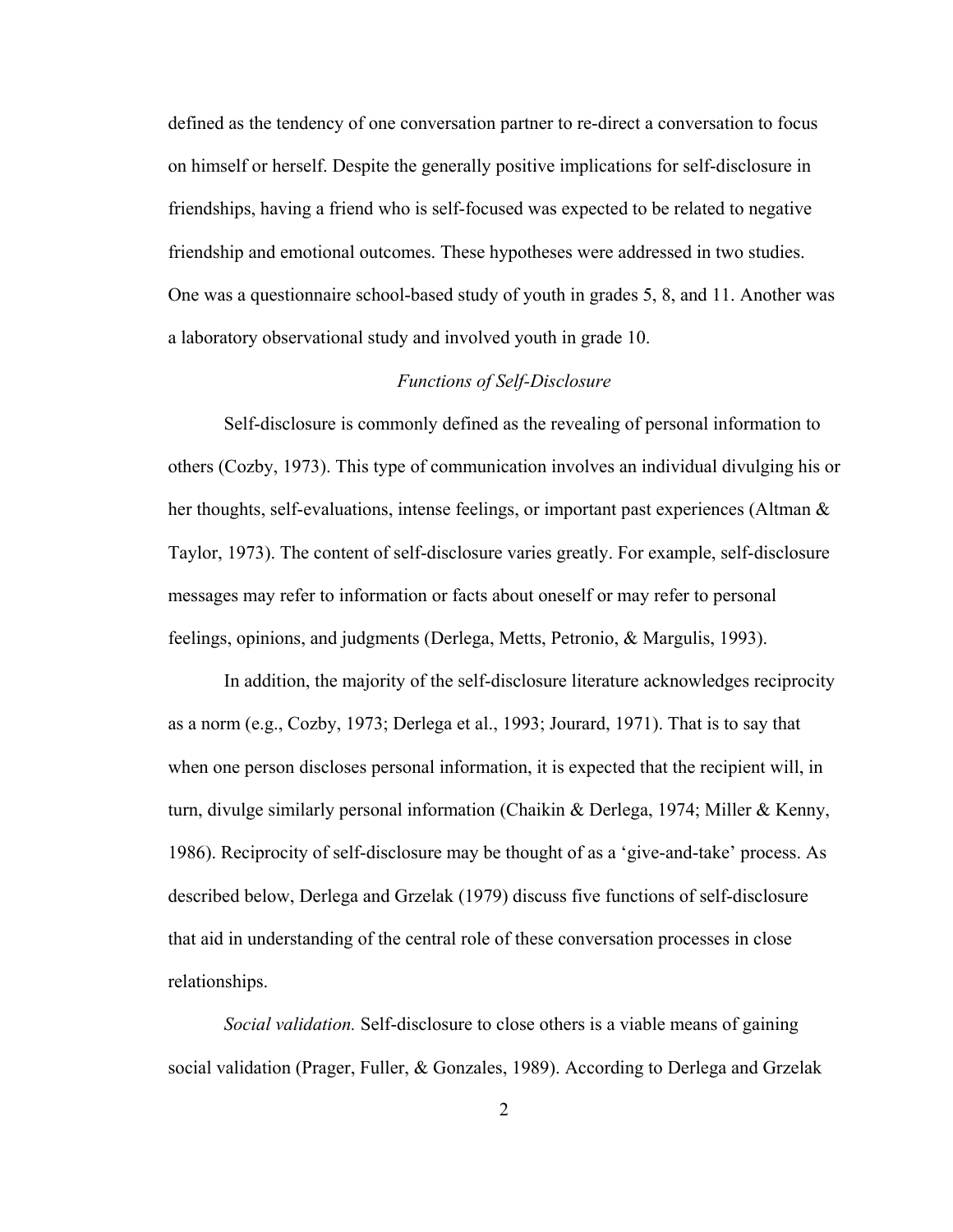(1979), one reason why people self-disclose may be to gain feedback that alerts them to the appropriateness and validity of their thoughts. Two related concepts may help to explain how self-disclosure processes lead to feelings of social validation: social approval and self-acceptance (Berg  $&$  Archer, 1982). When individuals self-disclose, they invite evaluative social cues from the listener that provide a gauge of social approval (Buhrmester & Prager, 1995). Individuals may feel socially validated if their partners express approval of the thoughts and feelings that they disclose. Second, the desire for self-acceptance may motivate people to self-disclose in the hopes of achieving social validation (Berg & Archer, 1982). Self-disclosure to this end may provide social feedback assuring an individual that he or she is not alone in his or her thoughts, feelings, or experiences (Buhrmester  $\&$  Prager, 1995). This idea is in line with the thinking behind Cooley's concept of the "looking glass self" (1902), which asserts that people come to view and value themselves based on the perceptions and values of others.

*Social control.* Self-disclosure is also a means by which people achieve selfpresentation goals (Derlega & Grzelak, 1979). The disclosing and/or withholding of particular pieces of information may be used to lead others to form certain desired impressions of the self. The interpersonal nature of self-disclosure fosters the speaker's conformity to social norms (Baumeister, 1982). Thus self-disclosure for selfpresentational purposes may enable individuals to manipulate the ways in which they are perceived by others and to be regarded as socially acceptable.

 *Self-clarification.* Disclosers in the communication process are forced to more clearly express themselves to a listener than if they were thinking alone (Jourard, 1971). Thus self-disclosure may be a way for individuals to gain self-clarification of opinions,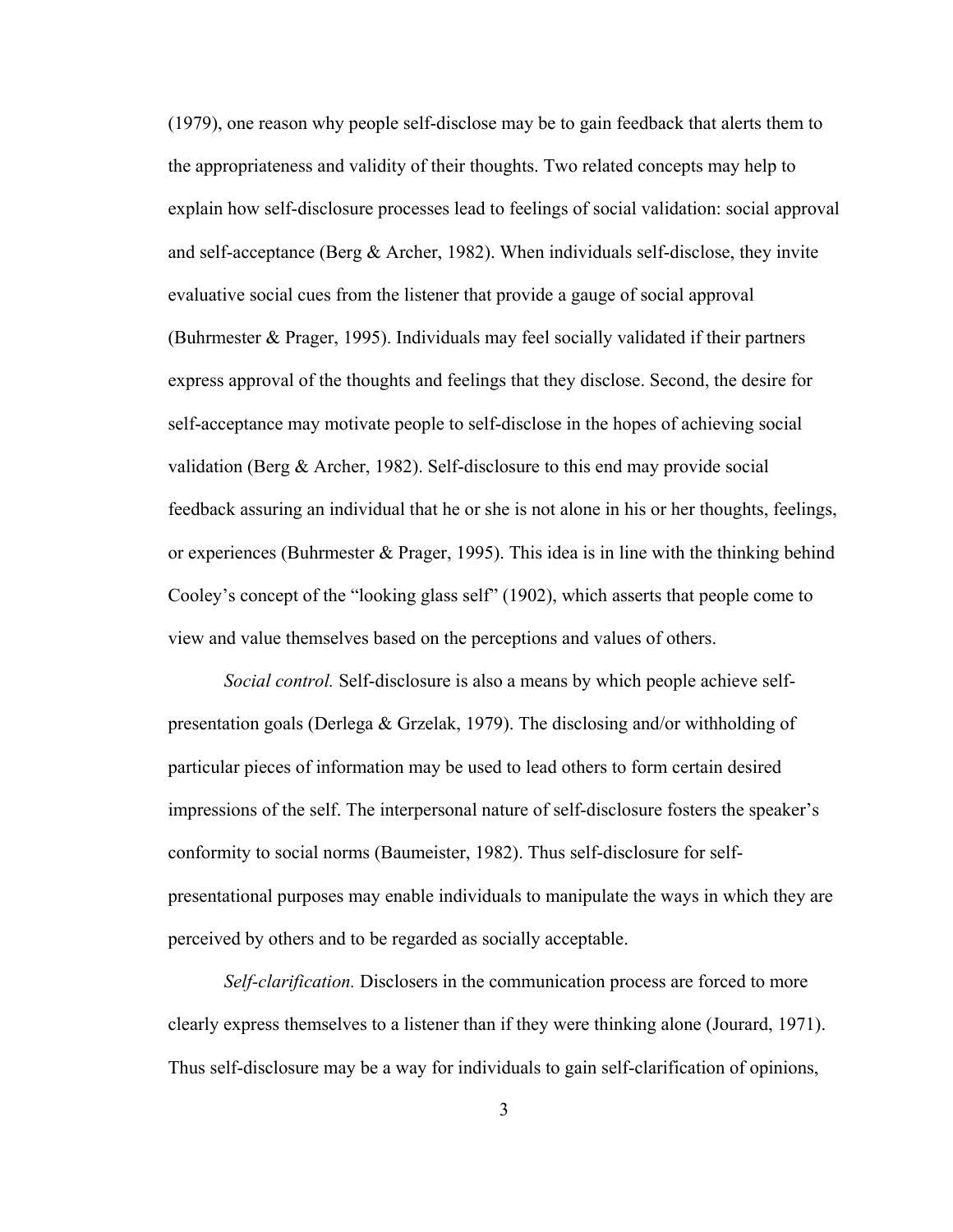beliefs, attitudes, values, and standards. Self-disclosure of this sort may generate a dialogue between two people in which both participants' evolving ideas are clarified (Derlega & Grzelak, 1979).

*Self-expression.* Derlega and Grzelak (1979) also believe self-disclosure to be a viable means through which people may express pent-up feelings or thoughts in a cathartic manner. Disclosing emotional information about the self can be therapeutic in two ways. Disclosers may feel a release of sorts from the venting of distressing information (Mahoney, 1995). Likewise, disclosers may invite emotional support and problem-solving assistance by the divulging of emotional or problem-type information (e.g., Thoits, 1986).

*Relationship development.* A final function of self-disclosure cited by Derlega and Grzelak (1979) is the cultivation of intimacy in relationships. Intimacy has been defined in a number of ways in the psychological literature (Derlega et al., 1993; Furman & Robbins, 1985; Reisman, 1990) but is often discussed as feelings of emotional closeness (Reis & Shaver, 1988). For the purposes of studying self-disclosure and relationship development, intimacy is best conceptualized as emotional closeness. Selfdisclosure should lead to emotional closeness in relationships as it provides a sounding board for thoughts and feelings (Buhrmester, 1996) and promotes trust, acceptance, and feelings of being understood (Furman & Robbins, 1985). As relationships develop, both the disclosure and emotional closeness levels should increase (McKinney & Donaghy, 1993). The ability to disclose about personal thoughts and feelings with a confidant is often considered to be a defining feature of an emotionally-supportive relationship (Kessler, McLeod, & Wetherington, 1985).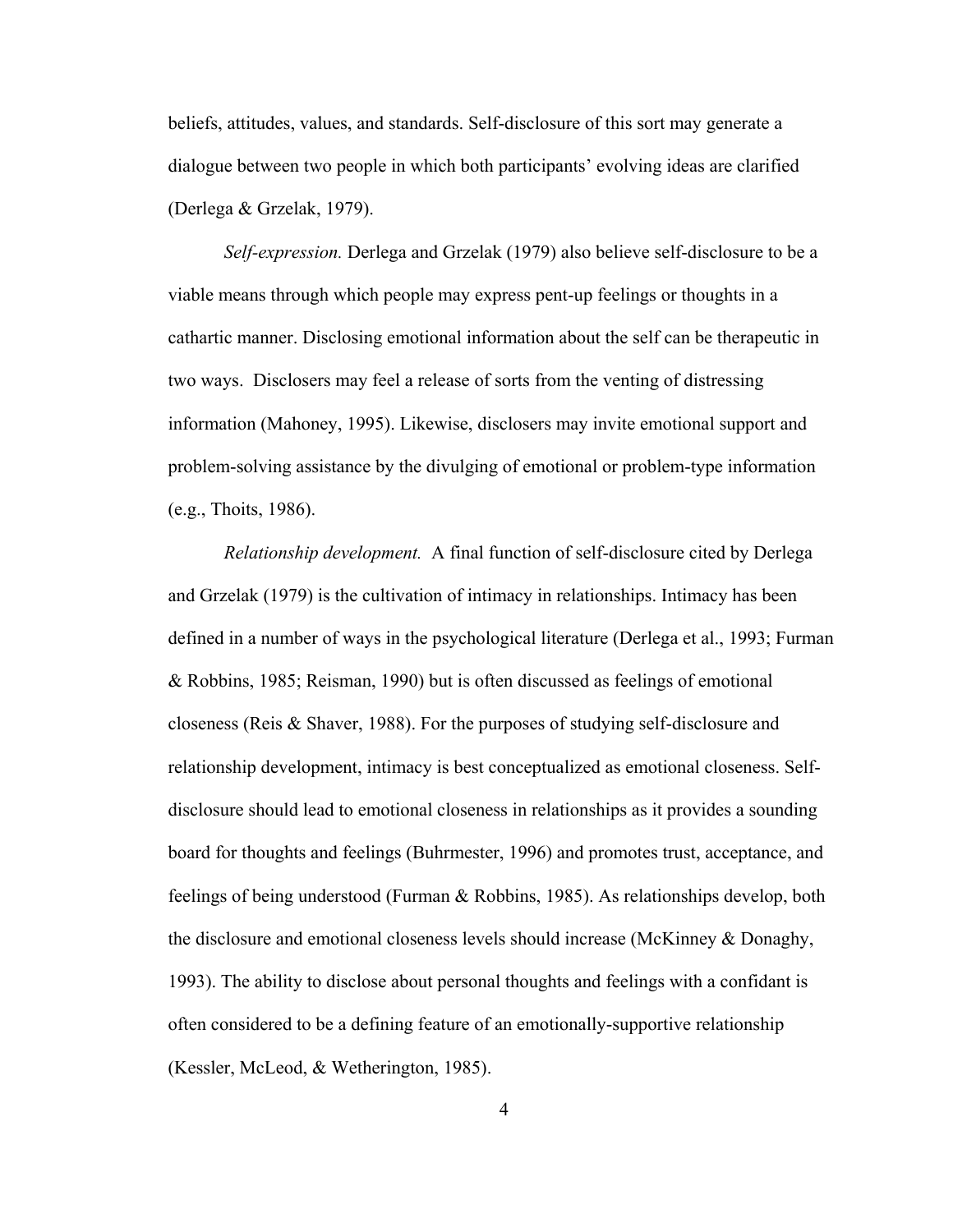#### *The Role of Self-Disclosure in Youths' Friendships*

Late childhood and adolescence are particularly crucial developmental periods in which peer relations are important for youth. H. S. Sullivan's interpersonal theory of social development (1953) provides a strong rationale for why adolescence is such a remarkable developmental period for friendship development. The theory (1953) states that a youth's need for social benefits (e.g., tenderness, companionship, acceptance, and intimacy) organizes his or her personal relationships and personality development. Thus, different relationships can help youth to acquire these social needs at different stages of the lifespan. During late childhood and early adolescence, youth first experience the need for interpersonal intimacy in friendships as they begin to develop autonomy from their parents (Sullivan, 1953). This is a time in which youth perceive their friendships as increasingly important sources of companionship, support, and feelings of affection (Sullivan, 1953).

Given this theoretical basis for predicting that dyadic friendships are important in the lives of youth (Sullivan, 1953), it is not surprising that there is a great deal of research indicating that participation in dyadic friendships is linked with positive adjustment outcomes. Much of this research involves community samples. For example, with regard to social outcomes, having friends is associated with higher levels of social competence, sociability, and cooperation (Hartup, 1993), as well as higher ratings of popularity among peers (Cauce, 1986). Emotionally, youth with friends experience higher levels of selfesteem (McGuire & Weisz, 1982), lower levels of loneliness (Hartup, 1993), and fewer problems with identity development (Papini, Farmer, Clark, Micka, & Barnett, 1990).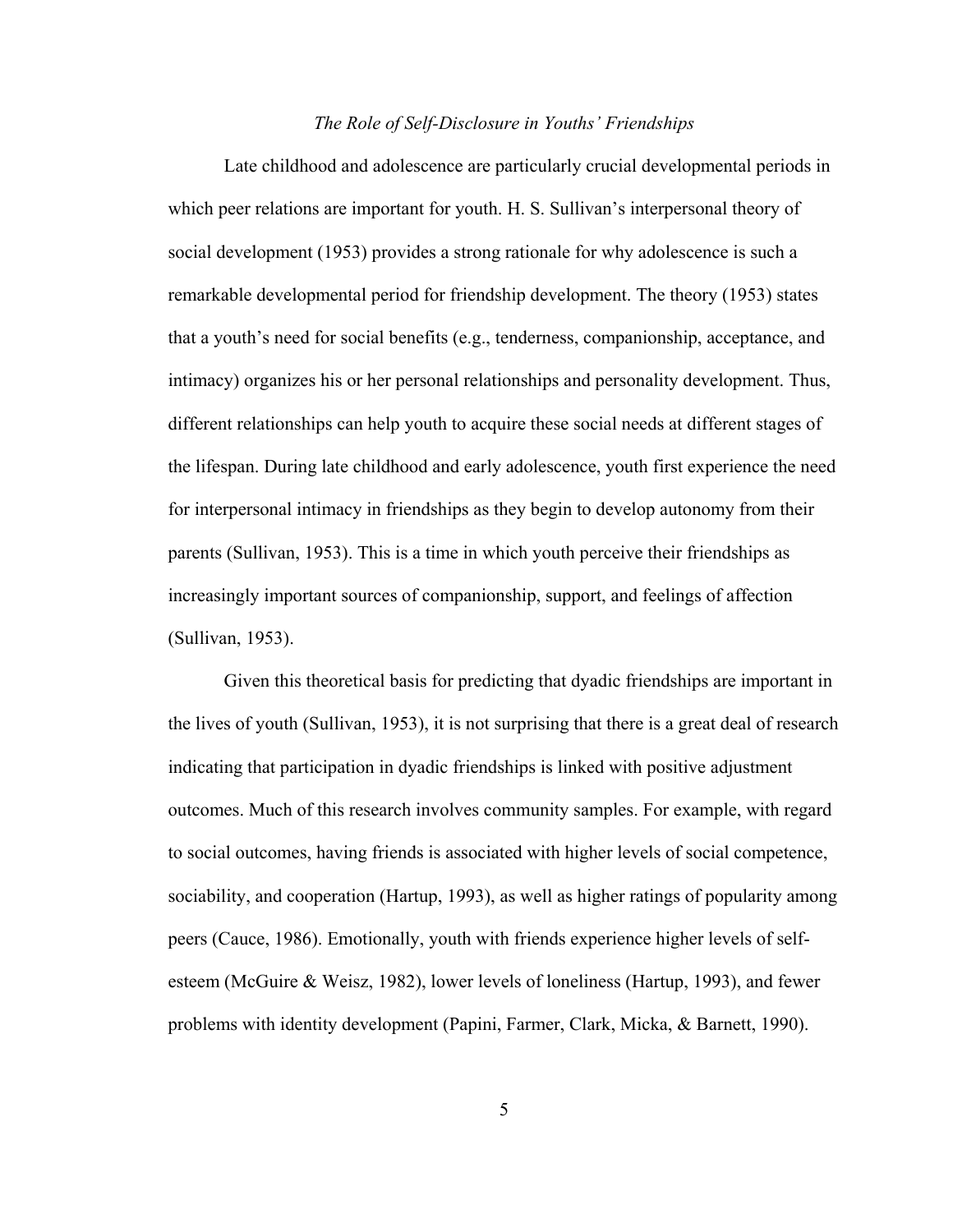With regard to school outcomes, children with friends have higher levels of scholastic involvement and achievement (e.g., Berndt, Hawkins, & Jiao, 1999).

Moreover, research further indicates that youth with peer relationship problems, including problems with their friendships, often experience clinically significant socioemotional difficulties. In particular, peer difficulties are a common referral problem for youth in therapy (Hawley & Weisz, 2003). Further, clinic-referred children are especially likely to be friendless (Rutter & Garmezy, 1983). Additionally, peer relationship problems are a poor prognosticator for future emotional adjustment (Ollendick, Weist, Borden, & Greene, 1992).

Self-disclosure is one aspect of friendship in adolescence that may contribute to positive adjustment among youth. It is during this particular developmental stage that friends become increasingly important sources of social support (Sullivan, 1953). For example, disclosure to peers increases during adolescence, whereas disclosure to parents does not (Buhrmester & Prager, 1995). This likely reflects not only increased time spent with peers (Buhrmester & Prager, 1995), but also the increasingly important role of peers in terms of providing social support. Notably, Sullivan emphasized the importance of intimacy in adolescent friendships and suggested that self-disclosure was a significant pathway to this coveted emotional closeness (1953).

Self-disclosure serves a variety of functions within friendships. Buhrmester and Prager (1995) provide an excellent discussion of the social-developmental functions and benefits of self-disclosure in youths' friendships with particular attention paid to the uniqueness of adolescent development. As described in the following sections, the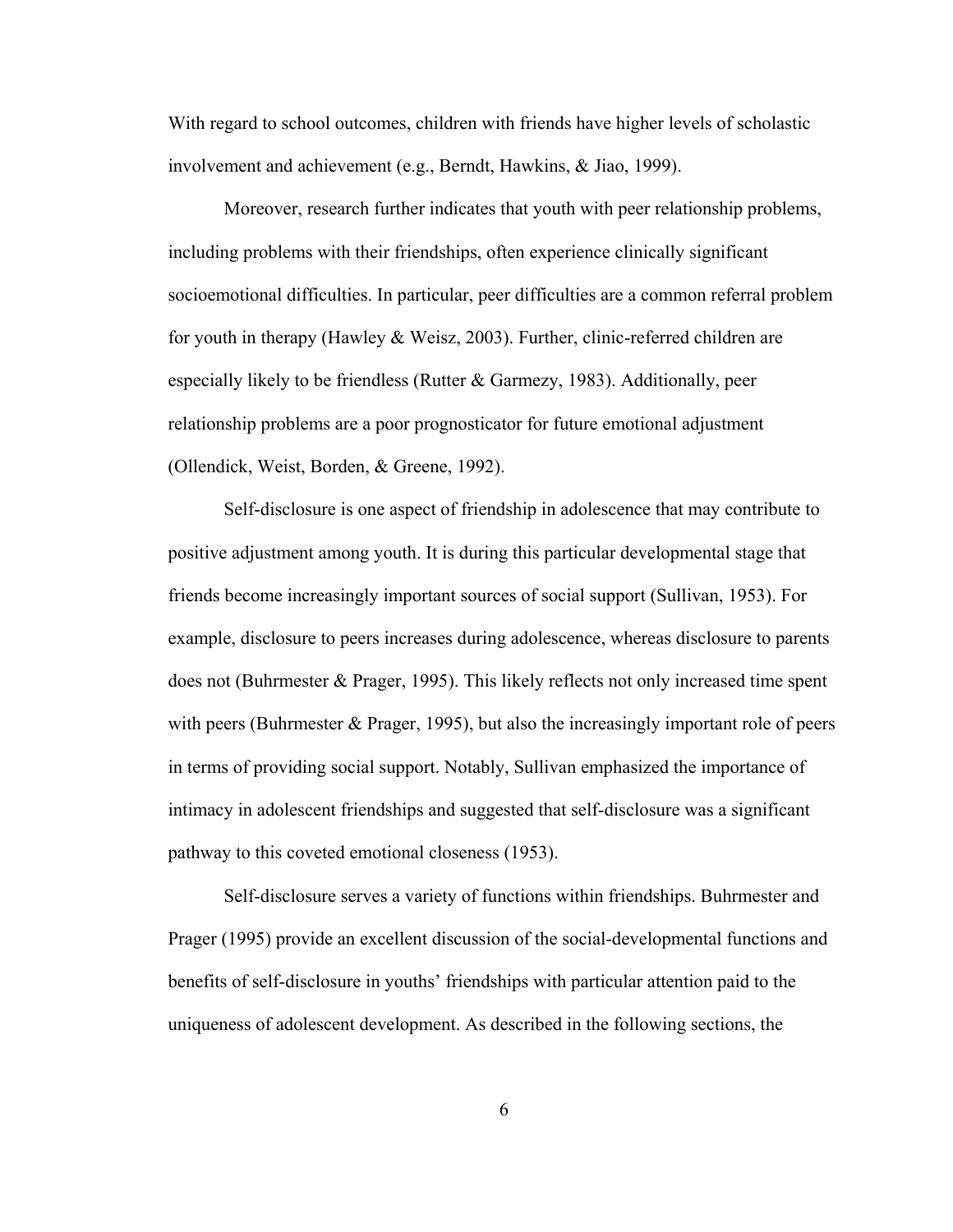authors use Derlega and Grzelak's five functions of self-disclosure (1979) as a framework for their discussion.

#### *Social validation*

Children's concerns about social validation increase with age (Buhrmester  $\&$ Prager, 1995). Increased cognitive ability may in part help to account for this increase in concern regarding social validation. For with the acquisition of formal operational abilities, adolescents are able to reflect upon abstract conceptualizations of themselves (Damon & Hart, 1982). This increase in self-consciousness may be related to the increased concern regarding social validation as youth are likely to seek approval for their newly developed self-perceptions. In addition, as children move from middle childhood into adolescence, concerns regarding social approval shift from parents and other adults to the peer group (Berndt, 1979). Thus, many youth may use self-disclosure to friends to gain social validation of thoughts, feelings or actions from age-mates (Prager, Fuller, & Gonzales, 1989).

#### *Social control*

 As discussed above, self-disclosure can be used to achieve self-presentation goals (Derlega & Grzelak, 1979). Due to the confluence of particular cognitive and sociocultural factors, adolescence is a time where youth experience heightened selfpresentation goals, especially in the peer context (Parker & Gottman, 1989). That is, as adolescents are able to engage in increased perspective-taking, many youth come to feel that peers evaluate their thoughts and actions (Harter, 1989). This concern is justified, as many conversations among adolescent youth may be for the purpose of evaluating peers (i.e., gossip; Eder & Enke, 1991). Accordingly, it is understandable that youth could use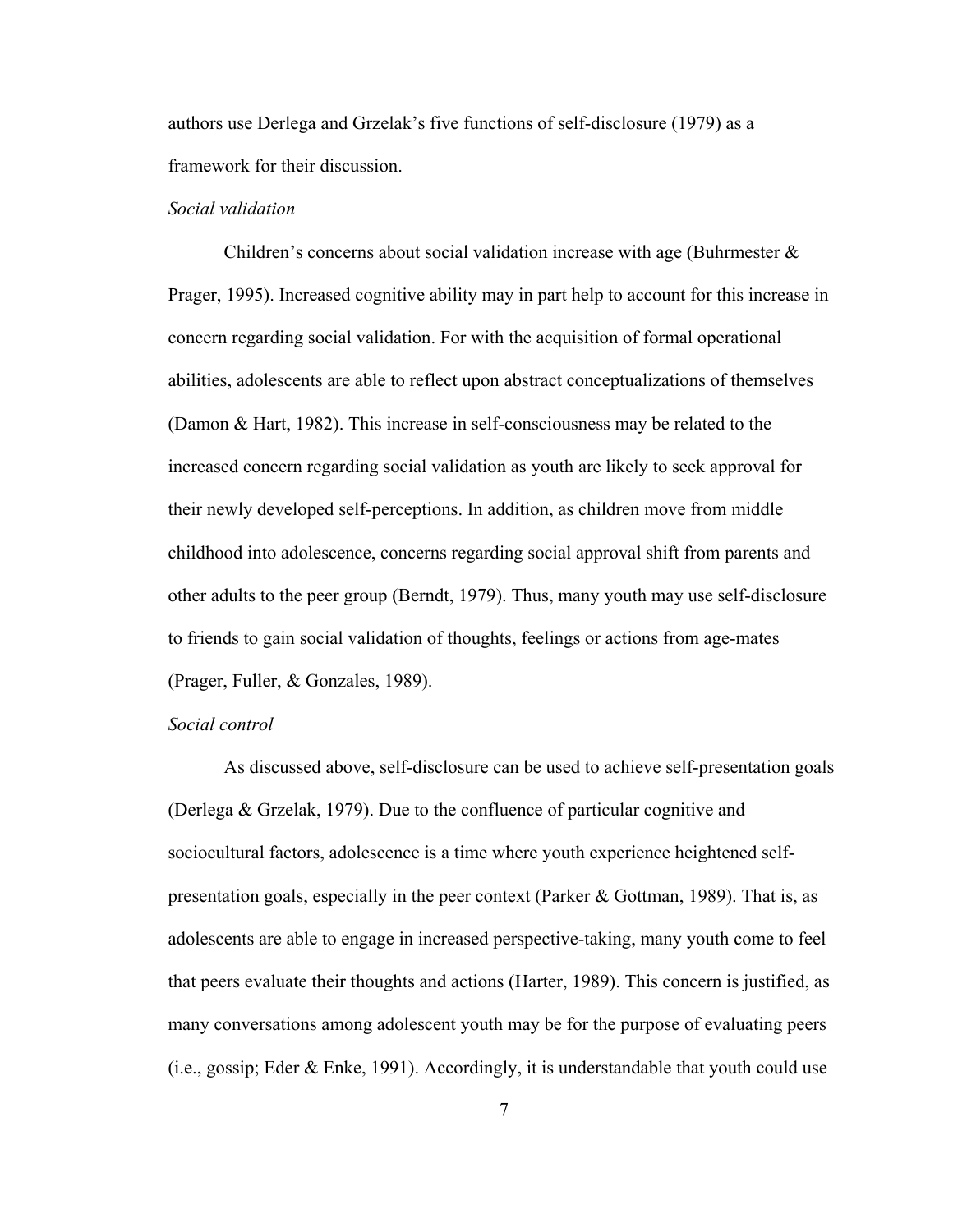self-disclosure as a means of strategic self-presentation. Thus by either disclosing or withholding certain pieces of information, youth may use self-disclosure as a tool to achieve particular self-presentation goals.

#### *Self-clarification*

 Self-disclosure can promote clarification of opinions, beliefs, attitudes, values, and standards (Derlega & Grzelak, 1979). Buhrmester and Prager (1995) discuss two reasons why adolescent youth, in particular, may use self-disclosure for self-clarification purposes. First, by sharing thoughts and opinions, youth may begin to develop their own standards of conduct and moral values (Buhrmester & Prager, 1995). Second, selfdisclosure may lead to clarification of a youth's identity and self-understanding (Buhrmester & Prager, 1995). Both moral concerns and identity concerns are particularly salient for adolescent youth (Harter, 1990). Clarification of moral and identity concerns may be easier for youth within the egalitarian forum of friendship (Youniss, 1980) than within the unequal power structure of the parent-child relationship.

#### *Self-expression*

Youth may use self-disclosure as a coping mechanism, as self-disclosure is a form of self-expression, or cathartic release (Mahoney, 1995). Because youth spend less time with parents and more time with peers, self-expression is increasingly directed toward peers. It may be that self-expression becomes increasingly common at this age because adolescents experience an increase in social pressures (e.g., appearance, puberty) which could contribute to their need for a cathartic release. Thus adolescents, much more than younger children, may rely on self-disclosure to peers as a coping tool. Self-disclosure also may prompt social support in the form of emotional support or problem-solving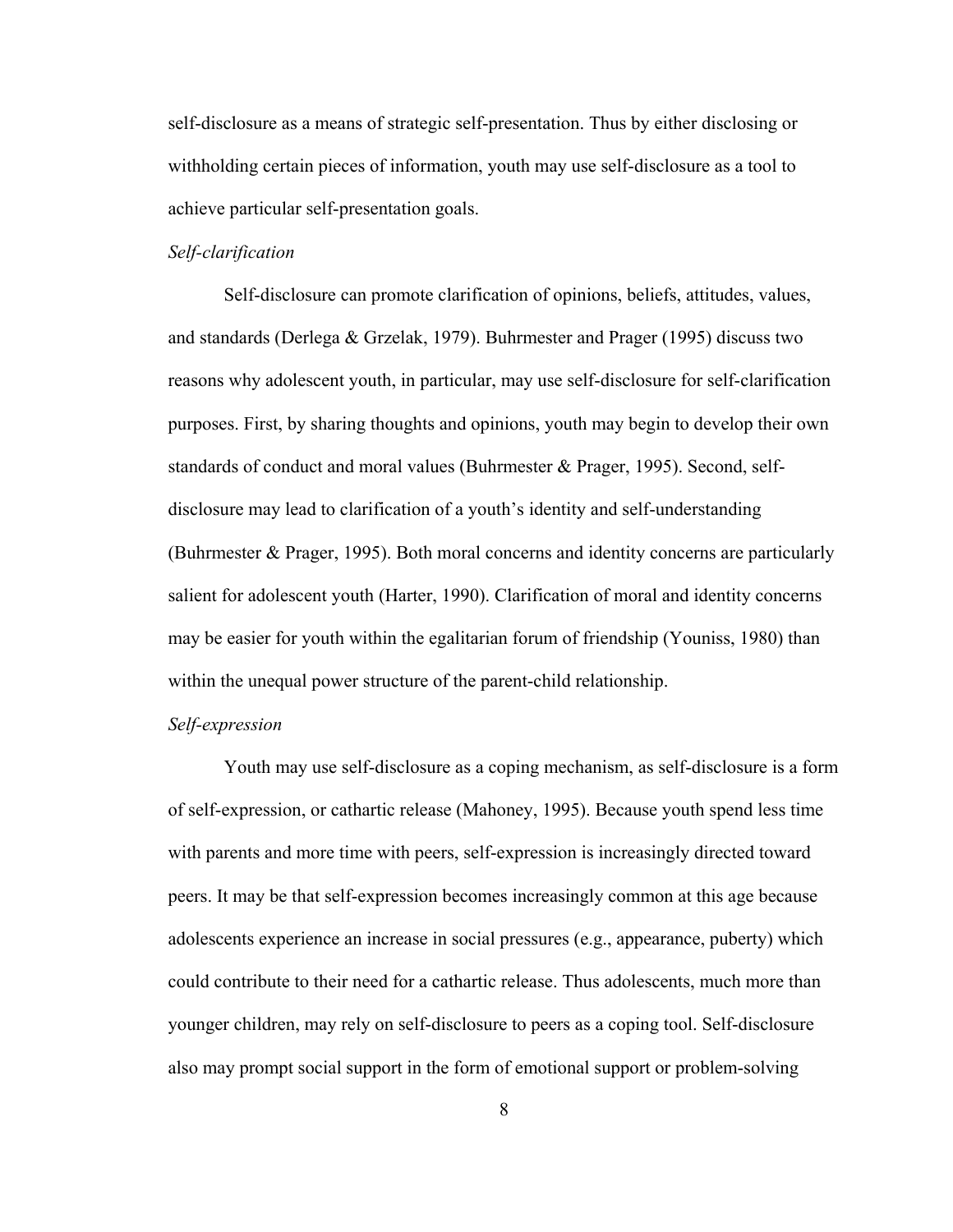advice (Buhrmester & Prager, 1995). Youth who self-disclose may engage friends in discussions of problems, their nature, and possible avenues to resolution (Parker  $\&$ Gottman, 1989). Use of self-disclosure for cathartic release and to prompt social support seems to increase in adolescence (Buhrmester & Prager, 1995).

#### *Relationship development*

 Finally, self-disclosure in friendship is essential to positive relationship development among youth (Parker & Asher, 1993). At adolescence, youth reduce their emotional dependency on parental figures, and the importance of emotional closeness in friendships increases (Buhrmester & Prager, 1995; Sullivan, 1953). As was previously discussed, emotional closeness can be achieved through self-disclosure in relationships (Furman & Robbins, 1985). Accordingly, personal self-disclosure is regarded as a critical feature of friendship relations in the adolescent stage (Berndt, 1982). In fact, adolescents self-disclose significantly more to friends than to their parents (Derlega & Chaikin, 1977; Furman & Buhrmester, 1992; Papini, et al., 1990). By self-disclosing to friends, youth may be able to work through adolescent issues (e.g., changing schools; first romantic relationships) whilst still maintaining the independence asserted by withholding personal information from their parents (Derlega & Chaikin, 1977).

#### *Self-Disclosure and Friendship Quality*

Multiple researchers (e.g., Bukowski, Boivin, & Hoza, 1994; Furman & Buhrmester, 1985; Parker & Asher, 1993) have identified core aspects of friendship quality. Although there is not complete overlap among measures of friendship quality in which features are assessed, they typically include various positive aspects of youth's friendships, such as reliable alliance, affection, companionship, help and guidance, and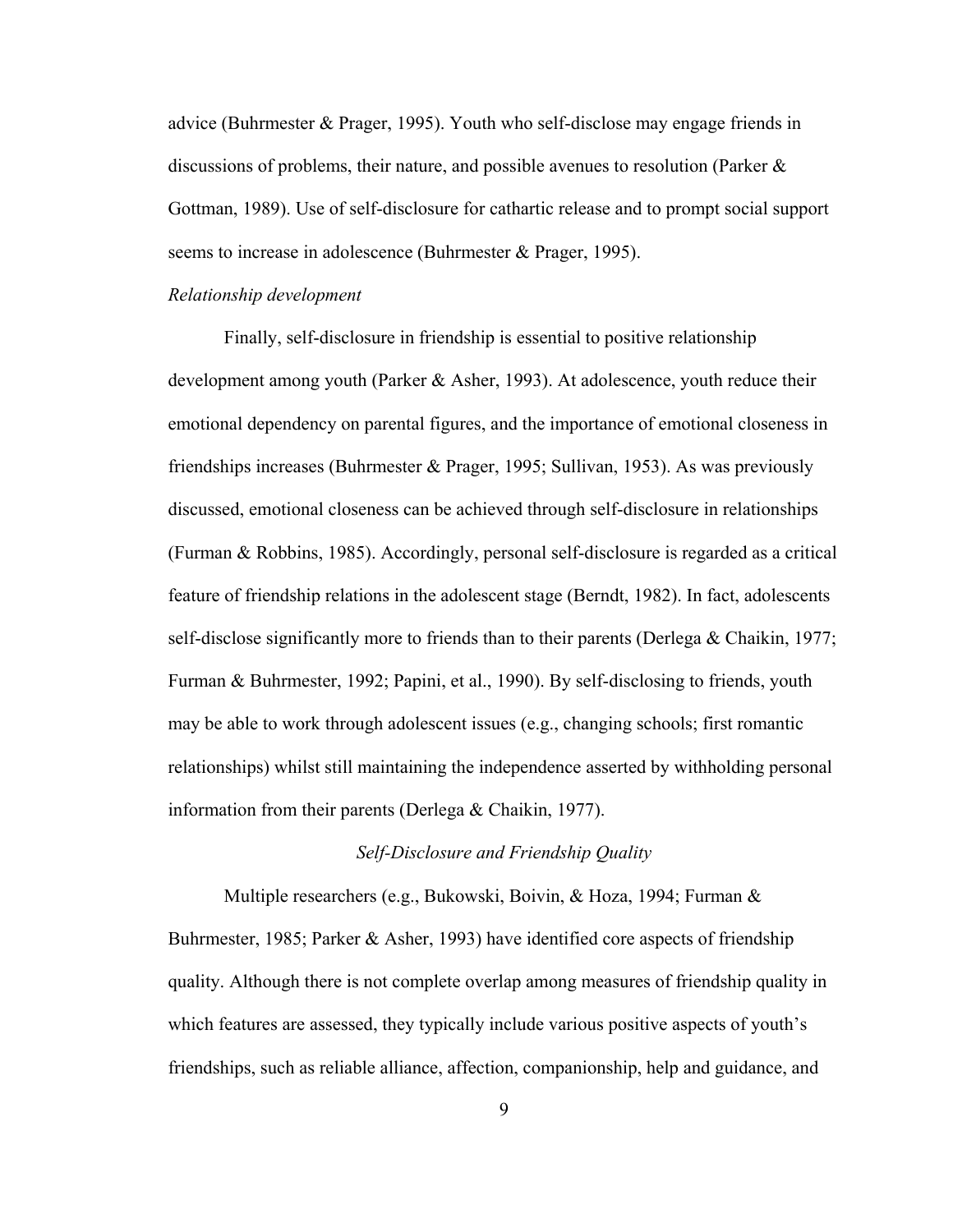validation and caring. They also include negative aspects of friendships, such as conflict and betrayal, antagonism, and criticism. Intimate self-disclosure is typically thought to be one feature or quality of friendships (Parker & Asher, 1993). Consideration of the five functions of self-disclosure as presented by Derlega and Grzelak (1979) and discussed again by Buhrmester and Prager (1995) supports the idea that self-disclosure should be related to both positive and negative aspects of friendship quality among youth.

For example, through the social validation function, self-disclosure should contribute to affective aspects of friendship quality, such as affection. This is because the experience of confiding and having a friend provide a sounding board for thoughts and feelings can promote feelings of emotional connectedness and closeness (Camaera, Sarigiani, & Peterson, 1990). More specifically, the function of social validation also should contribute to feelings of validation and caring within the friendship. By definition, this function involves friends providing validation and support for one's disclosures. In addition, the functions self-clarification and self-expression may each contribute to the friendship being perceived as helpful. That is, youth may appreciate the opportunity to work through ideas about problems with friends through the self-clarification process and appreciate the friends' role in the cathartic process of self-expression.

On the other hand, low levels of self-disclosure in friendships should be related to negative aspects of friendship quality. For instance, if friends have few opportunities to provide youth with social validation, youth may feel unsupported in their friendships which could become a source of conflict in the relationship. As another example, if youth are not able to achieve self-presentation goals through the function of social control and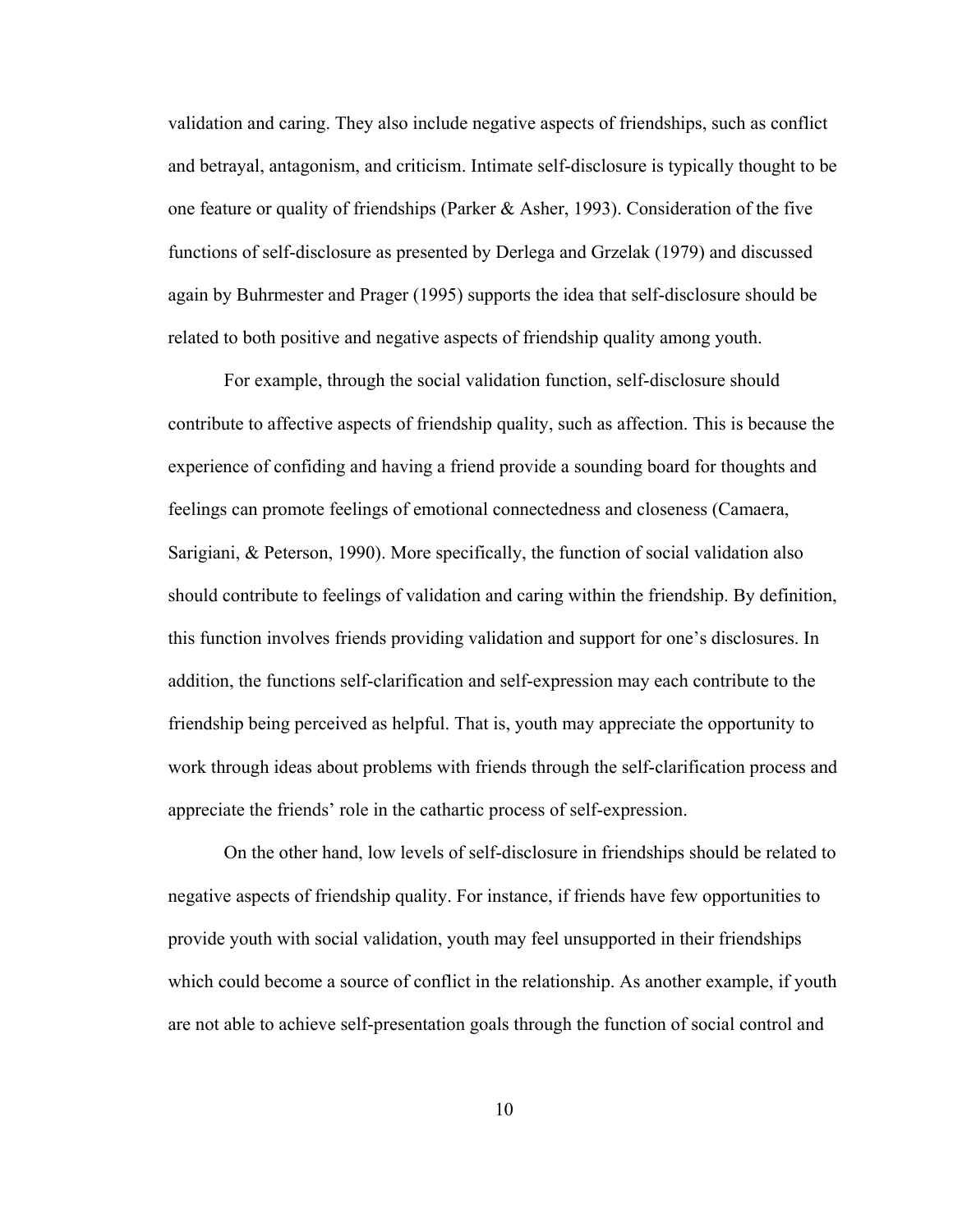so are not able to present themselves in the best light, this may open the door to their feeling like their friends are critical of them.

In line with these predictions, there is empirical support for the idea that selfdisclosure is related to other aspects of positive and negative friendship quality. Selfdisclosure has been found to be moderately positively correlated with other aspects of positive friendship quality, such as companionship, affection, and help and guidance (Furman & Buhrmester, 1985; Parker & Asher, 1993). Additionally, self-disclosure is negatively correlated with aspects of negative friendship quality like conflict and betrayal, antagonism, and criticism (Furman & Buhrmester, 1985; Parker & Asher, 1993). Consistent with these findings, Matsushima and Shiomi (2001) also found that adolescents who did not disclose about internal aspects of the self tended to feel strongly that they could not get along with their friends.

#### *Self-disclosure and Emotional Adjustment*

The self-disclosure functions (Derlega & Grzelak, 1979) of social validation, social control, self-clarification and self-expression further aid in the understanding of the link between self-disclosure and emotional adjustment. Because adolescence is a developmental period in which youth encounter new and challenging stressors, friends' validation of youths' thoughts and feelings may help to buffer youth against a decrease in feelings of well-being. Sullivan (1953) similarly proposed that people feel better when they gain the assurance that others share their thoughts, opinions and insecurities. In regards to social control, as adolescents can be consumed with worries related to others' perception of the self, self-disclosure as a means of social control (i.e., withholding or disclosing particular pieces of information about the self in order to achieve certain self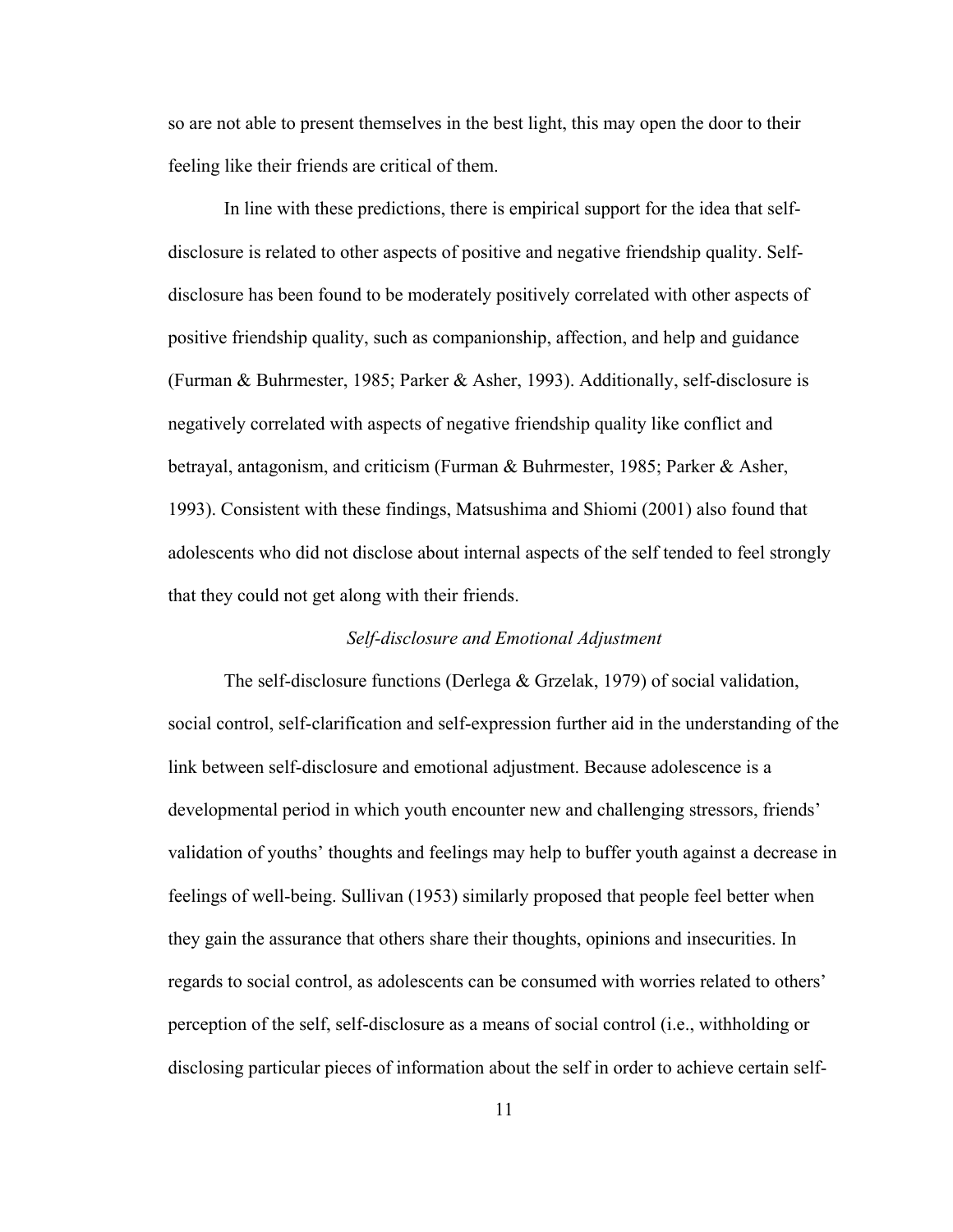presentation goals) can also serve to alleviate anxiety related to peers' perceptions of the self. The function of self-clarification may also be useful for emotional well-being. That is, because adolescents are concerned with the issues of morality and identity development (Harter, 1990), self-disclosure may allow a forum for clarification of ideas and alleviation of stress related to these concerns. Finally, the function of self-expression may help to explain the association between self-disclosure and emotional adjustment. Self-disclosure as a cathartic release may help youth cope with stress and associated negative affect and may also prompt friends to provide social support (Buhrmester  $\&$ Prager, 1995).

There is empirical support that is consistent with the conceptual rationale for the association between self-disclosure and positive emotional adjustment. For example, young adults who report competency in self-disclosure rate themselves as less anxious and depressed (Buhrmester, Furman, Wittenberg, & Reis, 1988). In terms of youth, Buhrmester (1990) also found that self-disclosure was related to better psychological adjustment (e.g., lower levels of anxiety and depression) among adolescents (but not younger children). Further, people who are nondisclosing about internal aspects of the self tend to feel elevated loneliness (Parker & Asher, 1993; Matsushima & Shiomi, 2001). Even the simple act of talking to friends for a short period of time in a laboratory setting has been found to alleviate negative affect (Denton  $\&$  Zarbatany, 1996).

#### *Self-Focus in Adolescent Friendships*

The current research investigated a previously unstudied subtype of selfdisclosure, conversational self-focus. Conversational self-focus is defined as an aberration of normative self-disclosure in which one conversation partner continually re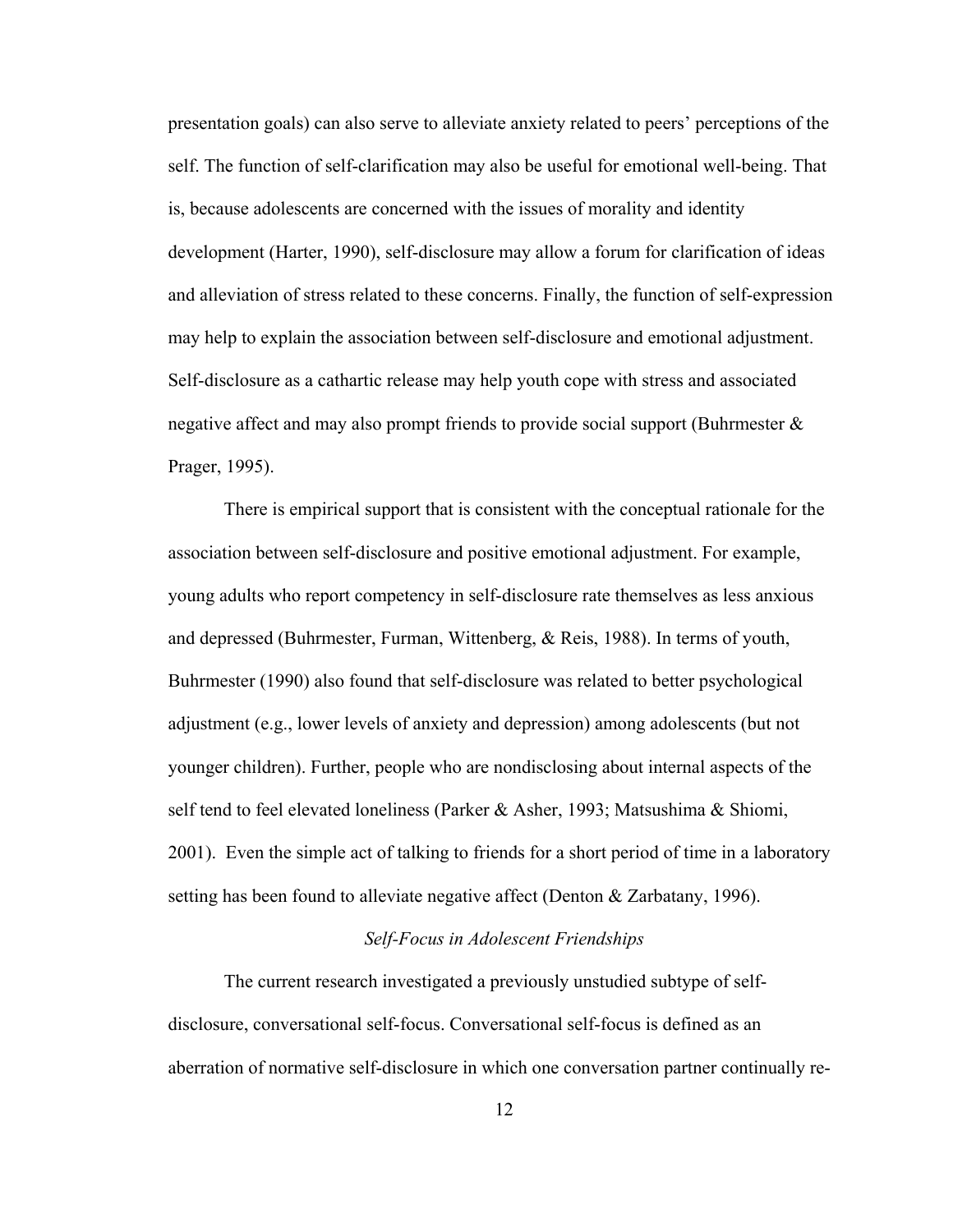directs a conversation to focus on himself or herself. This subtype of self-disclosure is a deviation from the give-and-take processes associated with normative (i.e., reciprocal) self-disclosure. If one conversation partner engages in self-focus and dominates discussions, then reciprocal self-disclosure is by definition impeded. Further, conversational self-focus differs from support seeking conversational processes associated with normative self-disclosure. That is, conversational self-focus is not merely talking at length about one's problems; it involves active re-direction of conversations to focus on the self. As discussed in detail in the following sections, it was proposed that self-focus in friendship interferes with the functions of self disclosure described previously and, therefore, may have a negative effect on youth's friendship quality and emotional adjustment.

To date, very little attention to this particular subtype of self-disclosure has been paid in the literature. To the best of current knowledge, no previous research has examined self-focus within youths' close friendships. However, there was one study involving a construct similar to conversational self-focus among adults. An empirical investigation with adults by Vangelisti and colleagues (1990) evaluated an idea called "conversational narcissism" (Derber, 1979). Derber (1979) originally defined conversational narcissism as the "ways that American conversationalists act to turn the topics of ordinary conversations to themselves without showing sustained interest in others' topics" (p.5). The authors (1990) slightly amended this definition for their study and defined conversational narcissism as "typified by an extreme self-focusing in a conversation, to the exclusion of appropriate concerns for the other" (p.251). Their study examined conversations between adult strangers and found that this type of extreme self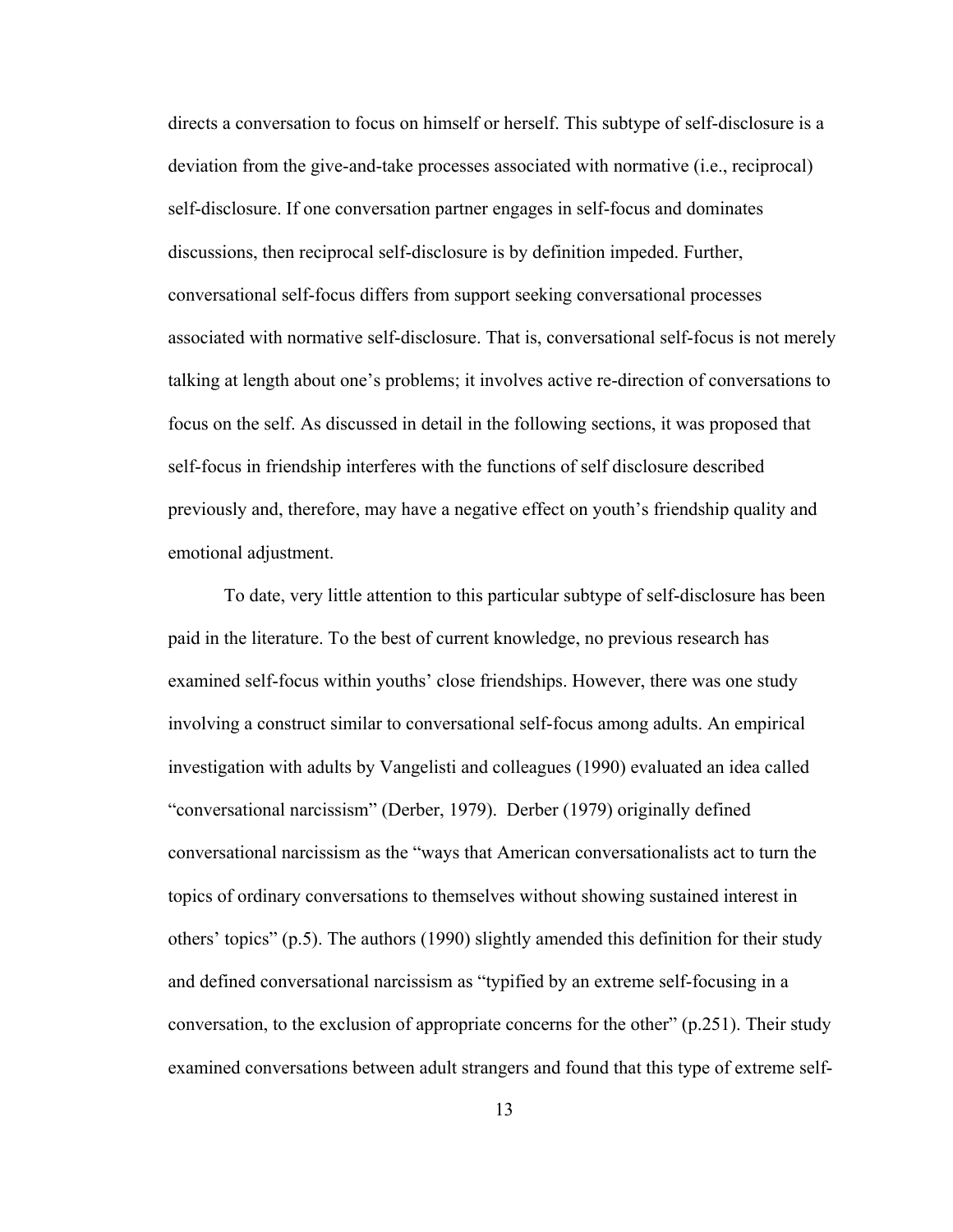focusing of one conversation partner during experimental interactions did, in fact, impede reciprocal self-disclosure.

Although there is little empirical evidence related to conversational self-focus, the study of conversational narcissism is consistent with the idea that one-sided disclosure processes are problematic and should be studied further. Moreover, given the increased importance of self-disclosure in adolescence, studying these processes in late childhood and adolescence may be especially useful. Despite the generally positive impact of selfdisclosure on adjustment among youth, self-focus in friendships may be related to adjustment difficulties. Thus the current studies sought to extend past research on selfdisclosure processes in adolescent friendships by examining conversational self-focus and its effects on adjustment.

In particular, the current research considered self-focus in the context of youth talking about problems. Conversational self-focus could occur in any context. For example, youth may self-focus in conversations about positive events (e.g., excelling in sports or academics). However, the context of discussing problems was chosen because it seems especially likely that the inability of one conversation partner to give due attention to the other's problems and concerns could be particularly problematic. An important component of friendship is that friends are there to help one another deal with problems and concerns (Ladd  $& Kochenderfer, 1996$ ). Thus, the impact of self-focus on adjustment outcomes may be especially important in the context of youth discussing problems. However, these implications may be different for youth having a friend who is selffocused and youth who are self-focused themselves.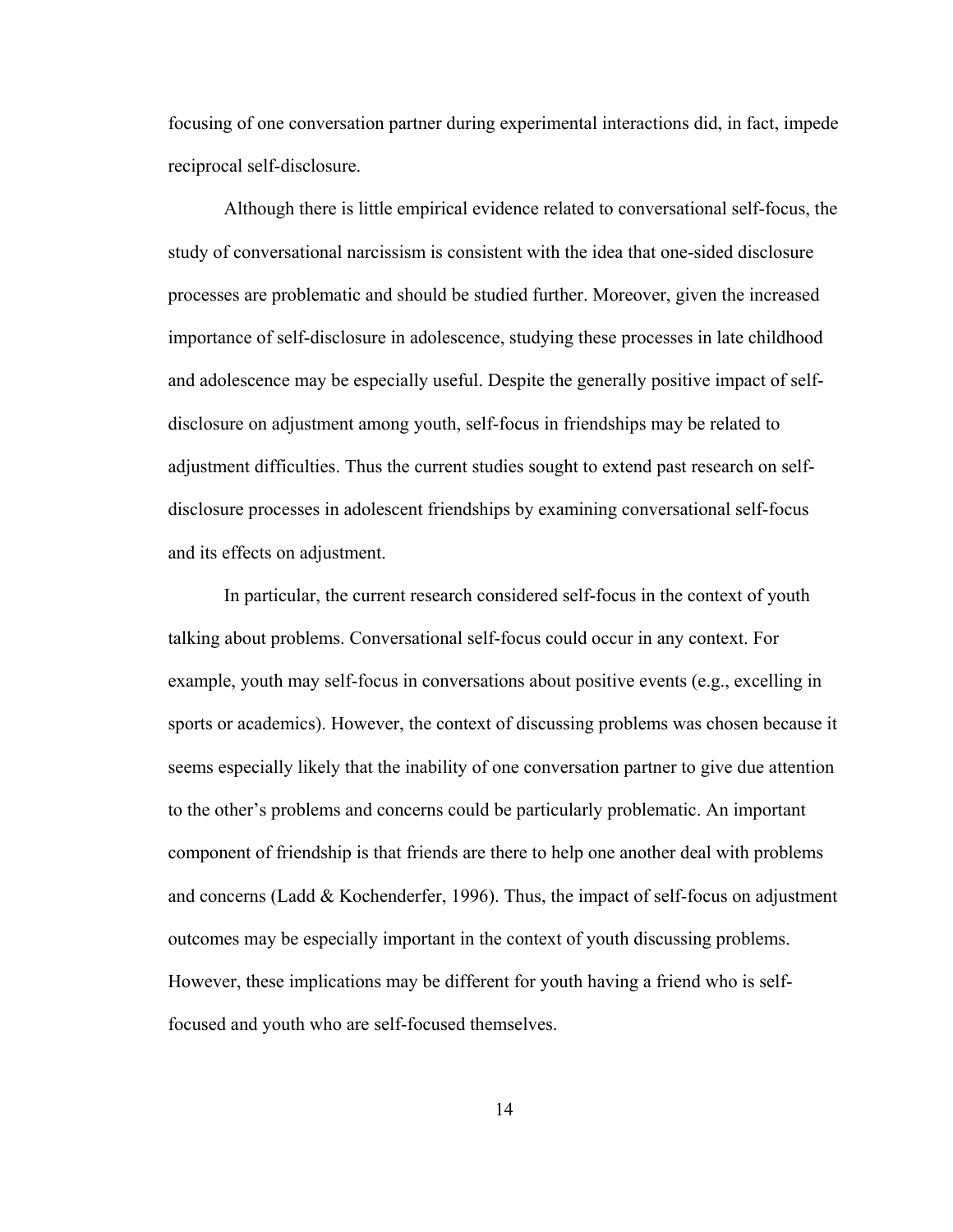#### *Having a Friend Who is Self-Focused: Implications for Adjustment*

When youth seek support from a friend for a problem or concern, they ideally receive the support they seek (Cohen & McKay, 1984). Thus the onus is on the friend to determine what type of support is necessary, given the problem or concern presented (Cohen & McKay, 1984). However, in the case of self-focus, presumably the friend fails to identify what type of support if any is required of them to convey. This inability to deliver support may convey negative messages to youth about the status of the friendship as well as their own self-worth, thus impacting their adjustment in an undesirable way.

 More specifically, consider how having a self-focused friend could interfere with the positive functions that self disclosure is generally thought to serve (Derlega  $\&$ Grzelak, 1979). Youth attempting to gain social validation through self-disclosure to a friend who engages in conversational self-focus would not get very far in having their thoughts or concerns validated. Rather, they would be directed to the role of listener by nature of their friend's dominant conversation style. Likewise, youth unable to equally participate in a conversation may not be afforded the opportunity to self-disclose for the purpose of social control. Self-clarification functions could also be impeded. That is, if youth are unable to engage a self-focused friend in a reciprocal discussion of opinions and beliefs, then they will be unable to reap the same benefits from self-disclosure as youth who are allowed equal participation in conversations with their friends. In regards to self-expression, youth with a friend who is self-focused may not be able to express, on an equal level, their feelings and concerns in a cathartic manner. Further, even if they are able to express their concerns, youths' self-focused friends may not spend an adequate amount of time attending to these thoughts and concerns. Finally, relationship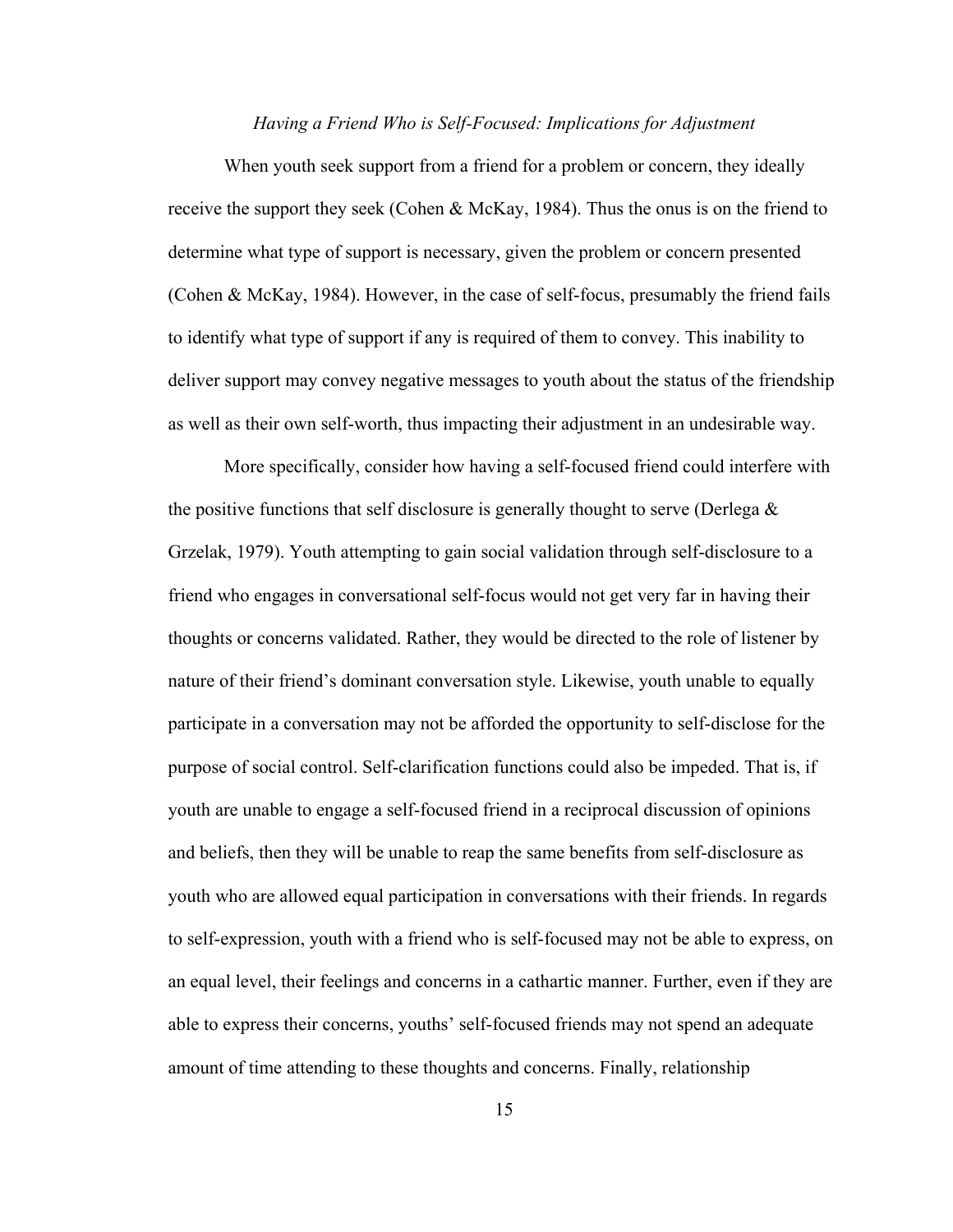development may be affected by conversational self-focus. That is, youth with a friend who is self-focused may not experience the emotional closeness normally afforded youth through reciprocal self-disclosure.

#### *Links with Friendship Quality*

Youth with a friend who is self-focused may not be able to receive the relationship benefits of self-disclosure in the same way as youth who experience more normative self-disclosure between friends. In particular, youth with a friend who is selffocused were hypothesized to perceive their friendships as lower in quality. That is, if interactions are typically one-sided, the emotional connection between friends afforded by normative self-disclosure would be impeded for these youth.

The self-disclosure functions of social validation, social control, self-clarification, and self-expression, and relationship development illustrate this point. Youth with a friend who is self-focused may not receive the social validation they seek, as their friend may not give the time and attention necessary to convey that the youth's thoughts and concerns are indeed, valid. Perceiving a friend as invalidating is likely to lead youth to consider their friendships to be lower in positive qualities, such as affection and validation and caring. Perceiving a friend to be invalidating could also become a source of conflict in the relationship. Youth also may feel criticized by a self-focused friend who does not allow them to pursue self-presentation goals through the function of social control. Moreover, youth who have a self-focused friend may be less likely to perceive the friendship as helpful if the friend does not allow them to engage in the processes of self-clarification or self-expression. Last, according to the relationship development function, self-disclosure should contribute to feelings of emotional closeness and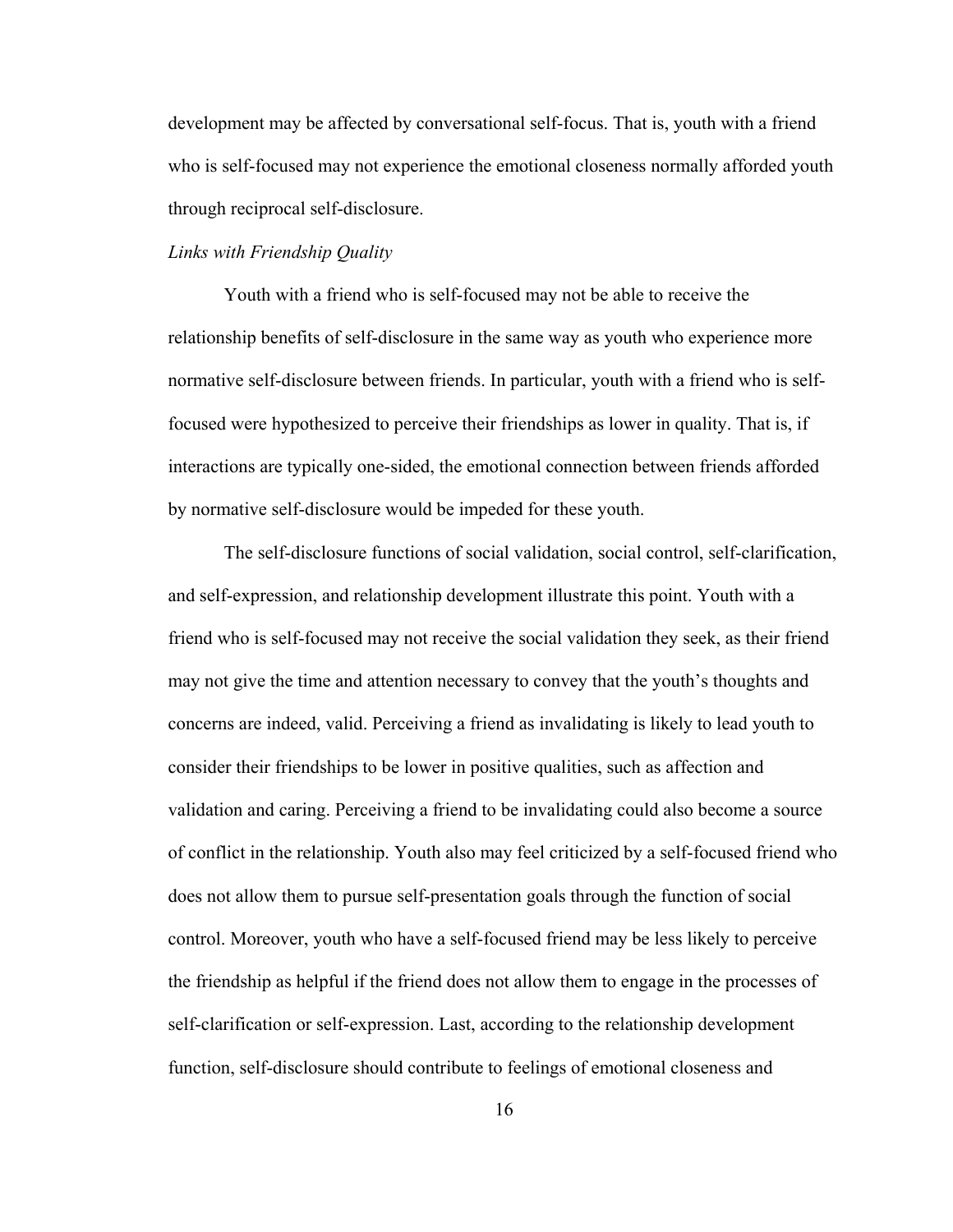associated positive friendship qualities. When a youth finds that reciprocal self-disclosure processes are not possible due to a self-focused friend, they should be unlikely to develop these positive perceptions of their friendships.

#### *Links with Emotional Adjustment*

Having a friend who is self-focused also might prevent youth from gaining the emotional benefits afforded youth by normative self-disclosure. In particular, having a friend who is self-focused was hypothesized to be related to greater internalizing problems like anxiety and depression. That is, not having the opportunity to receive support for one's personal expressions could lead youth to feel unsupported, thus compromising their emotional well-being.

Specifically, the self-disclosure functions of social control, self-clarification and self-expression may not be served. If the self-focused friend does not give youth the opportunity to participate in the social control function of alleviating anxiety regarding others' perceptions of the self, this anxiety may persist and may contribute to more global symptoms of distress. Likewise, youth who are unable to participate in conversations on an equal level because their friend self-focuses may be unable to obtain the selfclarification that they seek for their ideas. Lacking the opportunity for this type of selfclarification could lead to anxious or depressed feelings because youth would be unable to gain clarification of ideas related to their problems or concerns in a supportive environment. Further, youth may not have ample time or attention given them by a selffocused friend for self-expression. This may prevent youth from obtaining the cathartic benefits of self-expression and also from obtaining problem-solving advice and/or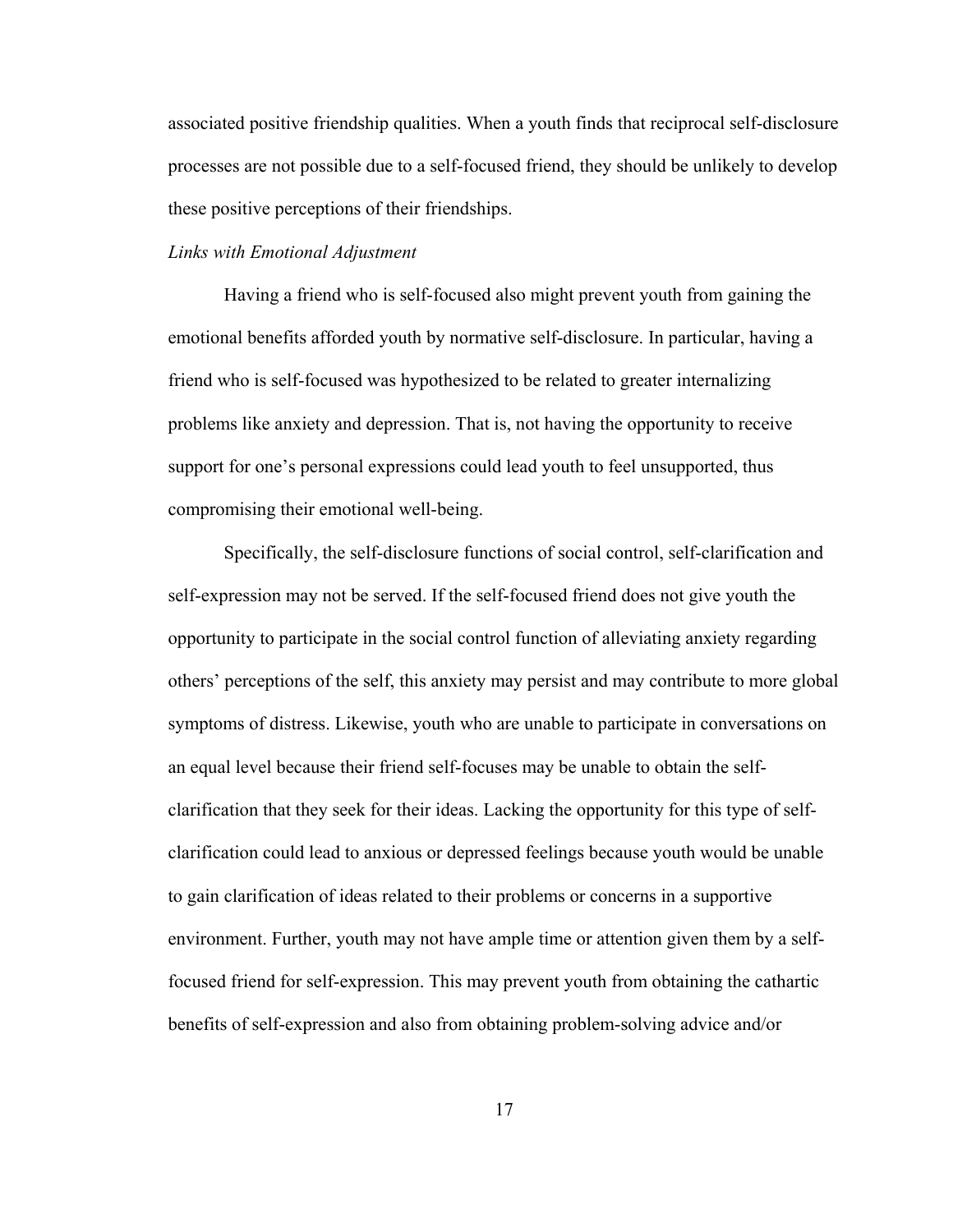emotional support that could help to alleviate symptoms of emotional distress associated with the troubles.

#### *Being a Self-Focused Friend: Implications for Adjustment*

 It is yet unclear what effect self-focus would have on the friendship and emotional adjustment of youth who are, themselves, self-focused. Presumably, self-focused youth have many of their relationship and emotional needs met during self-disclosure conversations, as they and their thoughts and/or problems are the primary focus. Accordingly, self-focused youth may not experience concurrent problems in terms of their perceptions of the quality of their friendships or their emotional well-being. Although it is possible that self-focused youth experience future relationship and emotional difficulties, the current research did not assess prospective relationships and so focused on hypotheses regarding concurrent well-being.

#### *Links with Friendship Adjustment*

Perhaps a friend who dominates conversations perceives his or her friendship to be high-quality. That is, youth who self-focus may enjoy the self-disclosure functions of social validation and relationship development, as their thoughts and concerns receive primary attention. Although this interpersonal style may contribute to relationship problems later in development or over the longer-term course of the relationship, it is unlikely that current associations with problematic adjustment will be observed. *Links with Emotional Adjustment* 

It also is possible that youth who self-focus may be receiving the benefits of selfdisclosure associated with positive emotional adjustment (e.g., lower levels of anxiety and depression). This is understandable as the majority of time spent discussing thoughts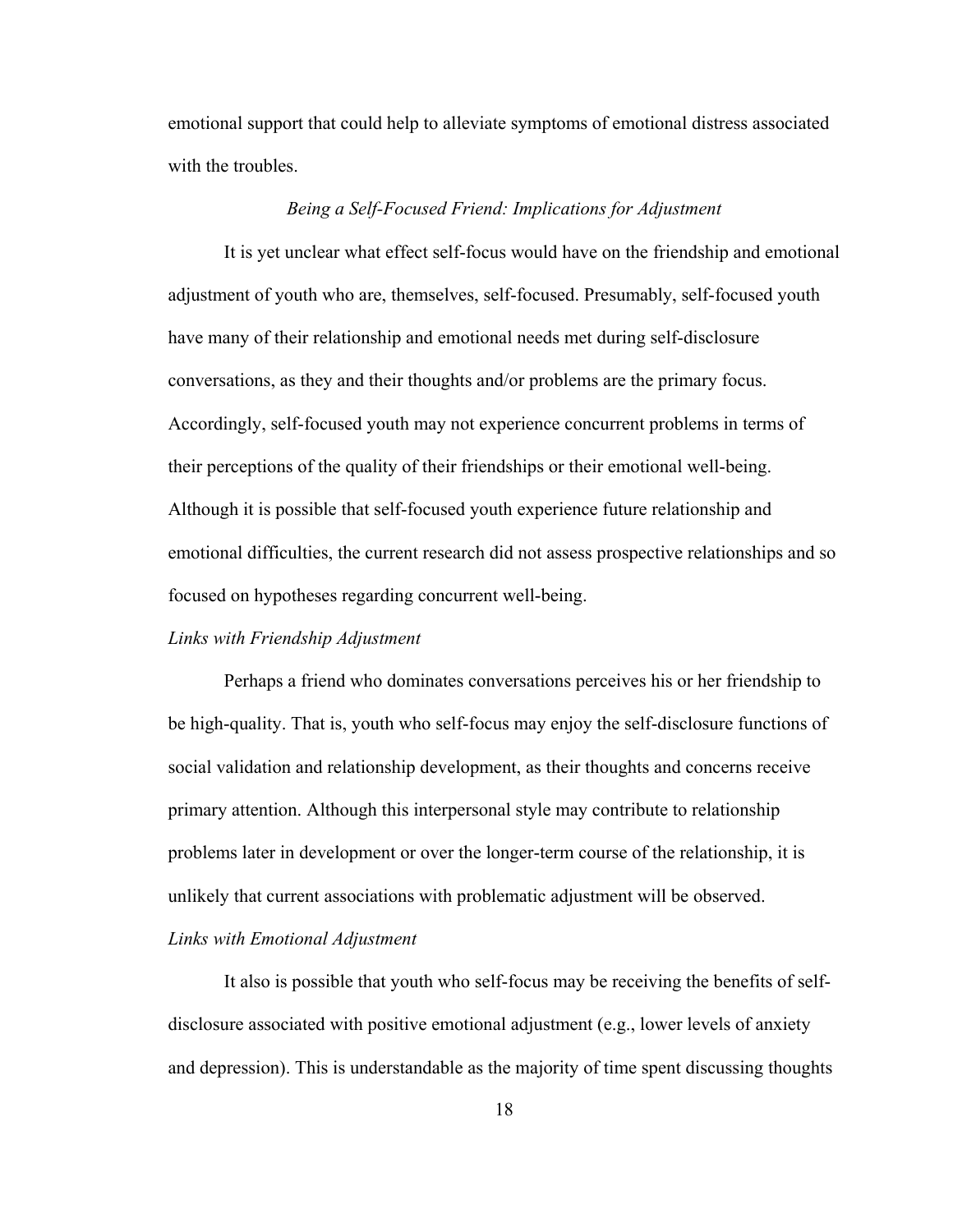or concerns with friends may be focused on themselves and/or solving their problems. For example, youth who self-focus may be able to more effectively use self-disclosure to achieve their social control, self-clarification, and self-expression goals simply because they have more time during conversations to do so. Thus, the current emotional adjustment for youth who engage in conversational self-focus may not, in fact, be poor.

#### *Developmental and Gender Differences*

The present research allowed for the examination of both developmental and gender differences in conversational self-focus. Study 1 was a questionnaire study that involved male and female same-sex friendship dyads in grades 5, 8 and 11. This sample allowed for the examination of both developmental and gender differences. These age groups were selected in order to examine age differences across a late childhood and adolescent sample. Study 2 was an observational study that involved male and female same-sex friendship dyads in grade 10. This study allowed for the examination of gender differences.

First consider possible developmental differences. With age, youth experience an increase in perspective-taking ability and social-cognitive skills (Buhrmester & Prager, 1995). Given older youths' greater ability to potentially empathize with friends' perspectives, mean-level differences in self-focus for younger and older youth were expected. In particular, younger youth were expected to self-focus more than older youth. Further, given the increasing importance of self-disclosure to peers with age (Buhrmester, 1996; Buhrmester & Prager, 1995; Furman & Buhrmester, 1992), older youth were hypothesized to experience greater adjustment difficulties related to conversational selffocus. More specifically, older youth with friends who self-focus were expected to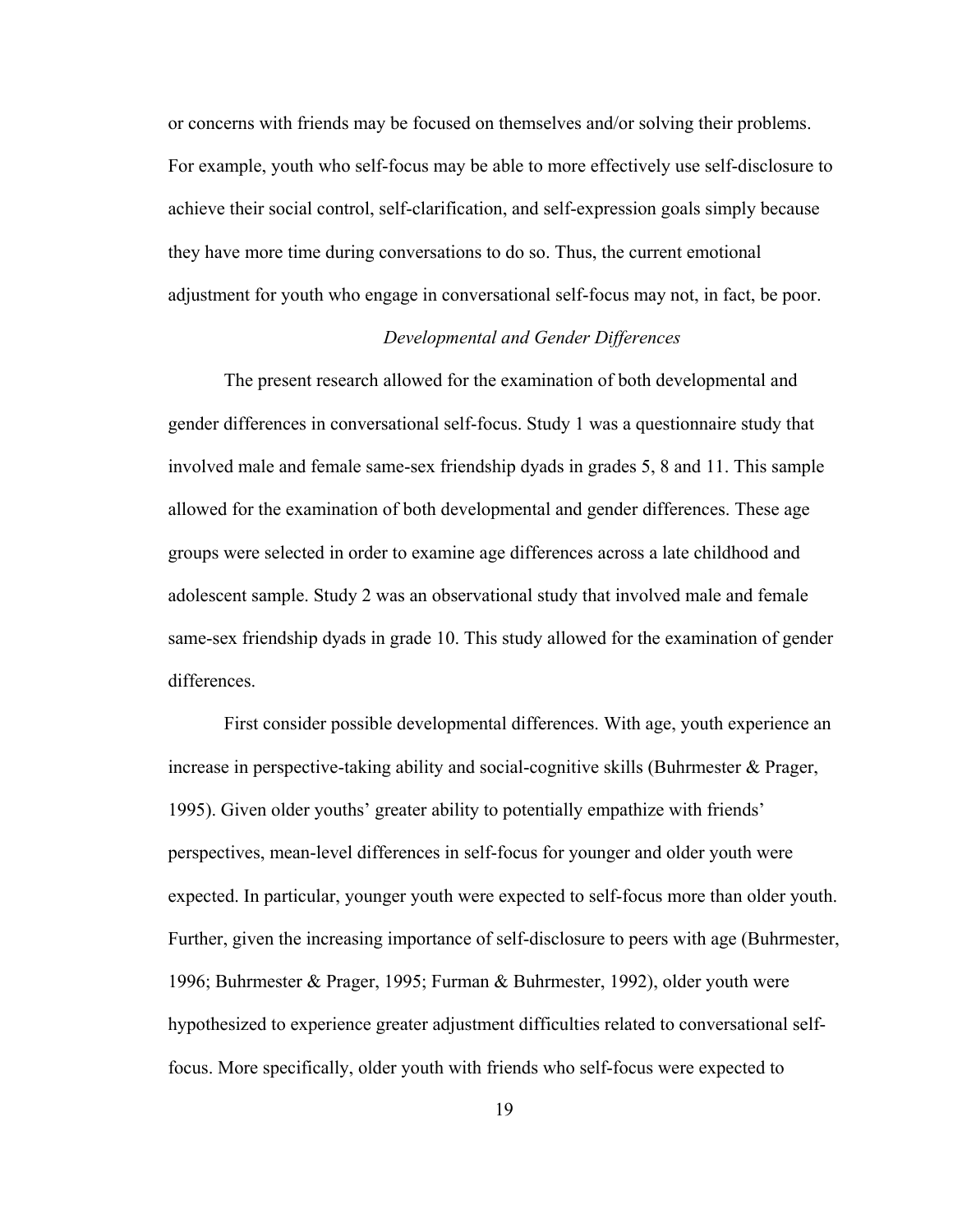perceive their friendships as especially low in quality to experience greater emotional difficulties compared to younger youth with self-focused friends.

Gender differences were also expected in the frequency of self-focus. Past research indicates that girls are typically more empathetic and able to politely take turns in conversations than boys (e.g., Maccoby, 1990). Given these qualities, girls were hypothesized to self-focus less than boys. However, relations between self-focus and friendship and emotional adjustment were hypothesized to be especially strong for girls. Girls perceive their friendships to be higher in social support than boys (e.g., Colarossi  $\&$ Eccles, 2000) and it is thought that girls strongly value social support from friends (Maccoby, 1990). Therefore, receiving low levels of social support from a self-focused friend may be especially upsetting to girls. This may contribute to girls with self-focused friends perceiving their friendships as of particularly low quality and also to their experiencing more emotional distress compared to boys with self-focused friends. *Summary of Current Research* 

As stated, the present research considered conversational self-focus, a previously unstudied subtype of self-disclosure in youths' friendships. Despite the normally beneficial functions of self-disclosure, having a friend who is self-focused was expected to be related to perceptions of negative friendship quality and to poor emotional outcomes. In contrast, being self-focused oneself may not be concurrently related to perceiving one's friendships as being of low quality or to emotional adjustment problems. The current research also examined possible mean-level developmental and gender differences in self-focus and developmental and gender differences in relations between self-focus and adjustment.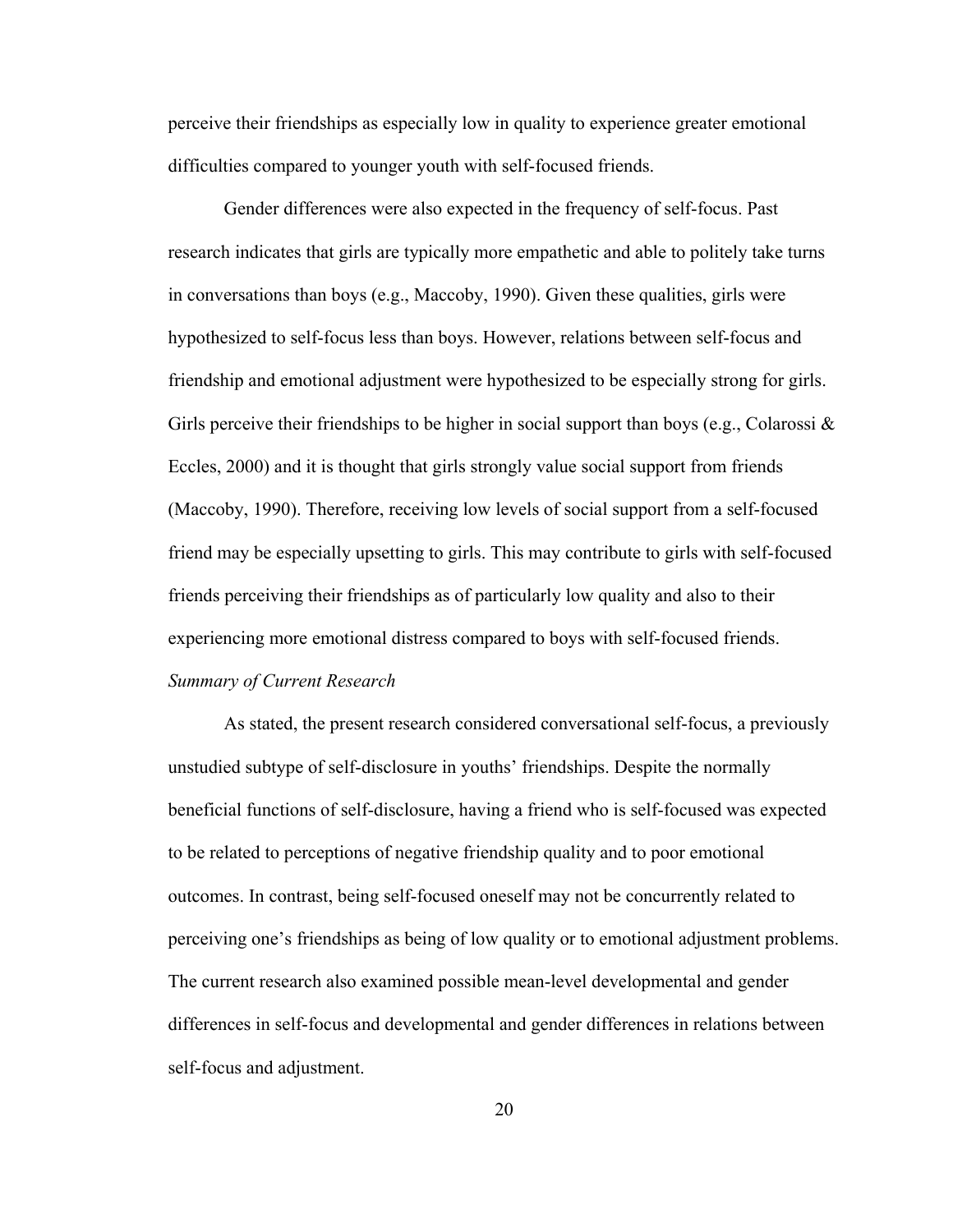The current studies aimed to explore the relations between self-focus and adjustment using survey and observational methodologies. The first study was a schoolbased study that used self-reports to assess conversational self-focus in the friendships of youth in grades 5, 8, and 11. For this study, same-sex reciprocal friendships were identified. This meant that reports from each friend regarding their own self-focus and their friend's self-focus could be obtained. Having both a self-report and a friend-report of self-focus for each youth is a strength of the study in that two perspectives of the same behavior were obtained. For example, this approach allowed for the examination of whether the relation between a friend's self-focus and youth's own adjustment differed depending on whether on whether the report of the friend's self-focus came from the focal youth or the friend.

The second study involved an observational methodology with a sample of tenthgrade same-sex friend dyads. Because of the time- and labor-intensive nature of observational research, it was not possible to involve several age groups in this study. Tenth-grade students were selected for participation in given the theoretical importance of self-disclosure processes during adolescence (Sullivan, 1953). The observational approach allowed for a more objective assessment of conversational self-focus. Additionally, an observational approach allowed for a more fine-grained assessment of self-focused disclosure processes.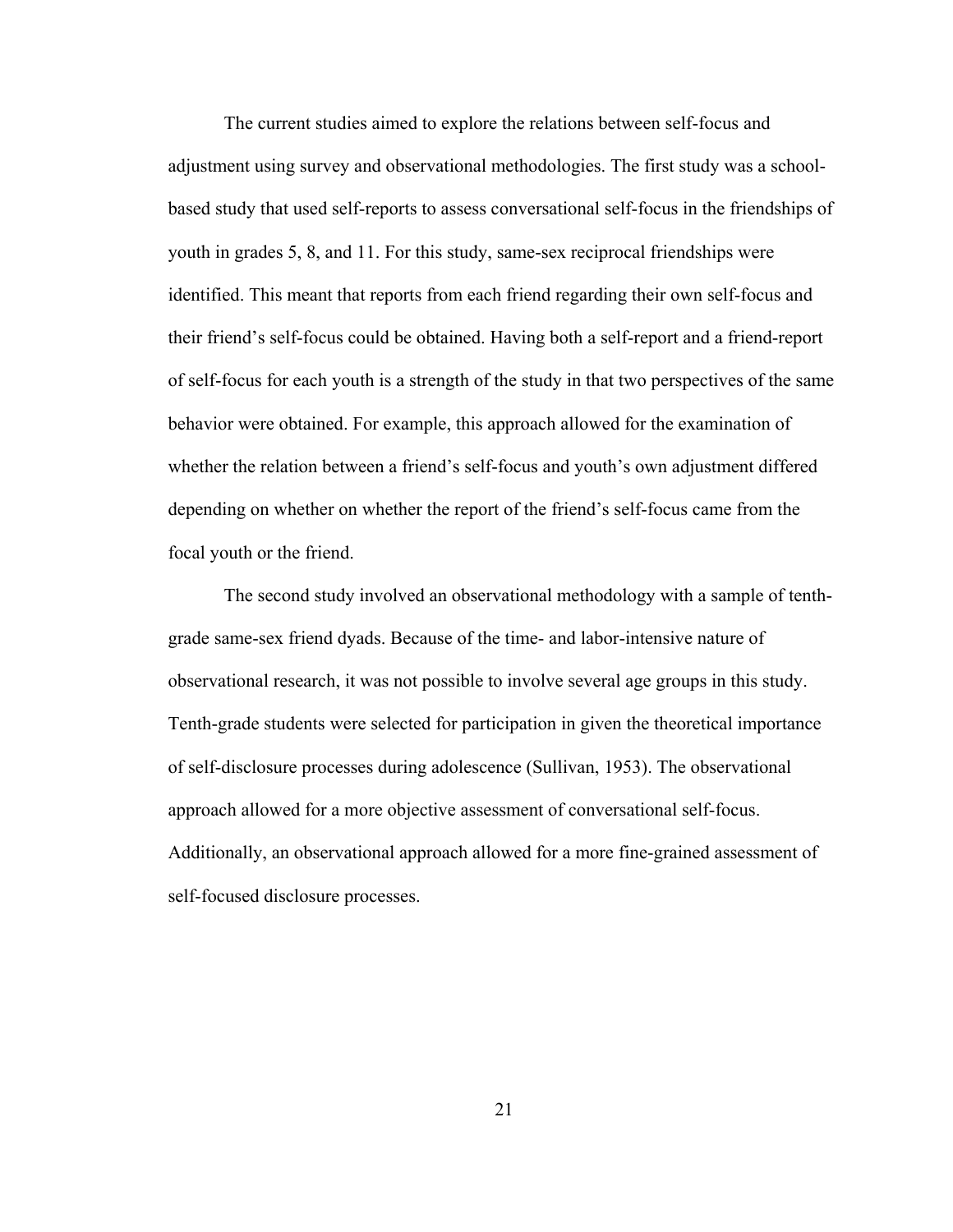#### CHAPTER TWO

#### STUDY 1

Study 1 was a school-based questionnaire study which assessed both youth and friend reports of conversational self-focus within the context of reciprocal friendships. Relations with socioemotional adjustment, namely friendship quality and internalizing symptoms, were examined.

#### *Method*

#### *Participants*

 Youth in grades 5, 8, and 11 were invited to participate in this study. Participants were recruited from four local schools located in a Midwestern community. Parental consent was obtained in the following manner which has been used successfully in similar research (e.g., Rose, 2002). Trained graduate students visited each classroom to introduce themselves and the project. Parental consent forms were mailed home to the parents of each student. The forms contained information about the study and asked parents or guardians to check either "Yes," "No," or "I would like more information about this study" to indicate whether or not they agreed to let their child participate in the study or required more information before making a decision. Returned consent forms were collected from the students' classrooms the following week. First and second reminder letters were mailed to the homes of students who had not yet either provided consent or declined participation. A self-addressed stamped envelope was included with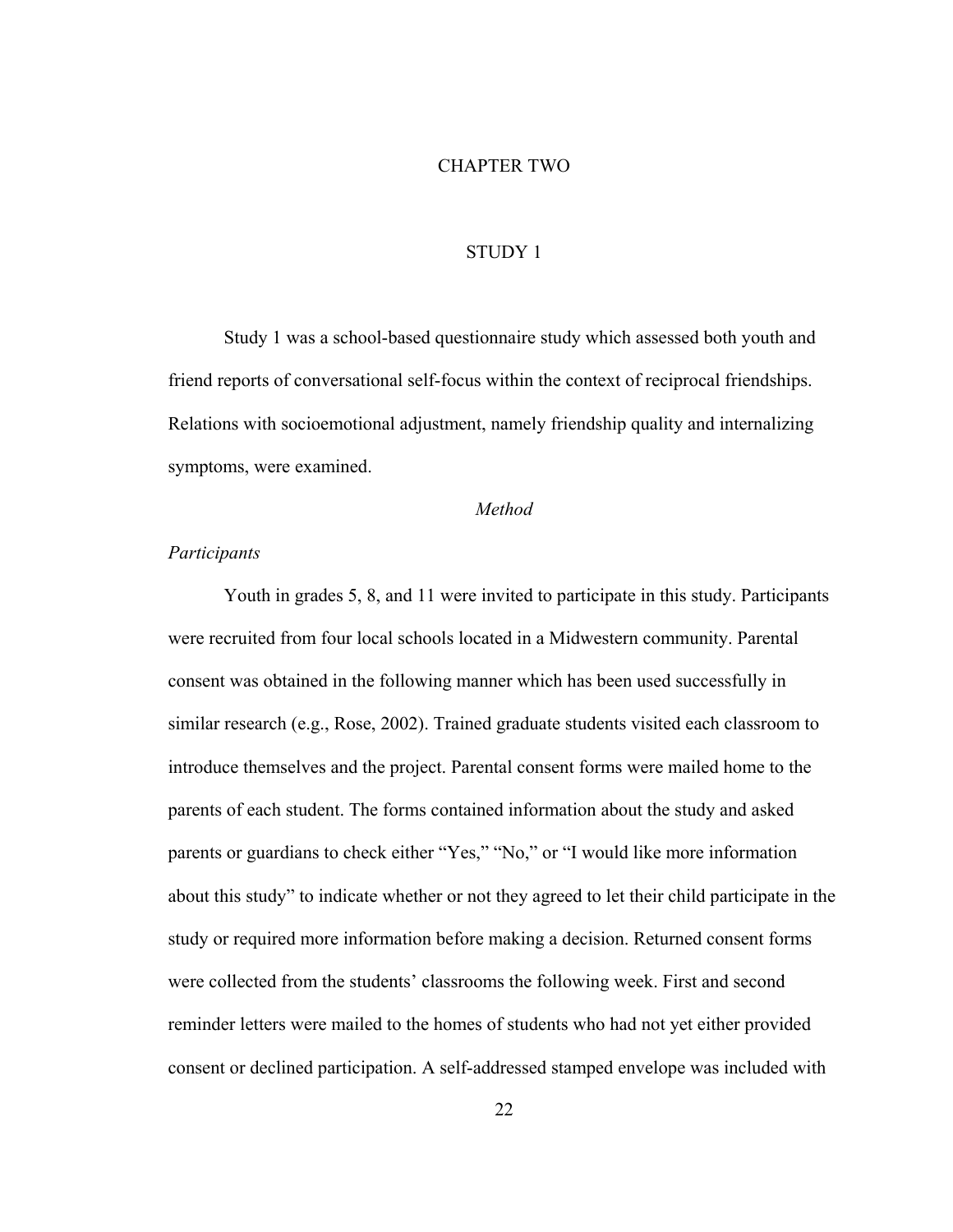each reminder letter for convenience. Graduate research assistants visited the classrooms several times during this period to collect returned parental consent forms and provide extra consent forms where necessary or requested. Finally, a fourth consent form and self-addressed stamped envelope were hand-delivered in class to each child for whom no response had been given. Student addresses were provided by all but one school. At the school that did not provide addresses, consent forms and reminder letters were sent home with students by the classroom teacher. Of the 283 students recruited for participation, 88% (*n* = 249) returned consent forms. Of those who returned the consent forms, 86% (*n*  = 214) indicated consent to participate, and 14% (*n* = 35) declined participation in the study.

In addition, because the study investigated dyadic friendship interactions, unique, reciprocal friendship dyads were chosen to be included in analyses for this study. As a result, 104 youth were included in the final sample. More information about the friendship nominations procedure used to link friends together is given below. The final sample of participants ( $N = 104$  students in 52 dyads) included 30 students in the fifth grade (14 boys, 16 girls), 34 students in the eighth grade (20 boys, 14 girls), and 40 students in the eleventh grade (18 boys, 22 girls). The student sample was 89% Caucasian, 4% African American, and 4% Native American. Three percent of participants described themselves as "Other."

#### *Procedure*

 Data collected for this study were part of a larger project investigating social relationships and adjustment. Data collection took place in a group format during regular class time for students whose parents had given consent for them to participate in the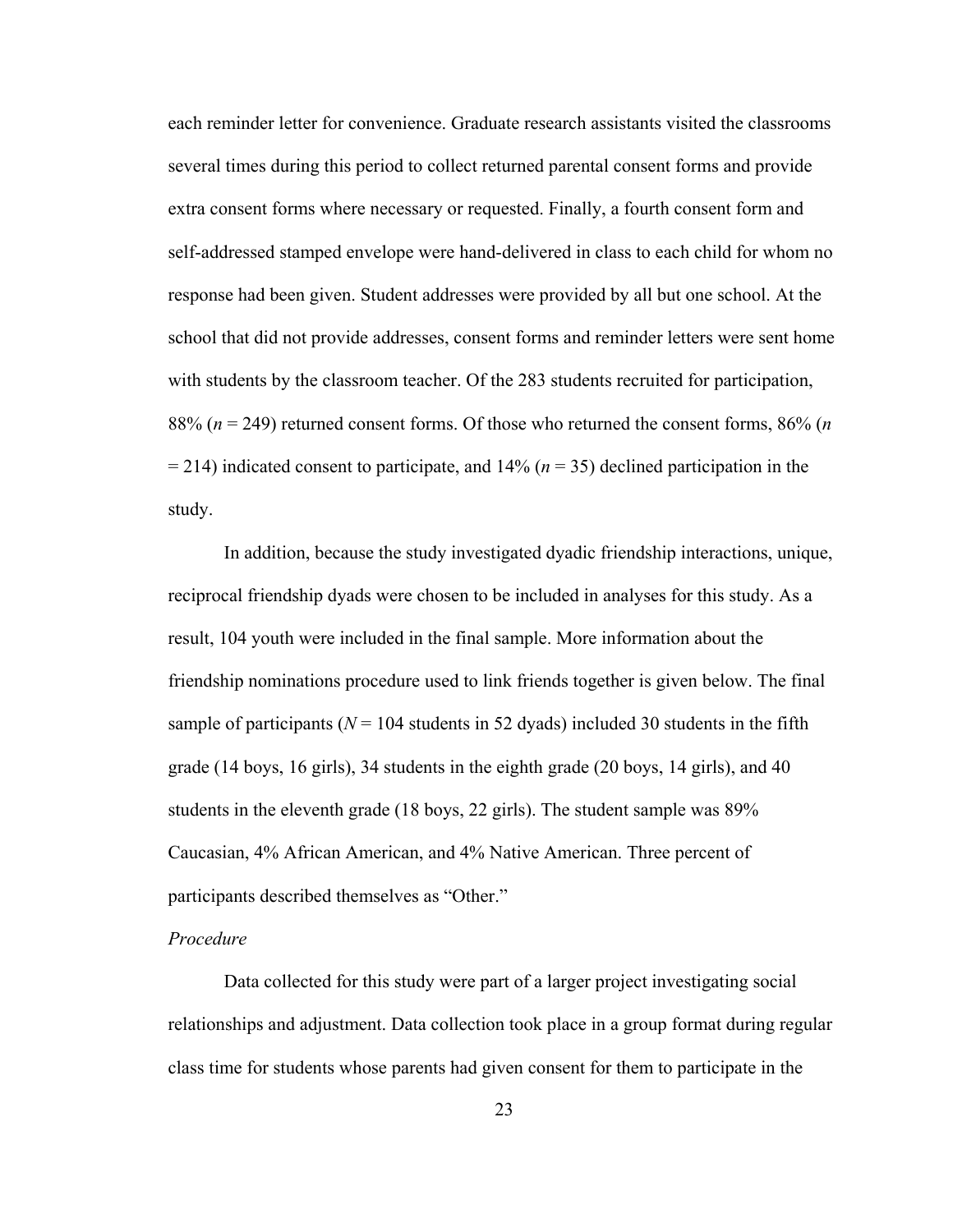study. Participating students were first asked to sign a youth assent form. Trained graduate or undergraduate research assistants then read aloud all questionnaire items and were available for questions. Each group of students took part in two data collection sessions of approximately 45 minutes each and spaced approximately two weeks apart. Administrators made additional trips to the schools in order to collect data for those youth who were absent during one or both of the group sessions.

#### *Measures*

*Demographics.* Participants were asked to answer a brief questionnaire to provide basic demographic information. Youth responded to three items that assessed gender, ethnicity/racial background, and age.

*Friendship Nominations.* When self-focus and friendship quality were evaluated, the constructs were assessed in regards to a specific friendship. For the measures assessing self-focus (Self-Focus Questionnaire; developed for the present study) and friendship quality (Network of Relationships Inventory; Furman & Buhrmester, 1985), youth answered the questions in regards to their two closest friends. The friends who they answered the questions about were chosen using a friendship nomination procedure (e.g., Parker & Asher, 1993; Rose, 2002; Rose & Asher, 1999).

For the friendship nominations procedure, rosters including the names of participating classmates were presented to each youth. Fifth-grade participants were given names of participating children in their self-contained classrooms. Since eighthand eleventh-grade students did not remain in a particular classroom throughout the school day, these students were presented with names of participating students in their entire grade. This procedure is similar to those used in other studies involving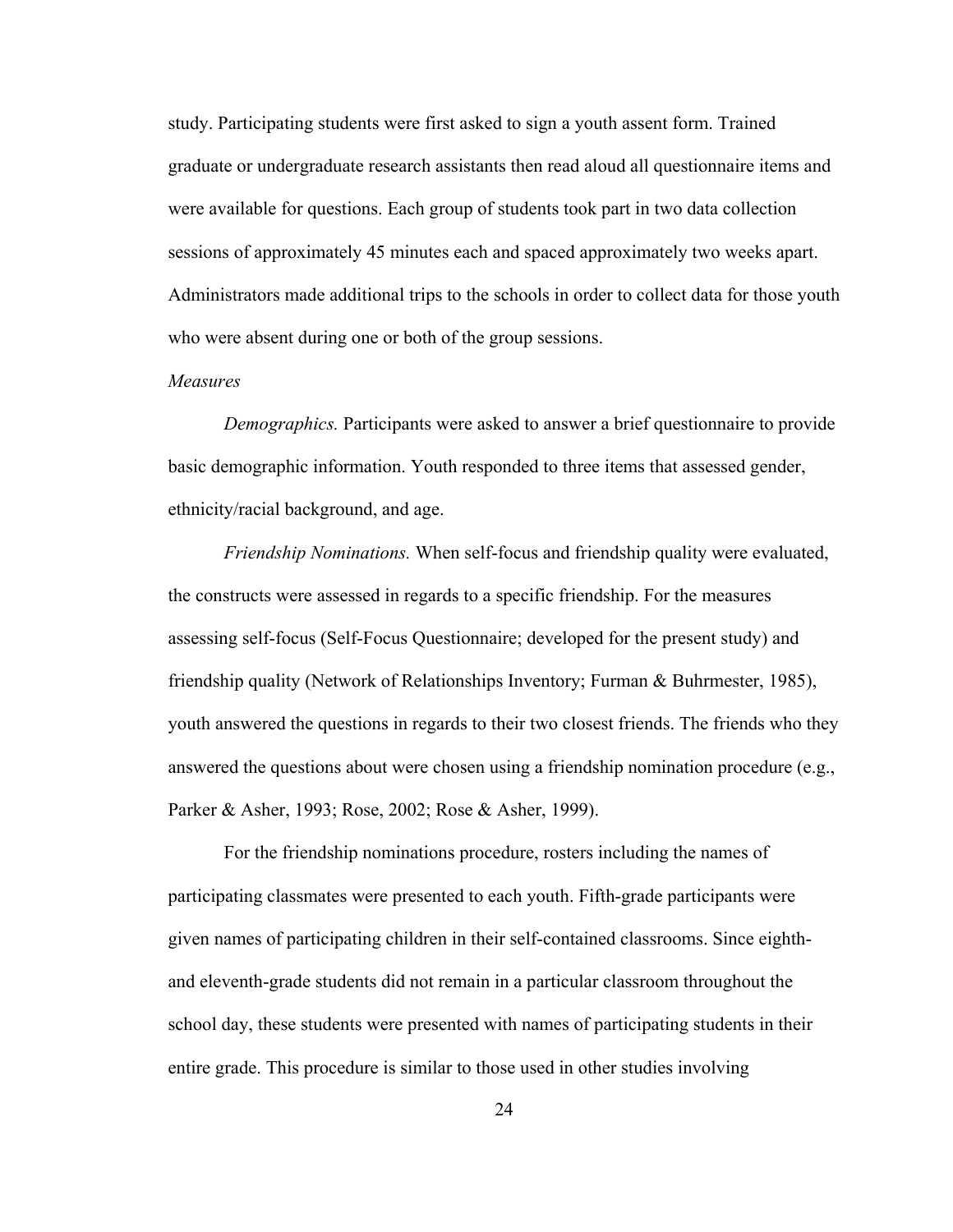elementary, middle, and high school youth (e.g., Rose, 2002). Participants were instructed to circle the names of their "three best friends." Youth also were asked to identify their closest friendship by drawing a star next to the name of their "very best friend." Youth were considered to have a reciprocal friendship if one of the three classmates who they circled also circled their name. Similar to past research, of the 214 participants, 157 (73%) had reciprocal friends (e.g., Parker & Asher, 1993).

 As mentioned, participants were assigned to report on their two closest (i.e., highest-priority) friendships. Priority was determined with a procedure used in similar past research (Rose, 2002; Rose & Asher, 1999). First priority was given to friendships in which a youth "starred" his or her very best friend and that friend "starred" him or her in return (a best friend-best friend relationship). Next, priority was given to friendships in which a youth "starred" a very best friend and that friend circled his or her name in return (a best friend-friend relationship). Third, priority was given to friendships in which a youth circled (but did not star) the name of a friend and was "starred" in return (a friendbest friend relationship). Finally, priority was given to a situation in which two friends circled each others' names but did not star one another (a friend-friend relationship).

Youth with two or three reciprocal friendships reported on their two highest priority friendships. Those participants with one reciprocal friendship reported on that friendship and one non-reciprocal friendship. Youth who were not identified as having any reciprocal friendships reported on two non-reciprocal friendships. As in past research (e.g., Parker & Asher, 1993; Rose & Asher, 1999), data regarding nonreciprocal friendships were excluded from analyses.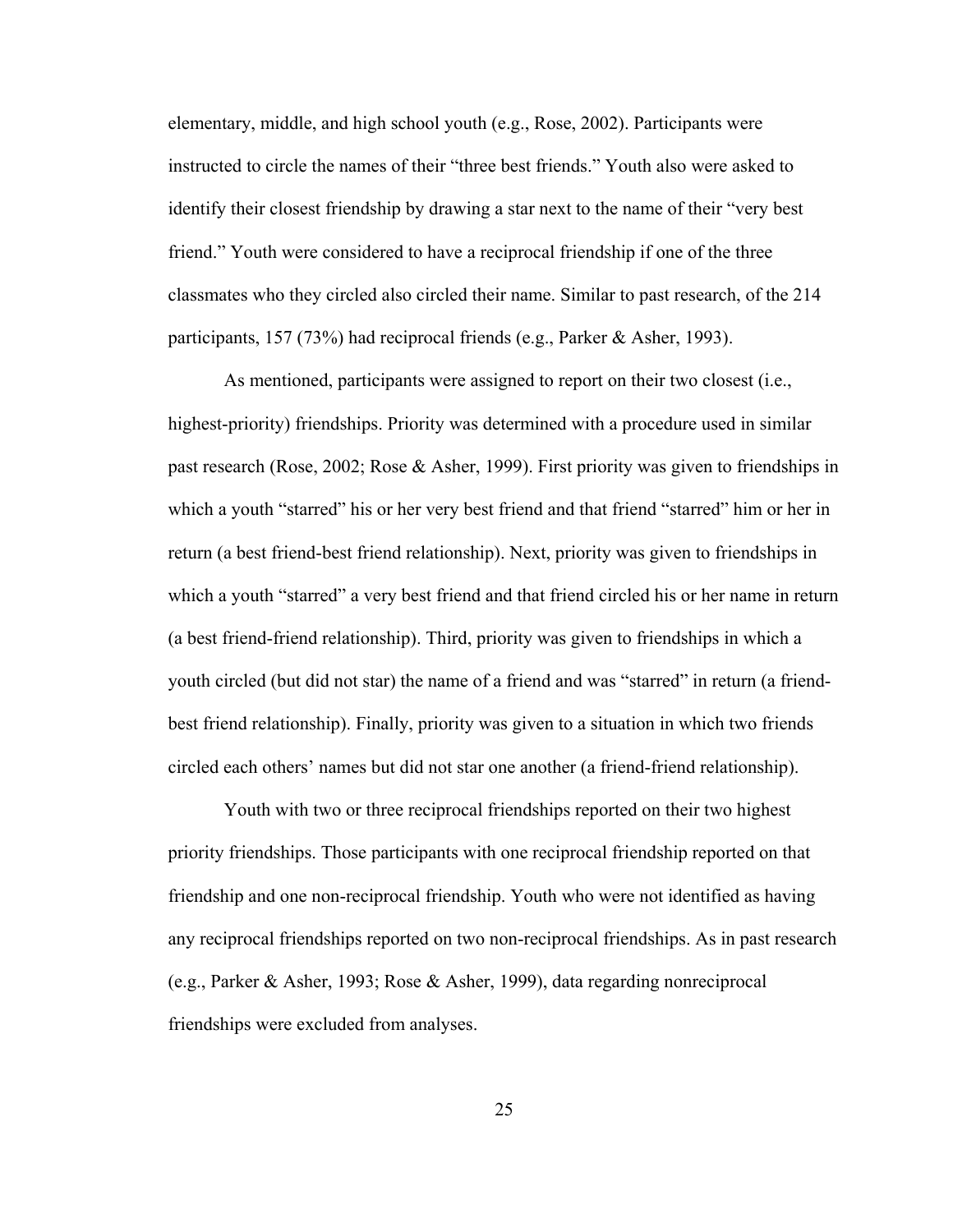For this study, it was preferable to identify mutually exclusive friendship dyads for analyses in which both youth were assigned to report on one another rather than using all of the available data regarding reciprocal friendships (i.e., youths' reports on reciprocal friends who were not also assigned to report on them). Therefore, not all youth with reciprocal friendships were included in analyses. The mutually exclusive dyads were chosen using the priority criteria described previously. First, within every classroom (fifth-graders) or grade (eighth- and eleventh-graders), all friendships of the highest priority (i.e., with youth who each "starred" each other or best friend-best friend friendships) were identified. These youth could be included as mutually exclusive dyads because each friend was always assigned to report on the other. Of the remaining youth, youth with the next highest priority friendships were identified (i.e., in which the youth starred the friend who circled but did not star the youth or best friend-friend friendships). These youth were always assigned to report on that friend (because they had starred that friend). However, it was necessary to determine whether the friend also was assigned to report on them because the friend might have been assigned to report on two higherpriority friendships. If the friend had been assigned to report on the youth, then the dyad was chosen for analyses. Of the remaining youth, youth with the third highest-priority friendships (i.e., in which the youth circled a friend who starred the youth or friend-best friend friendships) were identified next. Again, to be included as a mutually exclusive dyad, both friends had to have been assigned to report on one another. Finally, of the remaining youth, youth with fourth-priority friendships (i.e., in which the youth circled but did not star one another or friend-friend friendships) were identified. If each youth had been assigned to report on the other, then these relationships were included as well.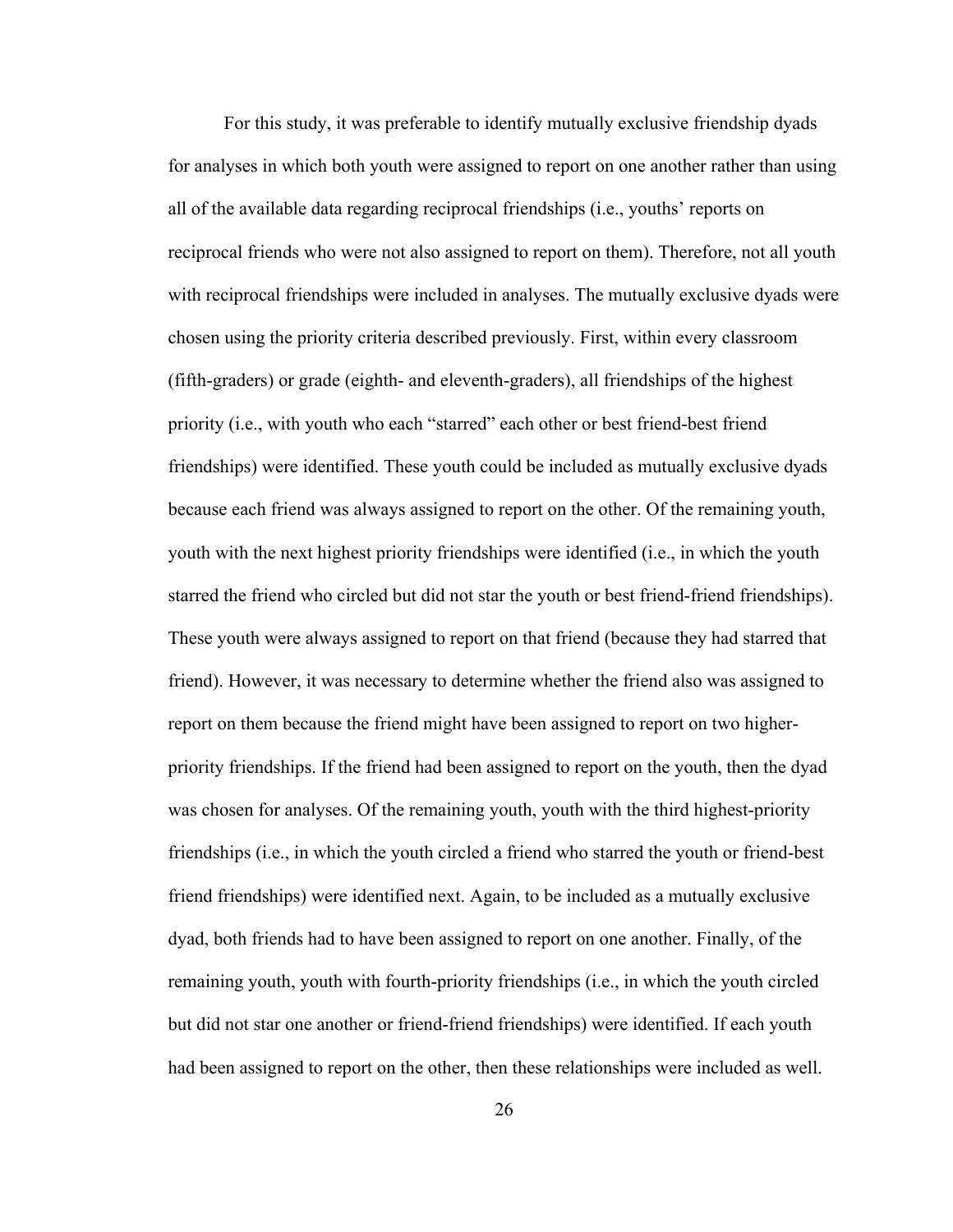Following this procedure meant that some youth with reciprocal friendships could not be included in a mutually exclusive dyad. Specifically, 33 of the 157 youth with reciprocal friendships only had friends who were assigned to report on higher-priority friendships and were unable to be included. In addition, of the remaining 124 youth who could be classified into mutually exclusive dyads, 40 youth in 20 dyads had to be excluded due to missing data. It was required that youth complete 90% of a scale in order to be included in analyses, and in 20 dyads, one or both youth were missing too much data. This resulted in 104 youth in 52 dyads to be included in analyses.

*Self-Focus Questionnaire.* A new 12-item measure was developed for this study to assess conversational self-focus. In the present research, youth completed this 12-item measure for two separate friendships (the criteria described above was used to choose these two friendships). The measure was customized by using a word processing program to insert the names of each youth's two best reciprocal friends into the items. The Self-Focus Questionnaire contains two sections. The first section (6 items) asks youth to report on the degree to which their conversational patterns with their friend are selffocused when they are talking about problems. The second section (6 items) asks youth to respond to items assessing the degree to which the conversational patterns of their friend is self- focused when they are talking about problems. This measure is presented in Appendix A.

In terms of evaluating own self-focus, items in the first section assessed the degree to which youth reported turning conversations about a friend's problems to focus on themselves. Example of items are, "When [MY FRIEND] tells me about a problem, I often interrupt to tell her/him about my own problem" and "Even if [MY FRIEND]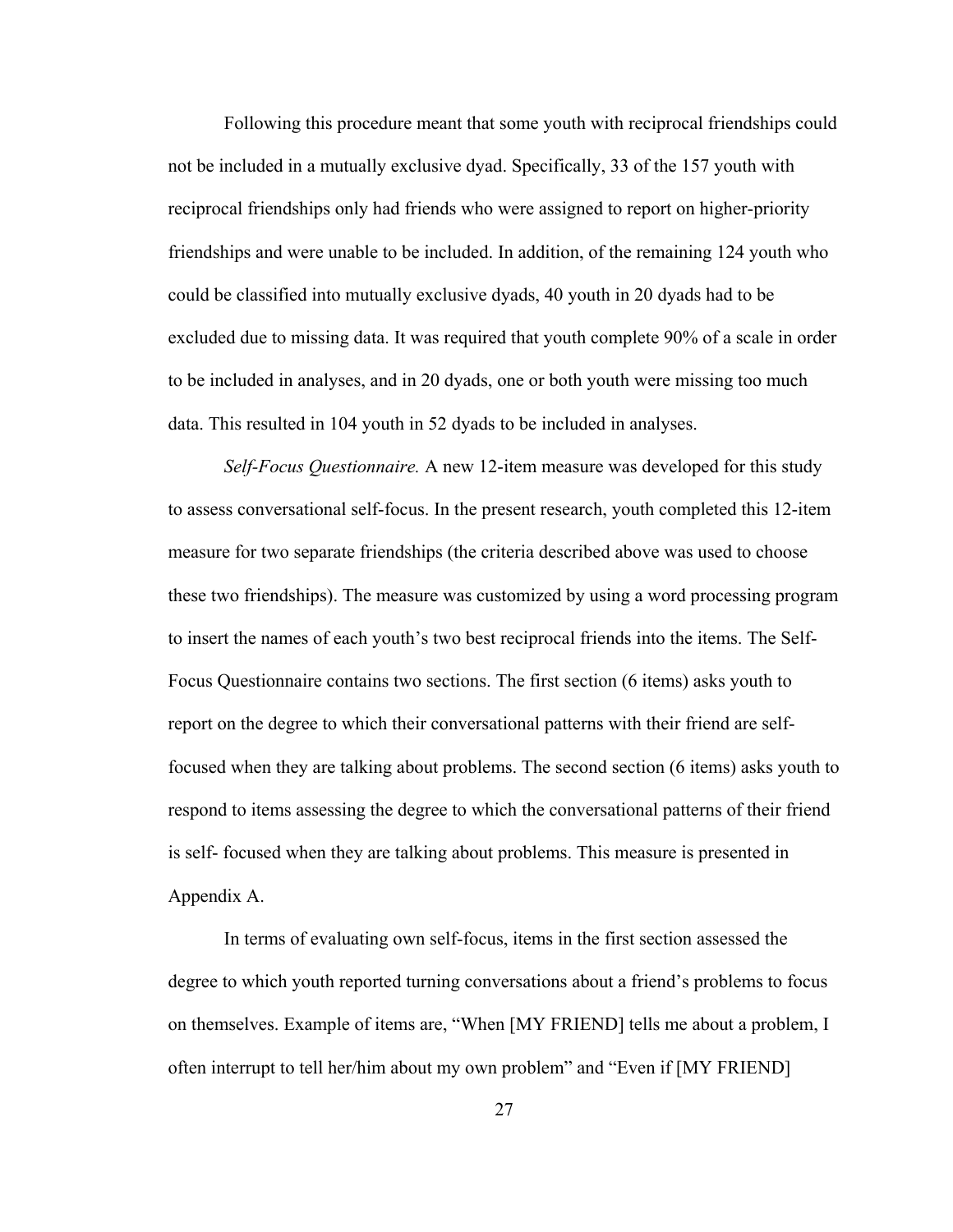comes to me with a problem first, I bring up my own problems anyway." Youth rated each of theses items on a 5-point scale ranging from 1 "Not at all true" to 5 "Really true."

In terms of evaluating the friend's self-focus, the same items were revised to assess the degree to which youth perceived the friend as turning a conversation about the youth's own problem to focus on the friend. Accordingly, example items in this section are, "When I tell [MY FRIEND] about a problem, [MY FRIEND] often interrupts to tell me about her/his own problem" and "Even if I come to [MY FRIEND] with a problem first, he/she brings up his/her own problems anyway." These items are also rated on a 5 point scale ranging from 1 "Not at all true" to 5 "Really true."

Cronbach's alpha was used to evaluate the internal consistency of the measure's two subscales. Both the first subscale ( $\alpha$  = .86) and the second ( $\alpha$  = .91) demonstrated high internal consistency (using the sample of 104 youth retained for analyses). The coefficient alphas indicated good internal reliability of this new measure. Additionally, youth's reports of their own self-focus were significantly related to youths' reports of their friends' self-focus.  $(r = .74)$ . However, youths' reports of their own self-focus were not significantly related to their friends' reports of their self-focus ( $r = .00$ ).

*Network of Relationships Inventory.* To assess the quality of youth's two highestpriority friendships, youth responded to the Network of Relationships inventory (NRI; Furman & Buhrmester, 1985). The measure was customized by inserting the names of each youth's two best friends into the items. The NRI assesses the following positive features of friendships: affection, admiration, companionship, instrumental aid, intimacy, nurturance, reliable alliance, support, and overall satisfaction with the relationship. In addition the NRI assesses the following negative features: antagonism, conflict, criticism,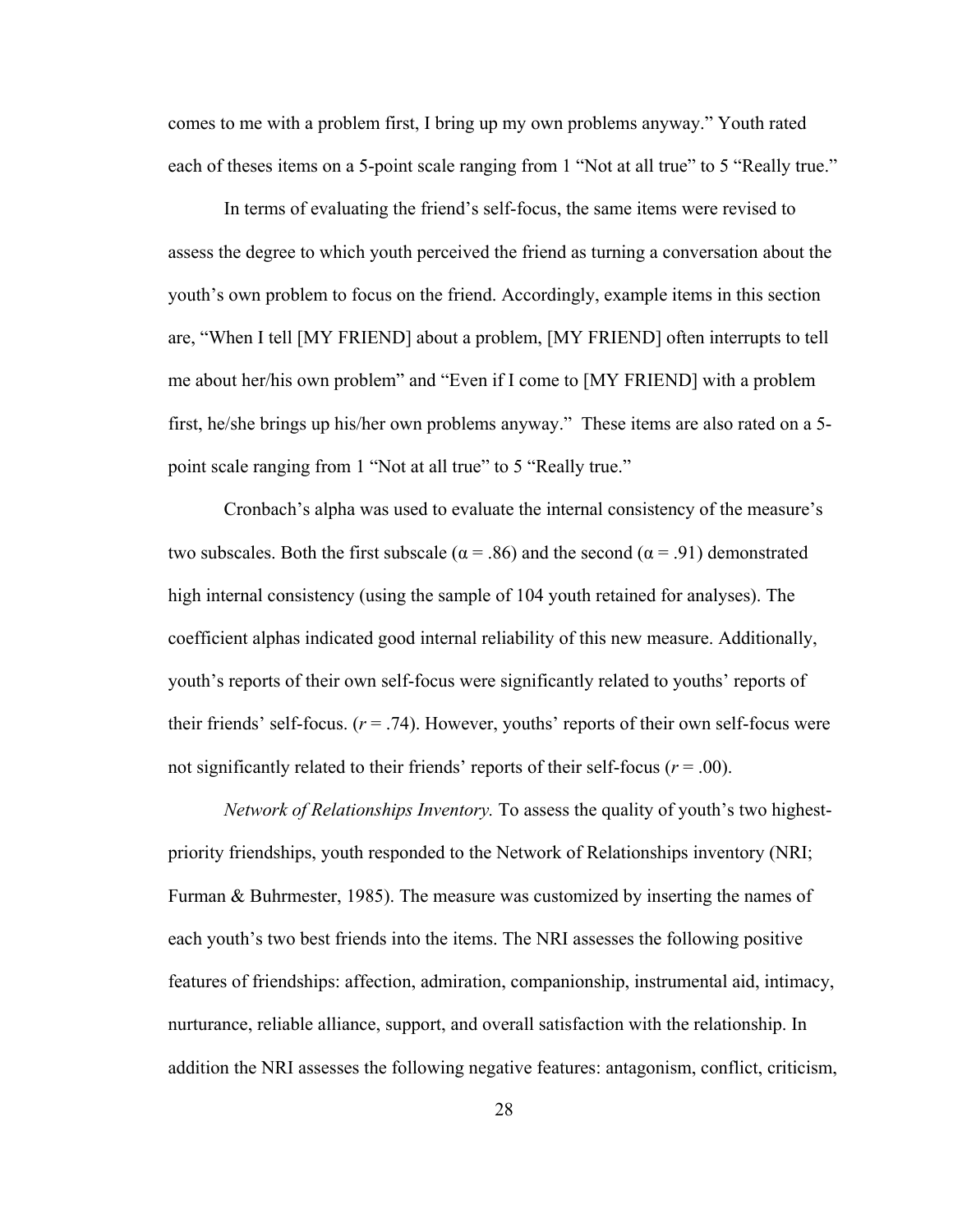and dominance. Each item is rated on a 5-point Likert scale ranging from 1 "Little or none" to 5 "The most." The measure has been found to be internally reliable (e.g., Buhrmester, 1990; Furman & Buhrmester, 1992) and past research also indicates the validity of the measure (for a review, see Furman, 1996).

As in past research (Furman & Buhrmester, 1992), youth were given scores for both positive and negative friendship quality. Scores for positive friendship quality were created by calculating the mean of 27 items of the NRI assessing positive features (i.e., affection, admiration, companionship, instrumental aid, intimacy, nurturance, reliable alliance, support, and satisfaction). To create a negative friendship quality score, the 12 items assessing antagonism, conflict, criticism, and dominance were used. The positive friendship quality ( $\alpha$  = .97) and negative friendship quality scales ( $\alpha$  = .88) yielded good reliability with the sample of 104 youth retained for analyses.

*Youth Self-Report*. The Youth Self-Report (YSR; Achenbach & Rescorla, 2001) was used to assess children's and adolescents' self-reported emotional and behavioral symptomatology. The YSR includes 112 items rated on a 3-point Likert scale ranging from 0 "Not True" to 2 "Very True or Often True". Youth were asked to report on their behavior and adjustment over the past six months.

The items of the YSR are grouped according to three broad-band subscales: internalizing, externalizing and other problems. Additionally, each broad-band subscale contains narrow-band scales. The internalizing subscale includes three narrow-band scales: anxious/depressed (13 items; e.g., "I am too fearful or anxious"), withdrawl/depressed (8 items; e.g., "I would rather be alone than with others"), and somatic complaints (10 items; "Parts of my body twitch or make nervous movements").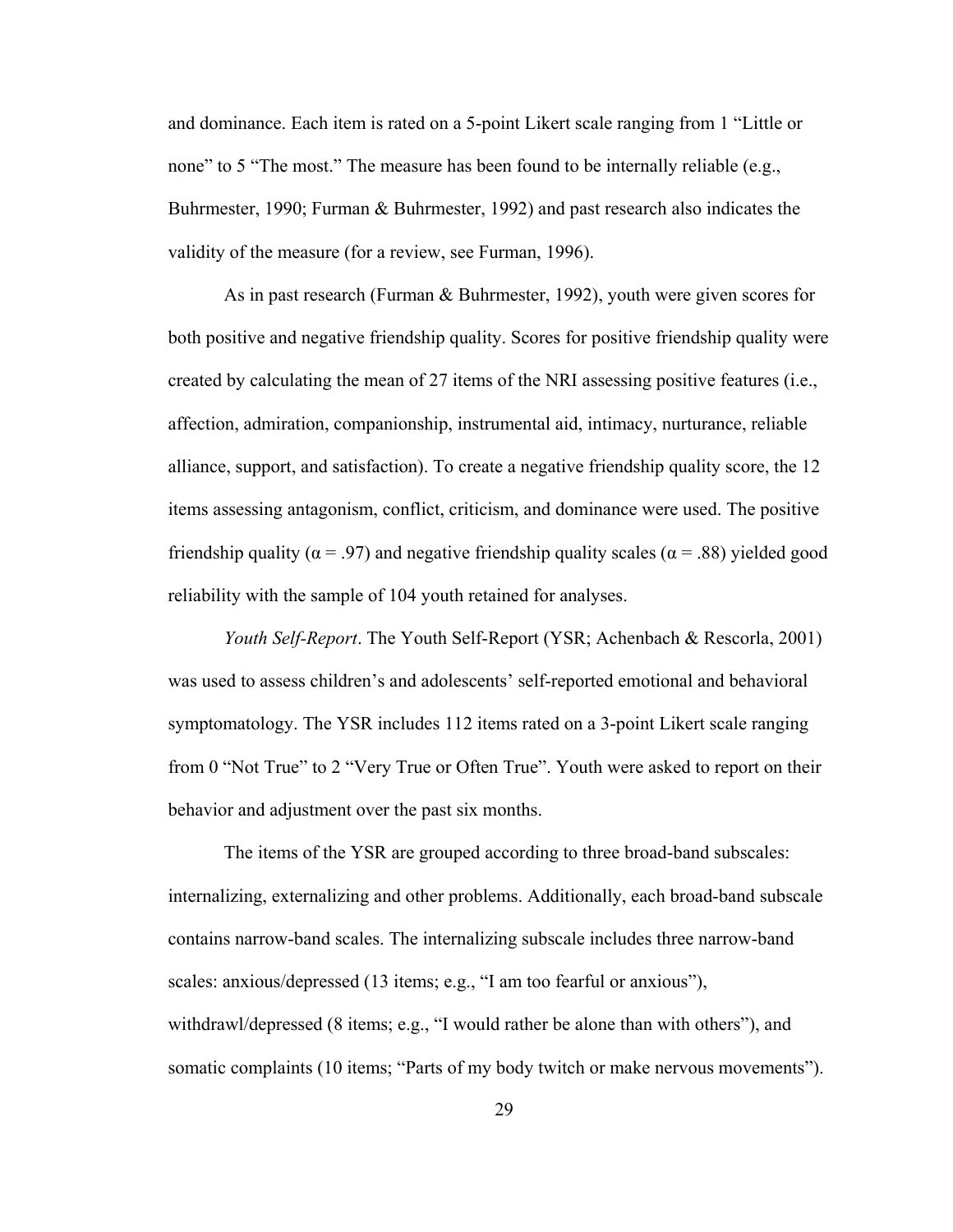The externalizing subscale includes two narrow-band scales: rule-breaking behavior (15 items; e.g., "I lie or cheat") and aggressive behaviors (17 items; e.g., "I destroy things belonging to others"). The third broad band-scale, other problems, includes three narrowband scales: social problems (11 items; e.g., "I would rather be with younger kids than kids my own age") thought problems (12 items; "I see things that other people think aren't there") and attention problems (12 items; "I am inattentive or easily distracted"). Additionally, there are 14 social desirability items that most youth endorse about themselves (e.g., "I enjoy being with people"). The YSR has been widely used to assess youth adjustment, and past research has demonstrated good reliability and validity (Achenbach, 1991; Belter, Foster, & Imm, 1996; Lexcen, Vincent, & Grisso, 2004; McConaughy, 1993).

 The original YSR was altered slightly (with permission) for use in this study. Some items were dropped due to expressed concern from parents and participating school personnel. The two suicidality items (i.e., "I deliberately try to hurt or kill myself," and "I think about killing myself") were removed. Three items pertaining to sex/gender identification were also removed (i.e., "I think about sex too much," "I act like the opposite sex," and "I wish I were of the opposite sex"). Additional items assessing substance use (i.e., "I drink alcohol without my parents approval (describe)," "I smoke, chew, or sniff tobacco," and "I use drugs for nonmedical purposes (don't include alcohol or tobacco) (describe)") were also not included in this version of the YSR. One item allowing youth to write in physical problems without known medical causes (i.e., "Other (describe)") was also removed.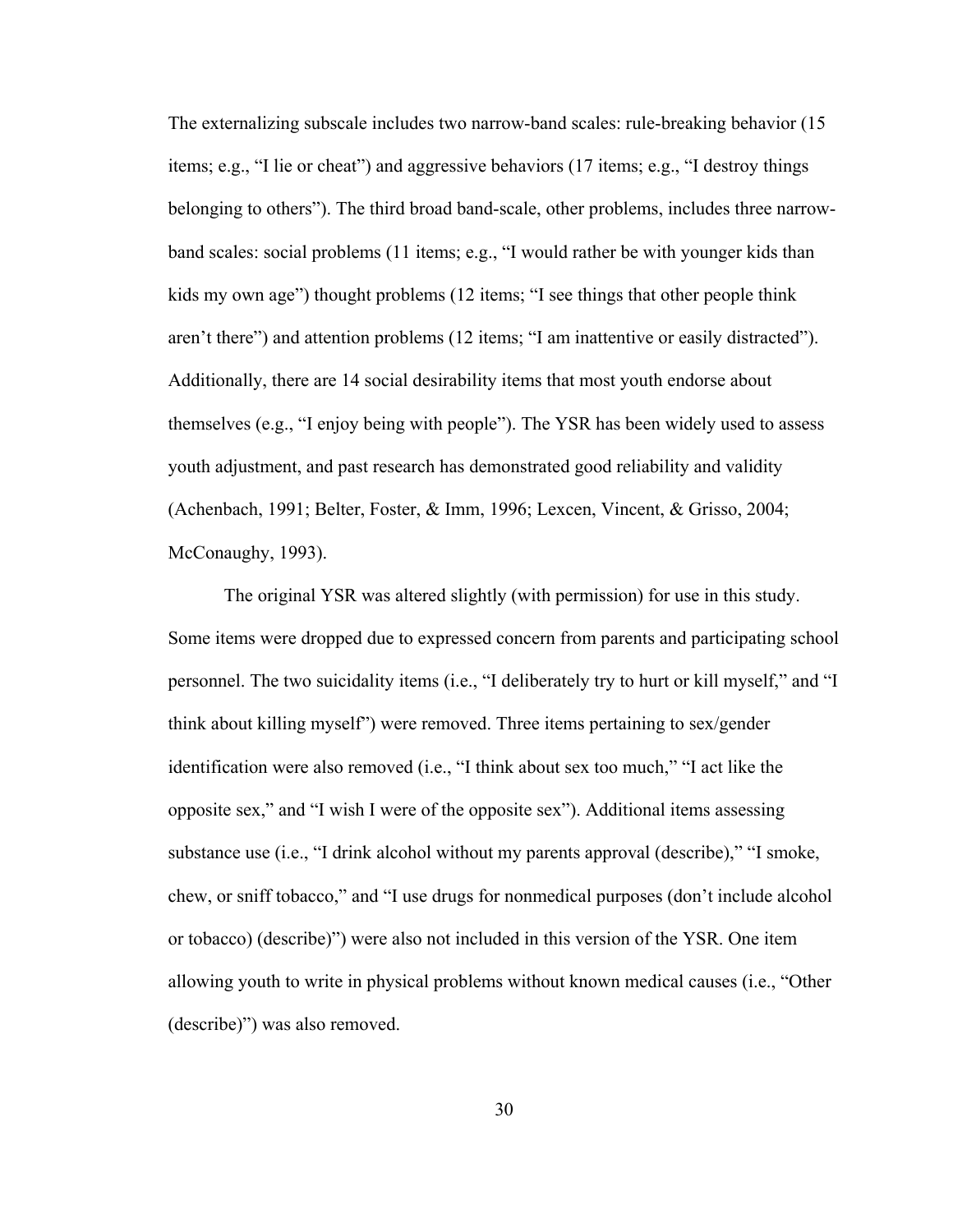Because of the focus of the present study on affective internalizing symptoms, only the anxiety/depression subscale was used. The original anxiety/depressive subscale included 13 items. In the current version, the subscale included 12 items because one of the suicidality items ("I think about killing myself") was removed. The anxiety and depression subscale  $(\alpha = 81)$  yielded good reliability with the sample of 104 youth retained for analyses.

## *Results*

#### *Representative analyses*

Representative analyses were conducted in order to compare those youth who were included in analyses to those who were not included. Two sets of representative analyses were conducted. The first set of analyses used *t* tests to compare included friended youth (those youth placed in mutually exclusive dyads and included in analyses) to friendless youth (those youth with no reciprocal friends). Recall that friended youth reported on their closest reciprocal friend, while friendless youth reported on a nonreciprocal friend. The results of these analyses are presented in Table 1. The groups differed on two of the five comparisons. Friended youth reported significantly that their friend was less self-focused compared to friendless youth. Additionally, friended youth reported significantly higher levels of positive friendship quality than did friendless youth. The groups did not differ on self-reports of own self-focus, negative friendship quality, or anxiety/depression.

 A second set of representative analyses were conducted to compare friended youth included in analyses with friended youth unable to be included in analyses (i.e., unable to be placed in a mutually exclusive dyad or excluded because of own or partner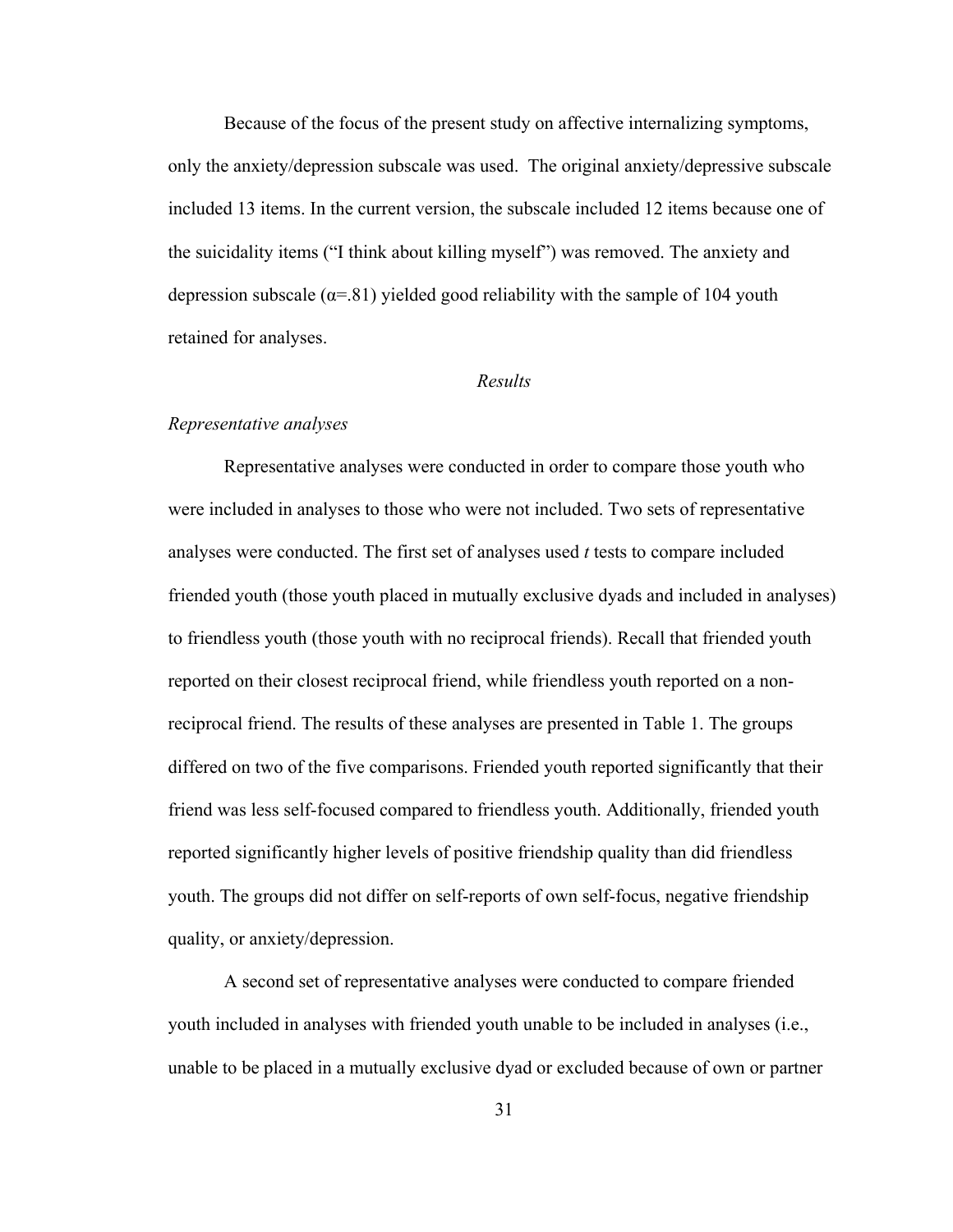missing data). The results of these *t* tests are presented in Table 2. For all variables, friended youth included in analyses did not differ significantly from friended youth who were unable to be included in analyses.

#### *Psychometric properties and descriptive statistics*

 Psychometric properties and descriptive statistics for all predictor and criterion variables are found in Table 3. Coefficient alphas for all measures ranged from acceptable to very high (range .78-.97), indicating good internal reliability of each selfreport questionnaire. Confirming acceptable internal reliability was especially important for the new measure of self-focus.

Mean levels of each variable also are presented in Table 3. In terms of self-focus, means for youths' perceptions of their own self-focus and of their friend's self-focus were relatively low. Further, these means were similar to one another. Overall, participants reported having high levels of positive friendship quality and low to moderate negative friendship quality. These results are similar to those found in past research (e.g., Furman & Buhrmester, 1992). Additionally, the sample was relatively well-adjusted as participants reported low levels of internalizing symptoms. Other community samples also have been found to be relatively well-adjusted overall (Achenbach & Rescorla, 2001).

## *Use of multilevel models for primary analyses*

In the following analyses examining mean-level gender and grade differences and examining the associations between self-focus and adjustment among the 98 youth in 49 friendship dyads, hierarchical linear modeling (HLM) was used (using PROC MIXED in SAS). In these analyses, youth are nested within the friendship dyads. HLM has been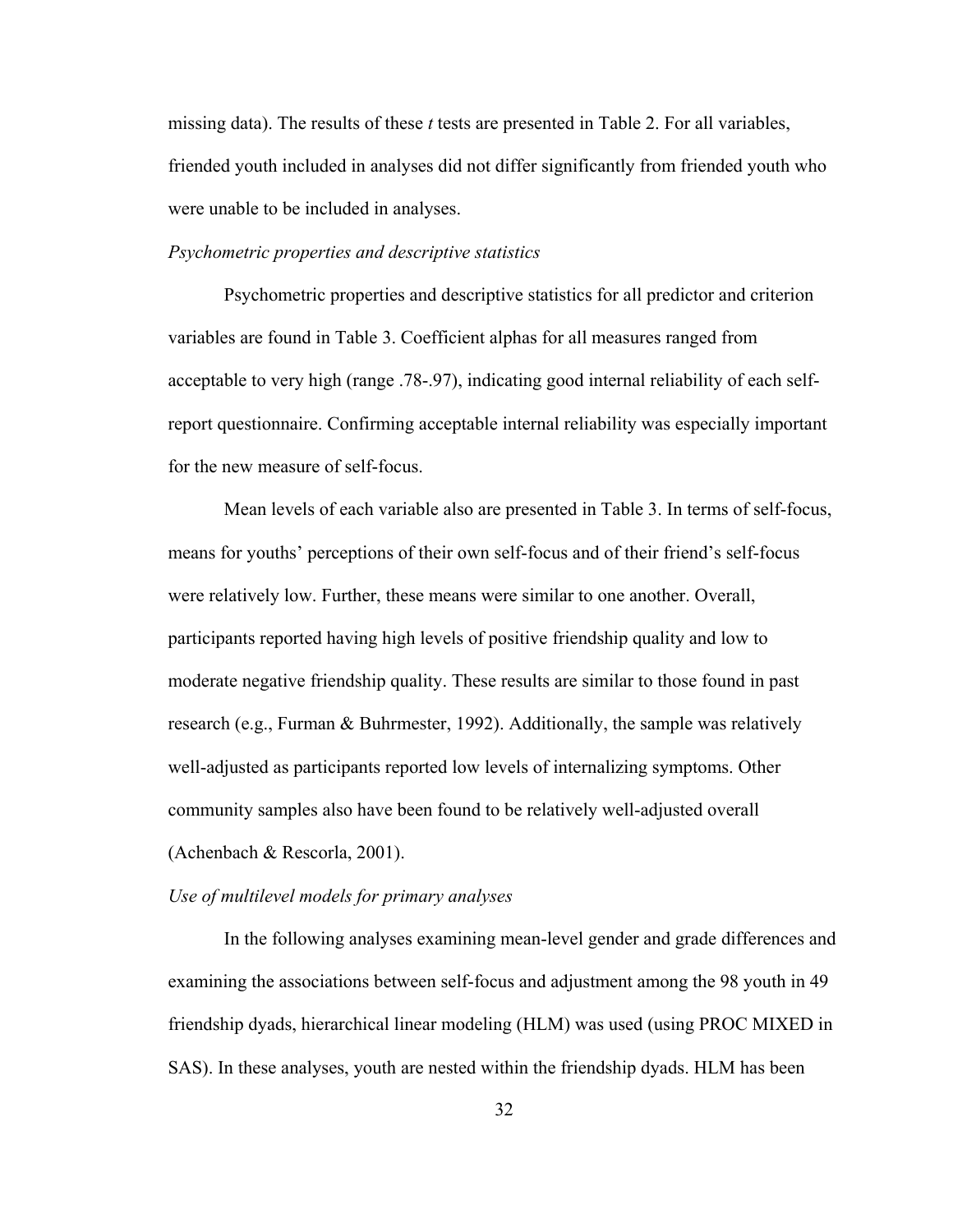used in similar research involving peer interactions and partner influences on individuals' outcome variables (e.g., Burk & Laursen, 2005; Campbell, Simpson, Kashy, & Rholes, 2005; Cillessen, Jiang, West, & Laszkowski, 2005).

HLM was the most appropriate analytic approach for two reasons. First, observations from each friend are not considered independent sources of information because friends tend to be similar to one another (Campbell & Kashy, 2002). Standard methods (e.g., such as ordinary least squares and analysis of variance) are less appropriate because the independence assumption is violated (Kashy  $\&$  Kenny, 2000). Second, HLM allows for the examination of both the effects of youths' own characteristics and the effects of youths' friends' characteristics on youths' outcome variables. This is important because both individual and friend characteristics (i.e., self reports and friend reports of self-focus) may contribute to the social and emotional outcomes for each youth.

The Actor-Partner Interdependence Model (APIM; Kashy & Kenny, 2000) is a type of multilevel model created to address the confluence of actor and partner effects on individuals' outcome variables. The APIM is intended for use with dyads whose members are indistinguishable (i.e., 'exchangeable'; Griffin & Gonzalez, 1995). Indistinguishable members of a dyad are those that do not characteristically differ in a way that is relevant to the outcome variable(s). For example, members of heterosexual couples are distinguishable in terms of gender, whereas homosexual couples are not. Because members of the same-sex friendship dyads involved in this study do not characteristically differ in a way that is meaningful to the outcome variables, they were treated as indistinguishable.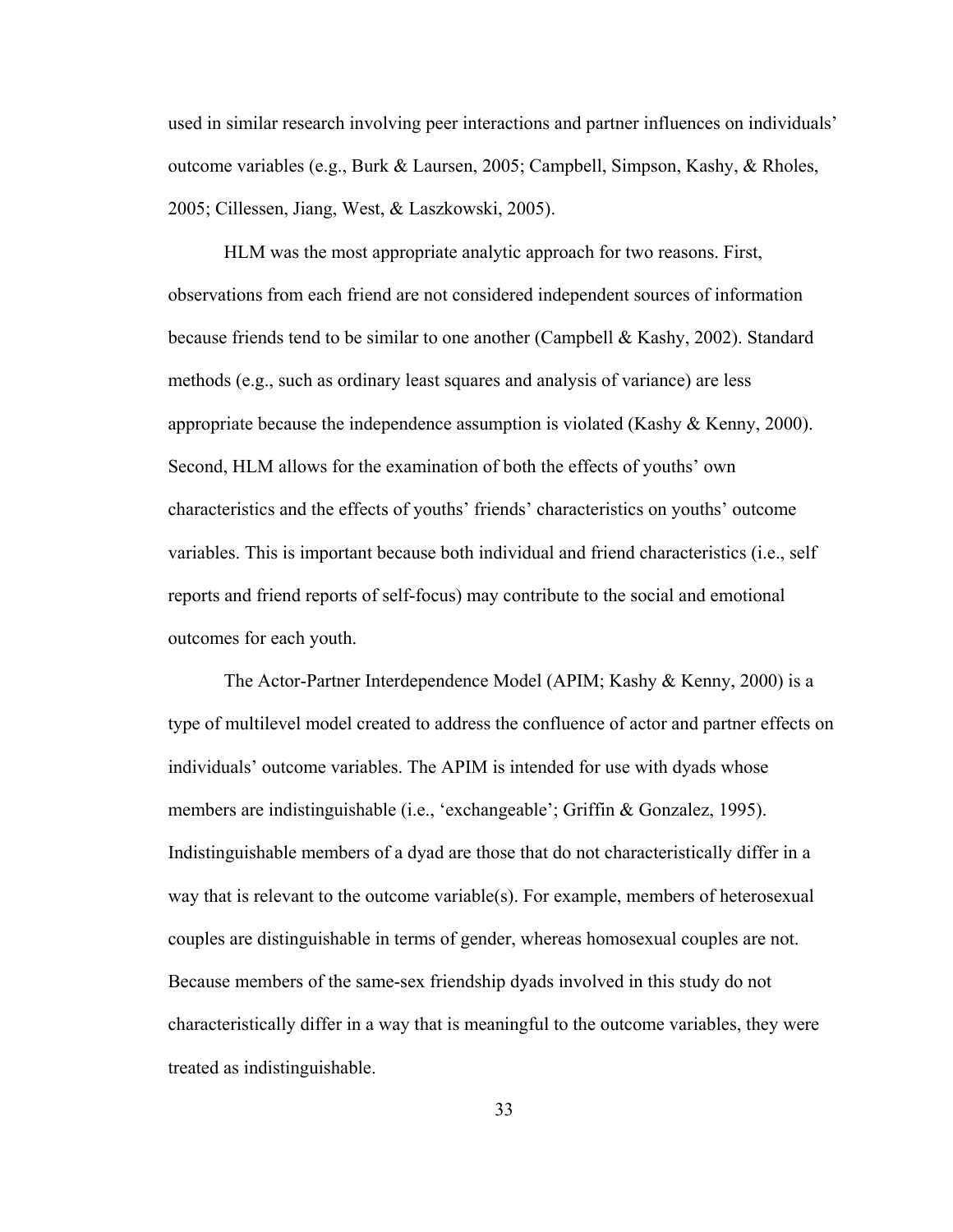Given that HLM is typically performed when there is interdependence of data of observations (i.e., that there is similarity between the reports of each friend nested within a dyad), this similarity was tested before performing the HLM analyses. The analysis performed to confirm non-independence of data is the intraclass correlation coefficient (ICC). ICC is based on repeated-measures ANOVA-style partitioning of variance and is an index of within-group similarity. For example, an ICC of zero indicates independent observations, whereas non-zero ICCs indicate interdependent observations. Higher numbers reflect more similarity (i.e., shared variance) among members of a group (or dyad, in this case). For each variable, ICCs were calculated to examine similarity between friends. The ICCs for each variable were as follows: focal youth's report of focal youth's self-focus (.00), focal youth's report of friend's self-focus (.04), positive friendship quality (.50), negative friendship quality (.08), anxiety/depression (.00). With the exception of positive friendship quality, these analyses indicated less interdependence than might be expected within friendship dyads. However, even seemingly small ICC values (e.g., .05) can lead to significantly large alpha inflation (Barcikowski, 1981) and it is not inappropriate to conduct HLM using a data set in which some variables are not interdependent. Therefore, the decision was made to use HLM in analyzing these nested data.

#### *Mean-level gender and grade differences in study variables*

For the purposes of investigating gender and grade differences, two-level random coefficient models in which youth were nested within friendship dyads were created. The equations for these models are found in Appendix B. For each variable (i.e., own selffocus, friend self-focus, positive friendship quality, negative friendship quality, and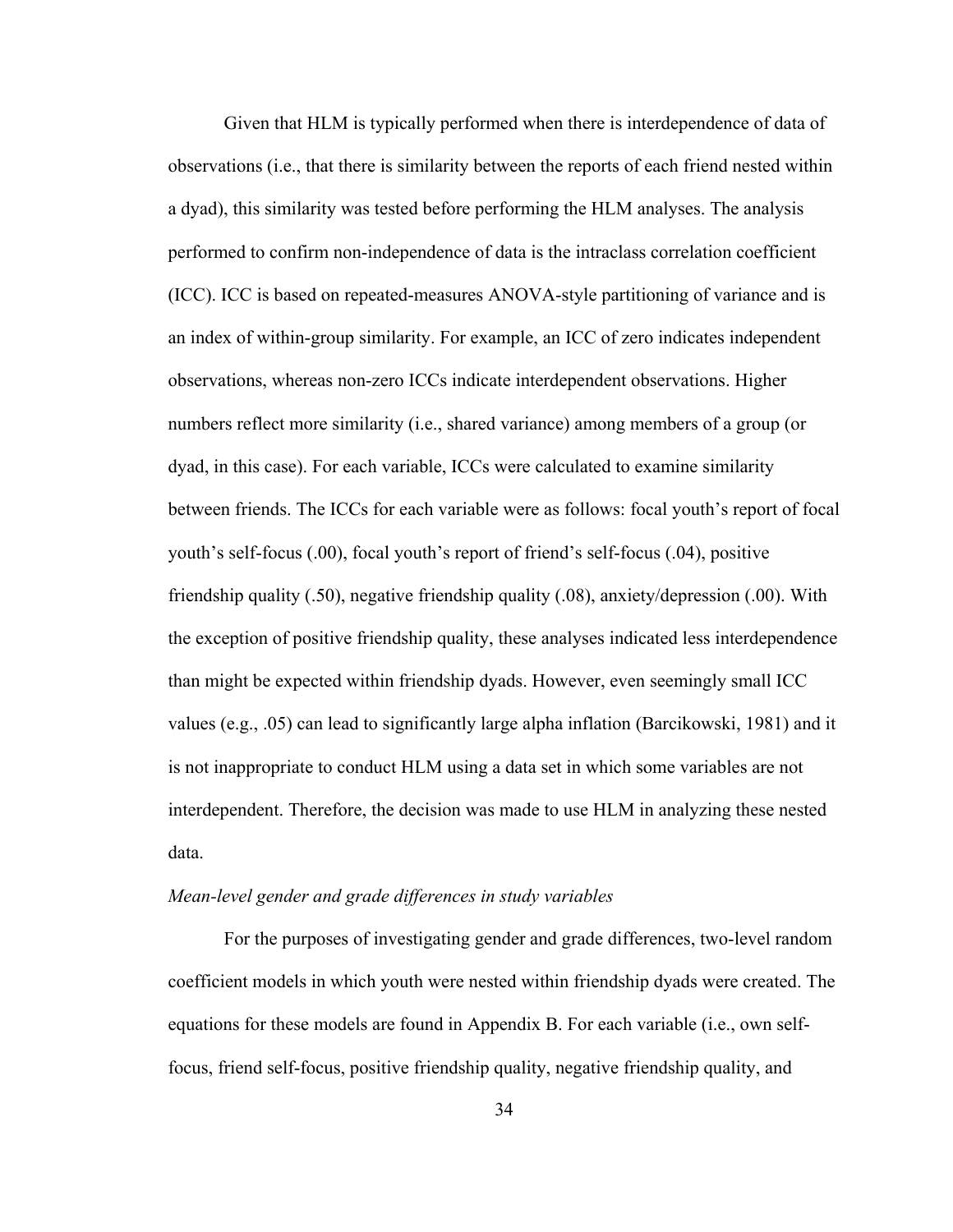anxiety/depression), a multilevel model was conducted to simultaneously test the effects of gender, grade, and the Gender x Grade interaction. None of the Gender x Grade interactions were significant, thus the Gender x Grade interaction term was dropped from all models (Aiken & West, 1991).

Each model was tested again, but instead of including gender, grade, and the Gender x Grade interaction as predictors, each model included only the main effects of gender and grade. The means for each variable are presented separately for boys and girls in Table 4. The *t* values for the main effects of gender from the multilevel model analyses also are presented. There was one main effect of gender. For positive friendship quality, girls reported significantly higher positive friendship quality than boys.

In Table 5, the means for each variable are presented separately for grades 5, 8 and 11. The *t* values for the main effects of grade from the multilevel model analyses also are presented. There were main effects of grade for positive friendship quality and for negative friendship quality. For positive friendship quality, the means indicated that positive friendship quality increased with age. In contrast, for negative friendship quality, the means indicated that negative friendship quality decreased with age.

## *Relations between self-focus and adjustment*

In this section, analyses were conducted to test the associations of focal youths' and friends' self-focus with focal youths' positive friendship quality, negative friendship quality, and anxiety/depression. In the first subsection to follow, relations between selfreported self-focus and self-reported adjustment are discussed. Next, relations between friend-reported self-focus and self-reported adjustment are discussed. Finally, analyses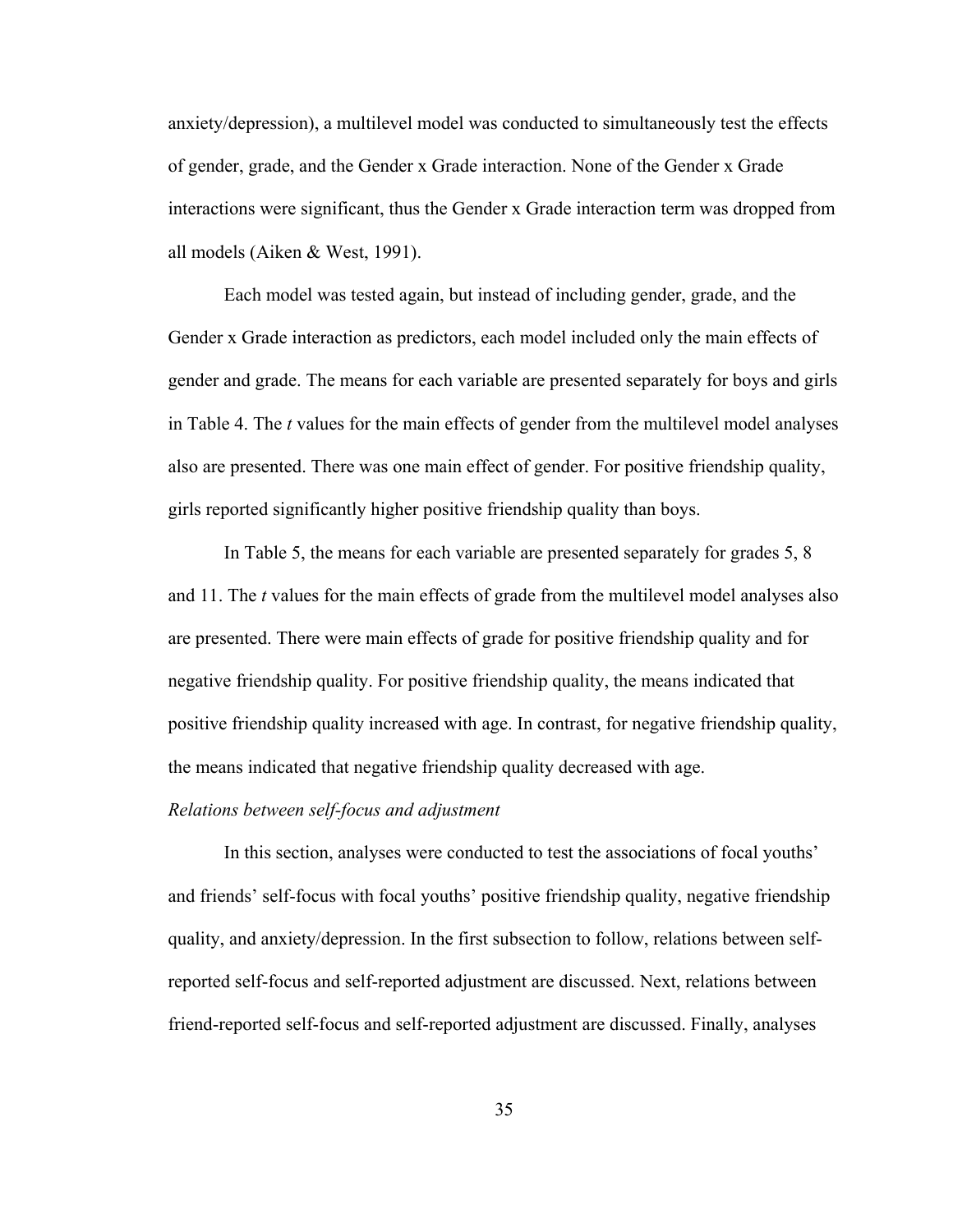examining whether these relations were further moderated by gender or grade are presented. Equations for these models are presented in Appendix B.

*Links between self-focus and adjustment using self-reports of self-focus.* In the analyses in this section associations were examined between self reports of one's own and one's friend's self-focus with self reports of one's own adjustment. For these analyses, two level random coefficient models were created. A separate model was tested for each independent variable, namely, positive friendship quality, negative friendship quality, and anxiety/depression. In each model, the focal youth's report of the focal youth's own self-focus as well as the focal youth's report of the friend's self-focus were simultaneous predictors. The focal youth's report of the focal youth's own self-focus and the focal youth's report of the friend's self-focus were entered as simultaneous predictors in each model in order to examine the unique effects of the focal youth's self-focus and of the friends' self-focus on focal youth's own adjustment.

Relations between the focal youth's report of own and friend's self-focus with the focal youth's report of own adjustment are summarized in Table 6. In particular, the *β* and *t* values for the effects of youths' self-focus and friends' self-focus on each adjustment variable are presented. The focal youth's report of his/her own self-focus was not significantly related to positive friendship quality. Likewise, the focal youth's report of the friend's self-focus was not significantly related to positive friendship quality. Similarly, the focal youth's report of his/her own self-focus was not significantly related to negative friendship quality. However, the focal youth's report of the friend's self-focus did significantly predict negative friendship quality, such that higher levels of friend selffocus predicted higher levels of negative friendship quality. The focal youth's report of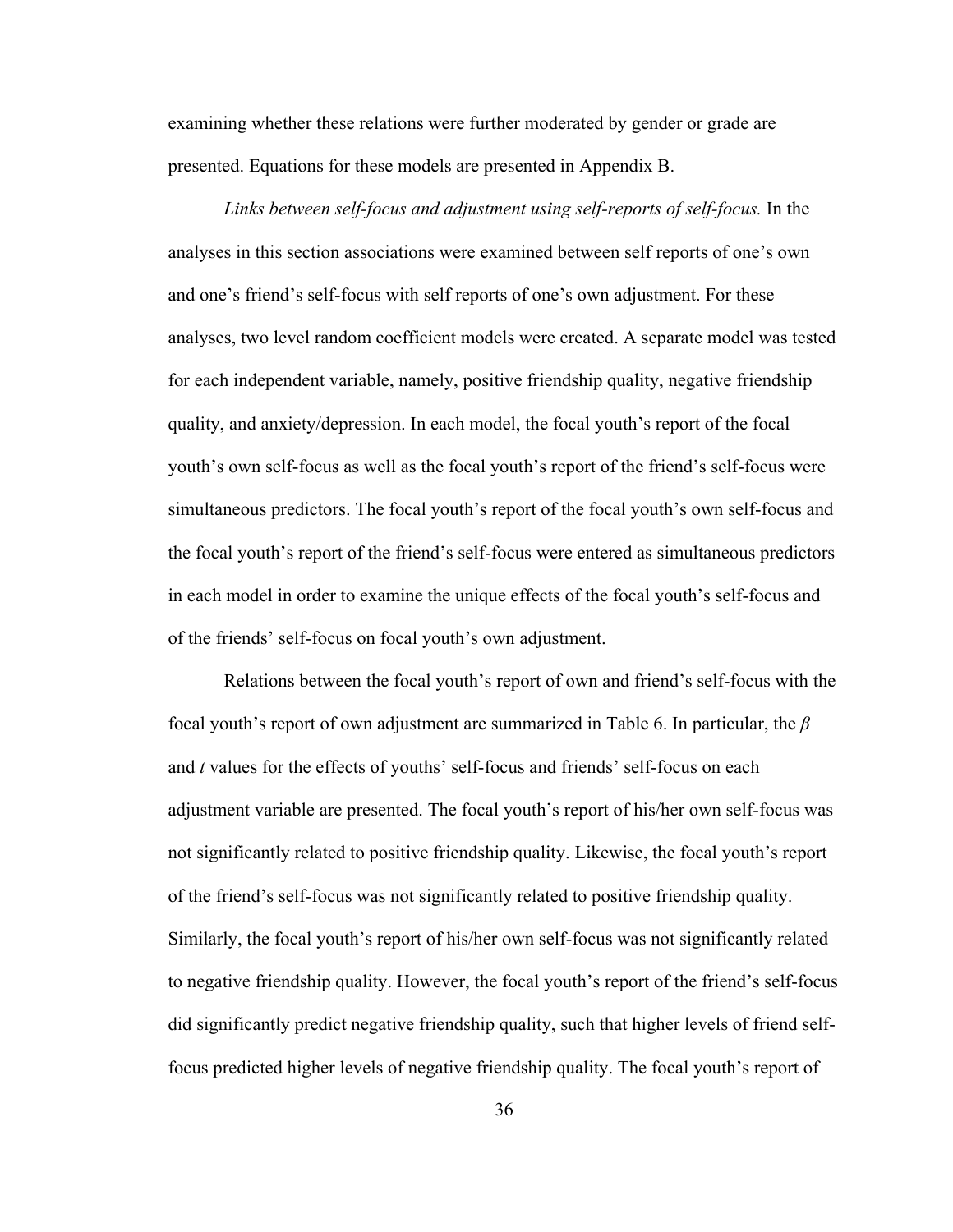his/her own self-focus did not significantly predict anxiety/depression. However, the focal youth's report of the friend's self-focus did significantly predict anxiety/depression, such that higher levels of friend self-focus predicted higher levels of anxiety/depression. To summarize, the focal youth's report of his/her own self-focus was not related to friendship or emotional adjustment, but perceiving one's friend as self-focused was related to perceiving the friendship as high in negative quality and to experiencing symptoms of anxiety and depression.

*Links between friend's self-focus and focal child adjustment using friend's report.*  An identical series of analyses were performed for each of the dependent variables using the *friend's* report of the focal youth's self-focus and the friend's own self-focus. These analyses examined relations between the friend's reports of each youth's self-focus with the focal youth's reports of friendship and emotional adjustment. A separate model was tested for the focal youth's report of positive friendship quality, negative friendship quality, and anxiety/depression. In each model, the friend's report of the focal youth's self-focus as well as the friend's report of the friend's own self-focus were simultaneous predictors. Relations between friend's report of focal youth's self-focus and of the friend's own self-focus with the focal youth's report of his/her adjustment are summarized in Table 7. The *β* and *t* values for the effects of the friend's report of the focal youth's self-focus and for the friend's report of the friend's own self-focus are presented for each adjustment variable. No significant relations were found between the friend's report of the focal youth's self-focus or the friend's report of the friend's own self-focus with positive friendship quality, negative friendship quality, or anxiety/depression.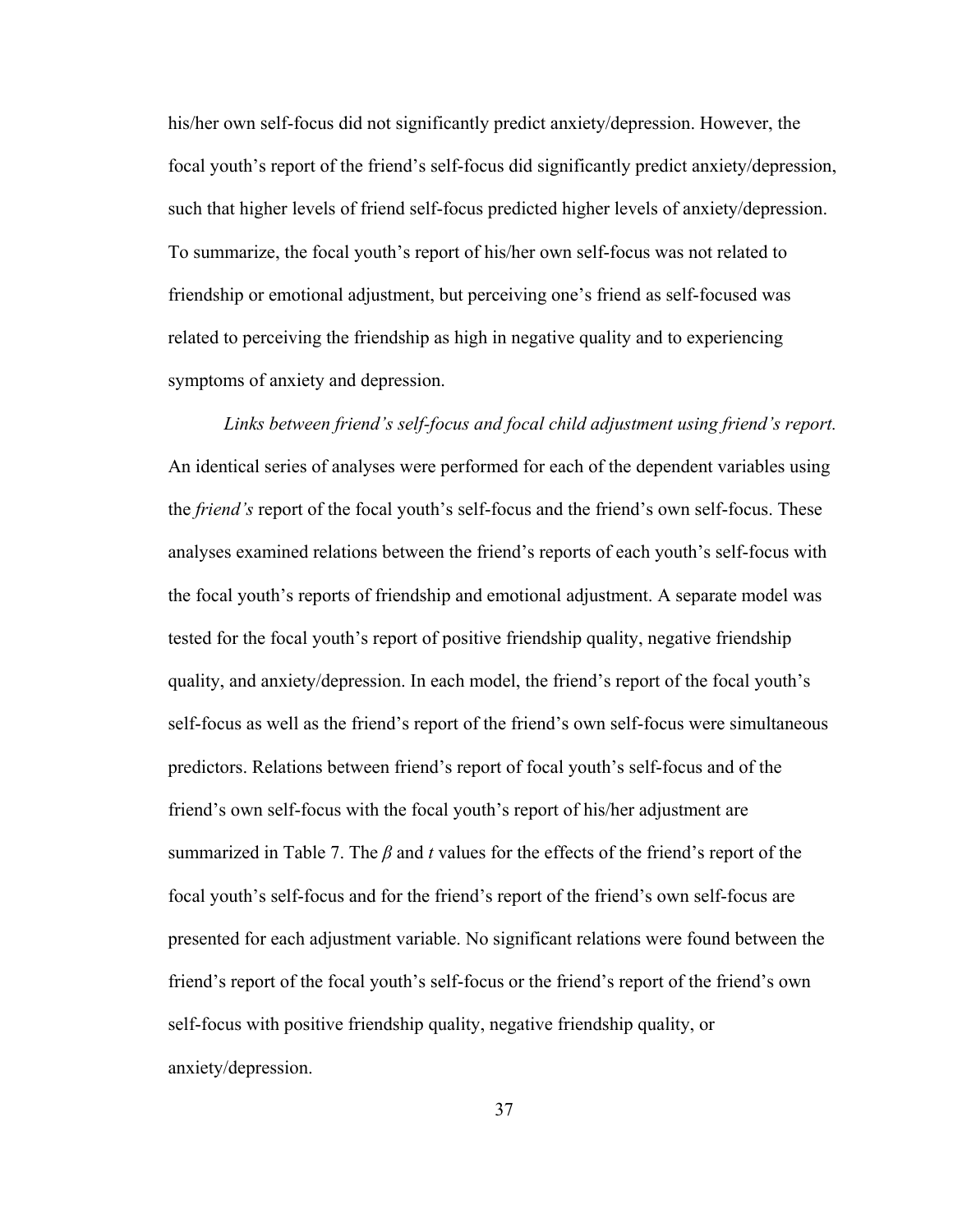*Gender and grade differences in the relations between self-focus and adjustment.* This section describes analyses conducted to determine whether or not the relations between self-focus and adjustment were moderated by gender and/or grade. The first series of analyses used the focal youth's reports of the focal youth's own self-focus and the friend's self-focus. A separate model was tested for the following outcome variables: positive friendship quality, negative friendship quality, and anxiety/depression. For each model, predictor variables included youths' reports of their own self-focus, their friend's self-focus, gender, grade, and a series of interactions. In particular, the interactions were the two-way interactions between gender and grade, between own self-focus and gender, between own self-focus and grade, between friend's self-focus and gender, and between friend's self-focus and grade. The three-way interactions among own self-focus, gender, and grade and among friend's self-focus, gender, and grade were also included. Of all the interactions with gender and grade tested in these models, none were significant. These findings indicated that the associations between focal youths' reports of own and friend self-focus with focal youths' reports of their own adjustment were not further moderated by gender and/or grade.

A second series of models were tested using the friend's report of the focal youth's self-focus and of the friend's self-focus. A separate model was tested for focal youth's reports of positive friendship quality, negative friendship quality, and anxiety/depression. These models each included as predictors the friend's report of the focal youth's self-focus, the friend's report of the friend's self-focus, gender, grade, and a series of interactions. The series of interactions tested were identical those described above except that the friend reports of self-focus were used instead of the focal youth's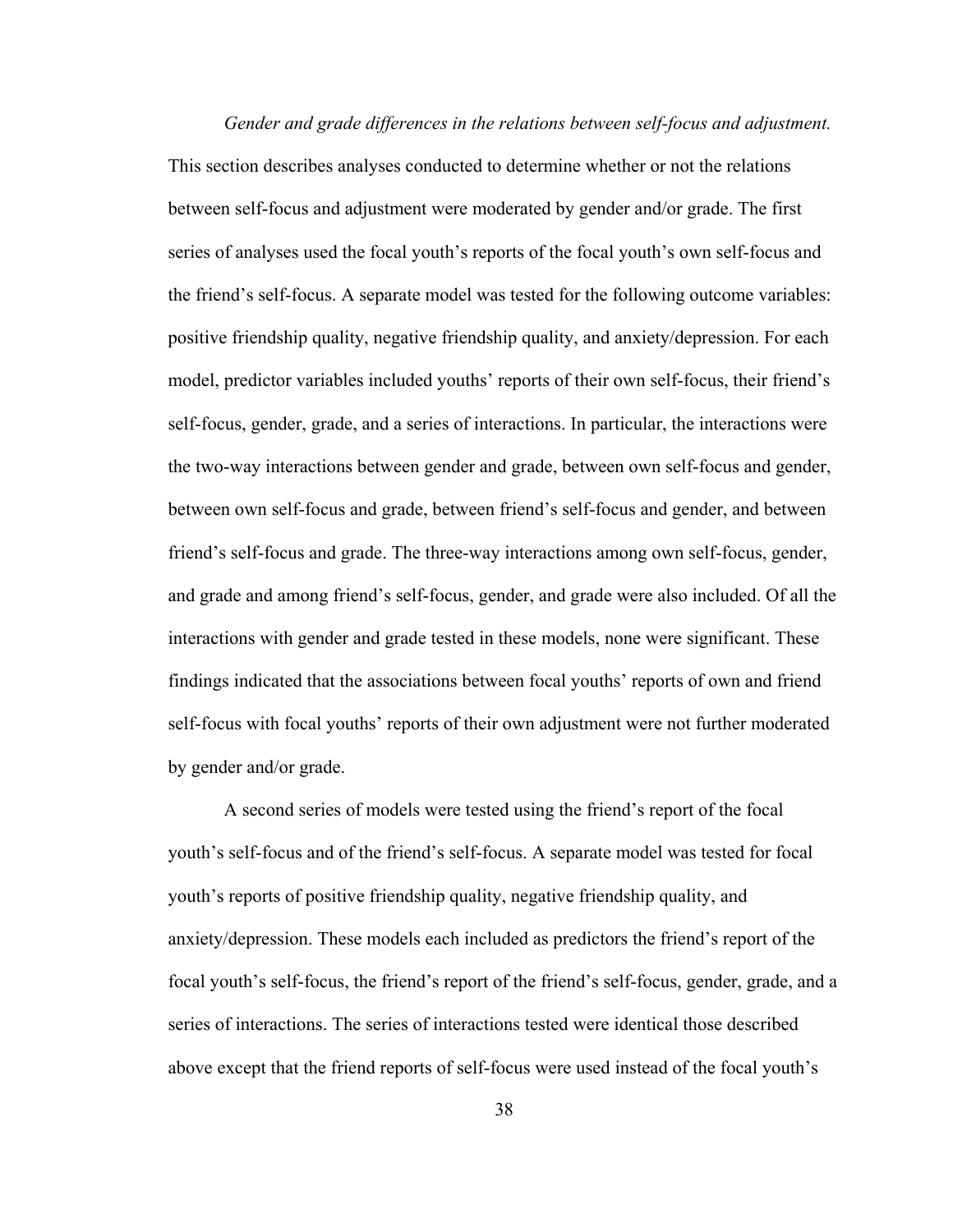reports of self-focus. Of all the interactions tested, none were significant. This indicated that the relations between friend reported self-focus and adjustment were not further moderated by gender and/or grade.

# *Discussion*

 In general, the results of Study 1 support the hypothesis that youths' perceptions of their friends' self-focused conversational style are related to poor adjustment outcomes for youth. Interestingly, though, relations between friends' conversational self-focus and youths' own adjustment depended on whether focal youths' reports of their friends' selffocus were used or the friends' reports of the friends' self-focus were used. Results indicated that youths' reports of their friends' conversational self-focus were related to youth's own reports of their adjustment. Specifically, focal children's reports of friends' conversational self-focus were significantly associated with youths' own self-reported lower friendship quality as well as youths' self-reported emotional adjustment problems. However, no significant relations emerged between friends' self-focus and youth's own adjustment when friends' reports of the friends' self-focus were used. Last, youths' own self-focused conversational style, as assessed by either own or friend reports, did not impact youths' own adjustment.

 In this section, relations between friends' self-focus and focal youths' adjustment will be considered first. In particular, these relations will be discussed first in regards to the findings that emerged when focal youths' reports of the friends' self-focus were used. Next, the findings that emerged when the friends' reports of the friends' self-focused were used will be discussed. Then, this section considers the relations between focal youths' own self-focus and the focal youths' adjustment.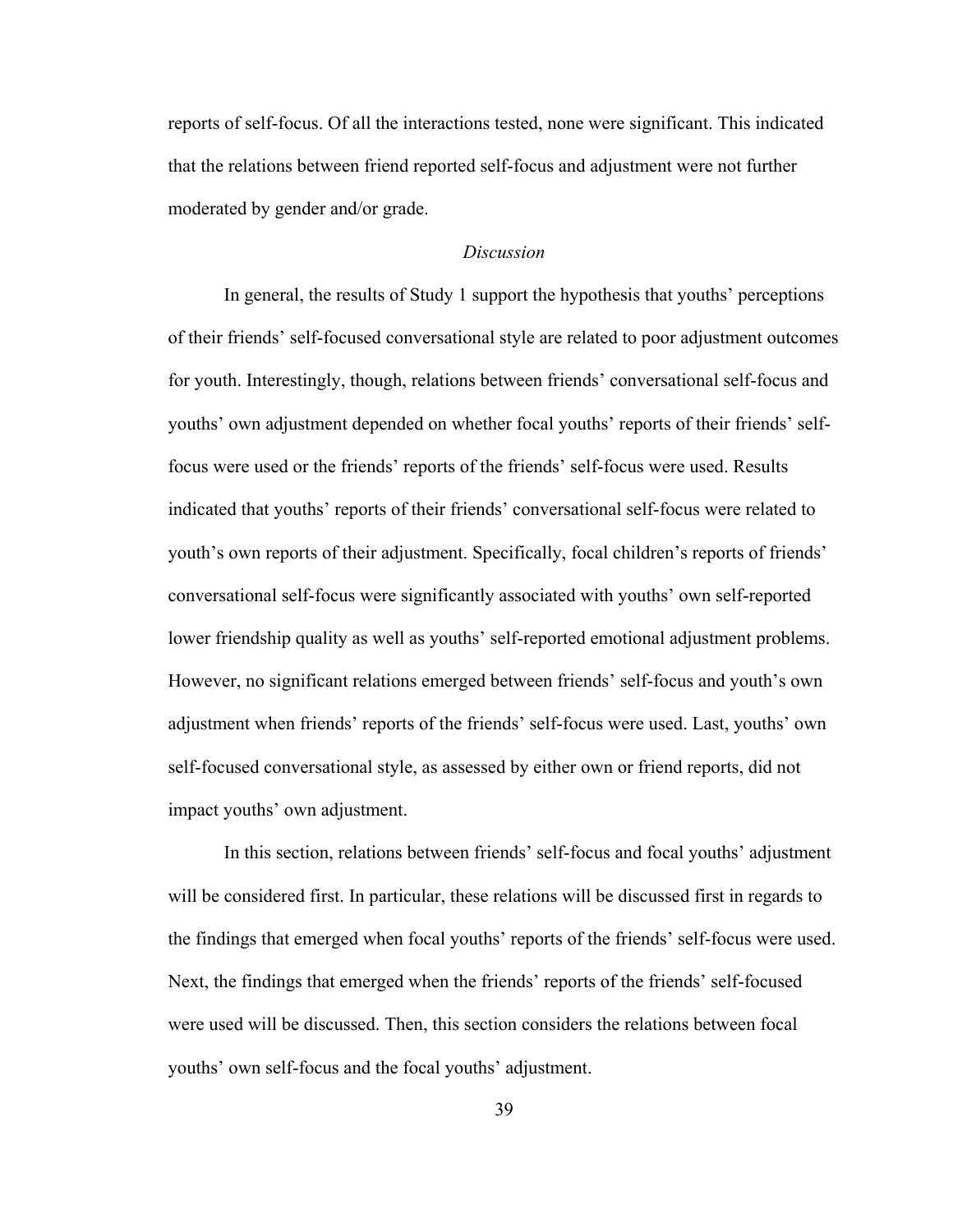Consider first associations of youths' reports of their friends' self-focus with youths' reports of their own friendship and emotional adjustment. In terms of friendship quality, focal youths' reports of friends' conversational self-focus were related to youths' own self-reported negative friendship quality. Youth who perceive that their friend is self-focused may perceive themselves to be consistently directed to the role of listener during conversations about problems. Thus, consistent with hypotheses, youth who consider their friend to be self-focused may see themselves as being unable to achieve the relationship benefits of normative self-disclosure like social validation, social control, self-clarification, self-expression, and relationship development. Youth unable to achieve these goals may perceive the friendship as one-sided, which would lead to conflict within the relationship. For example, lack of social validation may lead youth to believe that their friend does not value their concerns, perhaps leading them to feel criticized by their friend. Likewise, if youth are unable to achieve self-presentation goals through the function of social control, they may become irritated with their friend, which could lead to conflict within the relationship. When youth perceive their friend to be self-focused, they also may view them as dominant if the youth wish to utilize self-disclosure for the purposes of self-clarification and self-expression, as they would be prevented from disclosing on an equal level with their friend.

 This study also examined relations between youths' reports of friends' conversational self-focus and positive friendship quality. No significant relations emerged between youths' reports of friends' self-focus and youths' reports of positive friendship quality. This lack of findings is surprising, given that as friends' self-focus impedes normative self-disclosure and its expected benefits, one might expect youths'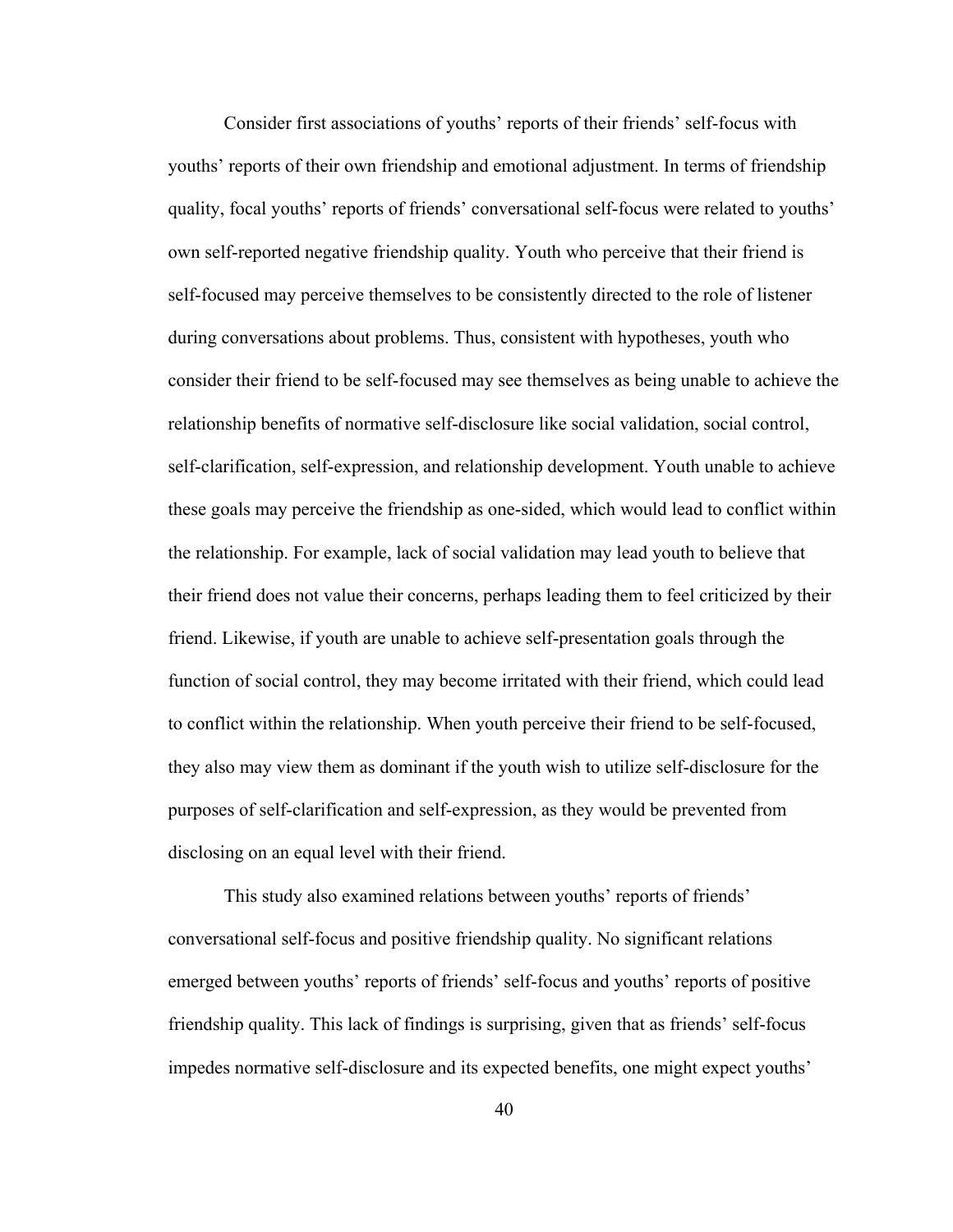perceptions of friends' conversational self-focus to be related to decreases in aspects of positive friendship quality like affection, admiration, companionship, instrumental aid, intimacy, nurturance, reliable alliance, support, and/or overall satisfaction with the relationship. Because this relation was unclear, supplementary analyses were conducted. In particular, instead of using a composite score for positive friendship quality (i.e., an average of all items from all subscales loading on the positive friendship quality factor of the NRI), a series of additional models were tested in which focal youths' reports of friends' self-focus predicted each individual subscale of the NRI (i.e., affection, admiration, companionship, instrumental aid, intimacy, nurturance, reliable alliance, support, overall satisfaction). Still no significant effects emerged.

 Focal youths' reports of friends' conversational self-focus were also related to youths' self-reports of their own negative emotional adjustment. In this study, an index of anxiety and depression symptoms was used as an indicator of emotional adjustment. As predicted, youth who perceived their friend to be self-focused during conversations about problems also reported higher levels of depression and anxiety symptoms. Perceiving that one is consistently being directed to the role of listener during conversations about problems may prevent youth from gaining the emotional benefits of normative selfdisclosure. That is, youth who see their friend as monopolizing conversations may be unable to gain the benefits of social control, self-clarification, and self-expression. Youth may then be unable to alleviate anxiety regarding others' perceptions of the self if they perceive that their friends do not afford them adequate time during conversations about problems. This anxiety may persist and contribute to more global symptoms of distress. Youth who perceive their friend to be self-focused may also have trouble gaining self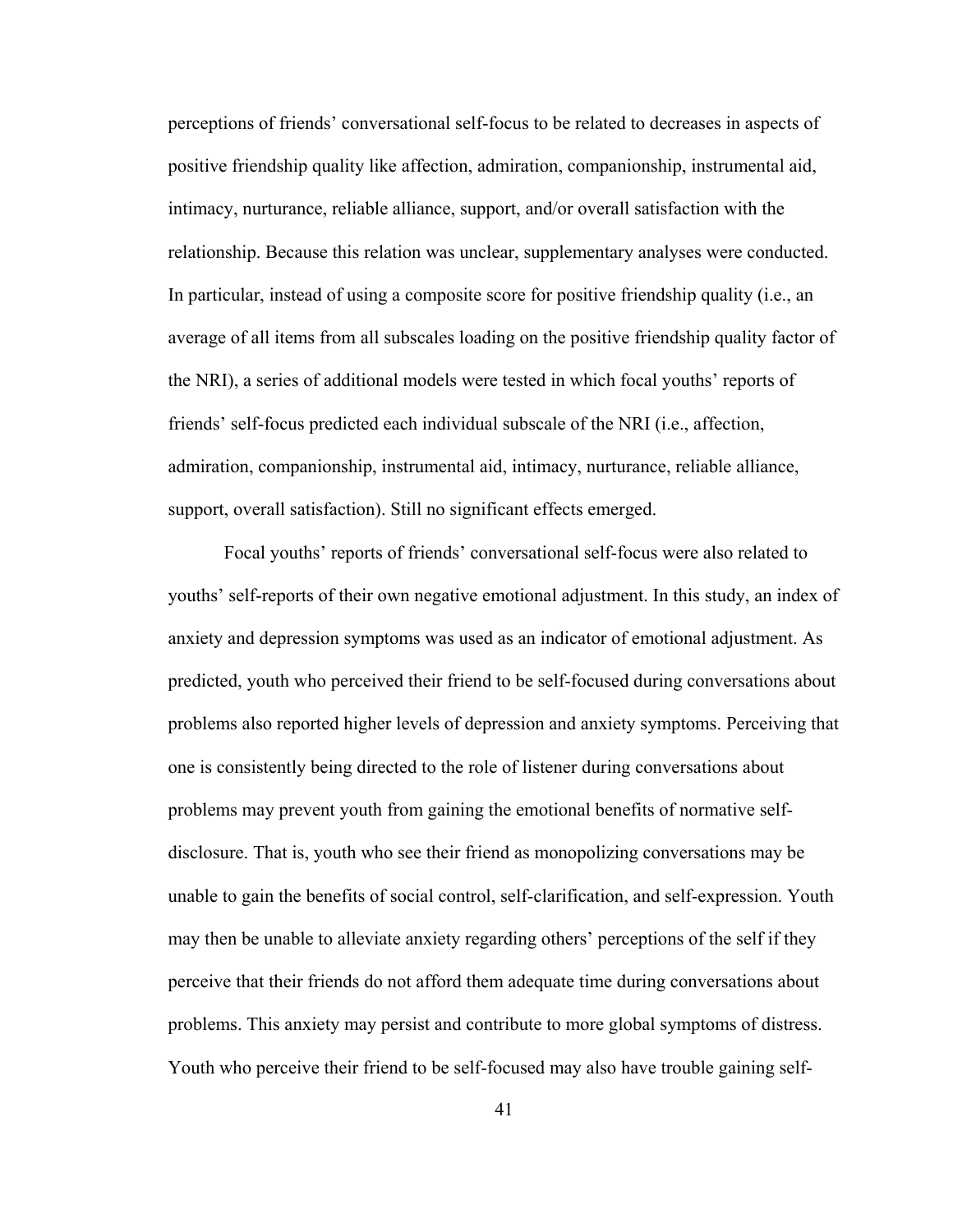clarification of thoughts and ideas during conversations about problems. This may lead to increases in depression and anxiety symptoms, as youth may feel unsupported or unassisted during times of stress. Finally, youth may be unable to self-express during conversations about problems if they think that the interactions are consistently focused on their friend. This may prevent youth from obtaining the cathartic benefits of selfdisclosure and from obtaining emotional support that may alleviate feelings of depression and/or anxiety.

 Interestingly, although focal youths' reports of friends' self-focus were significantly related to youths' reports of their own friendship and emotional adjustment, the *friends'* reports of friends' conversational self-focus were not related to youths' own reports of friendship quality and internalizing symptoms. In particular, youth whose friends reported themselves to be self-focused during conversations about problems did not report lower friendship quality or increased internalizing symptoms. If these results had been consistent with the previous findings that indicated that when youth perceive their friends to be self-focused, they also report friendship and emotional problems, there would be an increased amount of support for the hypotheses that having a friend who is self-focused is detrimental to youths' friendship quality and emotional adjustment. However, since relations between friends' self-focus and focal youths' adjustment were only significant when considering focal youths' perceptions of friends' self-focus, the possibility is raised that focal youths' perceptions may not accurately reflect friends' behavior. For example, youth with conflictual friendships and/or emotional problems may be especially likely to see their friends as self-focused regardless of their friend's actual behavior. This possibility speaks to the importance of observational assessment.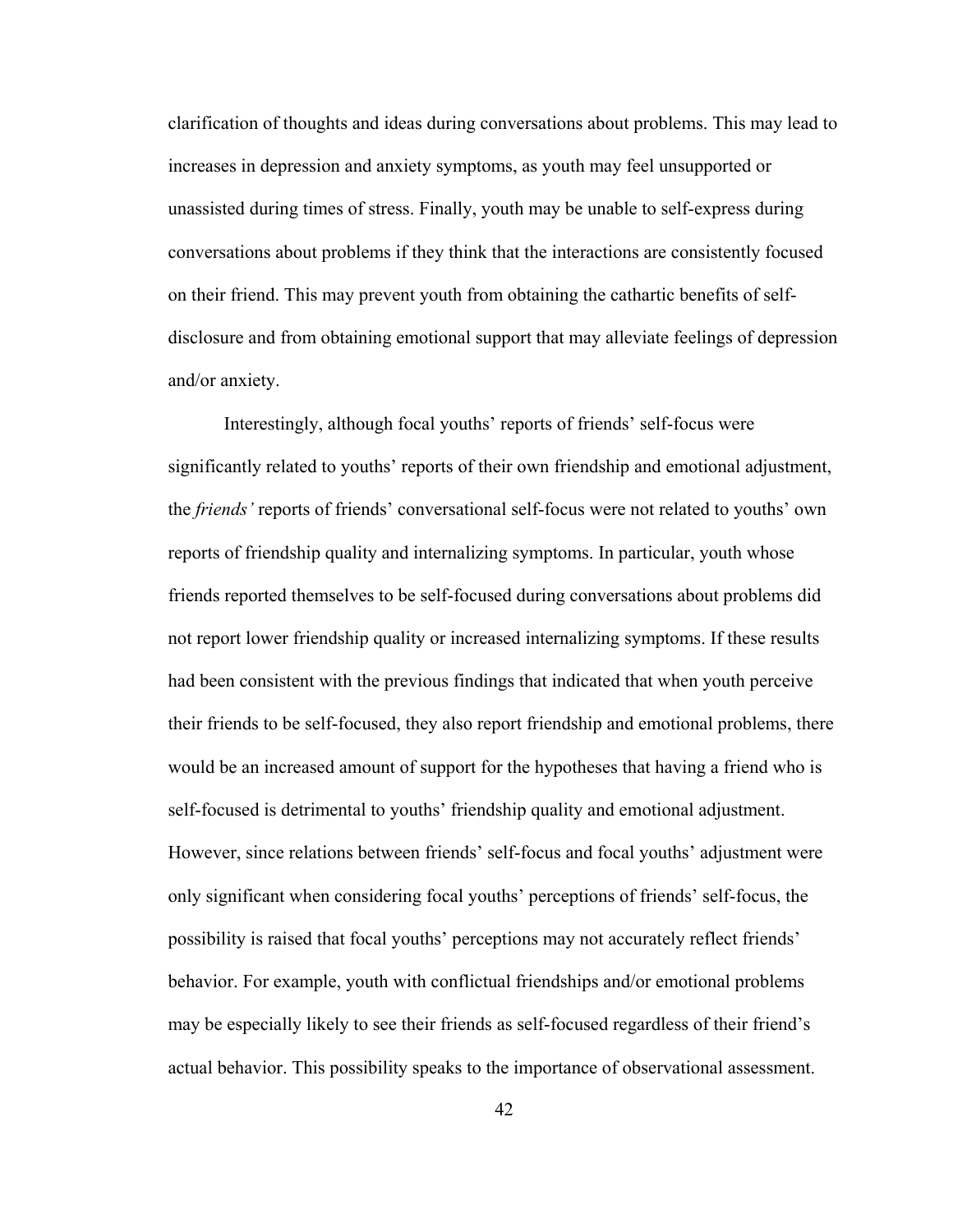More objective measures of self-focus (e.g., observations) may help to clarify the relation between friends' self-focus and focal youths' adjustment.

 Finally, associations between focal youths' own self-focus with focal youths' reports of friendship quality and their own emotional adjustment were considered. Neither focal youths' reports nor friends' reports of focal youths' self-focus were significantly related to focal youth's reports of friendship quality or emotional adjustment. These data fit with the possibility that youth who self-focus during conversations about problems may not experience current relationship or emotional difficulties. For instance, youth who self-focus during problem talk conversations may enjoy the benefits of self-disclosure like social validation and relationship development, as their problems receive primary attention. Youth receiving these benefits may be unlikely to perceive their friendships as lower in quality. Likewise, youth who self-focus may also benefit emotionally from monopolizing conversations about problems. For example, youth who self-focus during conversations about problems may be able to utilize the self-disclosure functions of social control, self-clarification, and selfexpression. This may enable them to experience lower levels of anxiety and depression than youth who are unable to receive these benefits.

 Additionally, gender and grade differences were considered. However, few differences emerged. Although the possibilities were raised that younger youth would self-focus more than older youth and that girls would self-focus less than boys, no gender or grade differences for conversational self-focus emerged. In terms of friendship and emotional adjustment, gender and grade differences did emerge for friendship quality. As in past research, girls were observed to report higher levels of positive friendship quality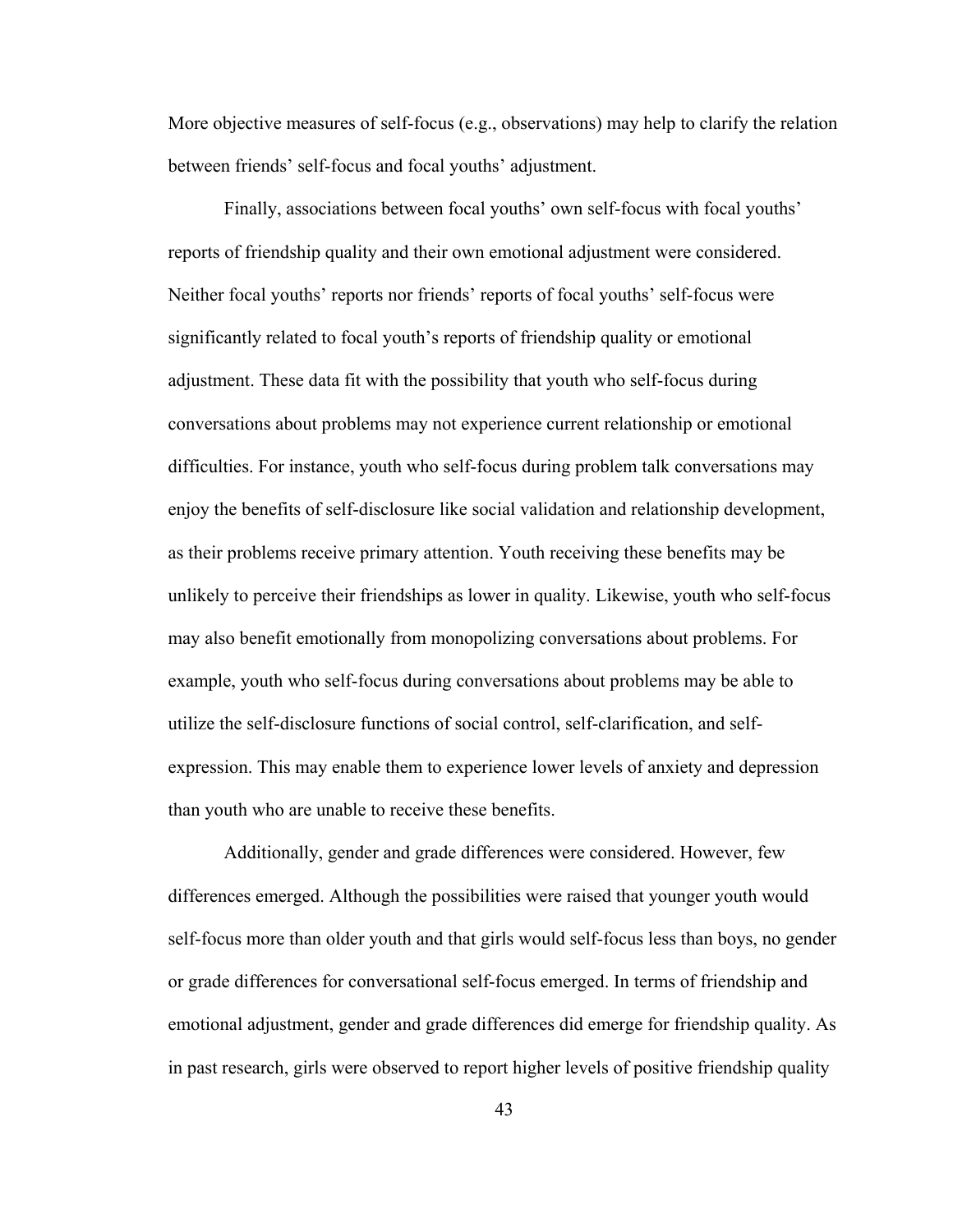than boys (Parker & Asher, 1993; Rose, 2002). There was also a grade effect for both positive and negative friendship quality. Specifically, positive friendship quality significantly increased with age, while negative friendship quality significantly decreased with age. This finding is consistent with past research which suggests that there is a general increase in positive aspects of friendship and a general decrease in negative aspects of friendship with age (e.g., Furman  $&$  Buhrmester, 1992). Gender and grade differences for depression and anxiety symptoms, however, did not emerge. There also was not a significant interactive effect between gender and grade for depression and anxiety symptoms. This is noteworthy since considerable theory and research suggests that internalizing symptoms increase among girls at the transition to adolescence (Nolen-Hoeksema, 1994). It may be that, in this study, there were not enough girls and boys at each grade to detect a significant interactive effect.

 Gender and grade differences in the relations between friends' self-focus and focal youths' adjustment also were hypothesized but did not emerge. Specifically, girls with self-focused friends were hypothesized to experience greater levels of friendship and emotional distress than boys. However, there were no significant interaction between friends' self-focus and gender when predicting focal youths' reports of friendship quality or emotional adjustment. Additionally, older youth were hypothesized to experience more relationship and emotional distress in response to friends' conversational self-focus than younger youth but this difference did not emerge either. It is yet unclear why girls and boys and older and younger youth did not differ in their reactions to conversational selffocus. Future research should incorporate larger samples of both boys and girls and youth of differing ages in order to be able to address these relations with greater power.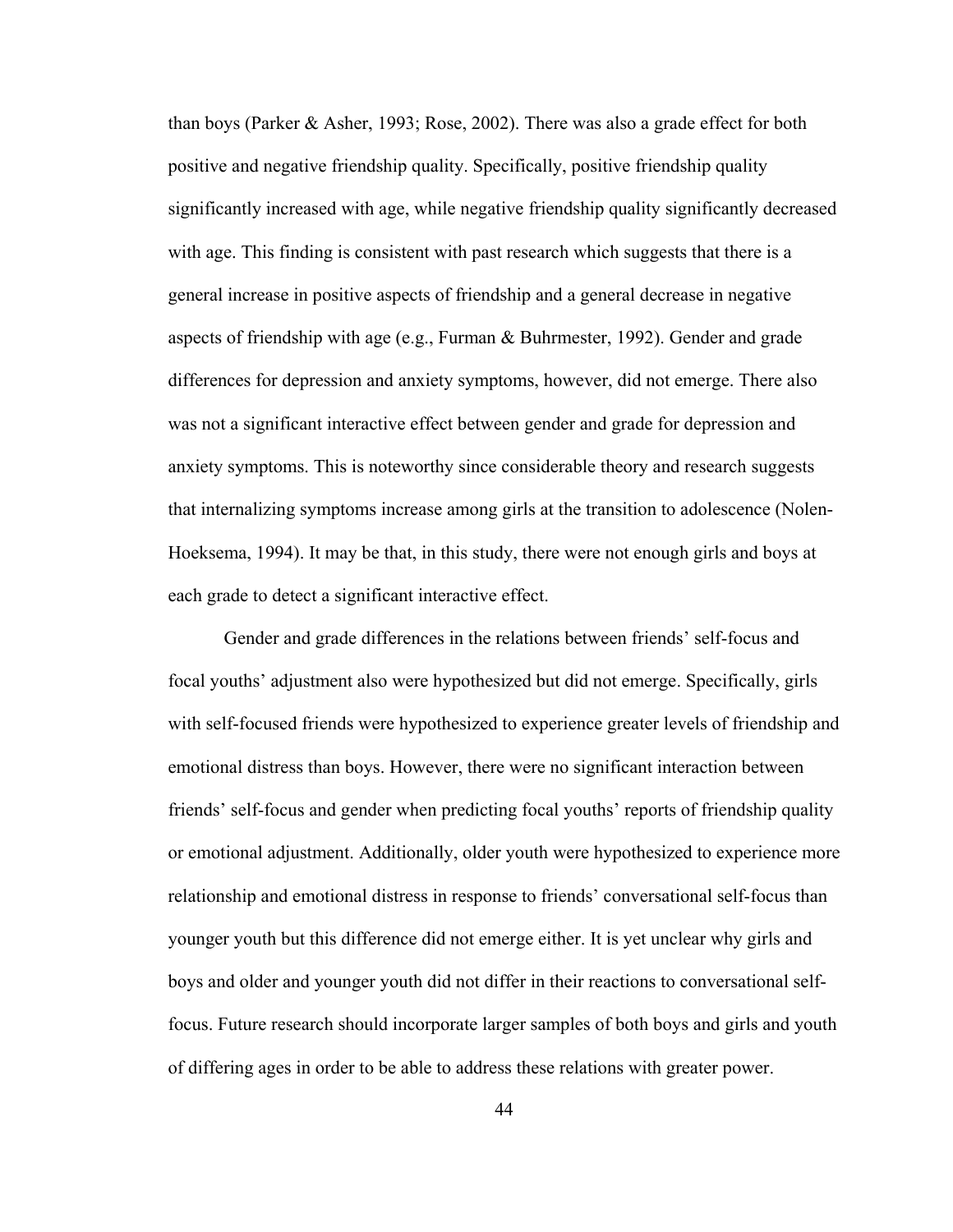In closing, this study had both notable strengths and limitations. In regard to strengths, this survey study is the first study of conversational self-focus in youths' friendships. Initial investigation of this construct revealed that youth who perceived their friends to be self-focused during conversations about problems were more likely to also report greater negative friendship quality and increased depression and anxiety symptoms than youth who did not perceive their friends to be self-focused. A second strength of this study is that the study considered both youths' own and youths' friends' perceptions of conversational self-focus. This attention to individual perspective allowed for the specific examination of each youths' reports of their own and their friend's conversational styles. Important differences emerged based on whose perspective was taken into account. Although in some ways, considering different perspectives was a strength, it also created a limitation in that the results are difficult to interpret because they differed based on whose perspective was considered. Further, recall that youths' reports of their own selffocus were not significantly correlated with their friends' reports of their own self-focus, which suggests that youth may not be particularly adept at reporting on their own selffocused behaviors. This speaks to the importance of incorporating more objective measures of conversational self-focus. Objective measures would assist in clarifying the relation between self-focus and adjustment.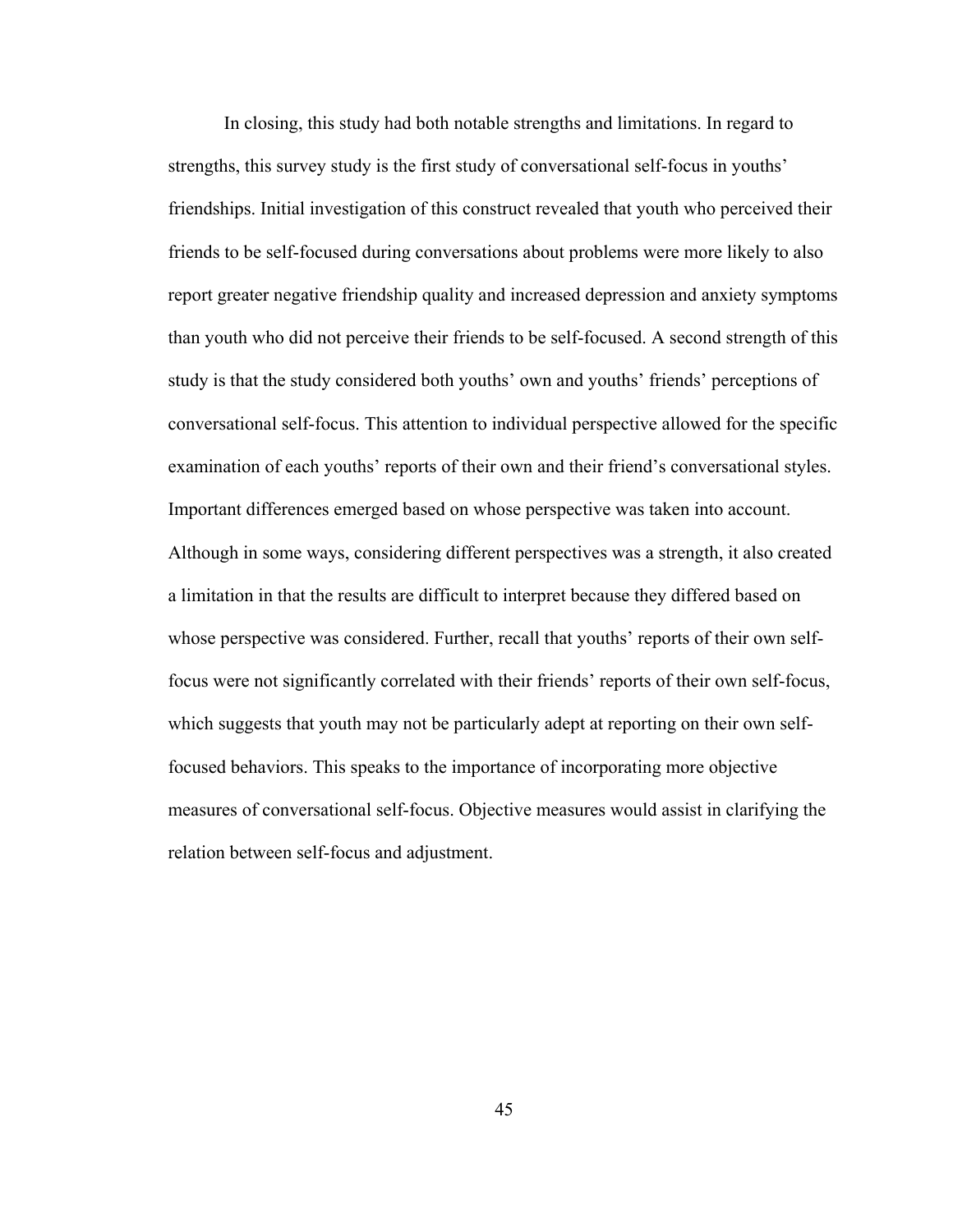# CHAPTER THREE

## STUDY 2

Study 2 was an observational study of conversational self-focus within the context of adolescent reciprocal friendships. The observational approach allowed for examination of a more objective indicator of self-focus. Relations with friendship quality and internalizing symptoms were tested once again.

## *Participants*

Participants were 30 same-sex dyads ( $N = 60$ ) from the tenth grades of two public high schools located in a Midwestern community. Dyads were 50% (*n* = 15) female and 50% (*n* = 15) male. To recruit these dyads, full rosters of all tenth-grade students were obtained with permission from the local school district. In order to obtain the 30 dyads, 146 tenth-graders were initially contacted. These youth were randomly selected for recruitment with the constraint that an equal number of boys and girls were recruited.

 The 146 students selected for recruitment were mailed an initial information packet containing a letter inviting the student and a close friend to participate, a detailed explanation of the study, and a parental consent form. Interested students were encouraged to contact the research team. Additionally, students and their parents were informed that a telephone call from a member of our research team would follow the initial letter.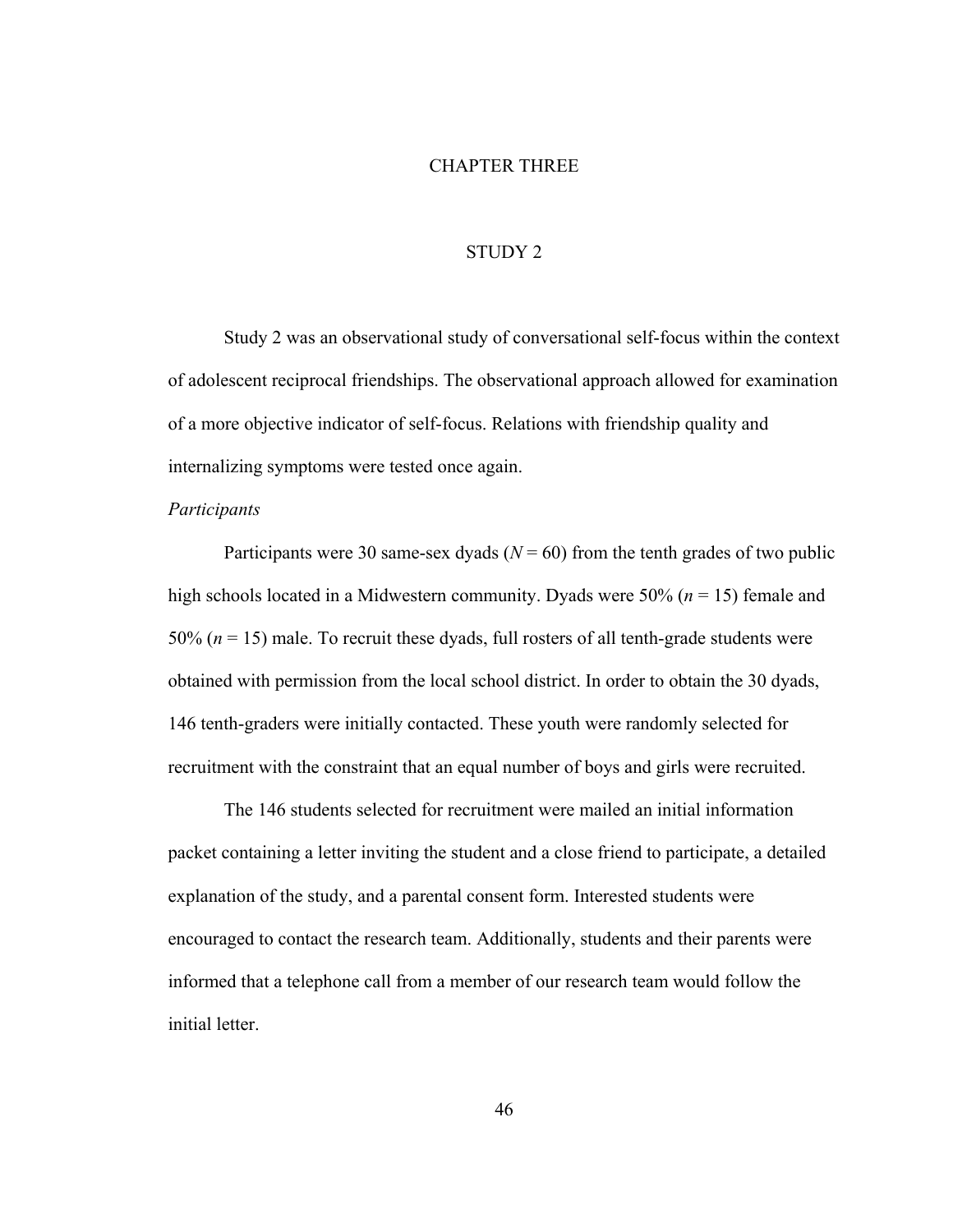Trained research assistants next attempted to contact all students who received the initial information packet. Initial telephone communication took place between members of the research team and either the students' parents / guardians or the students themselves. Parents and students were given the opportunity to ask any questions and receive additional information about the study. Often, several phone calls were necessary to speak with both parents and students and sometimes the families could not be reached.

Of the 146 students recruited for participation, research assistants were able to speak with 128 of these youth and/or their parents. The remaining 18 families either did not have working telephone numbers  $(n = 10)$  or were unable to be reached for a other reasons (e.g., unanswered phone calls, consistently busy phone lines, answering machines, etc.,  $n = 8$ ). Of the 128 families who a research assistant was able to speak with, 42 agreed to the youth's participation and 78 declined participation. Reasons for declining participation included difficulty in scheduling, difficulty recruiting a friend to participate, and lack of interest. Lack of interest seemed to be more common among boys than girls. The remaining 8 families that we spoke with lost contact with the research team during the recruitment process. Youth who agreed to participate were scheduled to participate in the study with a close, same-sex friend of their choice. Participants were contacted with a reminder telephone call the day before their scheduled appointment time. The recruitment process and rate of consent were similar to other observational studies (e.g., Underwood, Scott, Galperin, Bjornstad, & Sexton, 2004).

Of the 42 youth who agreed to participate with a friend, 34 youth completed the study. Eight youth who agreed to participate did not attend their scheduled appointment or subsequent re-scheduled appointments. In addition, of the 34 youth who participated, 2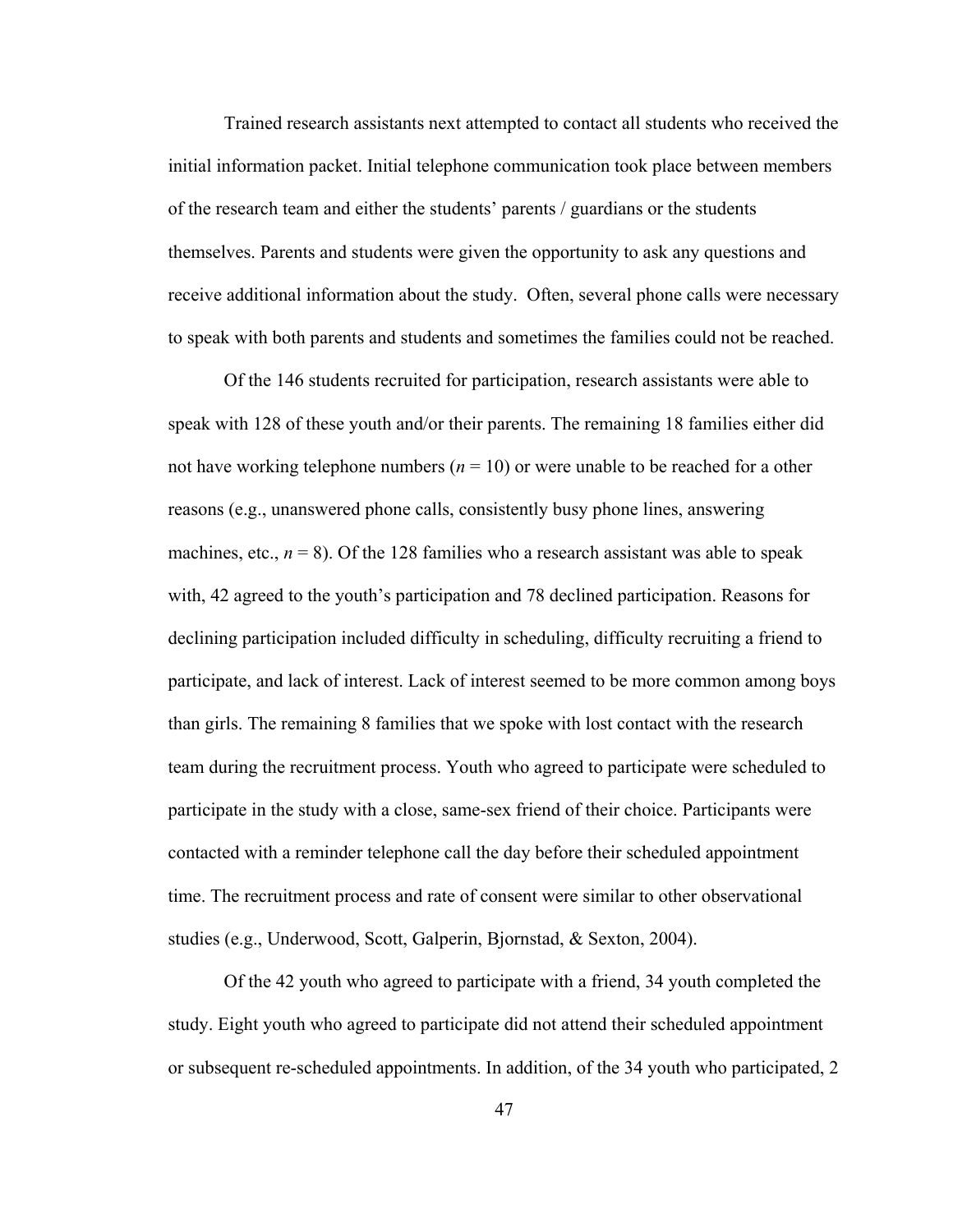were friends with one another and participated together (forming 1 dyad). The remaining 32 participated with a friend they selected who was not also contacted about the study (forming 32 dyads). Accordingly the total number of dyads collected is 33. Due to technical problems with the videotapes, data for 3 dyads could not be used. This means that data for 30 dyads was available. The sample was 85% Caucasian, 12% African American, and 3% Asian American.

Participants were each compensated with a gift certificate to a local shopping mall. Some participants only participated in the observational and survey parts of the study described below, and they received a \$10 gift certificate. Other participants participated in additional procedures not relevant to the current study and received a \$50 gift certificate.

# *Procedure*

The study took place in a university lab space. Each of the sessions was conducted by trained graduate or undergraduate research assistants. The sessions lasted approximately one and one-half hours. Each session began with an information session in which any questions from youth or their parents (if the parents attended the session) were answered by a member of the research team. At this point, parental consent forms for both youth were collected. Then, youth read and signed a youth assent form thereby agreeing to participate in the study.

Each member of the dyad was led to a separate room within the lab space. Each friend then filled out a variety of self-report measures on their own. One measure in particular asked youth to think of three problems they had. They were asked to choose one problem that they were willing to discuss with their friend during an upcoming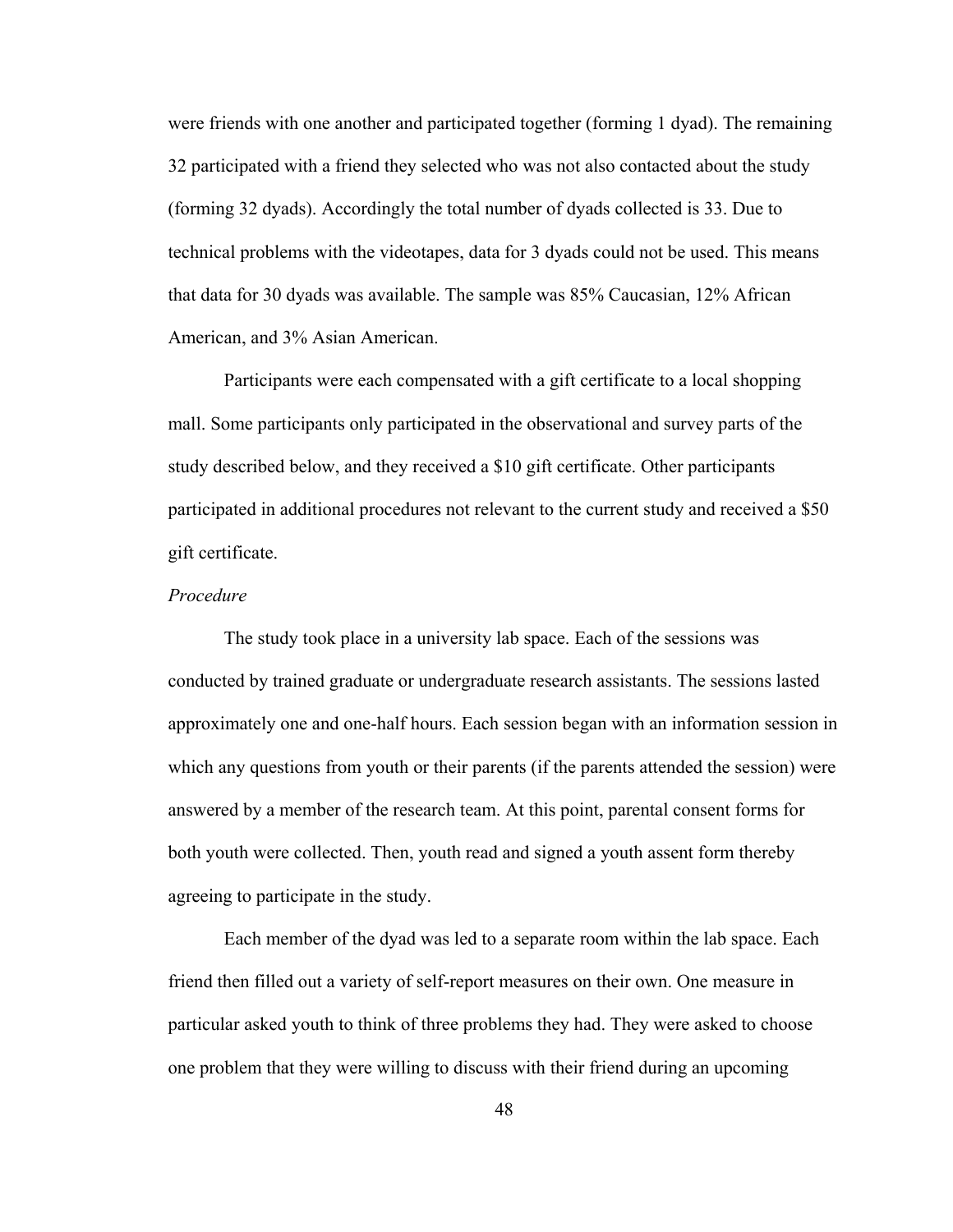segment of the study. The youth were next reunited in one of the lab rooms that contained a table, two chairs, and a video camera. The camera fed into an adjacent room where the interaction was recorded. Additionally, experimenters were able to monitor the interaction online in the adjacent room. The friends then participated in the videotaped, observational segment. The observational segment lasted approximately 25 minutes.

During the observational segment, as a warm-up task, the youth first were asked to plan a party together. The experimenter placed on the table an index card with the words "Plan a party" written on it. The youth were told that they were to spend some time planning a party for themselves and/or their friends. This segment is referred to as the plan a party segment. After seven minutes, a member of the research team knocked on the door and entered the room to instruct the dyad in the next task.

For the next task, the experimenter asked each youth to discuss with their friend the problem that they generated during the survey assessment. The experimenter replaced the plan a party index card with two other index cards. Each index card had the name of one of the youth and the word "problem" written on it. For example, one card might read "David's problem" and the other "Jim's problem." The youth were told that they would have about 20 minutes to talk about anything that they wanted to about the problem. They were also told to be sure to talk about each person's problem for as long as they wanted to. The youth were told that if they finished talking about problems before the time was up, they could play with a puzzle that was placed on the table. This segment lasted 16 minutes and is referred to as the problem talk segment. In terms of the observational data, only the problem talk segment data was used for this study due to the current interest in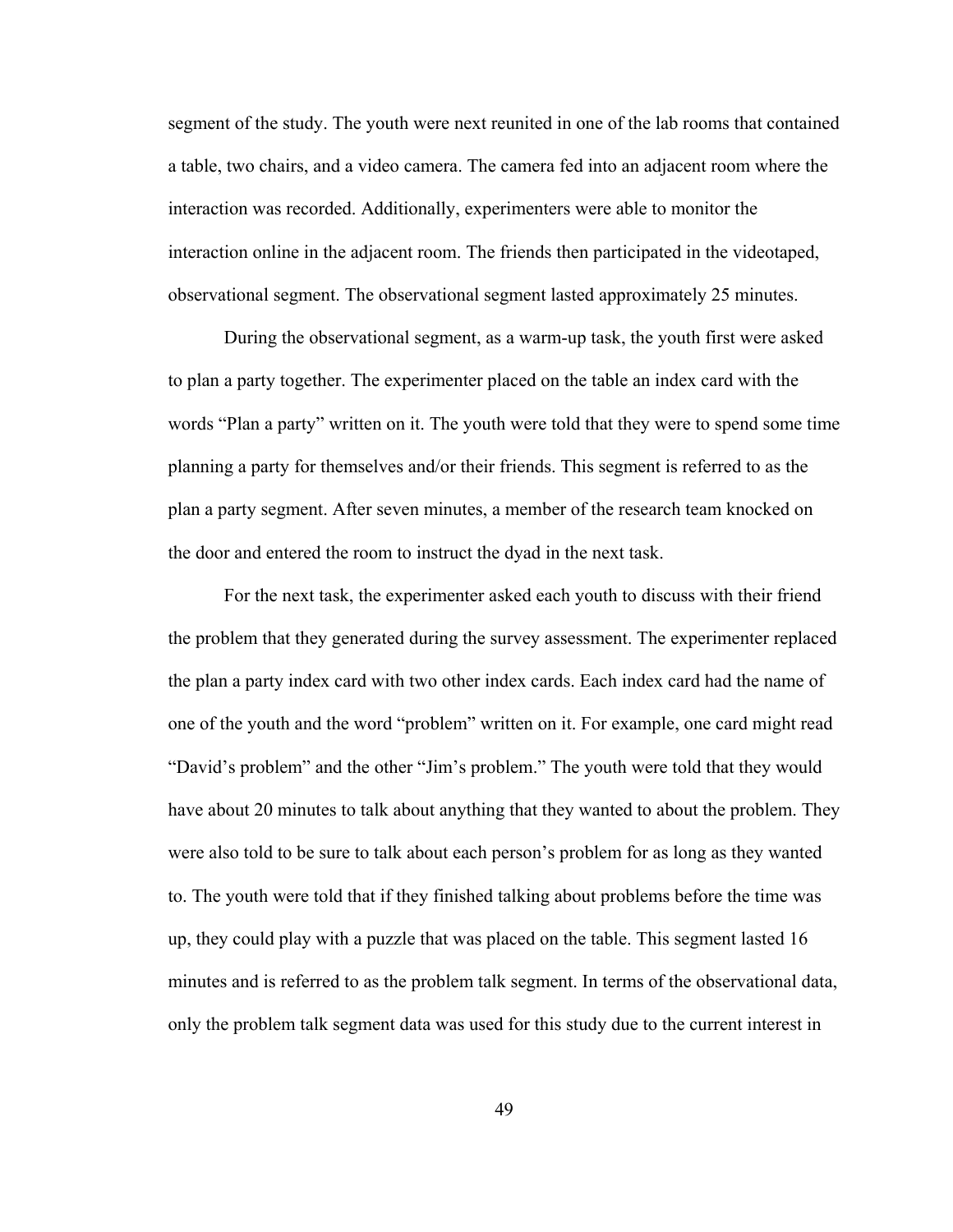how friends talk about problems. Last, the youth were separated again into different rooms in order to complete the final round of questionnaires.

# *Measures*

*Demographics.* Participants were asked to answer a brief questionnaire to provide basic demographic information. Youth responded to items that assessed gender, ethnicity/racial background, age, and friendship status.

*Friendship quality.* In this study, friendship quality was assessed with 18 items from a shortened version of the Friendship Quality Questionnaire (Rose, 2002, revision of Parker & Asher, 1993). Each youth completed the questionnaire in reference to the particular friend who accompanied them to the lab. The FQQ has six subscales (i.e., validation and caring, conflict resolution, conflict and betrayal, help and guidance, companionship and recreation, and intimate exchange). In the original FQQ, each feature was represented by three to nine items. In this revision of the FQQ, each feature is represented by three items. The name of the friend was inserted into all of the items on the questionnaire. As in past research (Rose, 2002), a score for positive friendship quality was calculated for each friend by taking the mean of the 15 items used to assess validation and caring, conflict resolution, conflict and betrayal, help and guidance, companionship and recreation, and intimate exchange. Likewise each participant was given a score for negative friendship quality that was calculated by taking the mean of three items assessing conflict. Participants rated each item on a 5-point Likert scale ranging from 0 "Not at all true" to 4 "Really true". Previous research indicates the reliability and validity of the full Friendship Quality Questionnaire (Parker & Asher, 1993) and the shorter version (Rose, 2002). With the current sample, coefficient alphas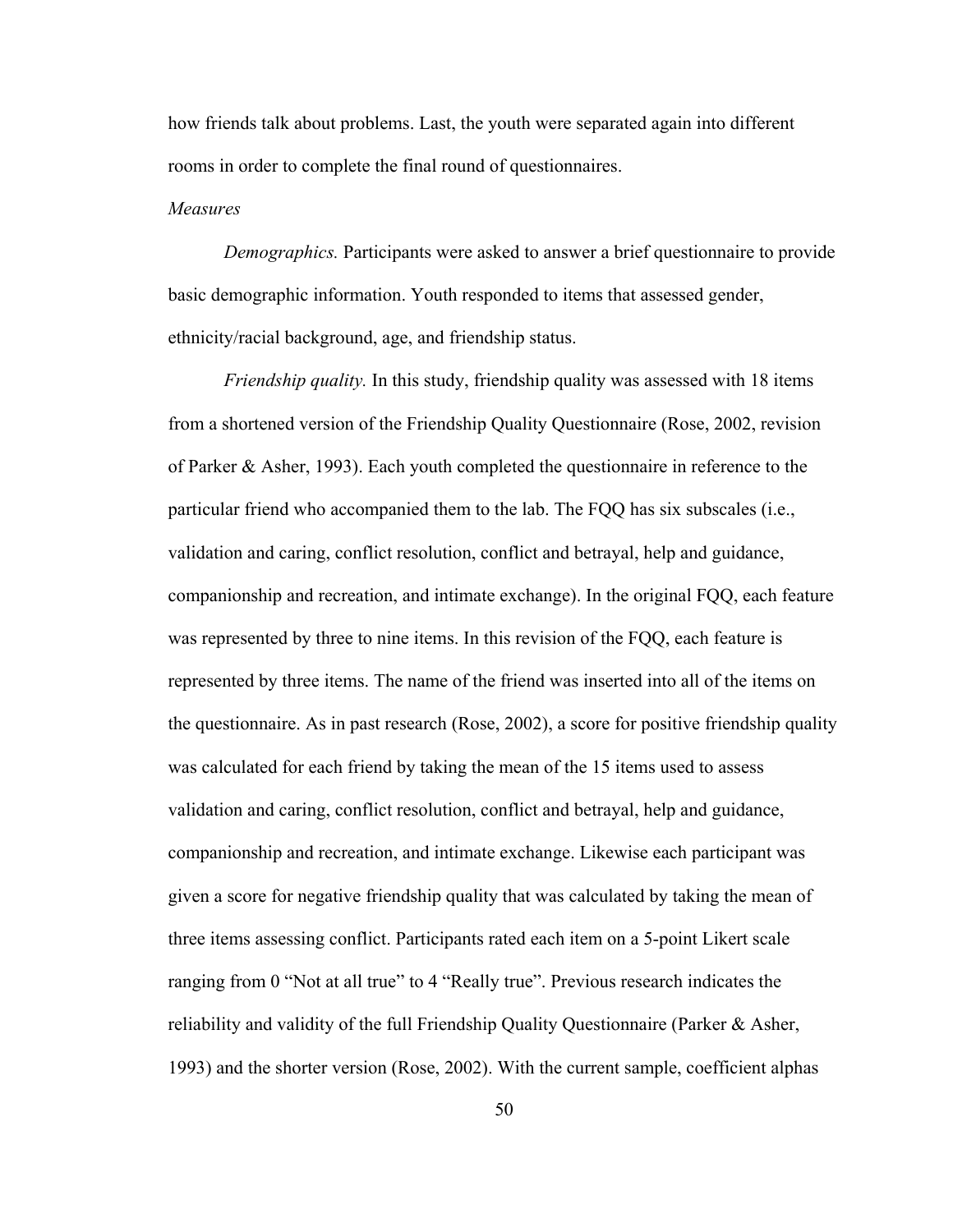for the positive friendship quality items ( $\alpha$  = .87) and conflict items ( $\alpha$  = .86) were high, indicating reliability of the two scores.

*Anxiety symptoms.* To assess anxiety symptoms, the Children's Manifest Anxiety Scale-R (Reynolds & Richmond, 1978) was administered to participants. The 37-item self-report scale consists of 28 anxiety items and nine social desirability items. Only the anxiety items were administered. There are three anxiety scale factors (i.e., physiological, worry/oversensitivity, concentration anxiety). Each item was rated on a 5-point Likert scale ranging from 1 "Not at all true" to 5 "Really true." Participants were given a score for anxiety symptoms by taking the mean of their scores from the 28 anxiety items. The RCMAS has demonstrated good reliability and validity (Reynolds & Richmond, 1985). In the current sample, Cronbach's alpha was high ( $\alpha$  = .93) for the anxiety items.

*Depressive symptoms.* The presence and severity of depressive symptoms were assessed using 26 items of the self-report Children's Depression Inventory (Kovacs, 1992). Five key features of depression are assessed with this measure: (a) negative mood; (b) interpersonal problems; (c) ineffectiveness; (d) anhedonia; and (e) negative selfesteem. Youth chose from three answers on each symptom-oriented item, selecting the sentence that best describes them (e.g., "I am bad all of the time/many times/once in a while"). As in past research using the Children's Depression Inventory, (e.g., Crick  $\&$ Grotpeter, 1995), the item assessing suicidality was dropped. Participants were given a score for depressive symptoms by taking the mean of their scores for all 26 items. The reliability and validity of the Children's Depressive Inventory has been demonstrated in past research (Kovacs, 1985; Nelson & Politano, 1990). In the current sample, reliability of this measure also was high ( $\alpha$  = .83).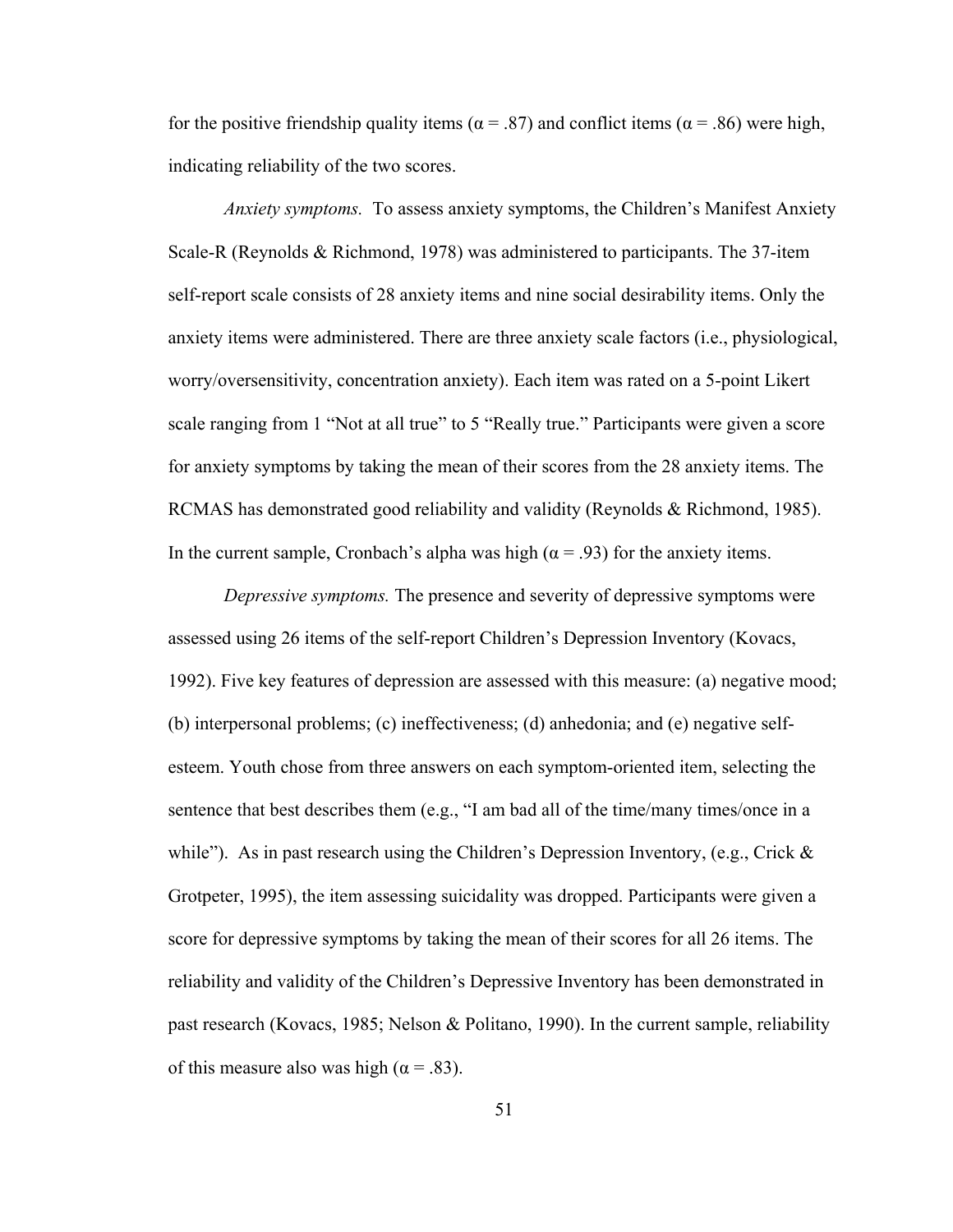# *Coding*

There were two major types of coding for the problem talk segment. One type of coding was a detailed coding system involving identifying and coding thought units. This fine-grained coding scheme was used to create a self-focus proportion score that represents the frequency with which youth make statements about their own versus their friend's problems. The other type of coding was used to assign a global self-focus score to each participant. The coding system is discussed in more detail below.

Before any coding was done, each videotaped interaction was transcribed verbatim. The transcription process took 7-15 hours to complete for each tape, depending on the amount of conversation between the members of the dyad. Transcribers incorporated established transcription symbols (e.g., West  $\&$  Zimmerman, 1985) to add further detail (e.g. verbal inflection, relevant non-verbal behaviors, interruptions) to the transcribed conversations. All transcripts were double-checked for accuracy by a second transcriber. The checking process took between 3 and 5 hours to complete for each transcript.

*Self-focus proportion score.* Computing the self-focus proportion score required several steps. First, the transcripts were divided into thought units, logical divisions of speech that rely on contextual and syntactic clues. Thought units are best described as segments of dialogue separated by pauses, changes in idea or thought, or the other person's speech (Leaper, 1991; Leaper, Tennenbaum, & Shaffer, 1999; Strough & Berg, 2000). Six transcripts (20%) were used to calculate inter-rater reliability for the thought unit process. A 92% agreement was achieved between the two raters. Discrepancies were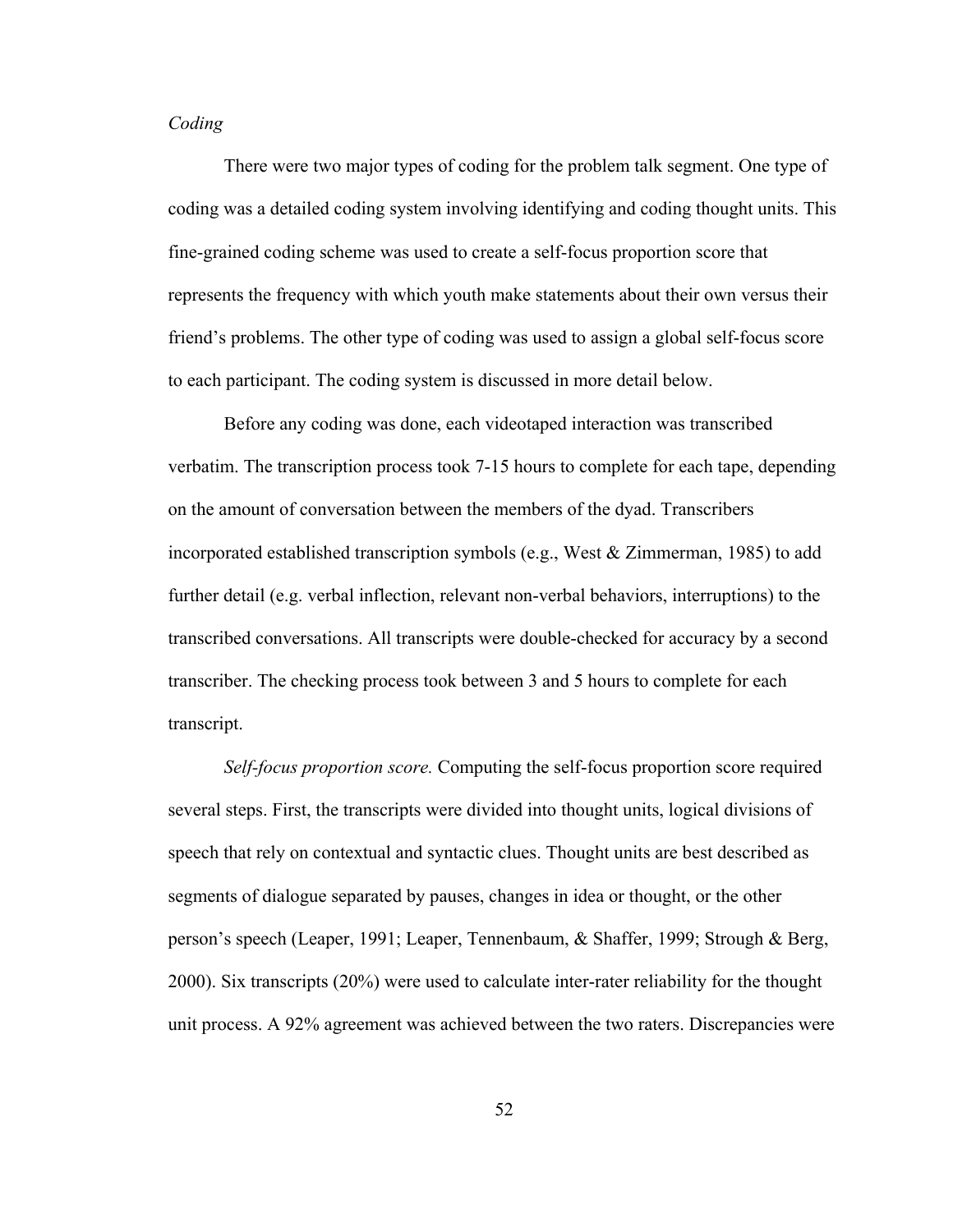resolved through discussion between raters before continuing the coding process for the other videotapes.

Next, every thought unit from each youth's dialogue was coded as either problemrelevant or problem-irrelevant. If a youth made a statement about his or her problem or the friend's problem, that statement was coded as problem-relevant. Examples could include: "I am so mad at her," "I've been really bummed out about it", "He sounds like a real jerk," and "You should just break up with her." All other thought units were coded as problem-irrelevant. Problem-irrelevant statements could reflect a variety of conversation topics (e.g., "Is it still raining outside?" or "I aced that math exam!"). Inter-rater reliability was established by calculating Cohen's kappa ( $\kappa$ =.92).

The next step involved all problem-relevant statements being coded further. Specifically, these statements were coded as either: (a) own-problem relevant or (b) friend-problem relevant. An example of an own-problem relevant statement could be, "I just don't know what to do about my English grade." A friend-problem relevant statement could be, "What are you going to do about your English grade?" Reliability was established by calculating Cohen's kappa ( $\kappa$ =.90).

Finally, for analyses, a proportion score for each friend was computed as an additional index of self-focus. This score reflected the ratio of own problem-relevant statements to the total number of all problem-relevant statements (i.e., own problemrelevant statements plus friend-problem relevant statements) made by each participant. Specifically, the number of thought units coded as own-problem relevant was divided by the number of thought units designated as problem-relevant for each youth. For example, if a youth made 50 total problem-relevant statements (i.e., statements about the youth's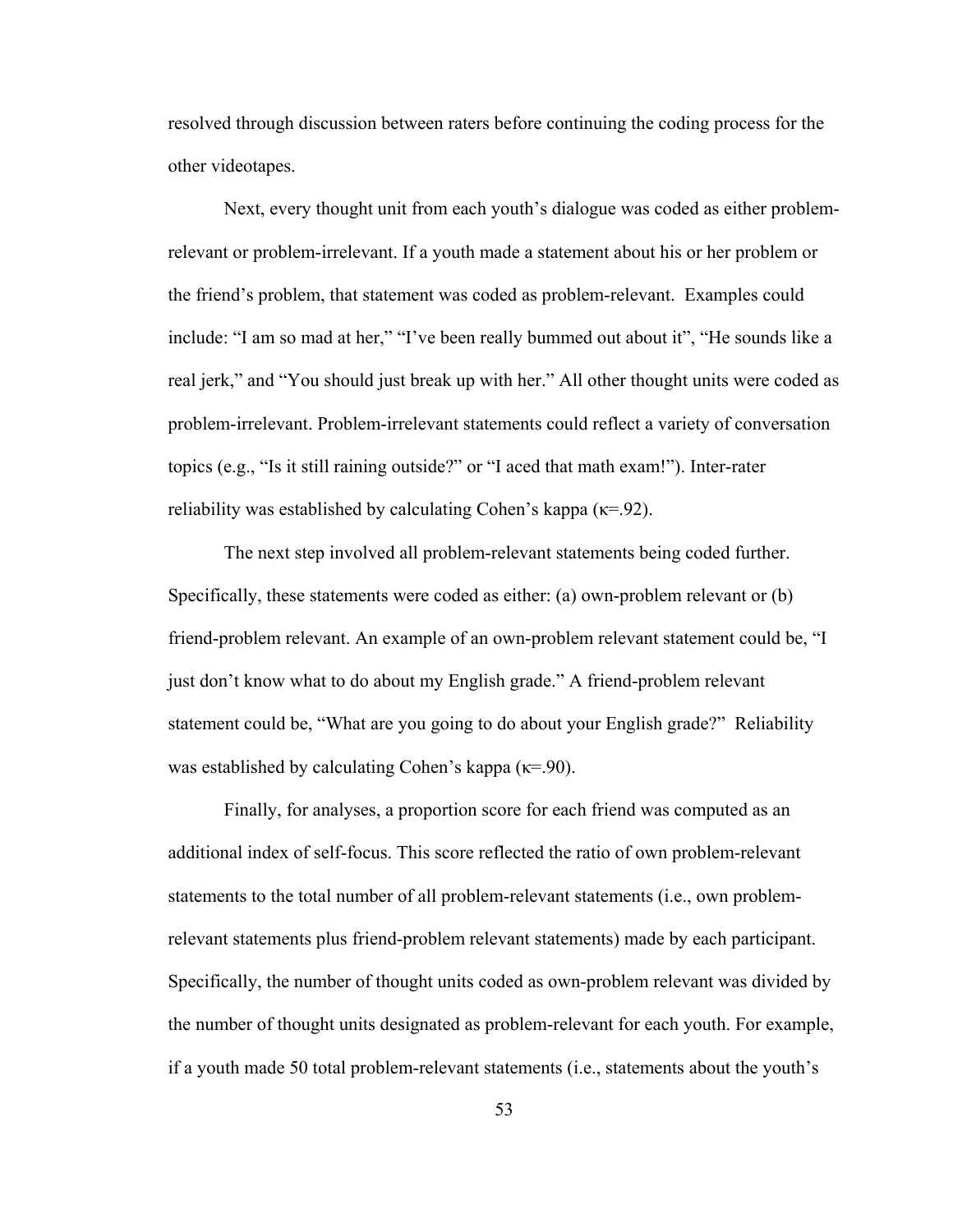own or the friend's problems), of which 20 were own-problem relevant (i.e., about the youth's own problems), his or her self-focus proportion score would be 20/50 or .40.

*Global self-focus coding.* A global score for each member of the friendship dyad was given by reviewing the problem talk segments of the videotaped conversations and associated transcripts. The coders rated each friend on a 5-point Likert scale to reflect the degree to which he or she displayed a self-focused conversation style during the problem talk conversation.

Youth receiving a rating of "1" (low self-focus) might refrain from making statements about the self in response to their friend's problem statements. They would also allow their friend ample opportunity to discuss his or her problems. Youth receiving a rating of "3" (an average score) might allow their friend some time to discuss problems but would also display a moderate degree of self-focus at times. For example, they might additionally talk about themselves within the context of the friend's problem (e.g., offering examples of when they found themselves in a similar situation). Youth receiving a rating of "5" (high self-focus), would turn the conversation to focus on his or herself (e.g., "Now let's talk about my problem") when the friend was talking about the friend's problem(s). These youth also might display disinterested behaviors such as looking away, acting bored, verbally conveying disinterest (e.g., "Huh") when their friend was talking about his or her problem(s). Although non-verbal behaviors may co-occur with conversational self-focus, the defining feature of conversational self-focus is the redirection of problem talk conversation. One benefit of the global coding is that raters were able to simultaneously take into account a variety of factors, including the flow of the conversation and both verbal and non-verbal behaviors.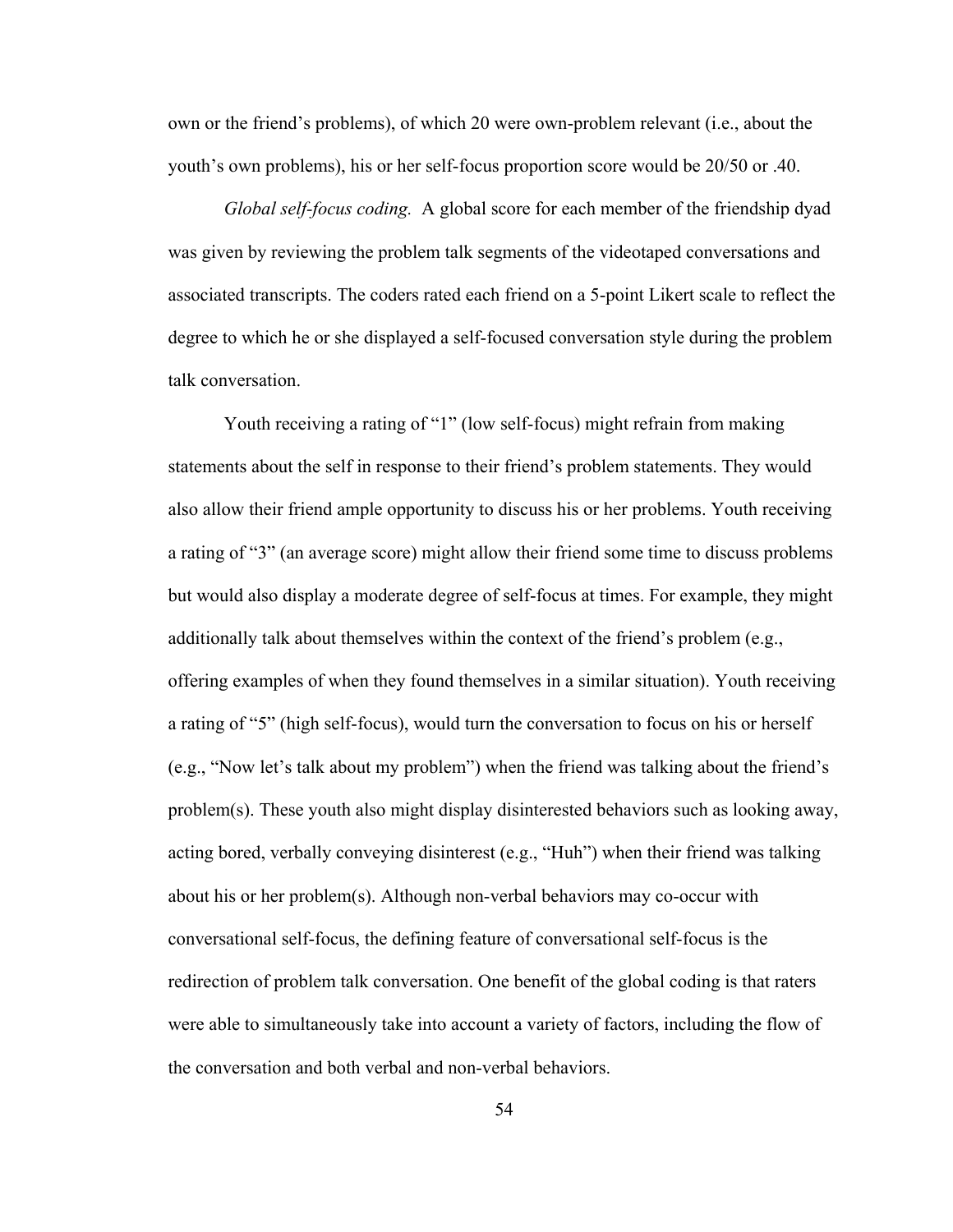Inter-rater reliability was established by having two trained coders rate 20% (i.e., six) of the videotapes. Percent agreement and Cohen's kappa were calculated to assess inter-rater reliability. Percent agreement between raters was 83%. Cohen's kappa (Cohen, 1960) was .71. This level of inter-rater agreement is similar to those found in other published peer relations studies (e.g., Leaper et al., 1999; Underwood, et al., 2004). Additionally, youths' global self-focus ratings were not significantly correlated with their friends' global self-focus ratings (*r* = .07). Likewise, youths' self-focus proportion scores were not significantly correlated with their friends' self-focus proportion scores ( $r = .00$ ).

# *Results*

## *Psychometric properties and descriptive statistics*

 Psychometric properties and descriptive statistics for the observational measures of self-focus are presented in Table 8. As presented earlier, good inter-rater reliability was found. According to self-focus proportion score calculations, youth exhibited moderate levels of self-focused problem talk  $(M = .64)$ . A mean score of .64 indicates that of the statements that youth made about both their problem(s) and their friend's problem(s), 64% of the statements were about their own problem(s). Mean levels of the global self-focus score indicated relatively low levels of self-focused problem talk. Youth were observed to exhibit a mean of 1.92 on a 1-5 Likert scale of conversational selffocus.

Psychometric properties and descriptive statistics are also presented for all selfreport criterion variables in Table 9. Coefficient alphas for all self-report measures ranged from acceptable to very high (range .82-.91), indicating good internal reliability of each variable. Mean levels of each self-report variable also are presented in Table 9. In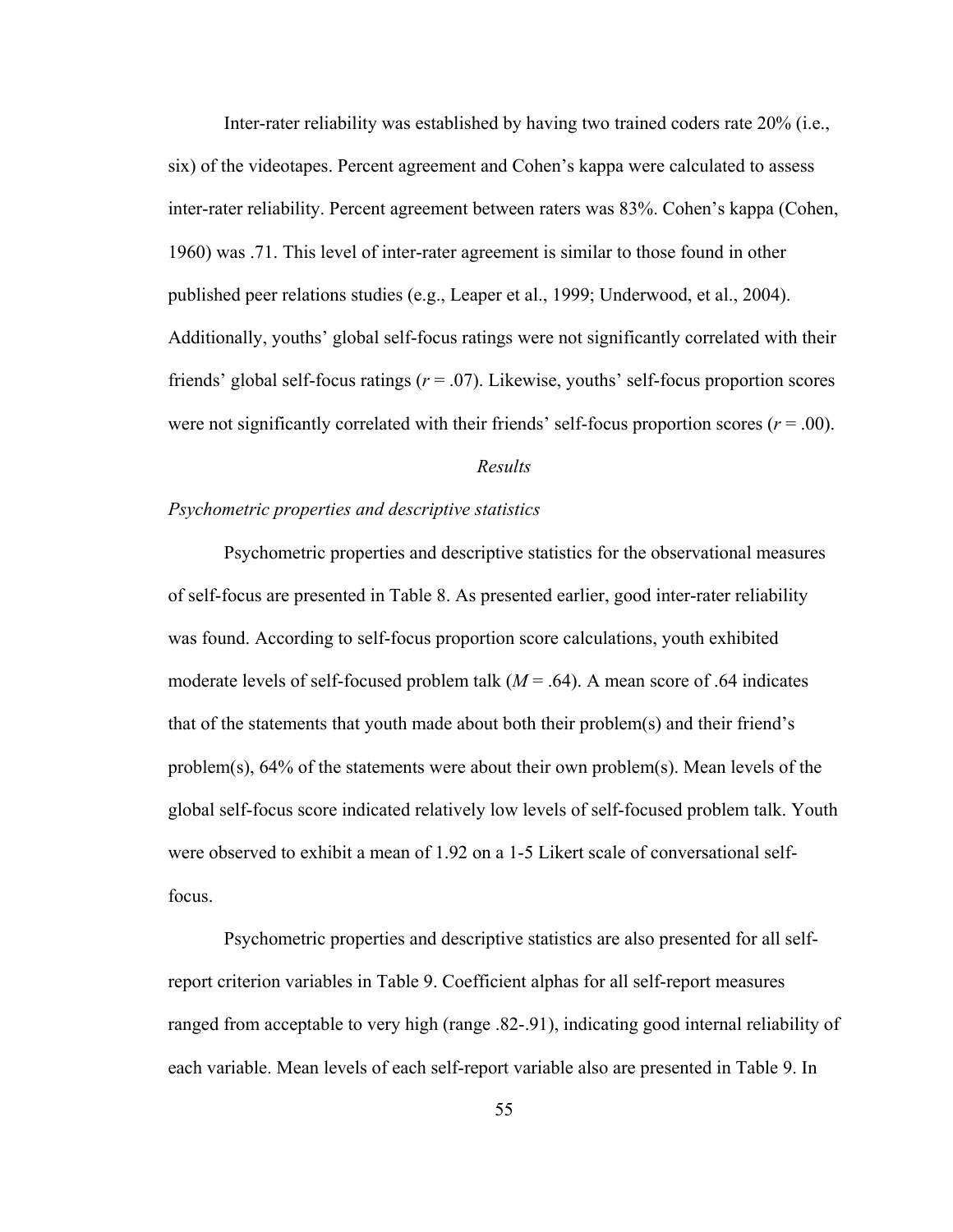terms of friendship quality, overall youth reported high levels of positive friendship quality and low levels of negative friendship quality. These results are similar to those found in Study 1. Also similar to the survey study, youth reported relatively low levels of anxiety and depressive symptoms, indicating that the sample was generally well-adjusted. *Use of multilevel models for primary analyses*

As in Study 1, the youth in Study 2 were nested within friendship dyads. Specifically, 60 youth were paired into 30 dyads. In the following analyses examining mean-level gender differences and examining the associations between self-focus and adjustment, HLM was used again.

Interdependence of the dyadic data was examined before performing the HLM analyses. ICCs were calculated to examine non-independence of data. The ICCs for each variable were as follows: self-focus proportion score (.03), global self-focus score (.00), positive friendship quality (.40), negative friendship quality (.61), anxiety (.01), and depression (.04). Although the ICCs were relatively small for several of the variables, they were greater than .00 for five of the six variables (thus indicating interdependence). HLM was used again to avoid alpha inflation associated with ICCs greater than zero (Barcikowski, 1981).

## *Mean-level gender differences in study variables*

 A series of two-level random coefficient models were tested to examine gender differences in study variables. Equations for these models are found in Appendix B. A multilevel model for each variable (i.e., self-focus proportion score, global self-focus score, positive friendship quality, negative friendship quality, anxiety, and depression) was conducted. In each model, the effect of gender was tested.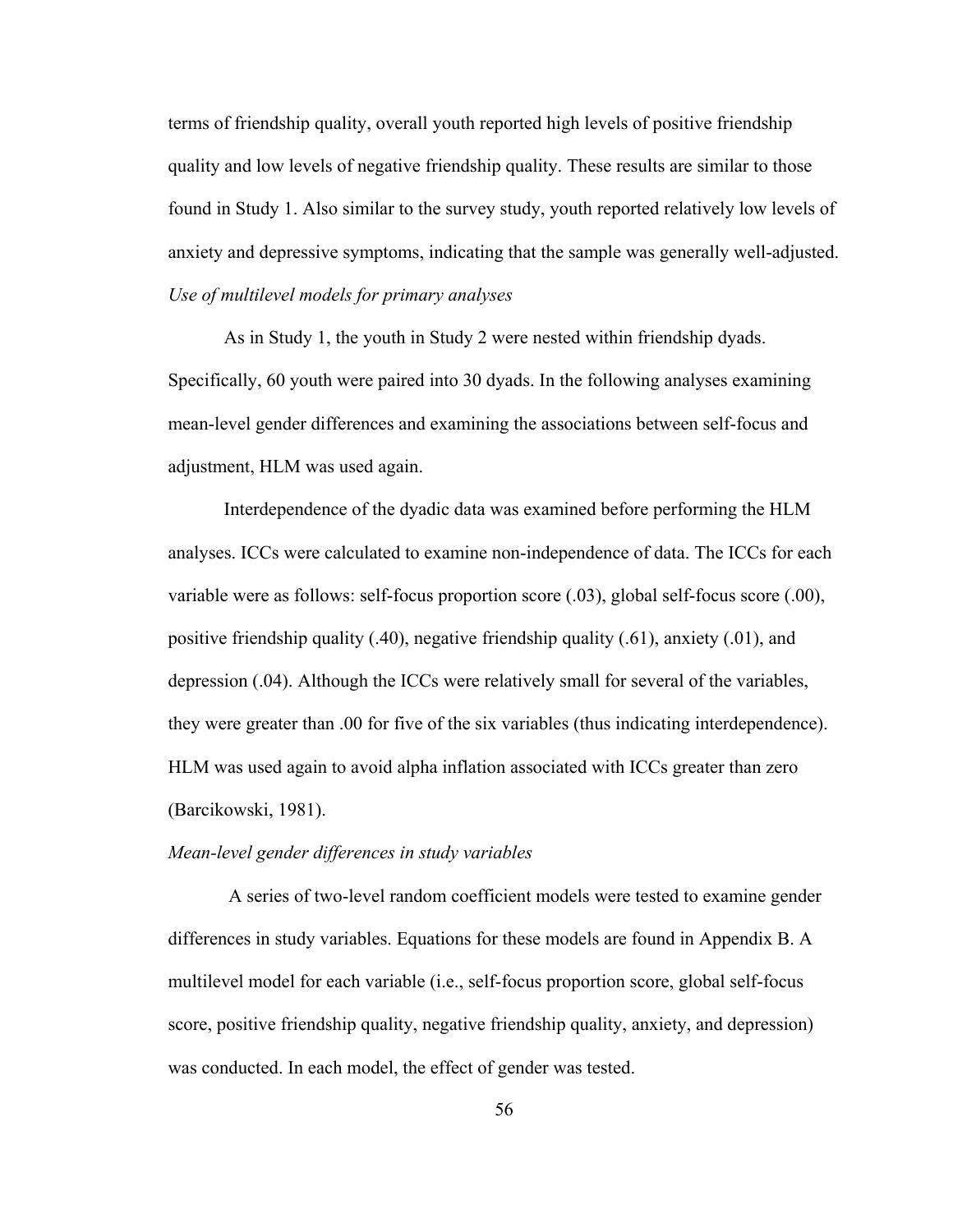The means for each observational variable assessing self-focus are presented separately for boys and girls in Table 10. Also included in Table 10 are *t* values from multilevel analyses in which gender was used to predict each variable. There were no significant differences between girls and boys in terms of their self-focus proportion scores or global self-focus scores.

The means for each self-report variable assessing friendship quality and emotional adjustment are presented separately for boys and girls in Table 10. *t* values from multilevel analyses in which gender was used to predict each variable are also included. As in Study 1, there was a main effect of gender such that girls reported significantly higher levels of positive friendship quality than boys. However, no effects of gender were found for negative friendship quality, depression, or anxiety.

### *Relations between self-focus and adjustment*

Analyses were conducted to examine the associations of observed own and friend self-focus with positive friendship quality, negative friendship quality, anxiety, and depression. Equations for these models are also found in Appendix B. First, relations between own and friend's self-focus proportion scores and self-reported adjustment are discussed. In the following subsection, relations between observed global self-focus and self-reported adjustment are discussed. Finally, analyses examining whether these relations were further moderated by gender are discussed.

*Links between self-focus and focal youth adjustment using self-focus proportion scores.* Analyses in this section tested associations between own and friend's self-focus proportion scores and each youths' report of their own adjustment. Two-level random coefficient models were created to test relations between self-focus and adjustment. A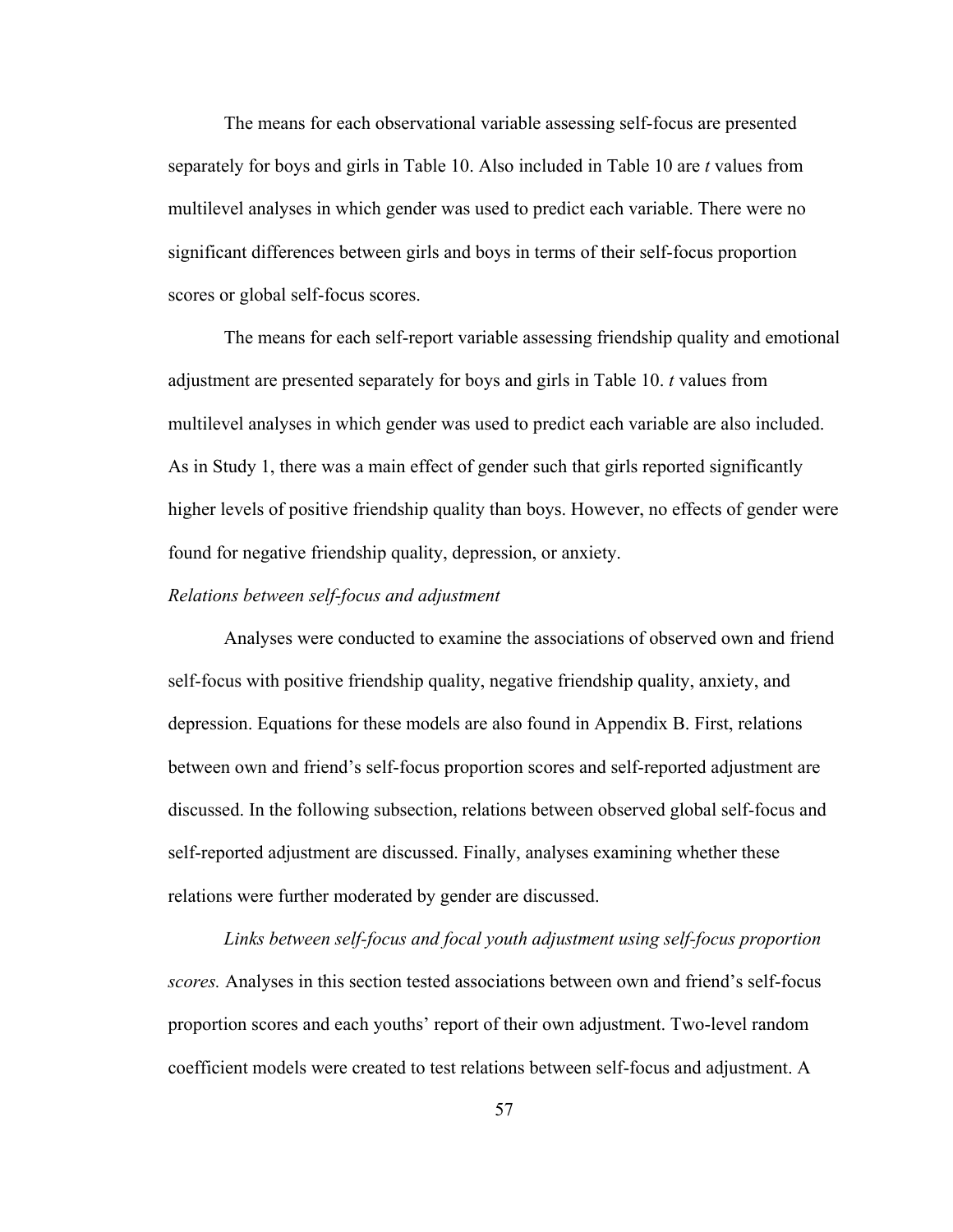separate model was tested for each dependent variable (i.e., positive friendship quality, negative friendship quality, anxiety, and depression). In each model, the focal youth's own self-focus proportion score as well as their friend's self-focus proportion score were simultaneous predictors of adjustment. The *β* and *t* values for the effects of own selffocus and friend self-focus proportion scores on each adjustment variable are presented in Table 12.

In terms of friendship adjustment, the focal youth's self-focus proportion score was significantly and positively related to the focal youth's self-reports of positive friendship quality. This result indicates that youth who spent a greater proportion of problem talk conversations focused on the self also report higher levels of positive friendship quality. However, contrary to prediction, the friend's self-focus proportion score was not significantly associated with the focal youth's own reports of positive friendship quality. Moreover, neither the focal youth's self-focus proportion score nor the friend's self-focus proportion score were significantly related to negative friendship quality.

In terms of emotional adjustment, the focal youth's self-focus proportion score significantly predicted self-reported anxiety. Contrary to hypothesis, youth who were observed to self-focus at higher levels also reported higher levels of anxiety. Also contrary to hypothesis, the friend's self-focus proportion score did not significantly predict focal youth's self-reported anxiety. In addition, neither focal youth's nor friend's self-focus proportion scores predicted focal youth's report of depression.

*Links between self-focus and focal youth adjustment using global self-focus scores.* Analyses in this section tested associations between own and friend's global self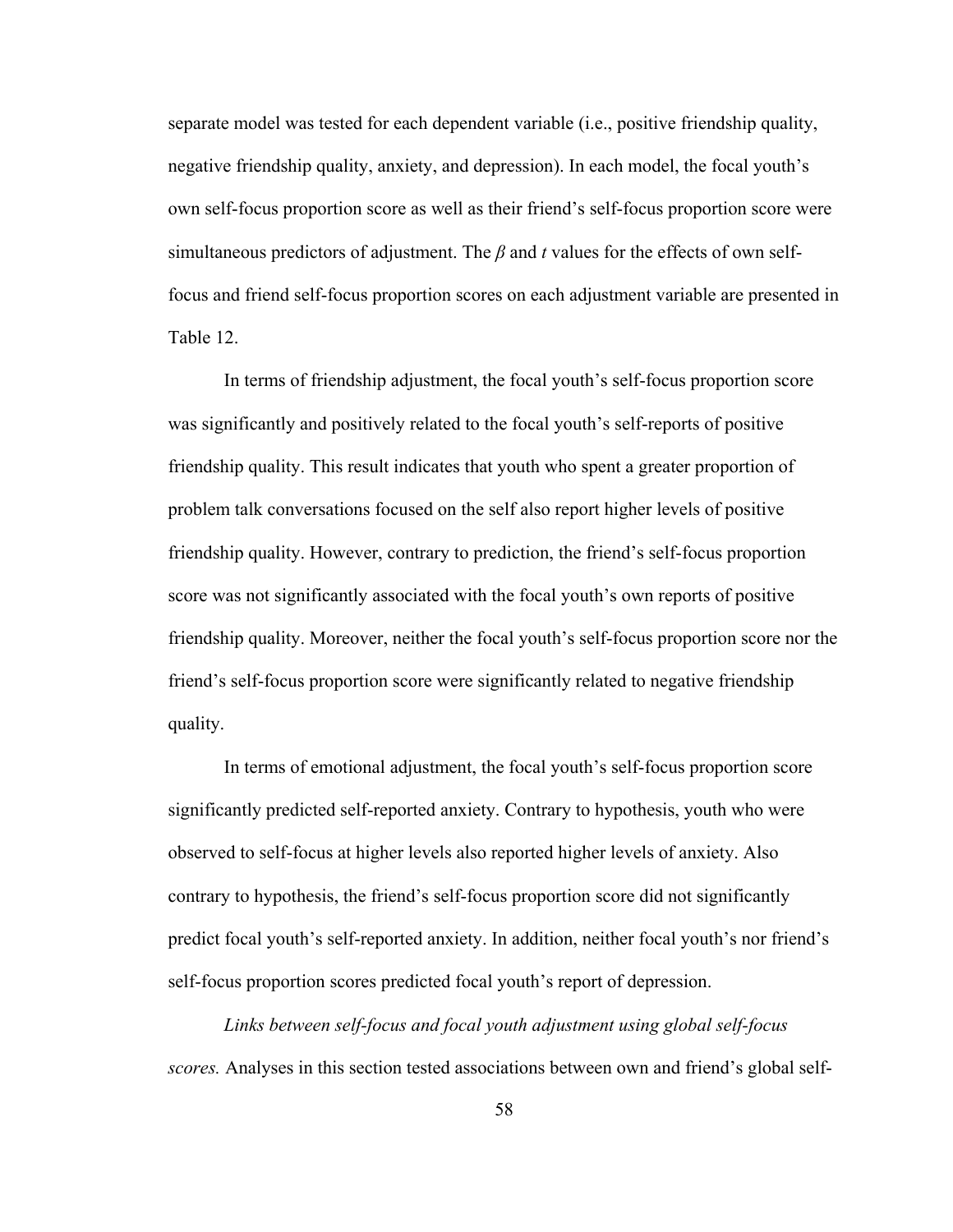focus scores and each youths' report of their own friendship and emotional adjustment. Two-level random coefficient models were created to test the relations between global self-focus scores and adjustment. Separate models were tested for each of the following dependent variables: positive friendship quality, negative friendship quality, anxiety and depression. The focal youth's own global self-focus score as well as their friend's global self-focus score were simultaneously used to predict adjustment. The *β* and *t* values for the effects of own global self-focus and friend global self-focus scores on each adjustment variable are presented in Table 13.

In terms of friendship adjustment, the focal youth's global self-focus score was not significantly related to the focal youth's reports of either positive or negative friendship quality. Contrary to prediction, the friend's global self-focus score likewise was not significantly related to the focal youth's reports of either positive or negative friendship quality. These results indicated that the degree of self-focus during problem talk conversations as assessed by the global self-focus score was unrelated to youths' report of friendship quality.

In terms of emotional adjustment, the focal youth's global self-focus score was significantly related to anxiety. Unexpectedly, higher levels of own self-focus predicted higher levels of self-reported anxiety. Also contrary to prediction, the friend's global selffocus score was unrelated to self-reported anxiety. Likewise, only the focal youth's global self-focus score significantly predicted depression, such that higher levels of own self-focus was related to higher levels of self-reported depression. There was no significant association between the friend's global self-focus score and focal child depression.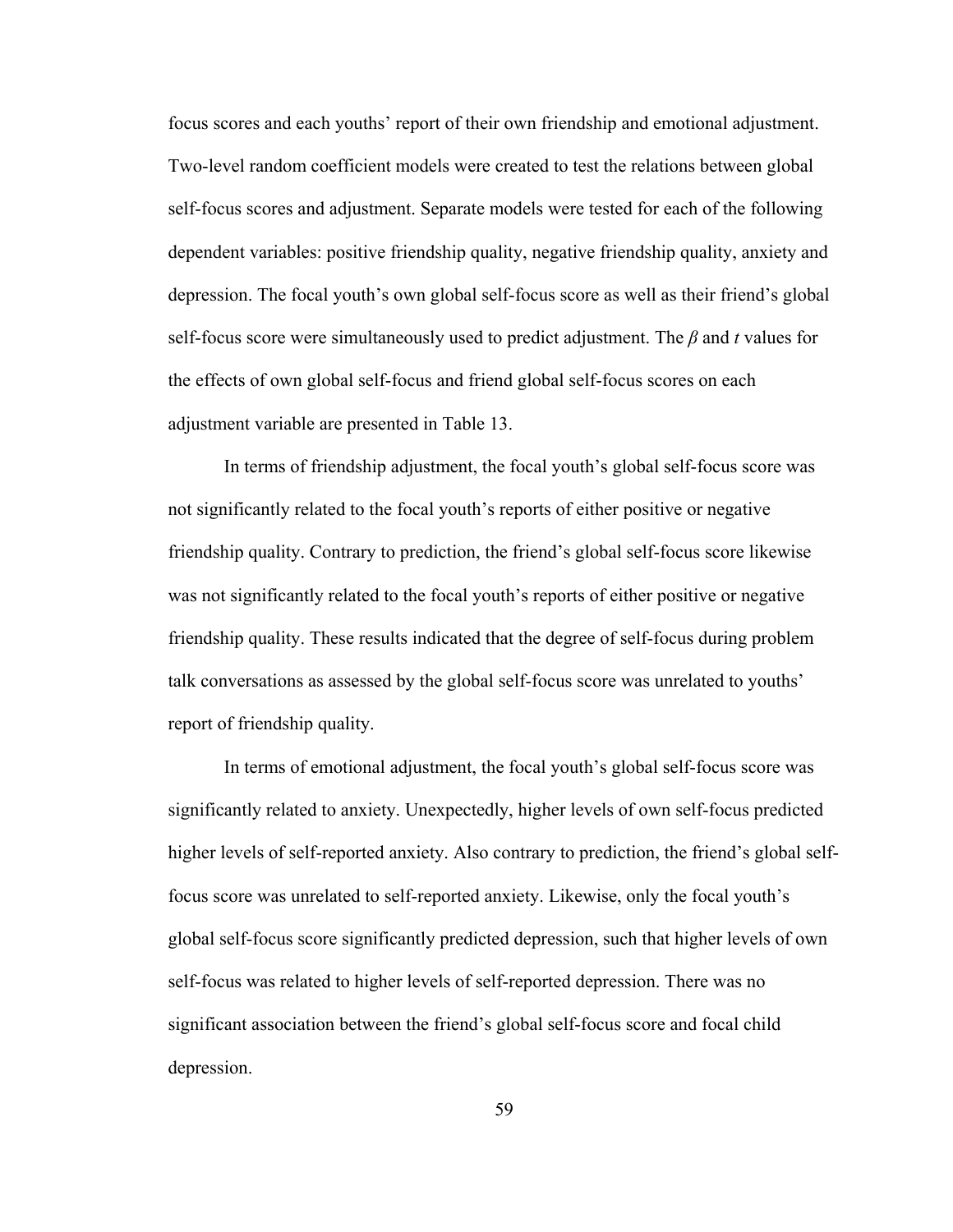*Gender differences in the relations between self-focus and adjustment.* Analyses described in this section refer to a series of models which tested whether or not the relations between self-focus and adjustment were moderated by gender. First, a series of multilevel models were tested using both focal youth's and friend's self-focus proportion scores to predict socioemotional adjustment. Separate models were tested for the following variables: positive friendship quality, negative friendship quality, anxiety, and depression. For each model, predictor variables were focal youth's self-focus proportion score, friend's self-focus proportion score, gender, and the two-way interactions between focal youth's self-focus proportion score and gender and friend's self-focus proportion score and gender. Of all the interactions with gender tested in these models, none were significant. Thus the associations between focal youth's and friend's self-focus proportion scores and focal youth's adjustment were not moderated by gender.

A parallel series of models were created to test whether the relations between the global self-focus score and adjustment were moderated by gender. Separate models were tested for positive friendship quality, negative friendship quality, anxiety, and depression. Predictors in each model were focal youth's global self-focus score, friend's global selffocus score, gender, and the two-way interactions between focal youth's global self-focus score and gender and friend's global self-focus score and gender. No significant relations emerged, indicating that the relations between focal youth's and friend's global self-focus scores and focal youth's adjustment were not moderated by gender.

#### *Discussion*

 Study 1 and Study 2 offer very different results with regard to the association between conversational self-focus and socioemotional adjustment. In contrast to Study 1,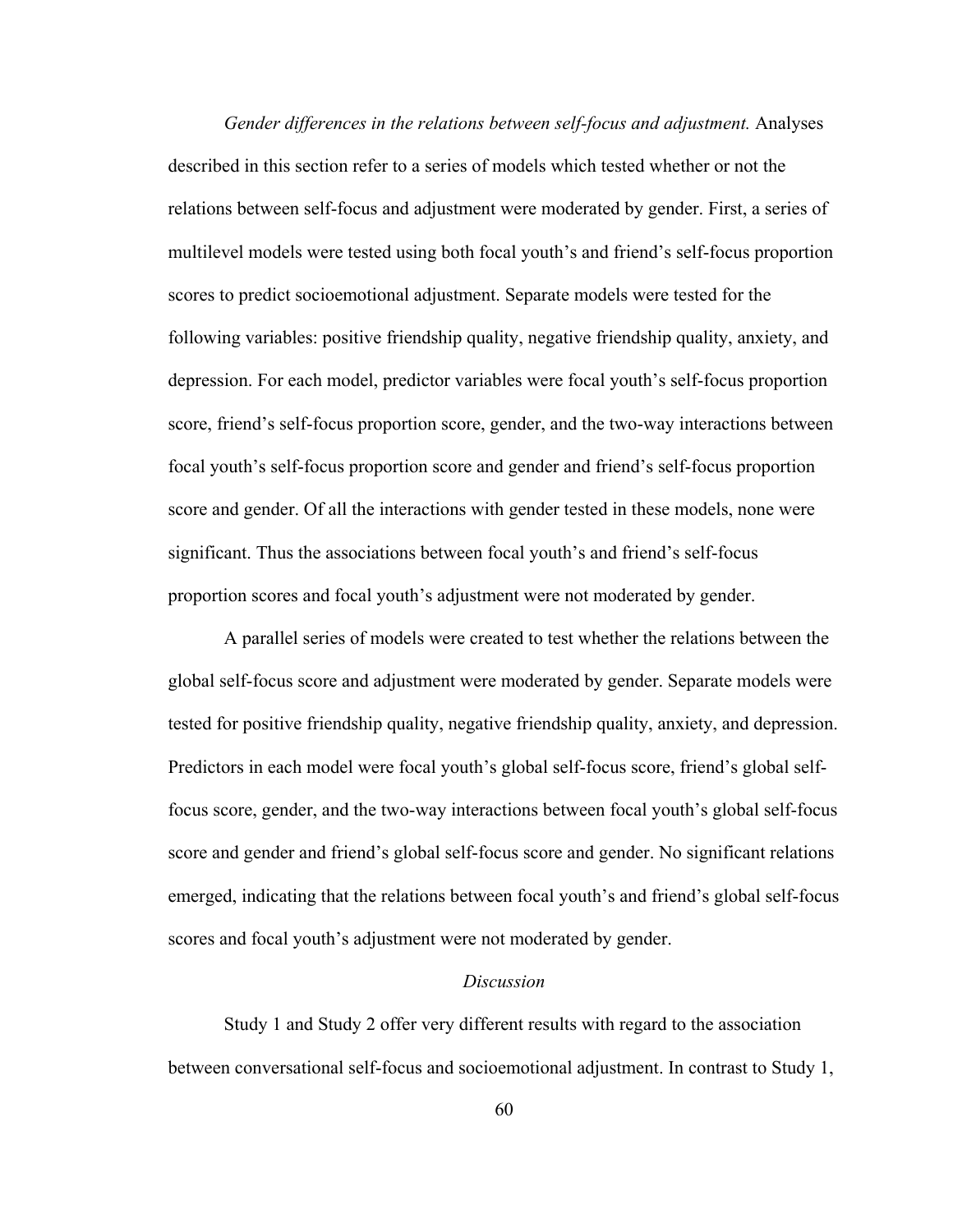which indicated that friends' self-focus was problematic for youths' adjustment, Study 2 did not indicate a significant association between friends' self-focus and youths' adjustment. Instead, in Study 2, youths' own self-focus was significantly related to youths' own adjustment in both positive and negative ways. In particular, there is some support for the idea that youths' own self-focus is significantly related to higher levels of positive friendship quality. However, Study 2 also suggests that youths' own self-focus is significantly related to increased anxiety and depression symptoms.

 In terms of friendship adjustment, it was hypothesized that friends' self-focus would be associated with focal youths' reports of lower friendship quality. Four relations of friends' self-focus with friendship quality were examined. In particular, the relations of friends' self-focus proportion scores with positive friendship quality and with negative friendship quality were examined. The effects of friends' global self-focus scores on positive friendship quality and on negative friendship quality were also examined. Of the four effects, no significant relations emerged.

 However, a significant relation between focal youths' own self-focus and friendship quality did emerge. Again, four associations were tested. The relations of focal youths' own self-focus proportion scores with positive friendship quality and with negative friendship quality were examined. Additionally, the relations between focal youths' own global self-focus scores with positive friendship quality and with negative friendship quality were examined. Of these four effects, one was significant. Specifically, youths' own self-focus proportion scores were associated with youths' self-reports of higher positive friendship quality.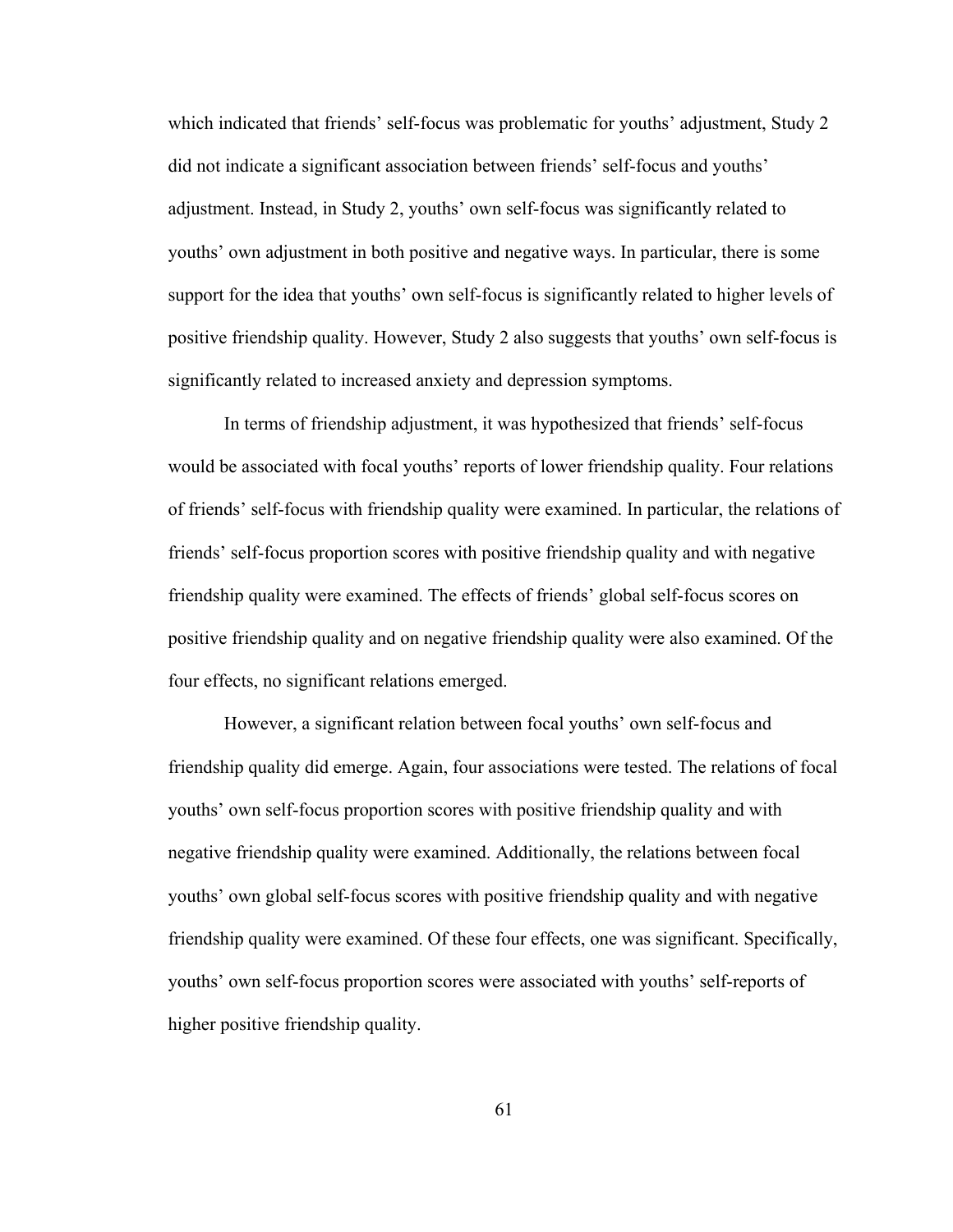This result lends support to the idea that perhaps self-focused youth are obtaining the expected benefits of self-disclosure such as social validation, social control, selfclarification, self-expression, and relationship development. This may be due to the fact that their problems are likely getting the most attention within the friendship. Youth who are self-focused may perceive that they are achieving the function of social validation by having an audience for their troubles. This may lead youth to feel that their friendship is supportive and validating. Additionally, youth who self-disclose a disproportionate amount may be better able to achieve self-presentation goals. These youth may perceive their friendships to be more positive as they also are able to consistently self-clarify and self-express during conversations about problems. Finally, youth who are self-focused may perceive their friendships to be strong and supportive, thus contributing to the relationship development function of self-disclosure. Achieving these benefits may lead self-focused youth to perceive their friendship in a positive light.

 In terms of emotional outcomes, it was hypothesized that youth with a friend who was self-focused during conversations about problems would report increased depression and anxiety symptoms. To examine this hypothesis, four effects were tested. Relations of friends' self-focus proportion scores with depression and anxiety were tested, as well as the relations between friends' global self-focus proportion scores with depression and anxiety. Of these four effects, none were significant.

Instead, inconsistent with hypotheses, significant relations emerged when considering the effects of focal youths' self-focus on focal youths' emotional adjustment. Relations of focal youths' self-focus proportion scores with depression and anxiety were tested and relations of focal youths' global self-focus scores with depression and anxiety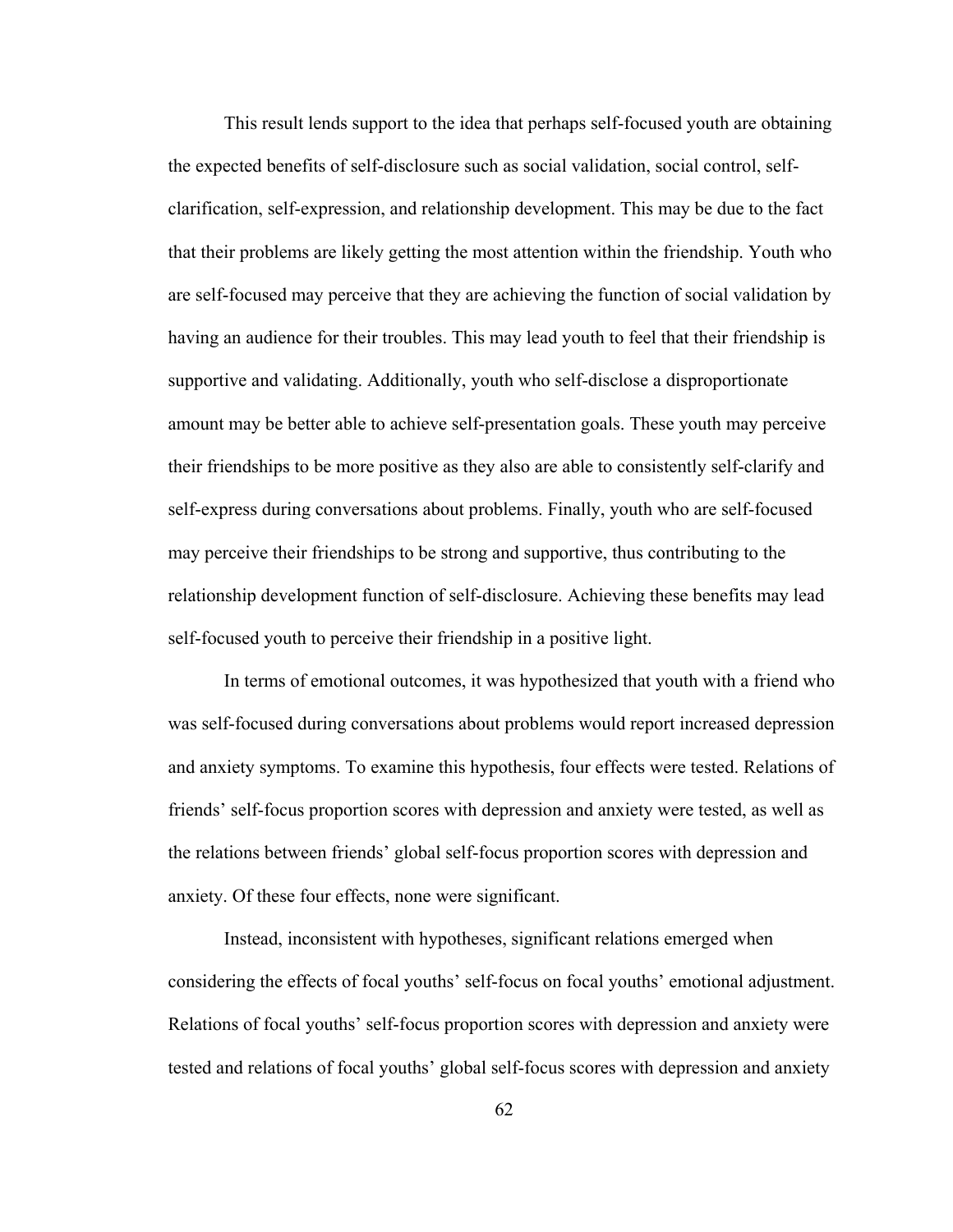were tested. Three of these four effects were significant, and the fourth effect approached significance and was in the hypothesized direction. In particular, a significant positive relation emerged between focal youths' self-focus proportion scores and focal youths' anxiety symptoms. This meant that youth who spent a greater percentage of problem talk conversations speaking about their own problems also reported increased levels of anxiety. Focal youths' global self-focus scores also significantly predicted both depression and anxiety. Thus youth who were observed to direct problem talk conversations toward their own problems also reported higher levels of depression and anxiety. Finally, while focal youths' self-focus proportion scores were not significantly related to focal youths' depressive symptoms, this relation was in the hypothesized direction and approached significance.

One explanation for these findings may be that youth with increased internalizing symptoms have a greater number of either real or perceived stressors and may thus be more inclined to speak about problems during conversations with friends. Research with young adults indicates that individuals with internalizing problems tend to deliver more unsolicited self-disclosure statements following a partner's self-disclosure (Jacobson  $\&$ Anderson, 1982). Additionally, it may be that youth with internalizing symptoms tend to monopolize conversations about problems because they feel overwhelmed by their distress and see their friendships as viable contexts within which they safely may discuss their problems. Youth with a friend who suffers from internalizing problems may also allow their friends to monopolize conversations for this same reason.

Thus, contrary to hypotheses, friends' self-focus, as measured by both self-focus proportion scores and global self-focus scores, was not significantly related to focal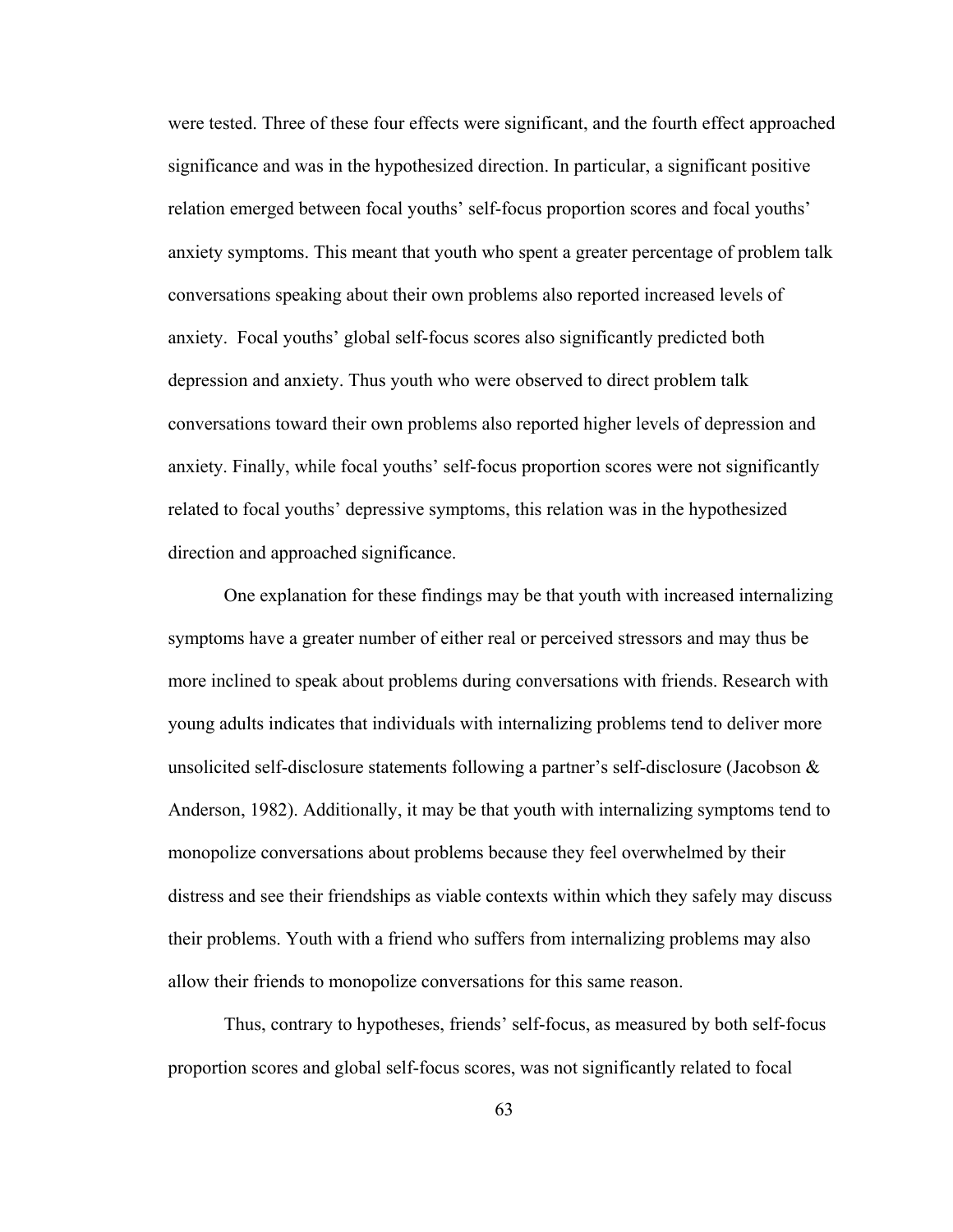youths' reports of own emotional adjustment. However, it was observed that focal youths' self-focus was significantly associated with focal youths' emotional adjustment. These results are in contrast to those observed in Study 1 which indicated that friends' self-focus, but not one's own self-focus, was significantly associated with focal youths' reports of increased depression and anxiety symptoms. These differences between studies will be considered in more detail in the General Discussion.

As in Study 1, gender differences in study variables were considered in Study 2. However, no mean-level gender differences emerged. Thus boys and girls did not differ in their levels of self-focus (as assessed by either self-focus proportion scores or global self-focus scores), positive friendship quality, negative friendship quality, depression, or anxiety. Additionally, no significant gender differences in the relations between focal youths' and/or friends' self-focus and focal youths' adjustment were found. Again, future research should utilize larger samples with increased power for addressing these differences.

 Study 2 had important strengths. This study is the first observational study of conversational self-focus in youths' friendships. Utilizing observational measures allowed for a more objective assessment of conversational self-focus than employing self-report measures. Additionally, this study shed light on interesting associations between conversational self-focus and youths' adjustment. As compared to Study 1, which indicated that *friends'* self-focus is most detrimental for youths' adjustment, Study 2 provided an alternative perspective on the relation between self-focus and adjustment in that it suggested that self-focused youth themselves experience emotional problems.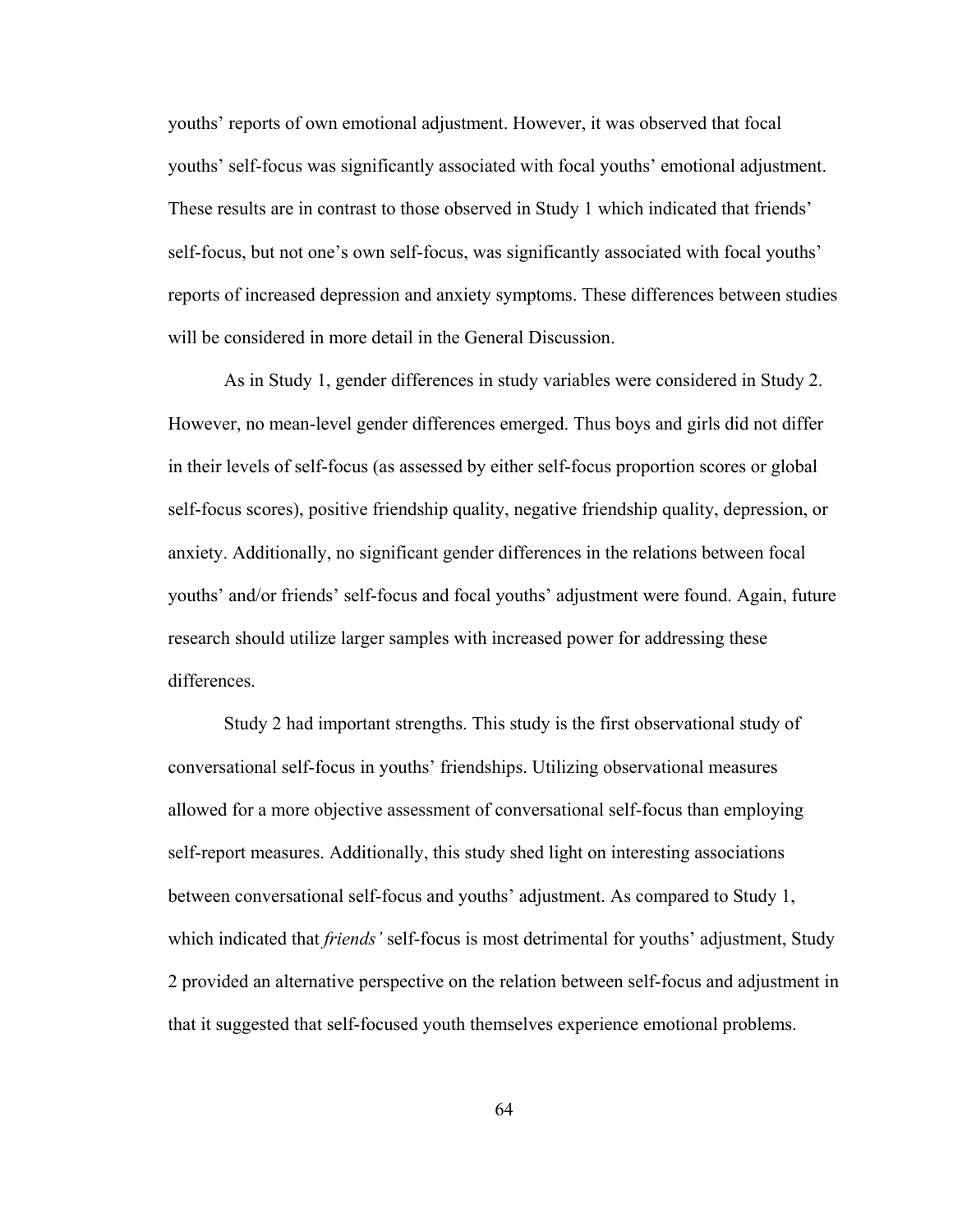In addition to strengths, it is important to consider limitations as well. First, Study 2 utilized participants in only one grade. Thus, examination of grade differences was not possible in this study. Future research should incorporate additional grades in order to examine age differences in the relation between observed conversational self-focus and adjustment. Further, while Study 2 employed an objective assessment of conversational self-focus, the study did not also assess youths' perceptions of their own and their friends' self-focused behaviors. Future research which incorporates both observational and self-report measures of self-focus may be better able to address the question of whether or not youth with friendship and emotional problems accurately perceive their own and their friends' self-focused behaviors.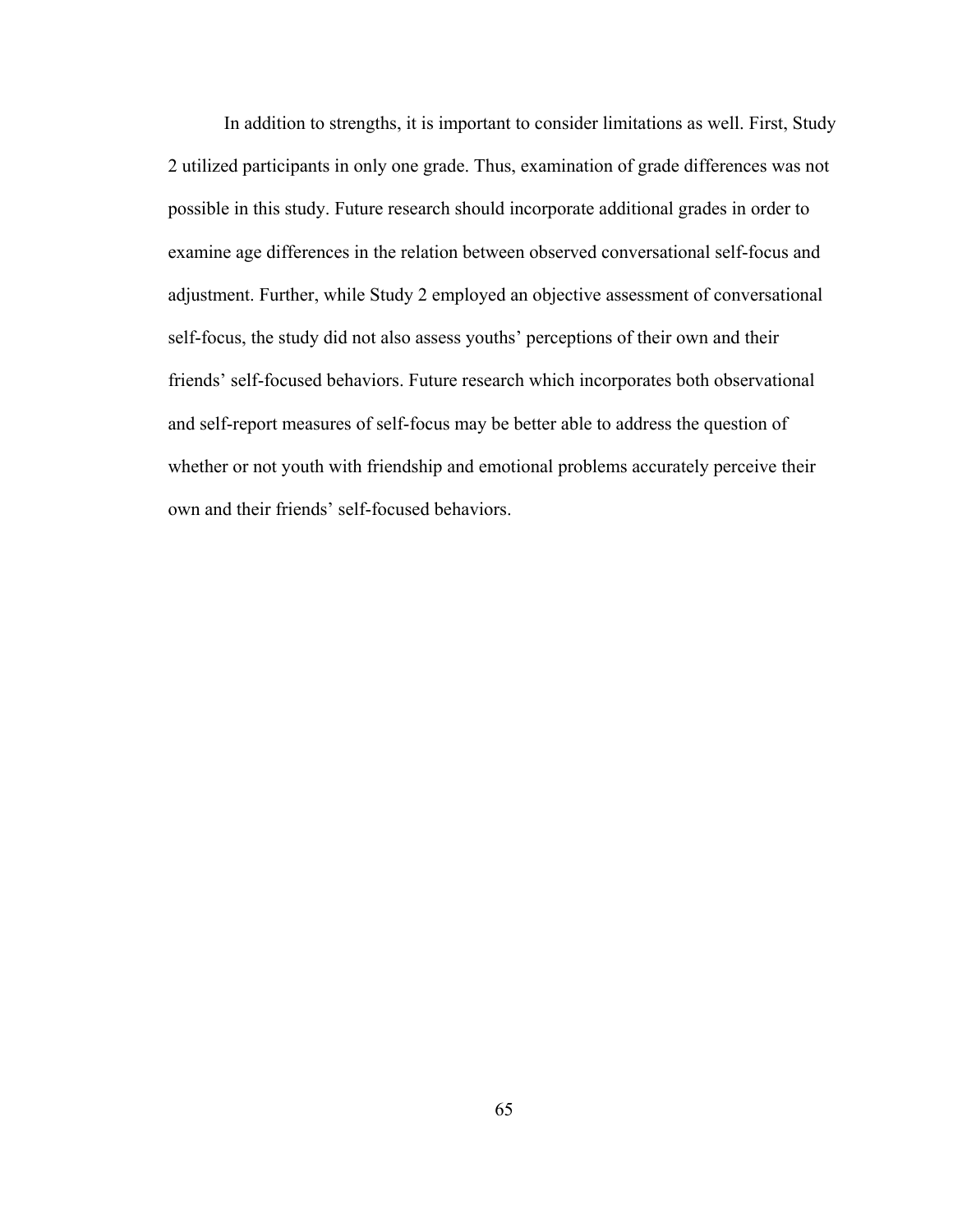#### CHAPTER FOUR

#### GENERAL DISCUSSION

The present research considered conversational self-focus, a previously unstudied variant of normative self-disclosure in which one conversation partner tends to re-direct conversations to focus on himself or herself. It was hypothesized that having a friend who is self-focused, especially during conversations about problems, would be related to negative friendship and emotional outcomes. These hypotheses were addressed in two studies. The first was a school-based study in which youth in grades 5, 8, and 11 reported on their own and their friends' self-focus as well as their own adjustment. The second study was a laboratory study in which the conversational self-focus of youth and their friends was assessed using observational methodology. Generally speaking, the results of the two studies were mixed regarding whether having a friend who is self-focused is linked with (friendship and emotional) adjustment problems or whether one's own selffocus is linked with (emotional) adjustment problems. The results of both studies will be discussed together in the following sections.

### *Friends' Self-Focus and Friendship Adjustment*

 Both studies addressed the relation between friends' self-focus and youths' own friendship adjustment. It was hypothesized that youth with a friend who is self-focused would experience friendship adjustment problems. In particular, youth with a friend who is self-focused were expected to report lower levels of positive friendship quality and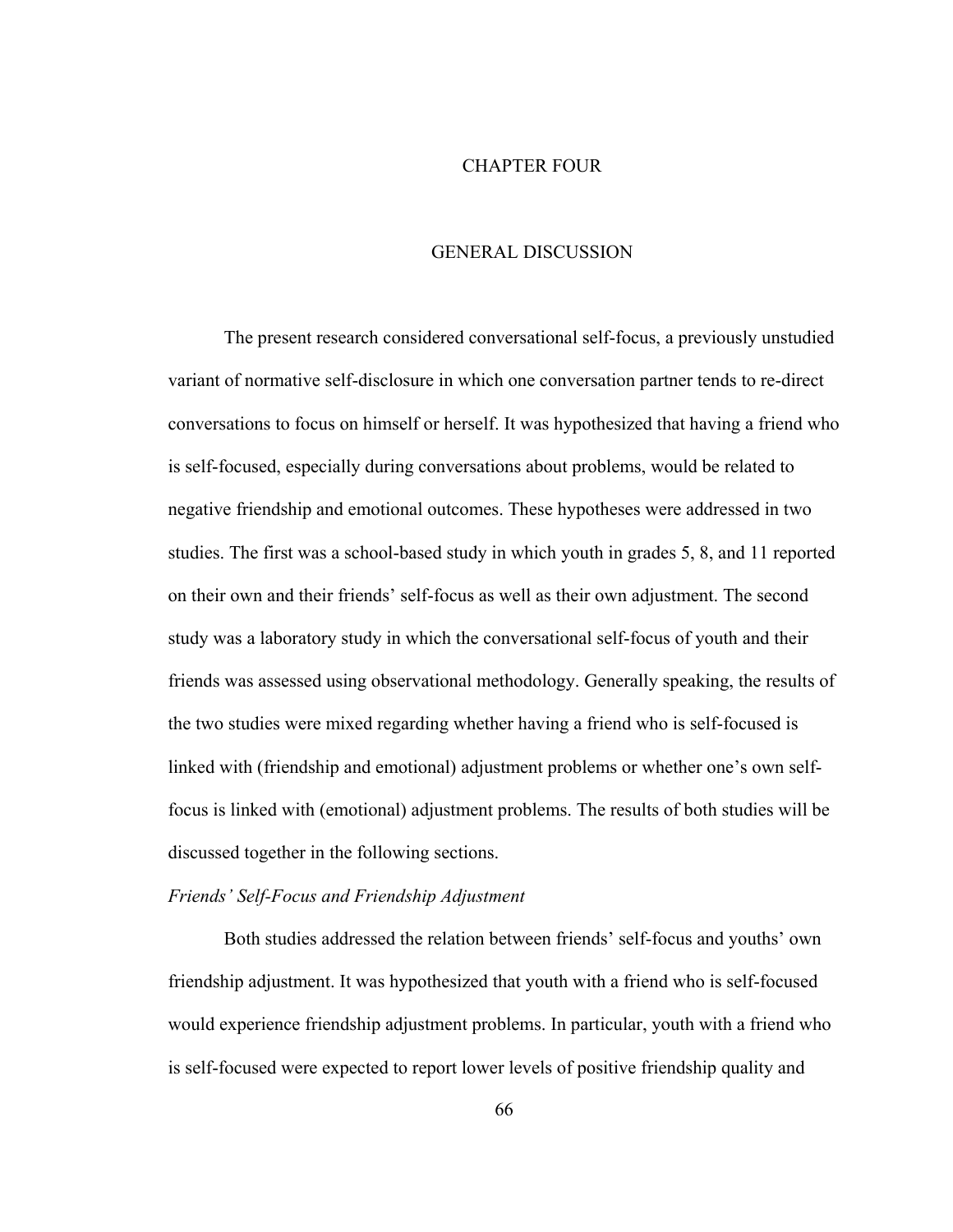higher levels of negative friendship quality. Study 1 provided some support for this hypothesis. Specifically, youths' reports of their friends' self-focus were significantly and positively related to youths' reports of negative friendship quality. However, there was no support for this hypothesis when using friends' reports of friends' self-focus to predict youths' self-reported friendship quality. Further, there was no support for this hypothesis from the observational assessments used in Study 2.

Overall, the support for the hypothesis that youth with a friend who is selffocused will report more problematic friendship quality is weak. Of the three assessments of friends' self-focus (youths' self-reports of friends' self-focus, friends' report of friends' self-focus, and observational assessments of friends' self-focus), two of the assessments (friends' reports and observation) provide no support for this hypothesis. Additionally, the one assessment which did provide support for the hypothesis (youths' self-reports of friends' self-focus) has the weakest methodology. Specifically, the other assessments that did not produce significant results considered relations between variables based on reports from different informants (i.e., friends' reports or observational assessments of friends' self-focus with self-reports of friendship quality). Utilizing multiple methods of assessments for study variables is generally thought to be desirable because it reduces common method bias (Campbell & Fiske, 1959). In contrast, only when the data were based on reports from a single reporter (i.e., self-reports of friends' self-focus and self-reports of friendship adjustment) were the relations significant. Methodologically, this is problematic due to the concern that when a single reporter provides the data for all of the variables, relations among these variables may be artificially inflated. Moreover, conceptually, as although it is plausible that youth with a

67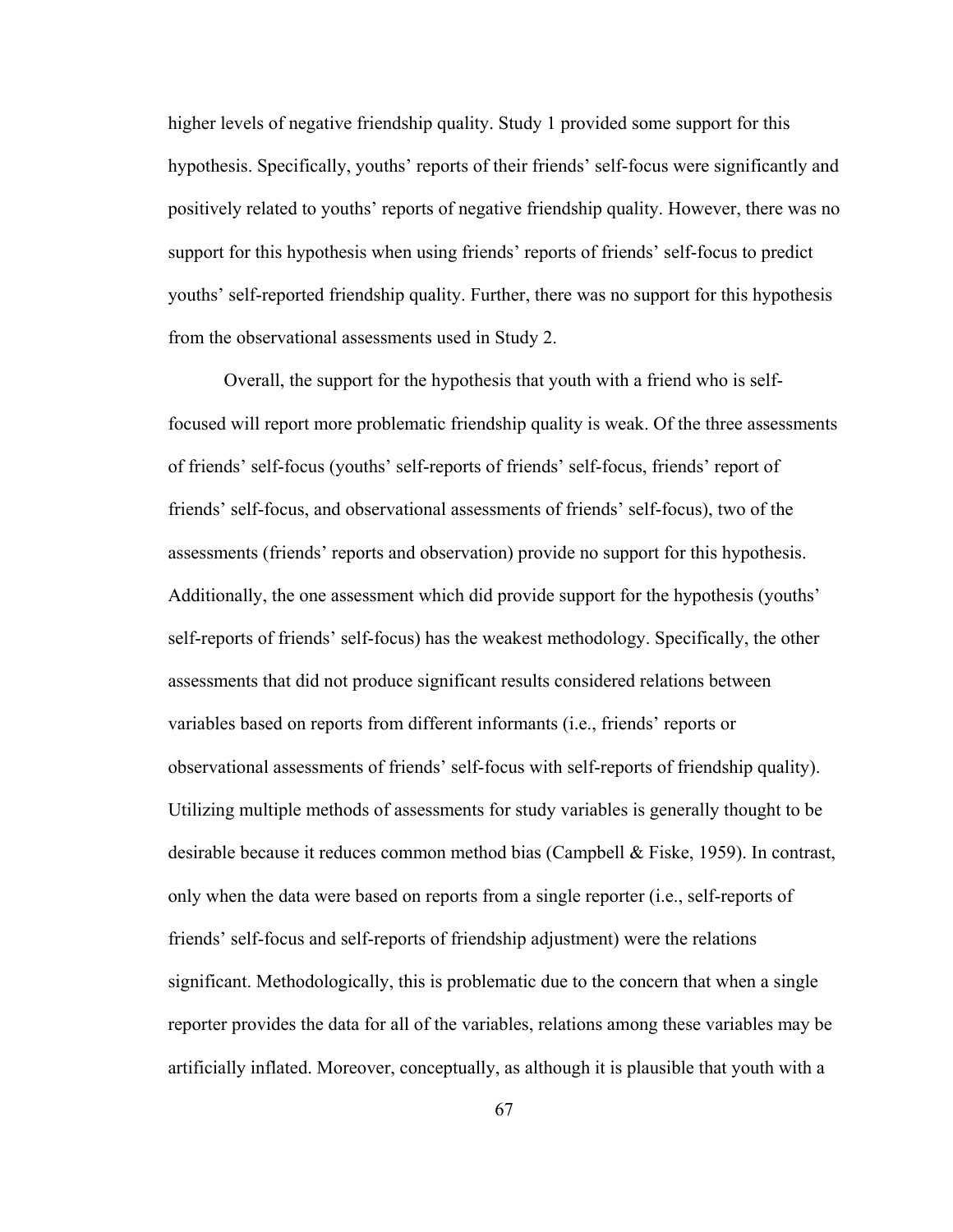friend who is self-focused suffer adjustment problems, it is equally plausible that youth with poor quality friendships may misperceive the conversational behaviors of their friends. Thus, taken together, Study 1 and Study 2 do not provide a great deal of support for the hypothesis that friends' self-focus is related to youths' friendship adjustment. *Friends' Self-Focus and Emotional Adjustment* 

 Studies 1 and 2 also examined the relation between friends' self-focus and youths' own emotional adjustment. With regard to emotional adjustment outcomes, youth with a friend who is self-focused were expected to report increased levels of internalizing distress (i.e., depression and anxiety). Study 1 offered some support for this hypothesis in that youths' reports of their friends' self-focus were positively associated with youths' reports of their own depression and anxiety symptoms. However, friends' reports of the friends' self-focus were not significantly associated with youths' reports of depression and anxiety symptoms in Study 1. Additionally, Study 2 provided no support for this hypothesis, as observed friends' self-focus was not associated with youths' self-reports of emotional adjustment.

Taken together, there is little support for the hypothesis that having a friend who is self-focused is related to one's own emotional adjustment problems. Again, two of the three assessments of self-focus did not support the hypothesis, and the assessment that did provide support (i.e., using youths' self-reports of friends' self-focus) had the weakest methodology because data from only a single reporter was considered. For example, it may be that youth who are depressed and anxious misperceive friends' behavior as selffocused when it may not be. This possibility would fit with other research indicating that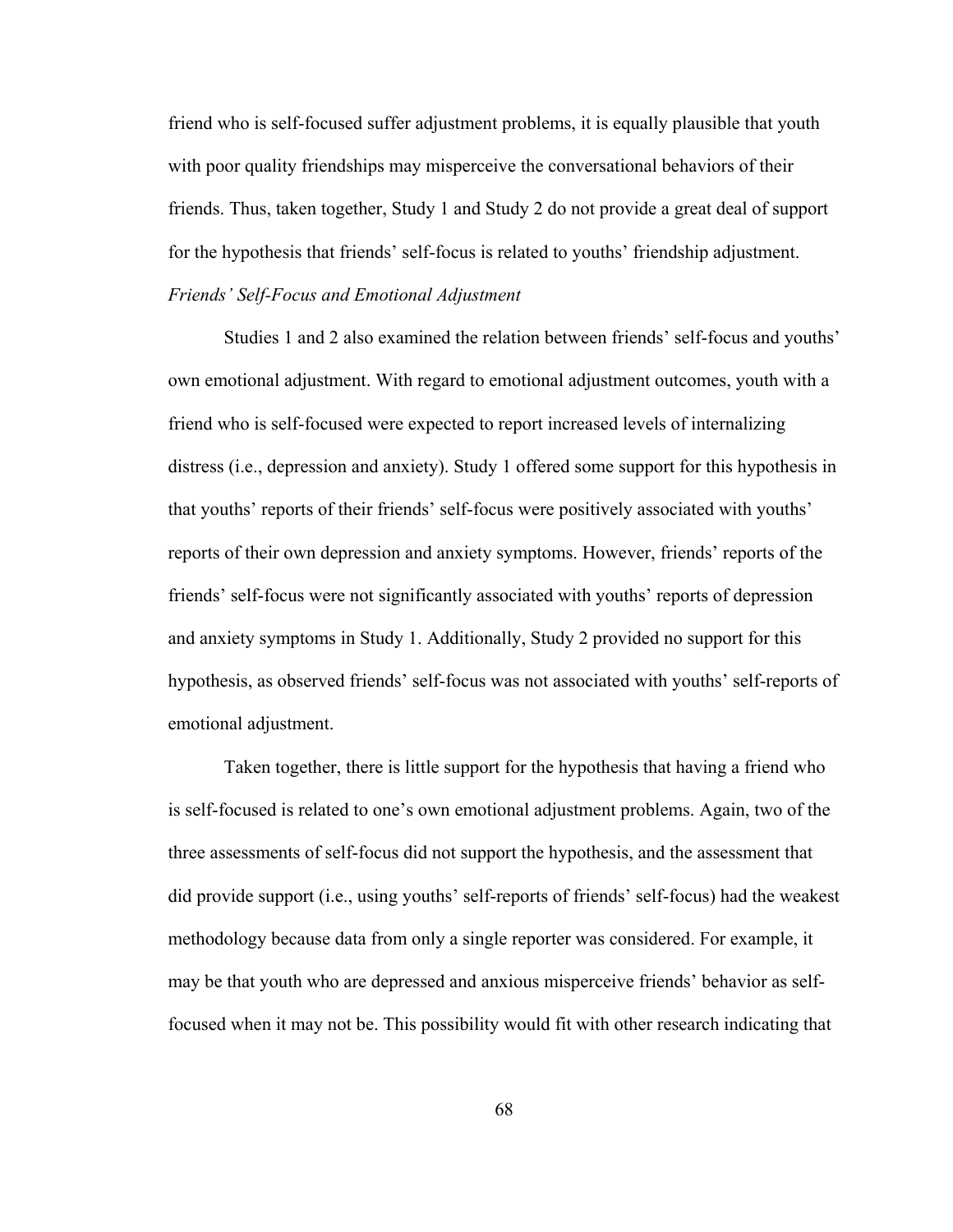youth with emotional problems perceive situations differently from other youth (Quiggle, Garber, Panak, & Dodge, 1992).

#### *Own Self-Focus and Friendship Adjustment*

The relation between youths' own self-focus and youths' own friendship adjustment also was considered in both studies. It was hypothesized that youth who were self-focused themselves may not experience any current friendship difficulties. Specifically, self-focused youth were not expected to report their friendships as being lower in quality. This is because self-focused youth were expected to obtain the benefits of self-disclosure during conversations with their friends because their problems get the most attention within these relationships.

With regard to this hypothesis, results were more consistent across studies and more consistent with the hypothesis. In Study 1, there was no significant relation between focal youths' self-focus and focal youths' self-reported friendship quality, regardless of whether focal youths' reports of their own self-focus were used or friends' reports of focal youths' self-focus were used. Likewise, in Study 2, there was generally no link between focal youths' self-focus and focal youths' reports of friendship quality. Specifically, youths' self-focus global scores were not related to their reports of positive and negative quality and youths' self-focus scores proportion were not related to their reports of negative friendship quality. Interestingly, for the one significant effect that did emerge, youth with higher self-focus proportion scores were actually found to report that their friendships were high in positive friendship quality. Overall, then, the findings across studies were consistent with the proposal that self-focused youth would not see their friendships as being of poor quality.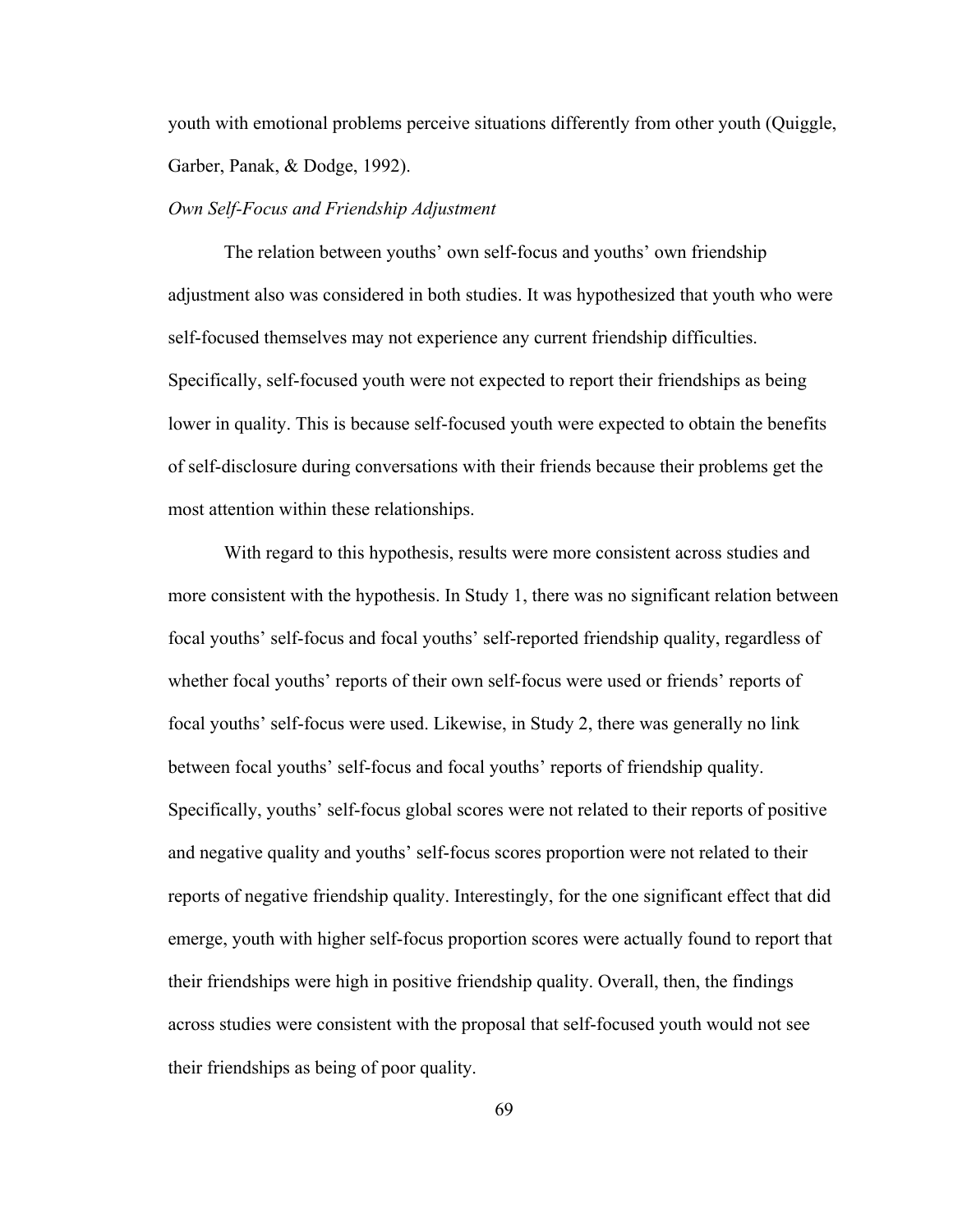### *Own Self-Focus and Emotional Adjustment*

 Finally, the relation between youths' own self-focus and youths' emotional adjustment was considered in both the survey and observational studies. It was hypothesized that self-focused youth may not experience current emotional adjustment problems. The findings across studies were mixed. Study 1 provided support for this hypothesis. Both when focal youths' self-focus was assessed with self-reports and when focal youths' self-focus was assessed with friends' reports, focal youths' self-focus was not associated with focal youths' depression and anxiety symptoms. However, Study 2 provided different results. In this study, focal youths' observed self-focus was related to increased levels of both depression and anxiety when self-focus was assessed using the global self-focus indicator. Additionally, focal youths' observed self-focus was related to increased levels of anxiety when self-focus was assessed with the self-focus proportion scores.

 In this case, two of the three assessments of youths' own self-focus (i.e., selfreports of youths' own self-focus and friend-reports of youths' own self-focus) indicated no relations with depression and anxiety, and only one assessment of youths' own selffocus (i.e., observation of youths' own self-focus) indicated a significant, positive association with depression and anxiety. Further, the associations between focal youths' own self-focus and depression and anxiety found when utilizing observational methodology were counter to the original hypothesis. However, given that the observational assessments were objective in nature and that the positive relations between focal youths' self-focus and emotional problems were relatively consistent across observational indicators (i.e., self-focus proportion scores and global self-focus scores)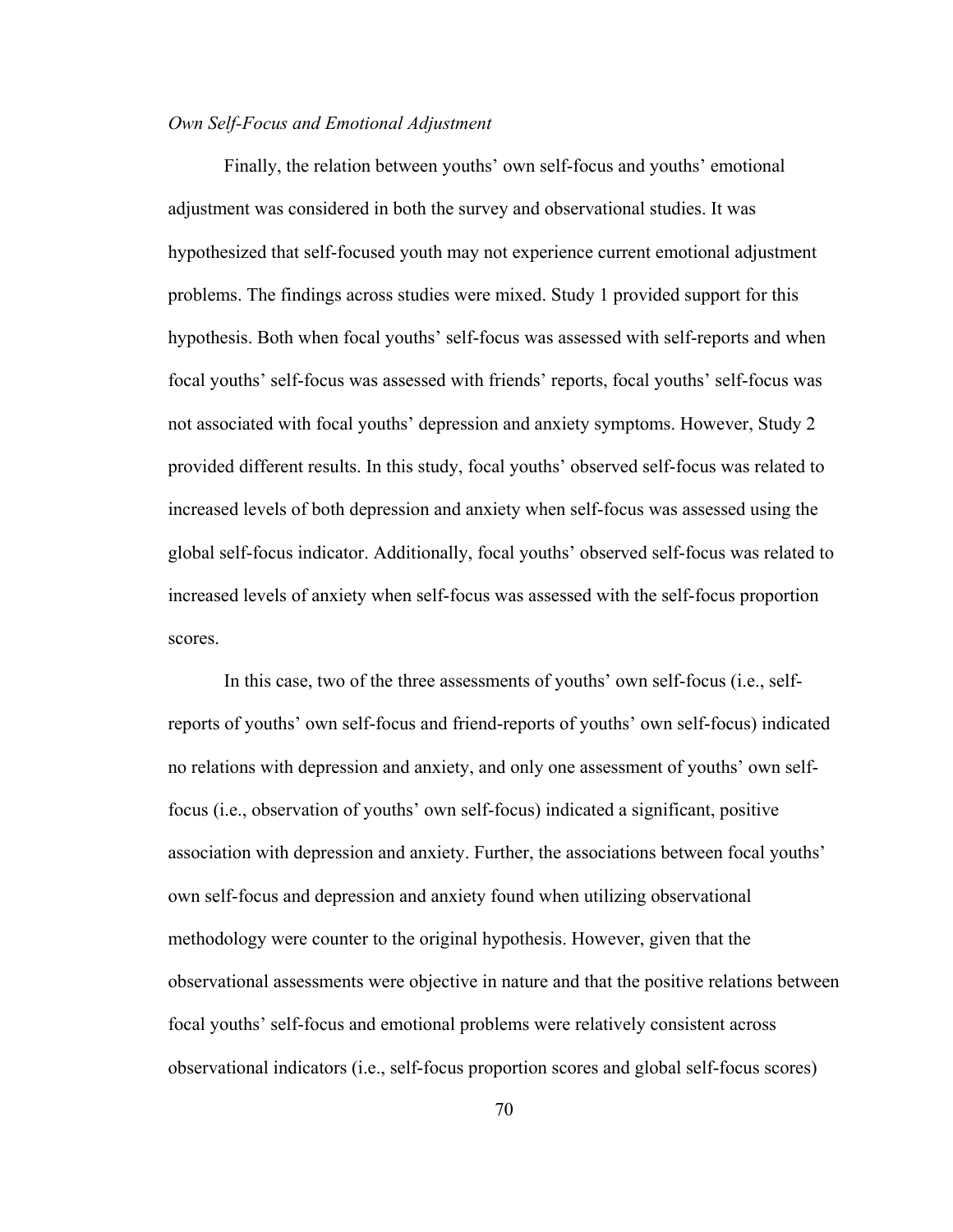and different indicators of emotional problems (i.e., depression and anxiety symptoms), the possibility that youths' own self-focus is related to youths' depression and anxiety symptoms is something to consider seriously.

 Because the findings with respect to the relation between focal youths' self-focus and emotional adjustment were counter to hypotheses, it is worth reconsidering the original hypothesis regarding this association. Based on the existing friendship literature, it was reasonable to expect that own self-focus would not be related to emotional adjustment problems. Youth who self-focus spend the majority of problem talk conversations focused on themselves and/or solving their problems. Therefore, during conversations about problems, they should receive the benefits of normative selfdisclosure like social control, self-clarification, and self-expression.

 However, additional literatures may be helpful in understanding why it may be that self-focused youth report increased levels of emotional problems. For example, research on emotional maladjustment indicates that people with emotional adjustment problems tend to focus on themselves and/or their problems more than individuals without emotional difficulties. For instance, depressed individuals have been shown to both ruminate and co-ruminate about their problems and/or own depressed affect (Hart  $\&$ Thompson, 1997; Nolen-Hoeksema, Morrow, & Fredrickson, 1993; Rose, 2002). Further, research indicates that depressed young adults are more likely to deliver unsolicited selfdisclosure statements when conversing with a partner than non-depressed young adults (Jacobson & Anderson, 1982). From this perspective, it is less surprising that youth who were observed to self-focus in conversations about problems with friends were also found to report elevated depressive and anxiety symptoms.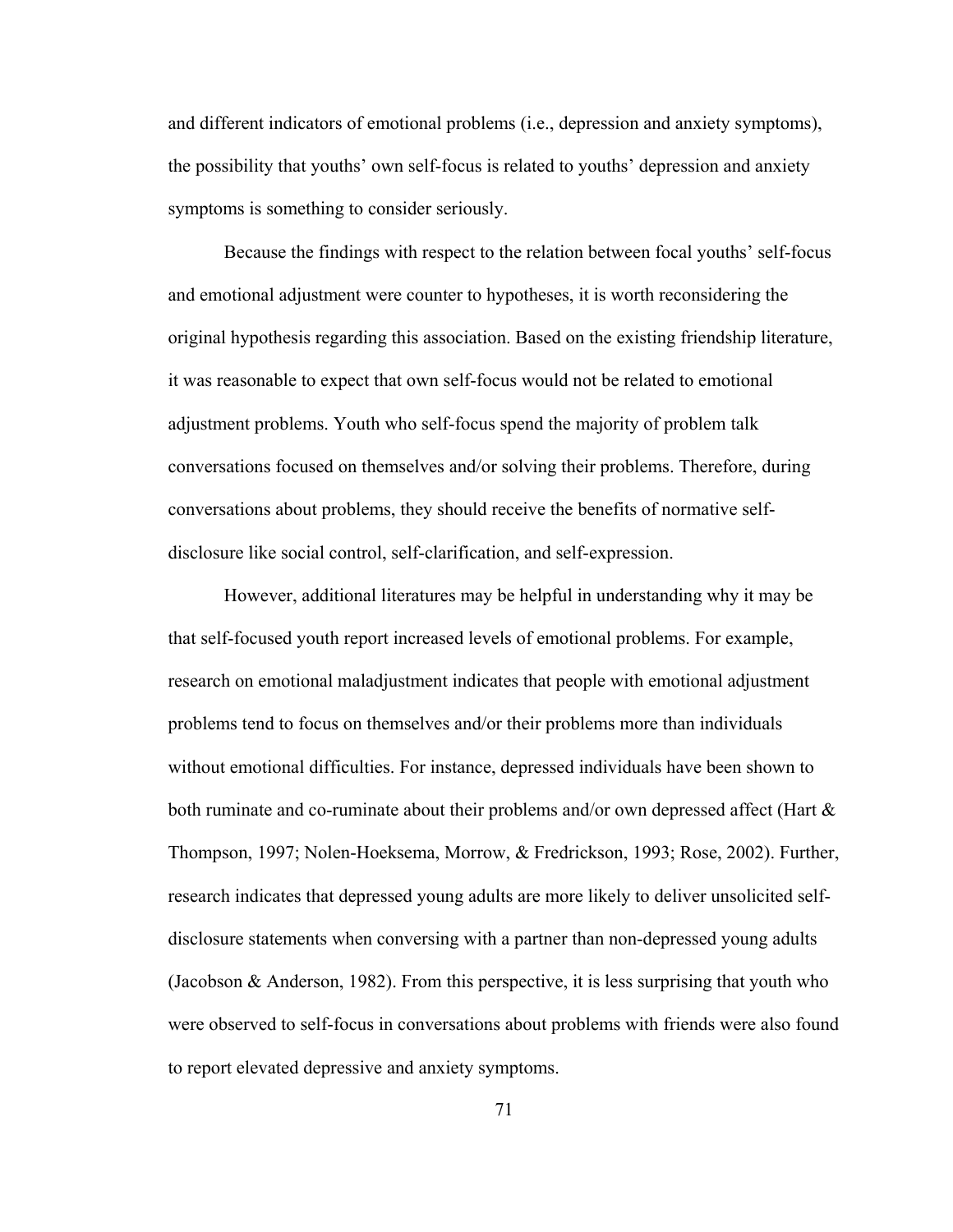### *Future Directions*

 Given the mixed results across studies and forms of assessment, replication of the current findings is important. Replication is necessary both for the results of the survey assessment and for the results of the observational assessment. It would be especially compelling if the results of each type of assessment were replicated within a single study that incorporated both the self- and friend-reports of self-focus and also the observational assessment of self-focus. Moreover, the current results would engender more confidence if they were replicated with a larger sample. In addition, because the current samples were primarily European American, it is unknown whether these findings will generalize to other ethnic/racial groups. Incorporating youth from a wide range of backgrounds also would be useful.

 If the current survey and observational results were replicated, the findings would speak to the importance of incorporating multiple methods in research. For example, if in the current study, only survey data had been used, one might conclude that youths' own self-focus was unrelated to emotional adjustment problems. However, the inclusion of observational methods raised the possibility that youths' own self-focus may, in fact, be an important correlate of depression and anxiety symptoms.

Additionally, future research should incorporate a longitudinal design. For example, though hypotheses proposed that friendship and emotional adjustment are outcomes of having a friend who is self-focused, it is equally plausible that youths' own friendship and emotional adjustment contribute to their perceptions of their friends' selffocus. If, in fact, a longitudinal study indicated that friendship and/or emotional adjustment problems preceded youth concluding that their friends were self-focused,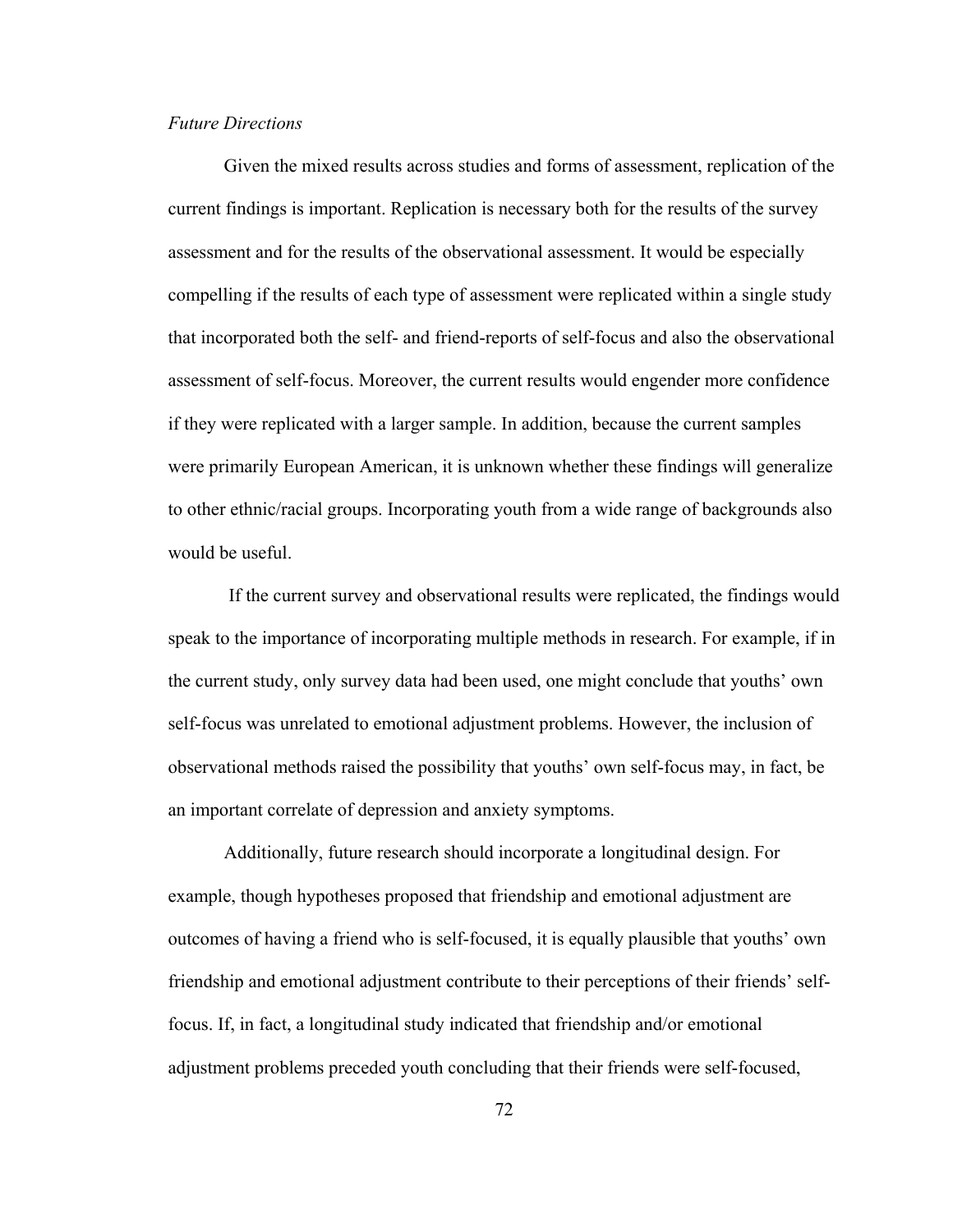these findings may fit better with the findings of Study 2. That is, it seems possible that youth who have emotional adjustment problems both self-focus during conversations with friends (consistent with the Study 2 findings) and also misperceive their friends to be self-focusing during these conversations (consistent with Study 1 findings).

Further, a longitudinal design would allow for examination of friendship difficulties over the longer term. Longitudinal studies would be able to address the question of whether youth are self-focusing in isolated instances or if this conversation style is more of a trait. In the current research, across all assessments of self-focus, selffocused youth did not have friendships that were low in quality as reported either by themselves or by their friend. Although this is positive for these youth in the short-term, it may be that their friends become increasingly dissatisfied with the friendship over time should youths' dominating conversational style persist. This could lead to future relationship problems in the form of lower friendship quality or even to their friend terminating the friendship.

#### *Conclusions and Contributions*

 Despite the mixed results of these two studies, the present research contributes to our understanding of self-disclosure processes in youths' friendships. This work represents initial investigation of a previously unstudied variant of normative selfdisclosure, conversational self-focus. While normative self-disclosure has been linked with positive friendship and emotional outcomes for youth, these studies generally did not indicate that disclosure involving self-focus was linked with positive adjustment outcomes. In fact, although the nature of the findings differed across studies, when associations with self-focus were found they typically indicated that self-focus was linked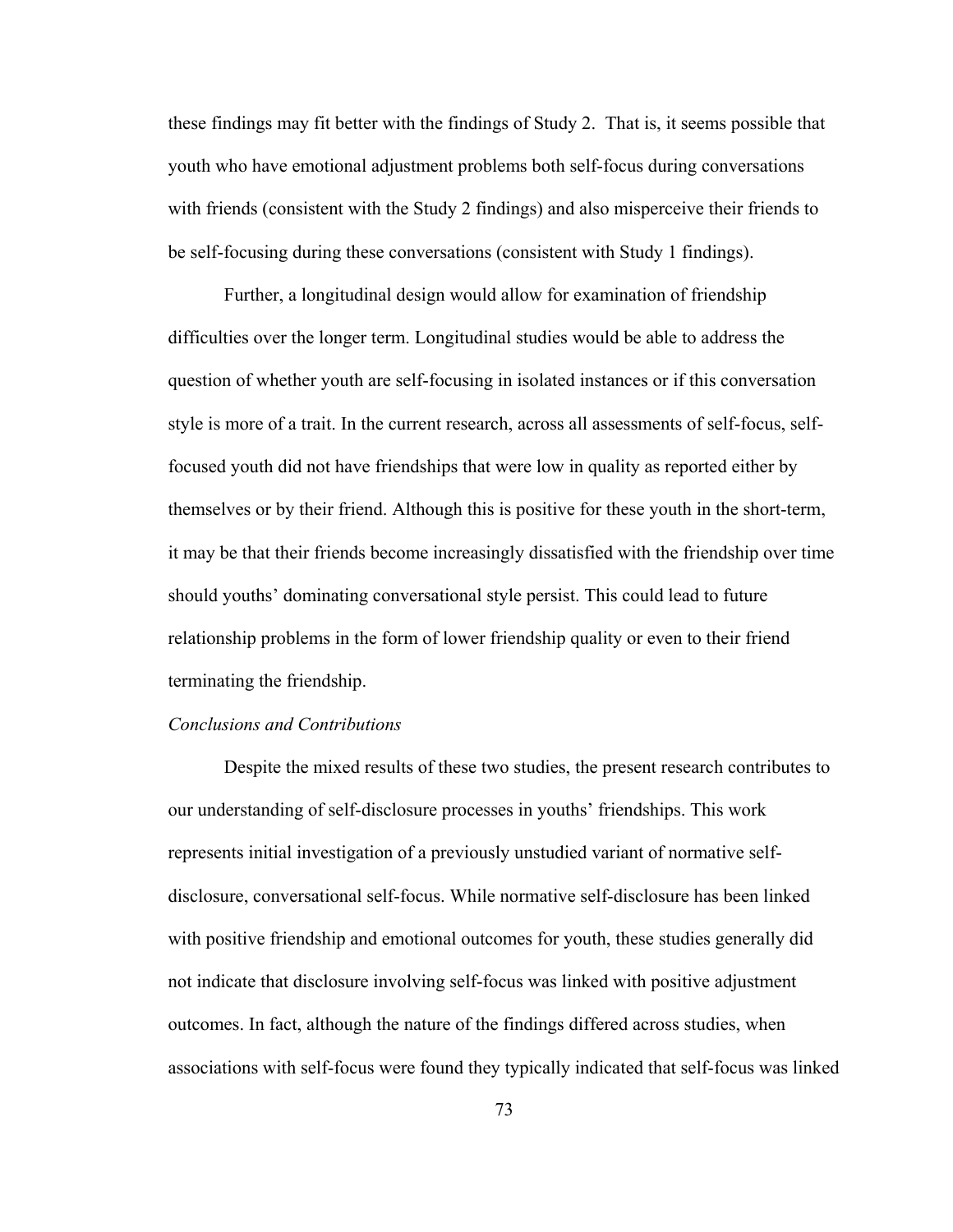with poorer adjustment outcomes. Given that the current findings differ in this important way from previous research on self-disclosure, it seems that this research has successfully identified a variant of normative self-disclosure that does not afford youth the same socioemotional benefits as self-disclosure typically does.

Results from these two studies suggest that conversational self-focus is likely associated with socioemotional maladjustment. However, it is important to highlight that it is not yet entirely clear *whose* self-focus (own or friend's) is most detrimental to youths' adjustment. Thus it is difficult to specify the applied contributions of this work. For example, evidence supporting the hypothesis that friends' self-focus is associated with youths' adjustment difficulties is relatively weak. Nevertheless, perhaps it is too soon to conclude that there are no negative effects for youth with a friend who is selffocused. At the very least, the evidence suggests that we should be concerned about youth who *perceive* their friend to be self-focused and that these youth may be targets for intervention. For example, interventions aimed at helping youth accurately interpret the behavior of others may assist these youth in evaluating whether their friends' behavior is truly inappropriate. If, in fact, these youth come to perceive that their friend is not behaving in an inappropriate manner, this would likely result in positive benefits to the friendship, which may, in turn, spill over into positive effects for more global aspects of their emotional adjustment.

In contrast, there is stronger support for the idea that youths' own self-focus is linked with emotional adjustment problems. In particular, it may be important to consider this particular disclosure process as a correlate of socioemotional adjustment problems. Paying particular attention to this interpersonal process in research as well as practice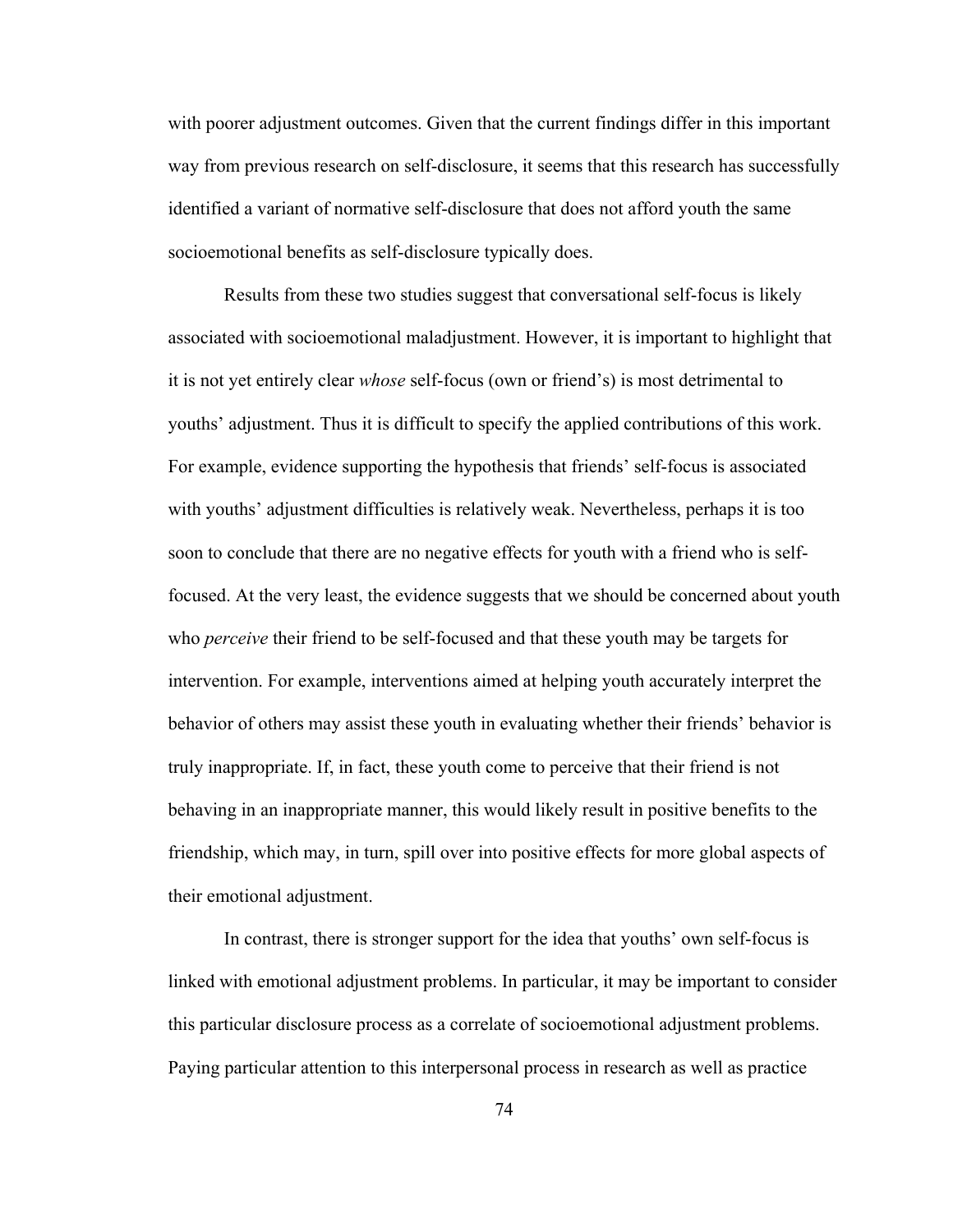may enable the creation of interventions which target youths' conversational style. Specifically, perhaps assisting youth with internalizing problems to refrain from dominating conversations with their friends may protect them from experiencing reductions in their friendship qualities over time. Having high-quality peer relationships, in turn, has the potential to afford self-focused youth protection from future emotional adjustment problems.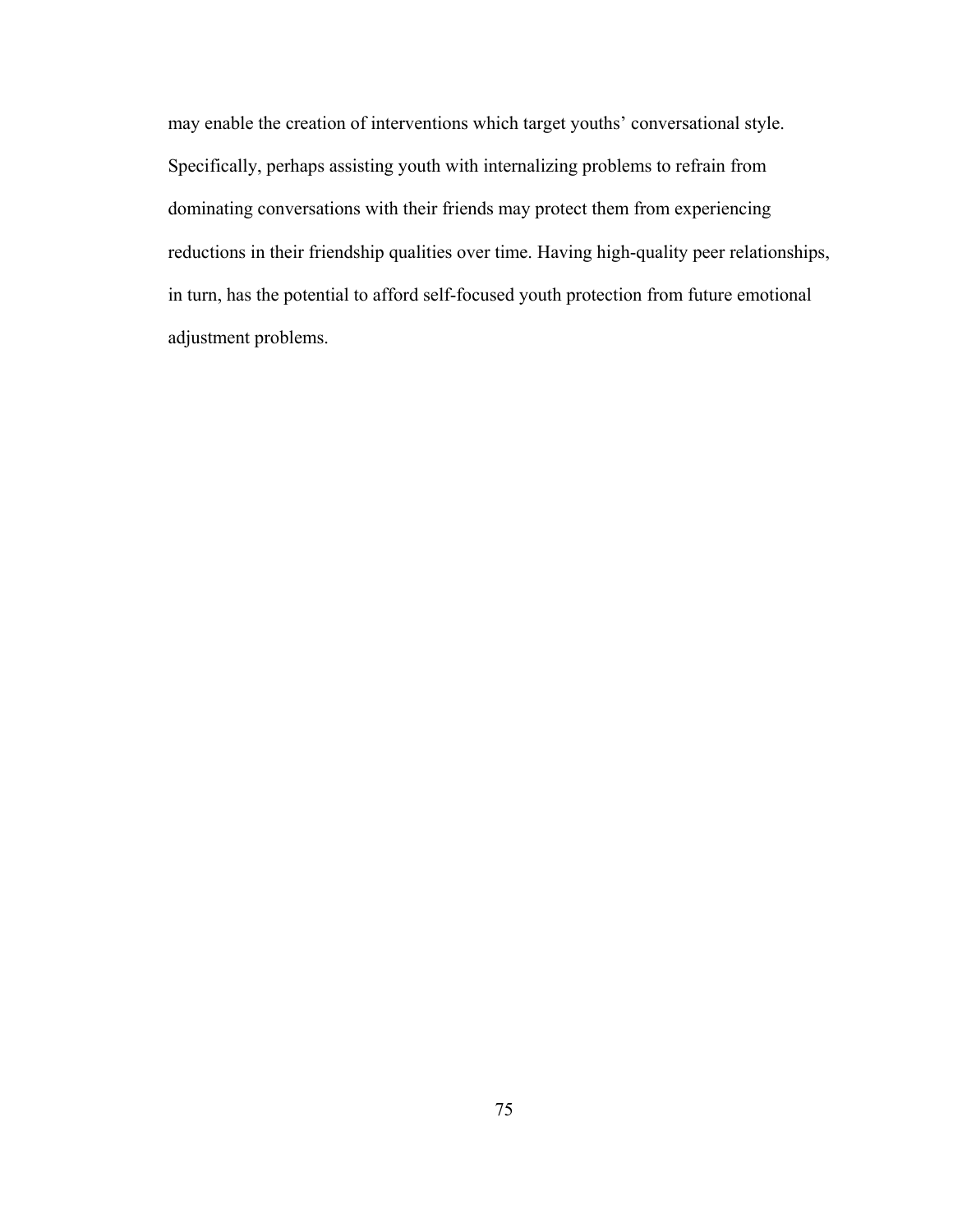#### REFERENCES

- Achenbach, T. M. (1991). *Manual for the Youth Self-Report and 1991 Profile*. Burlington, VT: University of Vermont, Department of Psychiatry.
- Achenbach, T. M., & Rescorla, L.A. (2001). *Manual for the ASEBA School-Age Forms & Profiles.* Burlington, VT: University of Vermont, Research Center for Children, Youth, & Families.
- Altman, I. & Taylor, D. A. (1973). *Social penetration: The development of interpersonal relationships.* New York: Holt, Rinehart, & Winston.
- Barcikowski, R. S. (1981). Statistical power with group mean as the unit of analysis. *Journal of Educational Statistics, 6,* 267-285.
- Baumeister, R. F. (1982). A self-presentational view of social phenomena. *Psychological Bulletin, 91*, 3-26.
- Belle, D. (1989). Gender differences in children's social networks and supports. In D. Belle (Ed.), *Children's social networks and social supports.* New York: Wiley.
- Belter, R. W., Foster, K. Y., & Imm, P. S. (1996). Convergent validity of select scales of the MMPI and the Achenbach Child Behavior Checklist--Youth Self-Report. *Psychological Reports, 79*, 1091-1100.
- Berg, J. H., & Archer, R. L. (1982). Responses to self-disclosure and interaction goals. *Journal of Experimental Social Psychology, 18,* 245-257.
- Berndt, T. J. (1979). Developmental changes in conformity to peers and parents. *Developmental Psychology, 15,* 608-616.
- Berndt, T. J. (1982). The features and effects of friendships in early adolescence. *Child Development, 53,* 1447-1460.
- Berndt, T. J., & Hanna, N. A. (1995). Intimacy and self-disclosure in friendships. In K. J. Rotenberg (Ed.), *Disclosure processes in children and adolescents.* (pp.57-77). Cambridge: Cambridge University Press.
- Berndt, T. J., Hawkins, J. A., & Jiao, Z. (1999). Influences of friends and friendships on adjustment to junior high school. *Merrill-Palmer Quarterly, 45*, 13-41.
- Buhrmester, D. (1990). Intimacy of friendship, interpersonal competence, and adjustment during preadolescence and adolescence. *Child Development, 61,* 1101-1111.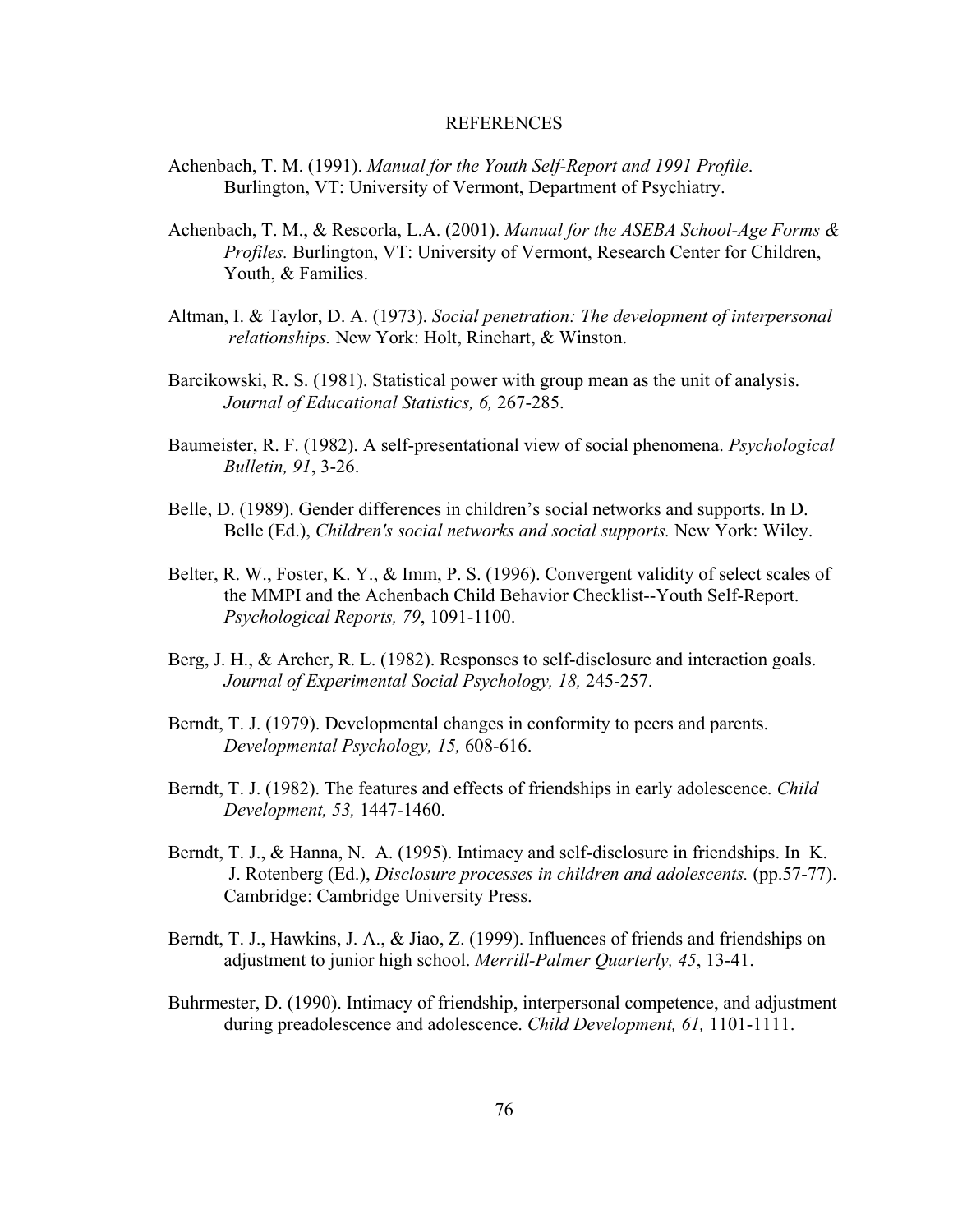- Buhrmester, D. (1996). Need fulfillment, interpersonal competence, and the developmental contexts of early adolescent friendship. In W. M. Bukowski, A. F. Newcomb, & W. W. Hartup (Eds.), *The company they keep: Friendships in childhood and adolescence* (pp. 158-185). New York: Cambridge University Press.
- Buhrmester, D., Furman, W., Wittenberg, M. T., & Reis, H. T. (1988). Five domains of interpersonal competence in peer relationships. *Journal of Personality and Social Psychology, 55*, 991-1008.
- Buhrmester, D., & Prager, K. (1995). Patterns and functions of self-disclosure during childhood and adolescence. In K. J. Rotenberg (Ed.), *Disclosure processes in children and adolescents.* (pp.10-56). Cambridge: Cambridge University Press.
- Bukowski, W. M., Boivin, M., & Hoza, B. (1994). Measuring friendship quality during pre- and early adolescence: The development and properties of the Friendship Qualities Scale. *Journal of Social and Personal Relationships, II,* 471-484.
- Burk, W. J., & Laursen, B. (2005). Adolescent perceptions of friendship and their associations with individual adjustment. *International Journal of Behavioral Development, 29,* 156-164.
- Camaera, P. M., Sarigiani, P. A., & Peterson, A. C. (1990). Gender-specific pathways to intimacy in early adolescence. *Journal of Youth and Adolescence, 19,* 19-32.
- Campbell, D. T., & Fiske, D. W. (1959). Convergent and discriminant validation by the multitrait-multimethod matrix. *Psychological Bulletin, 56,* 81-105.
- Campbell, L., & Kashy, D. A. (2002). Estimating actor, partner, and interaction effects for dyadic data using PROC MIXED and HLM: A user-friendly guide. *Personal Relationships, 9,* 327-342.
- Campbell, L., Simpson, J. A., Kashy, D., & Rholes, W. S. (2001). Attachment orientations, dependence, and behavior in a stressful situation: An application of the Actor-Partner Interdependence Model. *Journal of Social and Personal Relationships, 18,* 821-843.
- Cauce, A. M. (1986). Social networks and social competence: Exploring the effects of early adolescent friendships. *American Journal of Community Psychology, 14,*  607-628.
- Chaikin, A. L., & Derlega, V. J. (1974). *Self-disclosure.* Morristown, NJ: General Learning.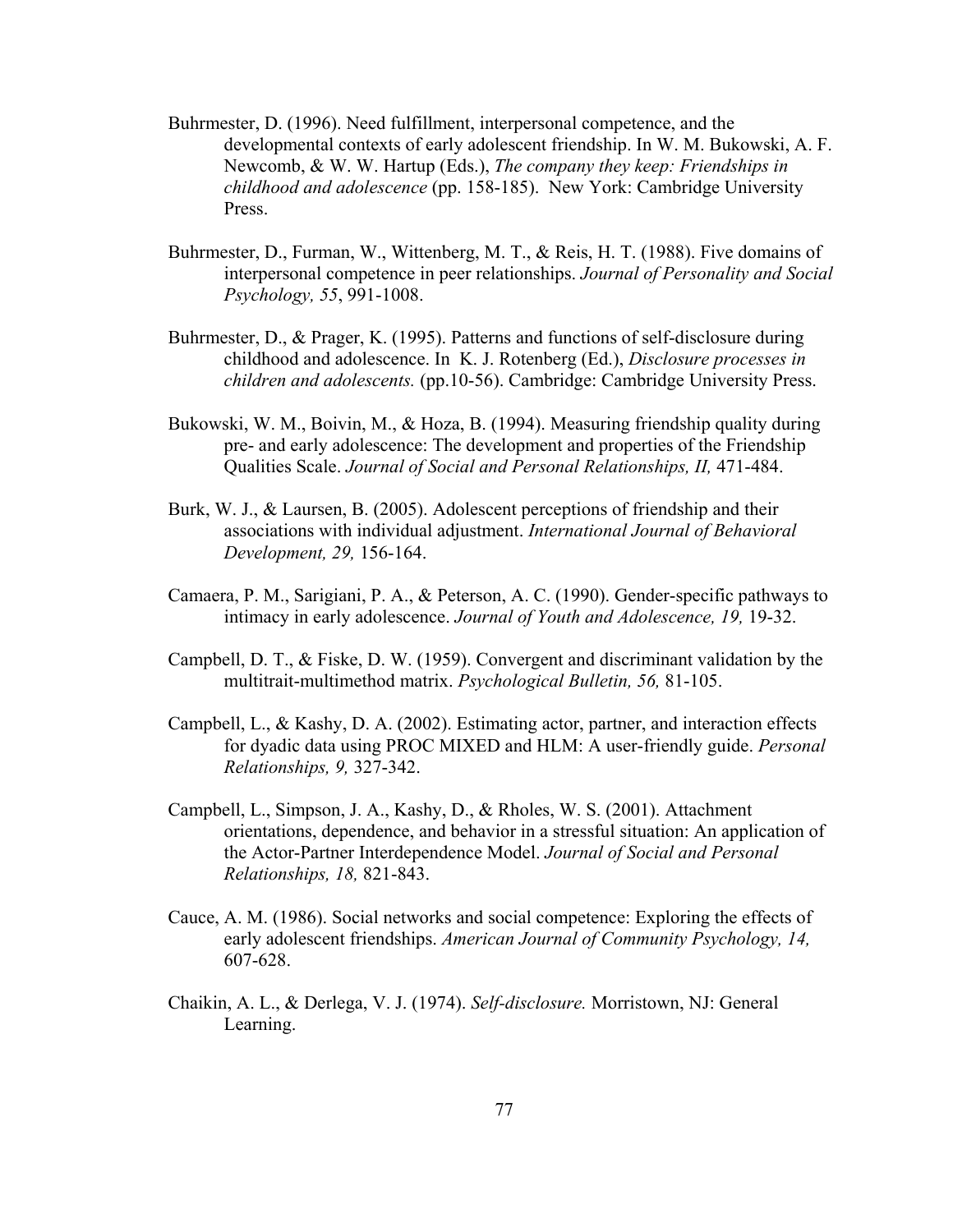- Cillessen, A. H. N., Jiang, X. L., West, T. V., & Laszkowski, D. K. (2005). Predictors of dyadic friendship quality in adolescence. *International Journal of Behavioral Development, 29,* 165-172.
- Cohen, J. A. (1960). Coefficient of agreement for nominal scales. *Educational and Psychological Measurement, 20,* 37-46.
- Cohen, S., & McKay, G. (1984). Social support, stress, and the buffering hypothesis: A theoretical analysis. In A. Baum, S. E. Taylor, & J. E. Singer (Eds.), *Handbook of psychology and health* (Vol. 4, pp. 253-267). Hillsdale, NJ: Erlbaum.
- Colarossi, L. G., & Eccles, J. S. (2000). A prospective study of adolescents' peer support: Gender differences and the influence of parental relationships. *Journal of Youth and Adolescence, 29,* 661-678.
- Cooley, C. H. (1902). *Human nature and the social order.* New York: Scribner.
- Cozby, P. C. (1973). Self-disclosure: A literature review*. Psychological Bulletin, 79,*  73-91.
- Crick, N. R., & Grotpeter, J. K. (1995). Relational aggression, gender, and social psychological adjustment. *Child Development, 66,* 710-722.
- Damon, W., & Hart, D. (1982). The development of self-understanding from infancy through adolescence. *Child Development, 53,* 841-864.
- Denton, K., & Zarbatany**,** L**.** (1996). Age differences in support processes in conversations between friends. *Child Development, 67,* 1360-1373.
- Derber, C. (1979). *The pursuit of attention: Power and individualism in everyday life.* New York: Oxford University Press.
- Derlega, V. J., & Chaikin, A. L. (1977). Privacy and self-disclosure in social relationships. *Journal of Social Issues, 33,* 102-115.
- Derlega, V. J., & Grzelak, J. (1979). Appropriateness of self-disclosure. In G. J. Chelune (Ed.), *Self-disclosure: Origins, patterns, and implications of openness in interpersonal relationships* (pp. 151-176). San Francisco: Jossey-Bass.
- Derlega, V. J., Metts, S., Petronio, S., & Margulis, S. T. (1993). *Self-disclosure.* Newbury Park, CA: Sage.
- Eder, D., & Enke, J. L. (1991). The structure of gossip: Opportunities and constraints on collective expression among adolescents. *American Sociological Review*, 56, 494-508.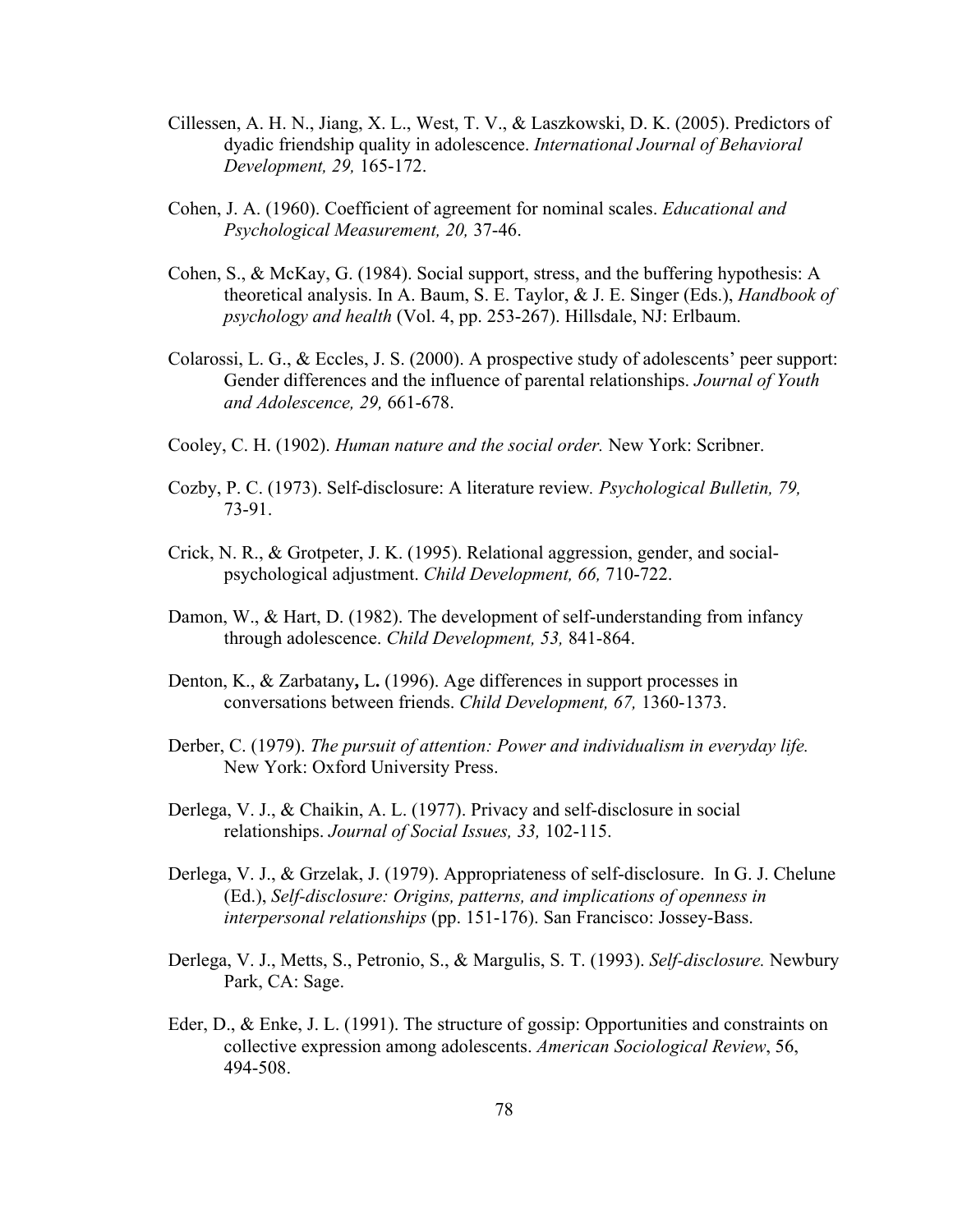- Furman, W. (1996). The measurement of friendship perceptions: Conceptual and methodological issues. In W. M. Bukowski, A. F. Newcomb, and W. W. Hartup (Eds*.*), *The company they keep: Friendship in childhood and adolescence* (pp. 41- 65). New York: Cambridge University Press.
- Furman, W., & Buhrmester, D. (1985). Children's perceptions of the personal relationships in their social networks. *Developmental Psychology, 21,* 1016-1024.
- Furman, W., & Buhrmester, D. (1992). Age and sex differences in perceptions of networks of personal relationships. *Child Development, 63,* 103-115.
- Furman, W., & Robbins, P. (1985). What's the point? Issues in the selection of treatment objectives. In B. H. Schneider, K. H. Rubin, & J. E. Ledingham (Eds.), *Children's peer relations: Issues in assessment and intervention (pp.41-56). New-York:* Springer-Verlag.
- Griffin, D., & Gonzalez, R. (1995). The correlational analysis of dyad-level data: Models for the exchangeable case. *Psychological Bulletin, 118*, 430–439.
- Hart, B. I., & Thompson, J. T. (1997). Gender role characteristics and depressive symptomatology among adolescents. *Journal of Early Adolescence, 16,* 407-426.
- Harter, S. (1989). Processes underlying adolescent self-concept formation. In R. Montemayor, G. R. Adams, & T. P. Gulotta (Eds.), *From childhood to adolescence: A transitional period?* (pp.205-239). London: Sage Publications.
- Harter, S. (1990). Self and identity development. In S. S. Feldman & G. R. Elliot (Eds.), *At the threshold: The developing adolescent* (pp. 352-387). Cambridge, MA: Harvard University Press.
- Hartup, W. W. (1993). Adolescents and their friends. In B. Laursen (Ed.), *Close friendships in adolescence* (pp. 3-22). San Francisco: Jossey-Bass.
- Jacobson, N. S., & Anderson, E. (1982). Interpersonal skills deficits and depression in college students: A sequential analysis of the timing of self-disclosure. *Behavior Therapy, 13,* 271-282.
- Jourard, S. M. (1964). *The transparent self*. Princeton: Van Nostrand.
- Jourard, S. M. (1971). *Self-disclosure: An experimental analysis of the transparent self.* New York: Wiley-Interscience.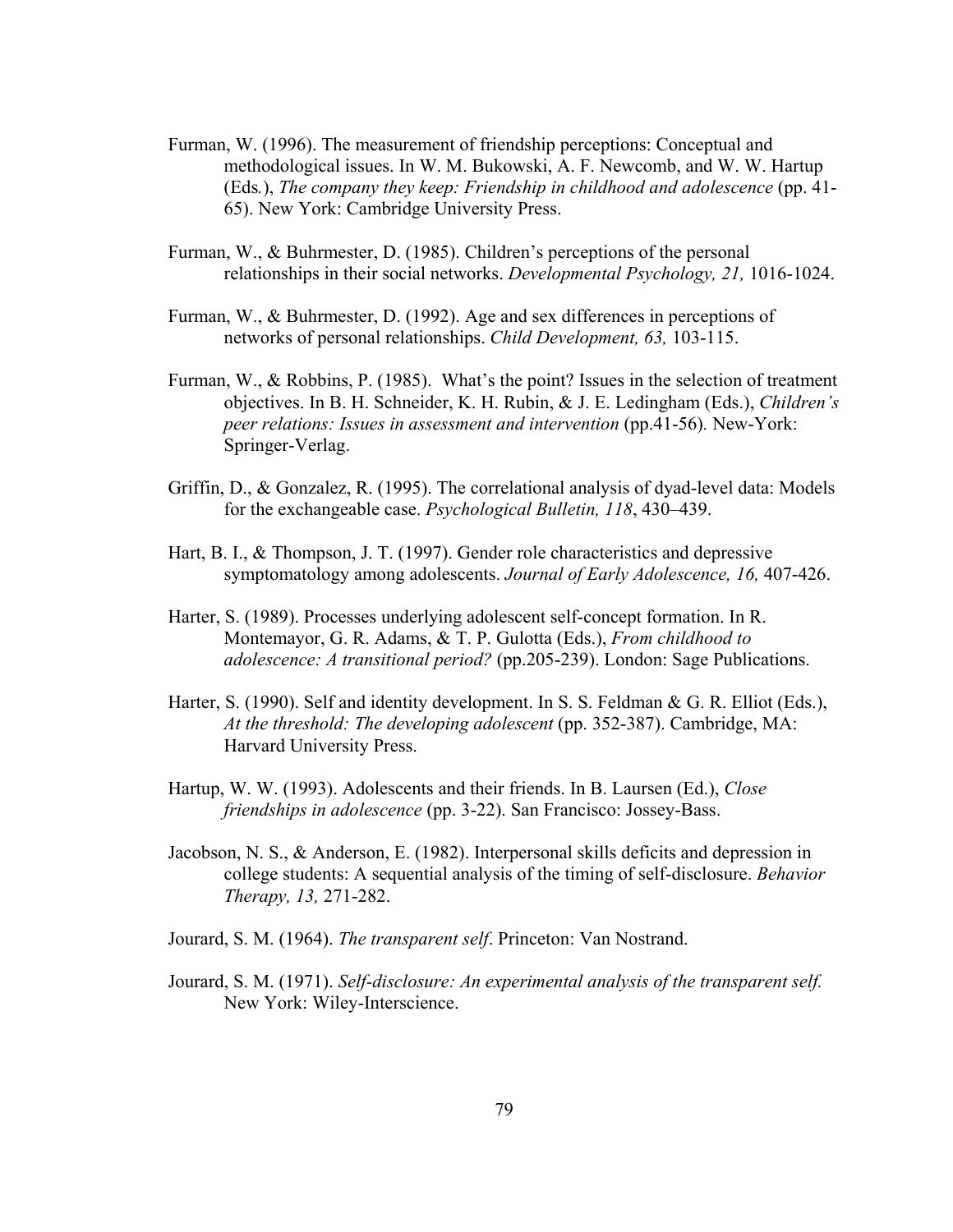- Kashy, D. A., & Kenny, D. A. (2000). The analysis of data from dyads and groups. In H. Reis & C. M. Judd (Eds.), *Handbook of research methods in social and personality psychology* (pp. 451–477). New York: Cambridge University Press.
- Kessler, R. C., McLeod, J. D., & Wetherington, E. C. (1985). The costs of caring: A perspective on the relationship between sex and psychological distress. In I. G. Sarason & B. R. Sarason (Eds.), *Social support: Theory, research and application.* (pp. 491-506.) The Hague: Martinus Nijhog.
- Kovacs, M. (1985). The Children's Depression Inventory. *Psychopharmacology Bulletin, 21,* 995-998.
- Kovacs, M. (1992). *Children's Depression Inventory Manual.* Multi-Health Systems: North Tonawanda, NY.
- Ladd, G. W., & Kochenderfer, B. J. (1996). Linkages between friendship and adjustment during early school transitions. In W. M. Bukowski, A. F. Newcomb, & W. W. Hartup (Eds.), *The company they keep: Friendship in childhood and adolescence* (pp. 322-345). New York: Cambridge University Press.
- Leaper, C. (1991). Influence and involvement in children's discourse: Age, gender and partner effects. *Child Development, 62,* 797-811.
- Leaper, C., Tenenbaum, H. R., & Shaffer, T. G. (1999). Communication patterns of African American girls and boys from low-income, urban background. *Child Development, 70,* 1489-1503.
- Lexcen, F. J., Vincent, G. M., & Grisso, T. (2004). Validity and structure of a self report measure of youth psychopathy. *Behavioral Sciences and the Law, 22*, 69-84.
- Maccoby, E. E. (1990). Gender and relationships: A developmental account. *American Psychologist, 45,* 513-520.
- Mahoney, M. J. (1995). Emotionality and health: Lessons from and for psychotherapy. In J. W. Pennebaker (Ed.), *Emotion, disclosure, and health* (p. 241-254). Washington, DC: American Psychological Association.
- Matsushima, R., & Shiomi, K. (2001). The effect of hesitancy toward and the motivation for self-disclosure on loneliness among Japanese junior high school students. *Social Behavior and Personality, 29,* 661-670.
- McConaughy, S. H. (1993). Evaluating behavioral and emotional disorders with the CBCL, TRF, and YSR cross-informant scales. *Journal of Emotional and Behavioral Disorders, 1*, 40–52.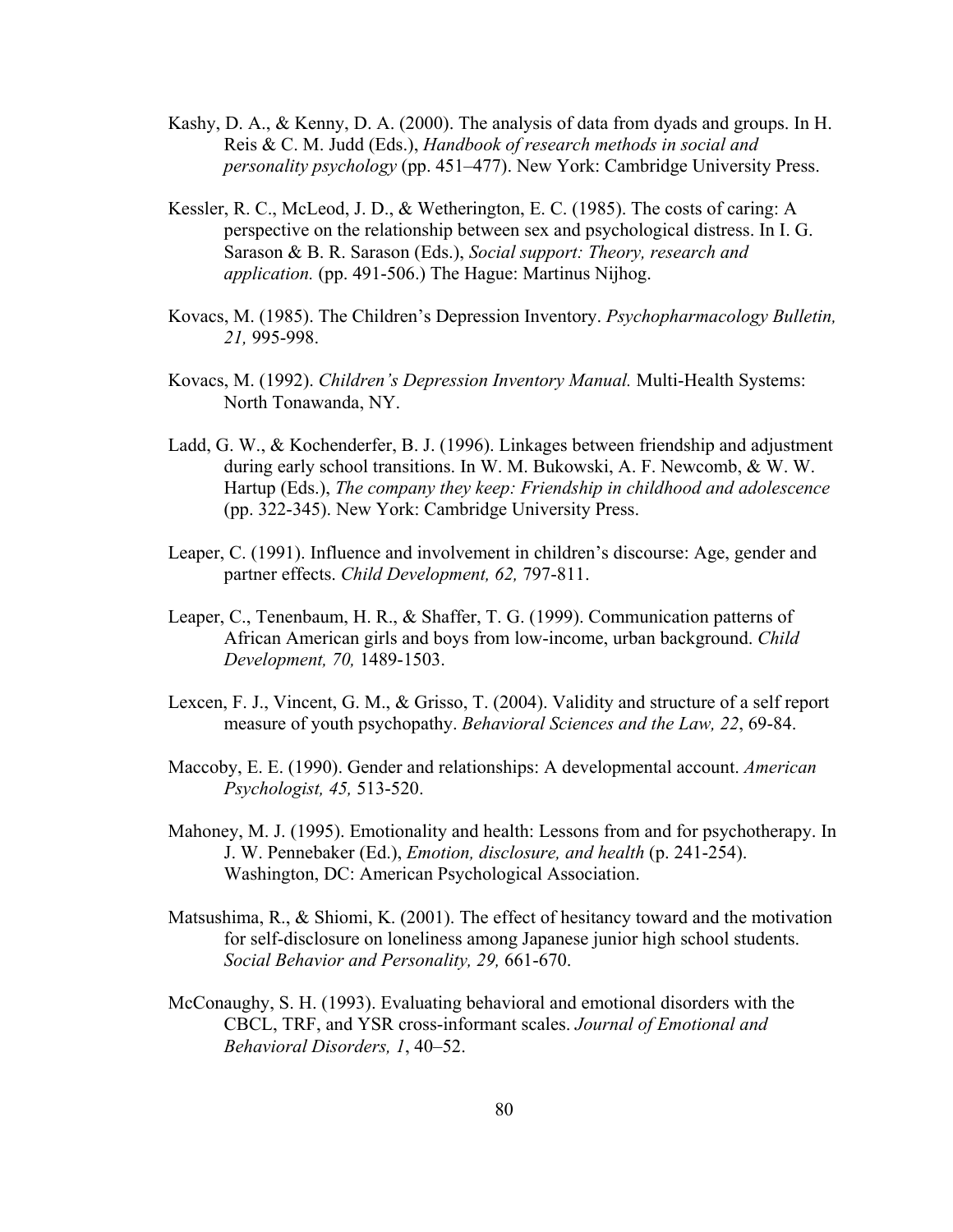- McGuire, K. D., & Weisz, J. R. (1982). Social cognition and behavior correlates of preadolescent chumships. *Child Development, 53,* 1478-1484.
- McKinney, D. H., & Donaghy, W. C. (1993). Dyad gender structure, uncertainty reduction, and self-disclosure during initial interaction. In P. J. Kalbfleisch (Ed.), *Interpersonal communication: Evolving interpersonal relationships* (pp. 33-50). Hillsdale, NJ: Erlbaum.
- Miller, L. C., & Kenny, D. A. (1986). Reciprocity of self-disclosure at the individual and dyadic levels: A social relations analysis. *Journal of Personality and Social Psychology, 50,* 713-719.
- Nelson, W. M., & Politano, P. M. (1990). Children's Depression Inventory: Stability over repeated administrations in psychiatric inpatient children. *Journal of Clinical Child Psychology, 19,* 254-256.
- Nolen-Hoeksema, S. (1994). An interactive model for the emergence of gender differences in depression in adolescence. *Journal of Research on Adolescence*, *4,* 519-534.
- Nolen-Hoeksema, S., Morrow, J., & Fredrickson, B. L. (1993). Response styles and the duration of episodes of depressed mood. *Journal of Abnormal Psychology, 102,*  20-28.
- Ollendick, T. H., Weist, M. D., Borden, M. C., & Greene, R. W. (1992). Sociometric status and academic, behavioral, and psychological adjustment: A five-year longitudinal study. *Journal of Consulting and Clinical Psychology, 60,* 80-87.
- Papini, D. R., Farmer, F. F., Clark, S. M., Micka, J. C., & Barnett, J. K. (1990). Early adolescent age and gender differences in patterns of emotional self-disclosure to parents and friends. *Adolescence, 25,* 959-976.
- Parker J. G., & Asher, S. R. (1993). Friendship and friendship quality in middle childhood: Links with peer group acceptance and feelings of loneliness and social dissatisfaction. *Developmental Psychology, 29,* 611-621.
- Parker, J. G., & Gottman, J. M. (1989). Social and emotional development in a relational context: Friendship interactions from early childhood to adolescence. In T. J. Berndt & G. Ladd (Eds.), *Peer relationships in child development* (pp. 95-131). New York: Wiley.
- Prager, K. J., Fuller, D. O., & Gonzalez, A. S. (1989). The function of self-disclosure in social interaction. *Journal of Social Behavior and Personality, 4,* 563-580.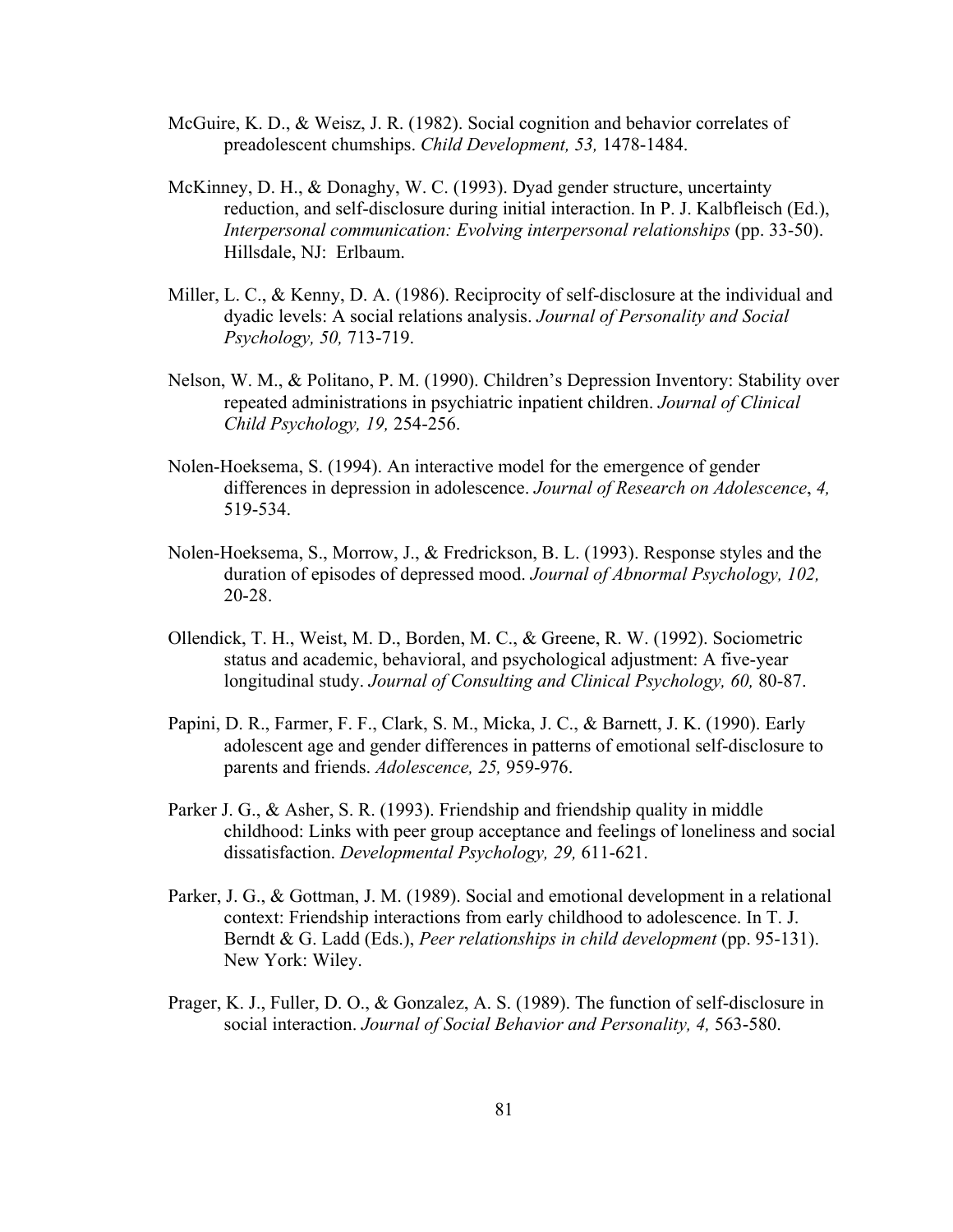- Quiggle, N. L., Garber, J., Panak, W. F., & Dodge, K. A. (1992). Social information processing in aggressive and depressed children. *Child Development, 63,*  1305-1320.
- Raudenbush, S. W., & Bryk, A. S. (2002). *Hierarchical linear models: Applications and data analysis methods.* Thousand Oaks, CA: Sage Publications.
- Reis, H. T., & Shaver, P. (1988). Intimacy as an interpersonal process. In S. Duck (Ed.), *Handbook of personal relationships: Theory, relationships and interventions*  (pp.367-389)*.* Chichester, UK: John Wiley & Sons.
- Reisman, J. M. (1990). Intimacy in same-sex friendships. *Sex Roles, 23,* 65-82.
- Reynolds, C. R., & Richmond, B. O. (1978). What I think and feel: A revised measure of children's manifest anxiety. *Journal of Abnormal Child Psychology, 6,* 271-280.
- Reynolds, C. R., & Richmond, B. O. (1985). Revised Children's Manifest Anxiety Scale (RCMAS) manual. Los Angeles: Western Psychological Services.
- Rose, A. J. (2002). Co-rumination in the friendships of boys and girls. *Child Development, 73,* 1830-1843.
- Rose, A. J., & Asher, S. R. (1999). Children's goals and strategies in response to conflicts within a friendship. *Developmental Psychology, 35,* 69-79.
- Roy, R., Benenson, J. F., & Lilly, F. (2000). Beyond intimacy: Conceptualizing sex differences in same-sex friendships. *The Journal of Psychology, 134,* 93-101.
- Rutter, M., & Garmezy, N. (1983). Developmental psychopathology. In E. M. Hetherington (Ed.), P. H. Mussen (Series Ed.), *Handbook of child psychology: Vol. 4. Socialization, personality, and social development* (pp. 775-911). New York: Wiley.
- Strough, J., & Berg, C. A. (2000). Goals as a mediator of gender differences in high affiliation dyadic conversations. *Developmental Psychology, 36*, 117-125.
- Sullivan, H. S. (1953). *The interpersonal theory of psychiatry.* New York: Norton.
- Thoits, P. A. (1986). Social support and coping assistance. *Journal of Consulting and Clinical Psychology, 54,* 416-423.
- Underwood, M. K., Scott, B. L., Galperin, M. B., Bjornstad, G. J., & Sexton, A. M. (2004). An observational study of social exclusion under varied conditions: Gender and developmental differences. *Child Development, 75,* 1538-1555.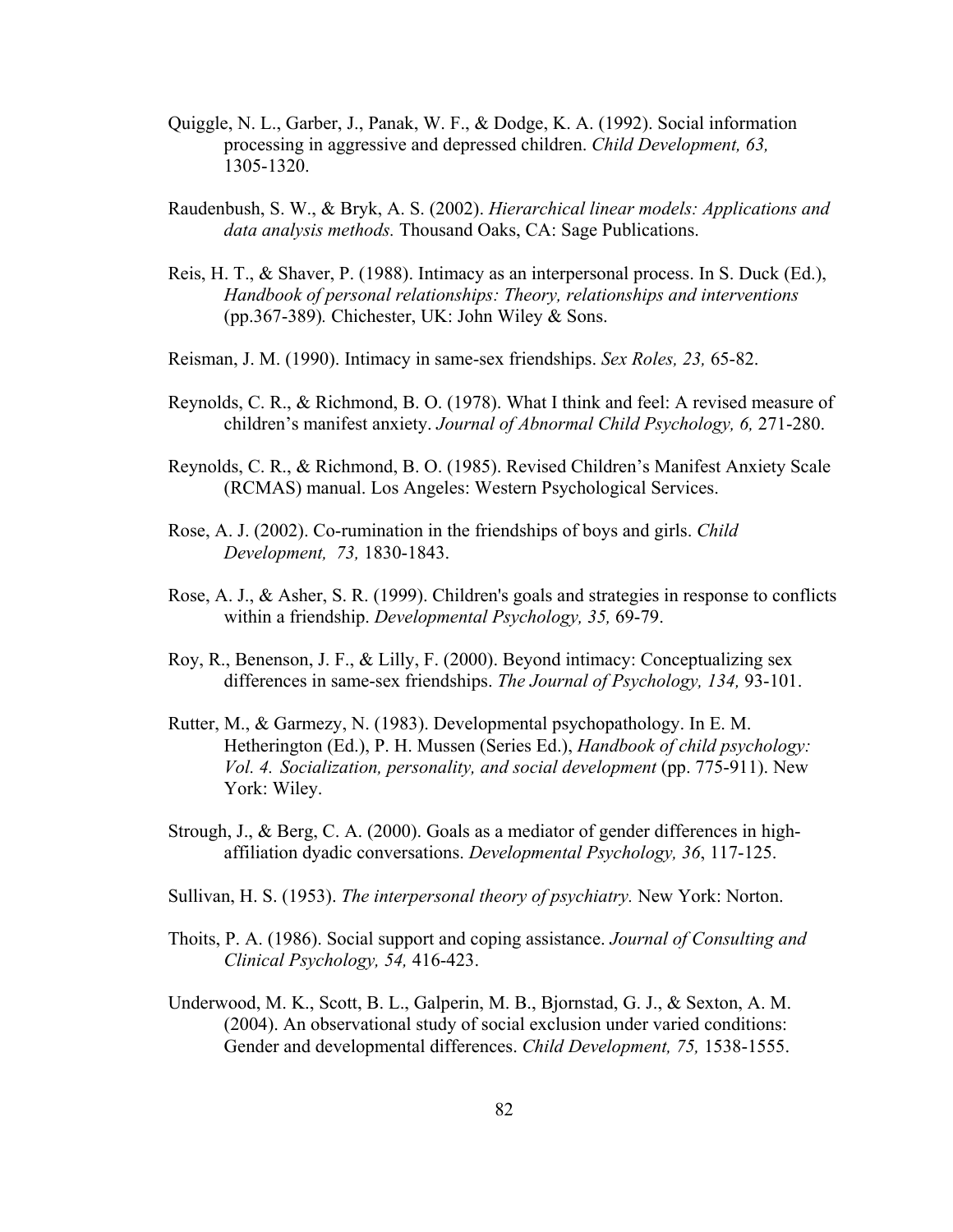- Vangelisti, A. L., Knapp, M. L., & Daly, J. A. (1990). Conversational narcissism. *Communication Monographs, 57*, 251-274.
- West, C., & Zimmerman, D. H. (1985). Gender, language, and discourse. In T.A. van Dijk (Ed.), *Handbook of discourse analysis*: *Vol. 4* (pp.103-124). London: Academic Press.
- Youniss, J. (1980). *Parents and peers in social development: A Sullivan-Piaget perspective.* Chicago: University of Chicago Press.
- Zahn-Waxler, C. (2000). The development of empathy, guilt, and the internalization of distress: Implications for gender differences in internalizing and externalizing problems. In R. Davidson (Ed.), *Anxiety, depression, and emotion: Wisconsin symposium on emotion* (Vol. 1, pp. 222-265). New York: Oxford Press.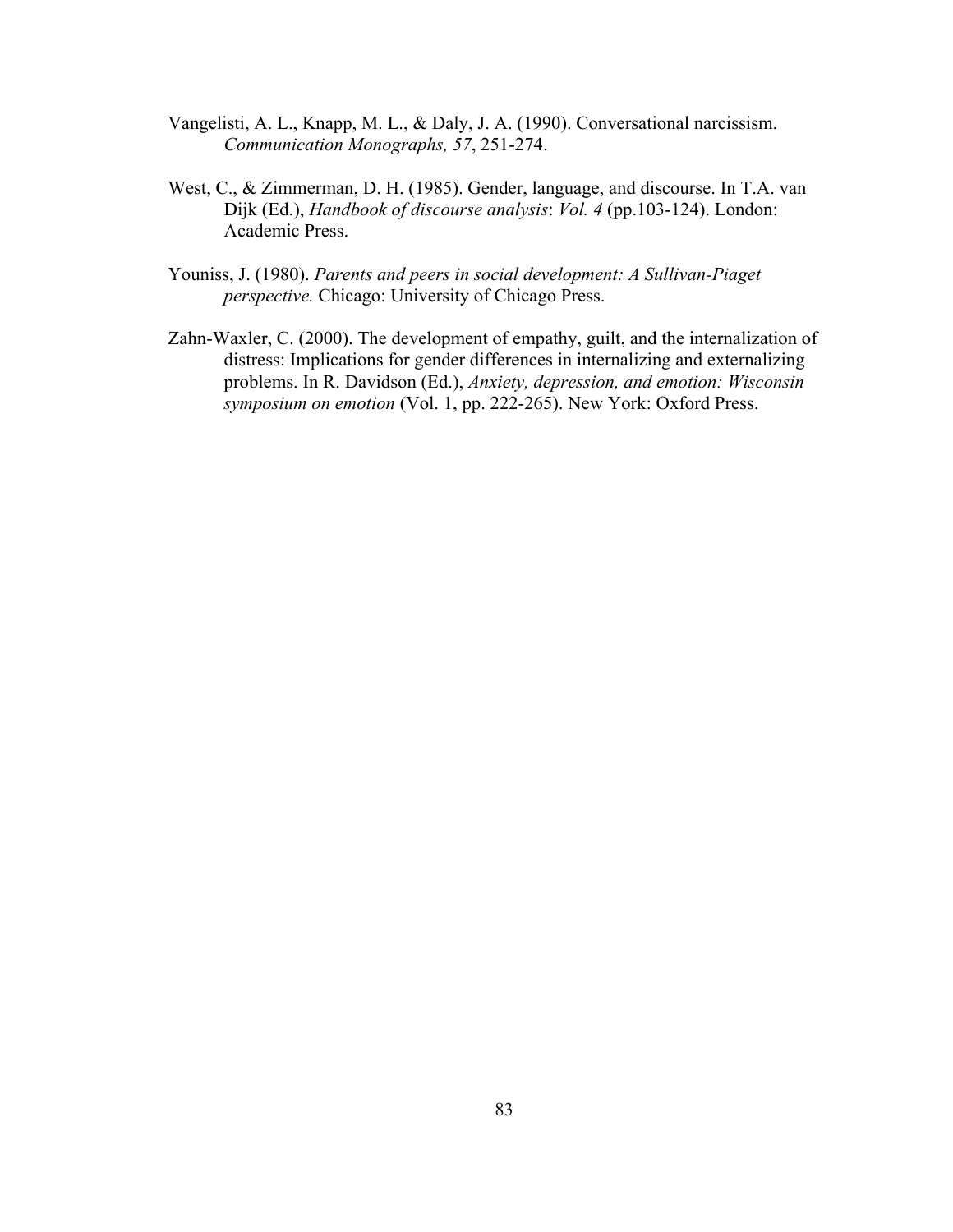*Representative analyses comparing friended youth who were included in the study and friendless youth*

|                    | Friended (included) |      |           | Friendless (not included) |      |           |         |  |  |
|--------------------|---------------------|------|-----------|---------------------------|------|-----------|---------|--|--|
|                    | $\mathcal N$        | M    | <b>SD</b> | N                         | M    | <b>SD</b> | t value |  |  |
| Own SF             | 98                  | 1.41 | .53       | 49                        | 1.42 | .76       | .12     |  |  |
| Friend SF          | 98                  | 1.38 | .55       | 49                        | 1.63 | .86       | $2.14*$ |  |  |
| Positive FQ        | 98                  | 3.43 | .90       | 49                        | 3.01 | 1.05      | $2.49*$ |  |  |
| Negative FQ        | 98                  | 1.72 | .59       | 49                        | 1.66 | .68       | .52     |  |  |
| Anxiety/Depression | 98                  | .44  | .32       | 54                        | .47  | .38       | .51     |  |  |
|                    |                     |      |           |                           |      |           |         |  |  |

 $\mathcal{L}_\text{max}$  , and the contribution of the contribution of the contribution of the contribution of the contribution of the contribution of the contribution of the contribution of the contribution of the contribution of t

*Notes*.  $* p < .05$ . SF = self-focus. FQ = friendship quality.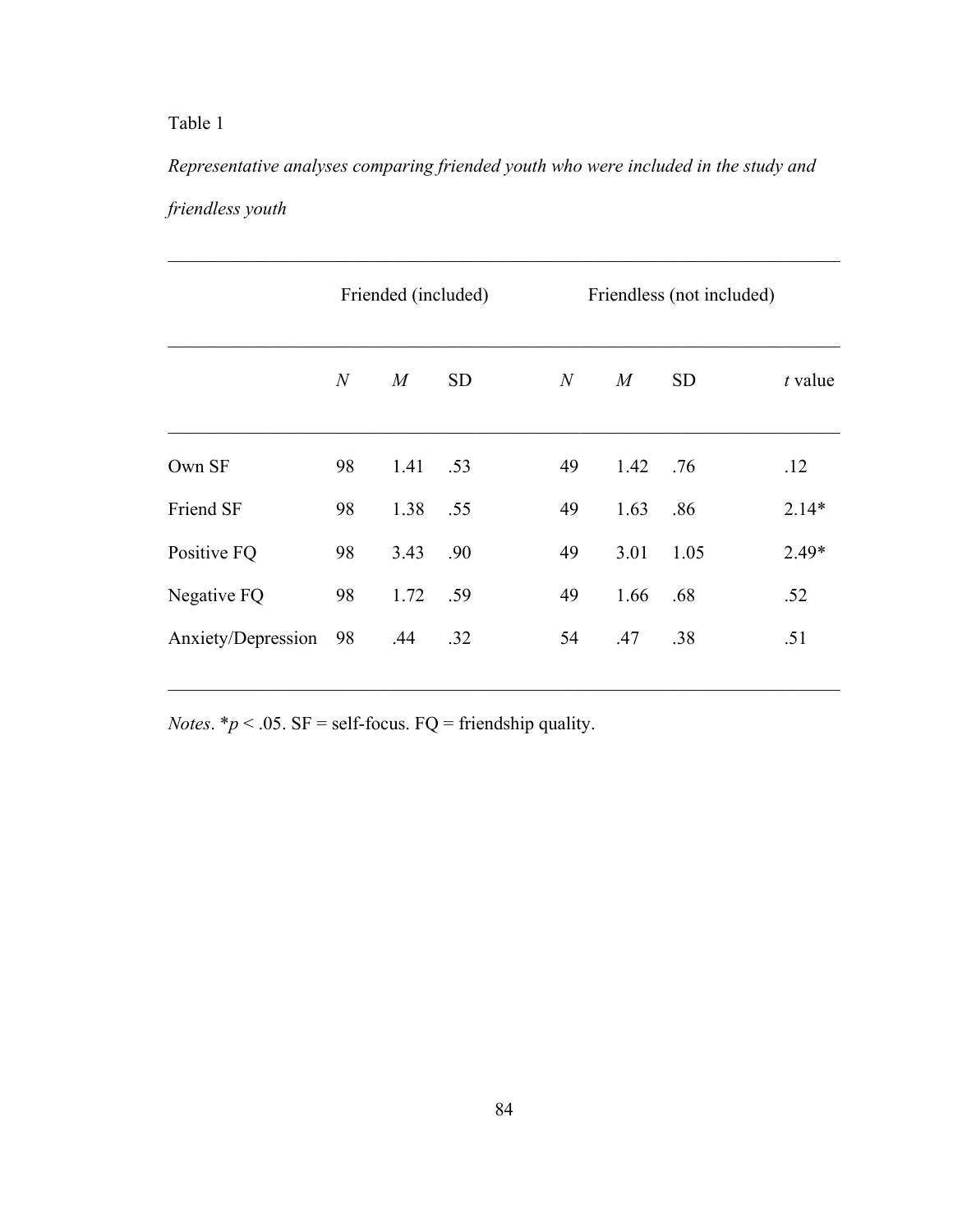*Representative analyses comparing friended youth who were included in the study and friended youth who were not included in the study*

|                    | Friended (included) |      |           |                  | Friended (not included) |           |           |  |  |
|--------------------|---------------------|------|-----------|------------------|-------------------------|-----------|-----------|--|--|
|                    | $\mathcal N$        | M    | <b>SD</b> | $\boldsymbol{N}$ | M                       | <b>SD</b> | $t$ value |  |  |
| Own SF             | 98                  | 1.41 | .53       | 53               | 1.24                    | .56       | .21       |  |  |
| Friend SF          | 98                  | 1.38 | .55       | 53               | 1.52                    | .73       | 1.34      |  |  |
| Positive FQ        | 98                  | 3.43 | .90       | 51               | 3.19                    | .88       | 1.56      |  |  |
| Negative FQ        | 98                  | 1.72 | .59       | 51               | 1.84                    | .69       | 1.14      |  |  |
| Anxiety/Depression | 98                  | .44  | .32       | 58               | .48                     | .40       | .66       |  |  |

*Notes.*  $SF = self-focus.$   $FQ = friendship quality.$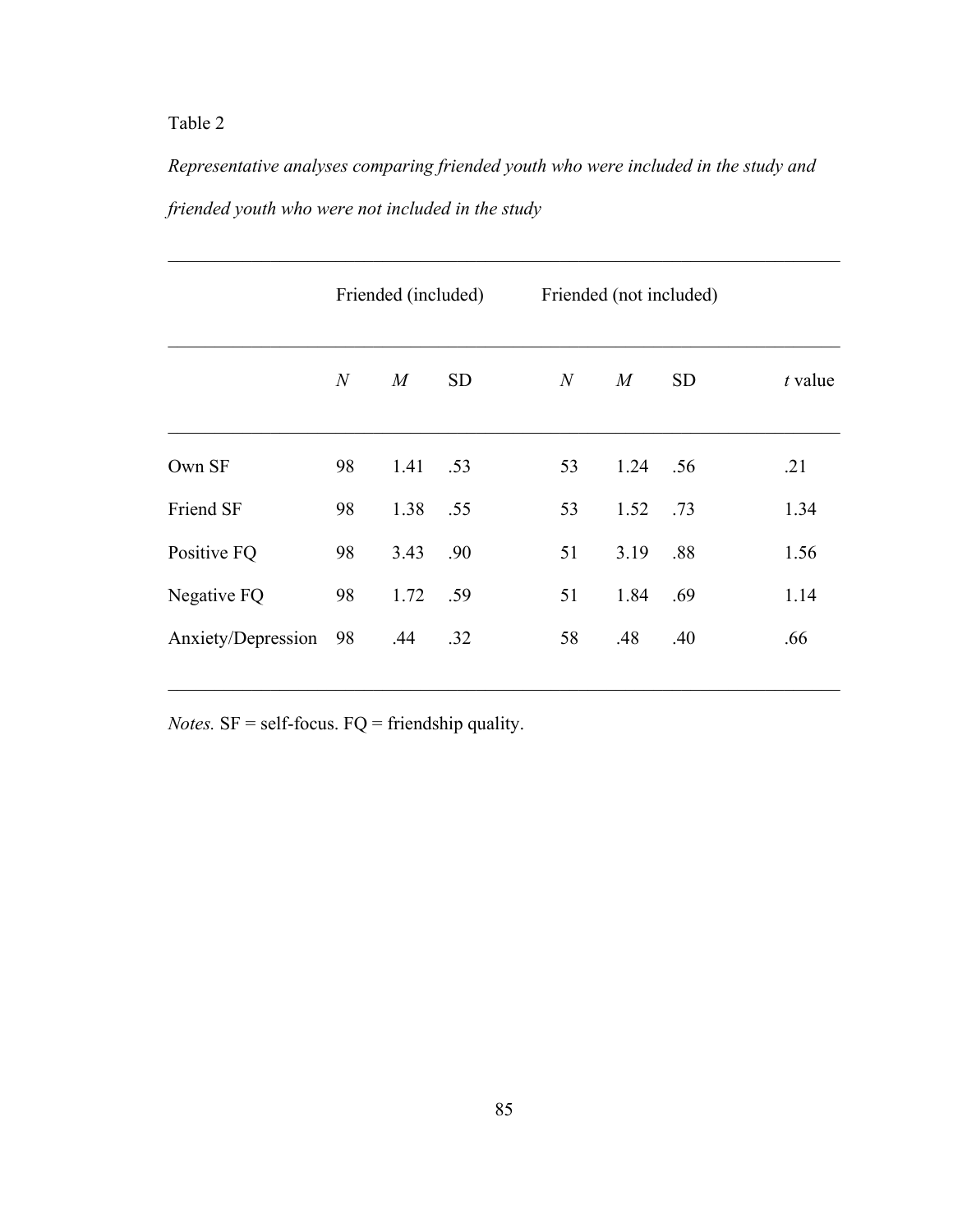*Psychometric properties and descriptive statistics for all variables for youth included in primary analyses*

|                  | $\boldsymbol{N}$ | $\alpha$ | M    | <b>SD</b> | Range         | Possible Range |
|------------------|------------------|----------|------|-----------|---------------|----------------|
| Own SF           | 98               | .87      | 1.41 | .53       | $1.00 - 4.00$ | $1.00 - 5.00$  |
| Friend SF        | 98               | .90      | 1.38 | .55       | $1.00 - 3.25$ | $1.00 - 5.00$  |
| Positive FQ      | 98               | .97      | 3.43 | .90       | 1.37-4.96     | $1.00 - 5.00$  |
| Negative FQ 98   |                  | .86      | 1.72 | .59       | $1.00 - 3.50$ | $1.00 - 5.00$  |
| Anxiety/Depr. 98 |                  | .78      | .44  | .32       | $.00-1.50$    | $.00 - 2.00$   |
|                  |                  |          |      |           |               |                |

 $\mathcal{L}_\text{max}$  , and the contribution of the contribution of the contribution of the contribution of the contribution of the contribution of the contribution of the contribution of the contribution of the contribution of t

*Notes.* SF = self-focus. FQ = friendship quality.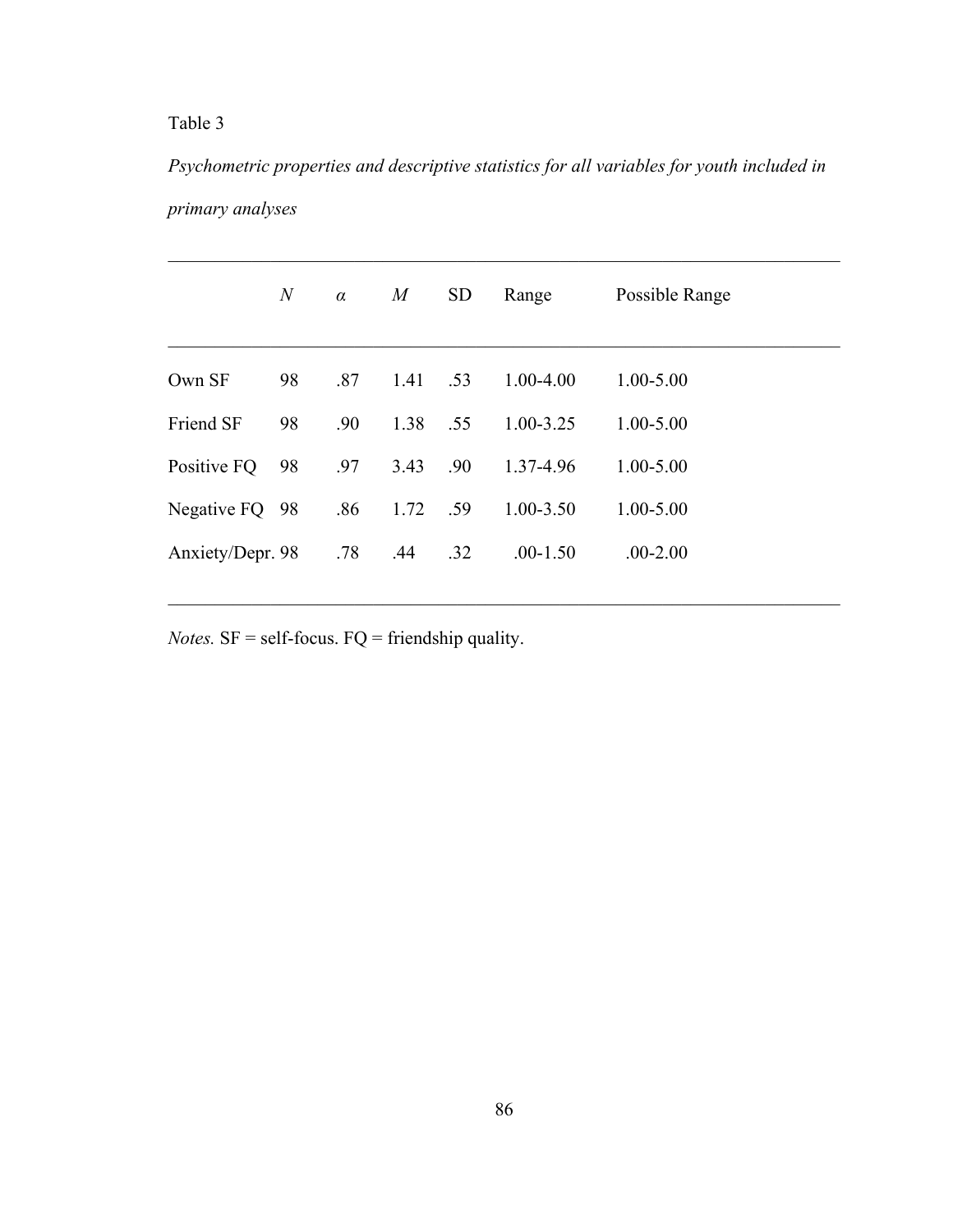|                    |    | <b>Boys</b>      |           |    | Girls |           |           |  |  |  |
|--------------------|----|------------------|-----------|----|-------|-----------|-----------|--|--|--|
|                    | N  | $\boldsymbol{M}$ | <b>SD</b> | N  | M     | <b>SD</b> | t value   |  |  |  |
| Own SF             | 48 | 1.47             | .50       | 50 | 1.35  | .55       | 1.11      |  |  |  |
| Friend SF          | 48 | 1.36             | .50       | 50 | 1.40  | .59       | .35       |  |  |  |
| Positive FQ        | 48 | 3.06             | .89       | 50 | 3.78  | .77       | $3.66***$ |  |  |  |
| Negative FQ        | 48 | 1.76             | .60       | 50 | 1.68  | .58       | .53       |  |  |  |
| Anxiety/Depression | 48 | .42              | .34       | 50 | .46   | .31       | .70       |  |  |  |

# *Means and standard deviations for all variables for boys and girls*

*Notes.* \*\*\**p*< .001. *t* value is from a multilevel analysis in which gender and grade were used to predict each variable.  $SF = self-focus$ .  $FQ = friendship$  quality.

 $\mathcal{L}_\text{max} = \mathcal{L}_\text{max} = \mathcal{L}_\text{max} = \mathcal{L}_\text{max} = \mathcal{L}_\text{max} = \mathcal{L}_\text{max} = \mathcal{L}_\text{max} = \mathcal{L}_\text{max} = \mathcal{L}_\text{max} = \mathcal{L}_\text{max} = \mathcal{L}_\text{max} = \mathcal{L}_\text{max} = \mathcal{L}_\text{max} = \mathcal{L}_\text{max} = \mathcal{L}_\text{max} = \mathcal{L}_\text{max} = \mathcal{L}_\text{max} = \mathcal{L}_\text{max} = \mathcal{$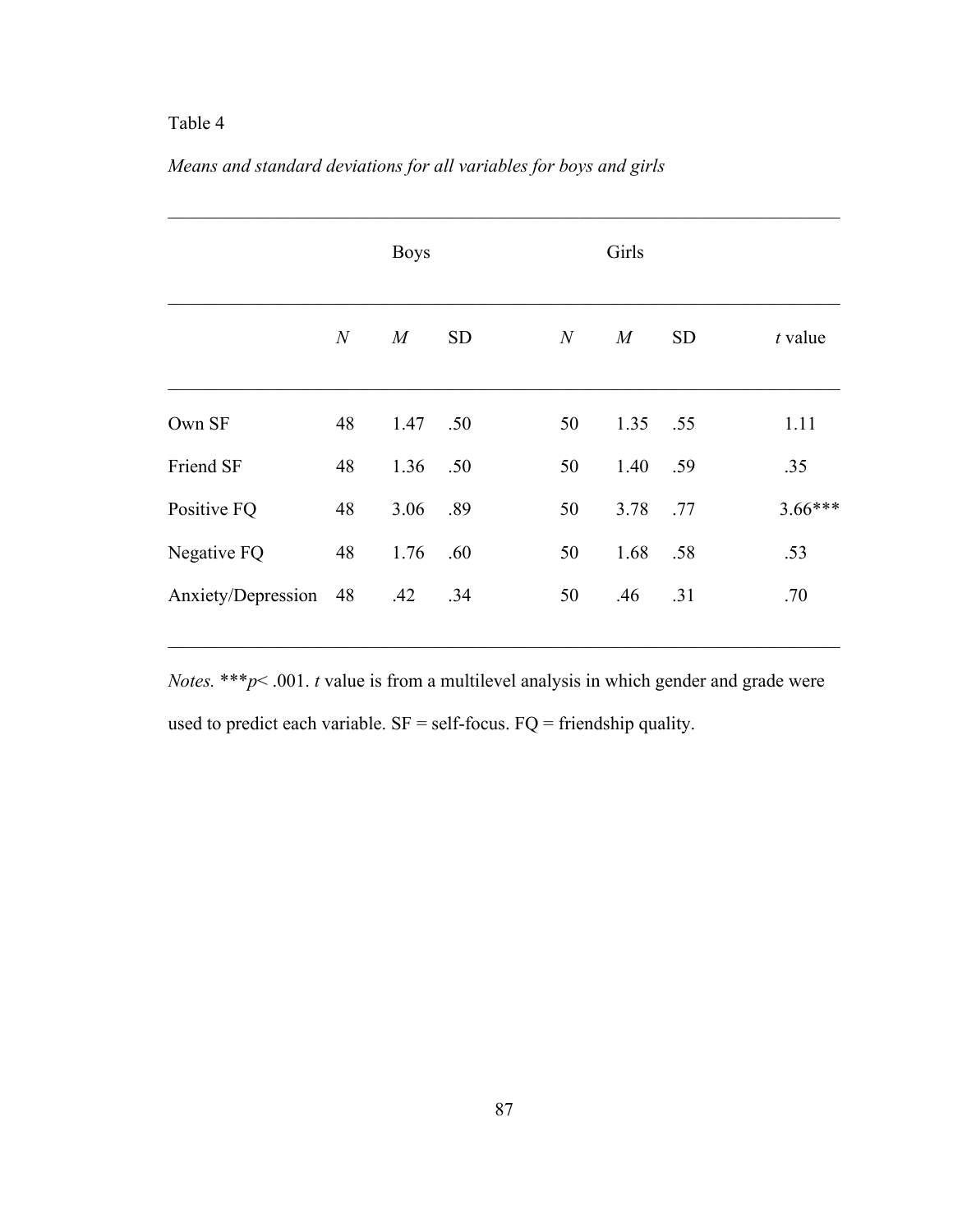|  |  | Means and standard deviations for all variables for each grade |
|--|--|----------------------------------------------------------------|
|  |  |                                                                |

|                       | Grade 5 |             | Grade 8   |         |             | Grade 11  |           |             |           |         |
|-----------------------|---------|-------------|-----------|---------|-------------|-----------|-----------|-------------|-----------|---------|
| Variable              | N       | M           | <b>SD</b> | $N_{-}$ | $M_{\rm}$   | <b>SD</b> | $N_{\rm}$ | M           | <b>SD</b> | t value |
| Own SF                |         | 28 1.44 .75 |           |         | 30 1.35 .36 |           |           | 40 1.44 .45 |           | .10     |
| Friend SF             | 28      | 1.37        | .61       |         | 30 1.39 .50 |           |           | 40 1.38     | .55       | .06     |
| Positive FQ           |         | 28 3.13 .91 |           |         | 30 3.38 .97 |           |           | 40 3.67     | .80       | $2.17*$ |
| Negative FQ $28$ 1.90 |         |             | .71       |         | 30 1.72 .58 |           |           | 40 1.59     | .47       | $2.07*$ |
| Anxiety/Depr. 28 .51  |         |             | .34       |         | 30 .45      | .38       | 40        | .39         | .25       | 1.45    |

 $\mathcal{L}_\text{max} = \mathcal{L}_\text{max} = \mathcal{L}_\text{max} = \mathcal{L}_\text{max} = \mathcal{L}_\text{max} = \mathcal{L}_\text{max} = \mathcal{L}_\text{max} = \mathcal{L}_\text{max} = \mathcal{L}_\text{max} = \mathcal{L}_\text{max} = \mathcal{L}_\text{max} = \mathcal{L}_\text{max} = \mathcal{L}_\text{max} = \mathcal{L}_\text{max} = \mathcal{L}_\text{max} = \mathcal{L}_\text{max} = \mathcal{L}_\text{max} = \mathcal{L}_\text{max} = \mathcal{$ 

*Notes.* \**p* < .05. *t* value is from a multilevel analysis in which gender and grade were used to predict each variable.  $SF = self$ -focus.  $FQ =$  friendship quality.

 $\mathcal{L}_\text{max} = \mathcal{L}_\text{max} = \mathcal{L}_\text{max} = \mathcal{L}_\text{max} = \mathcal{L}_\text{max} = \mathcal{L}_\text{max} = \mathcal{L}_\text{max} = \mathcal{L}_\text{max} = \mathcal{L}_\text{max} = \mathcal{L}_\text{max} = \mathcal{L}_\text{max} = \mathcal{L}_\text{max} = \mathcal{L}_\text{max} = \mathcal{L}_\text{max} = \mathcal{L}_\text{max} = \mathcal{L}_\text{max} = \mathcal{L}_\text{max} = \mathcal{L}_\text{max} = \mathcal{$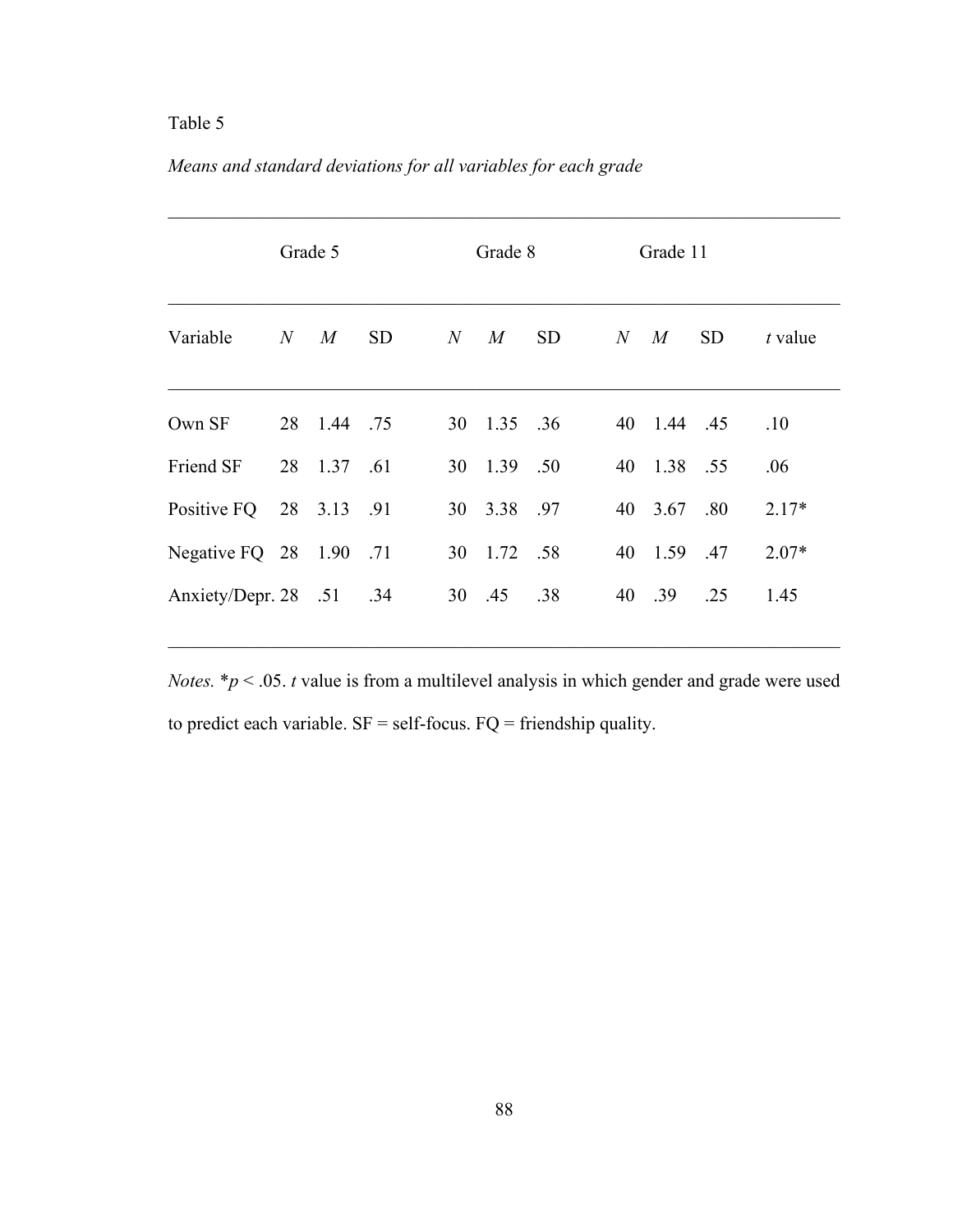*Summary of multilevel model analyses examining relations between self-reported selffocus and self-reported adjustment* 

 $\mathcal{L}_\text{max}$  , and the contribution of the contribution of the contribution of the contribution of the contribution of the contribution of the contribution of the contribution of the contribution of the contribution of t

|                                 | Focal youth report of focal youth adjustment |                    |                                |  |  |  |  |  |  |
|---------------------------------|----------------------------------------------|--------------------|--------------------------------|--|--|--|--|--|--|
|                                 | Positive FQ                                  |                    | Negative FQ Anxiety/Depression |  |  |  |  |  |  |
|                                 | β<br>$t$ value                               | $\beta$<br>t value | $t$ value<br>β                 |  |  |  |  |  |  |
| Focal youth report of own SF    | $.03$ $.12$                                  | $.12 \quad .81$    | $-.07-.84$                     |  |  |  |  |  |  |
| Focal youth report of friend SF | $.04$ . 20                                   | $.35 \quad 2.35*$  | $.20 \quad 2.34*$              |  |  |  |  |  |  |

*Notes*.  $* p < .05$ . SF = self-focus. FQ = friendship quality.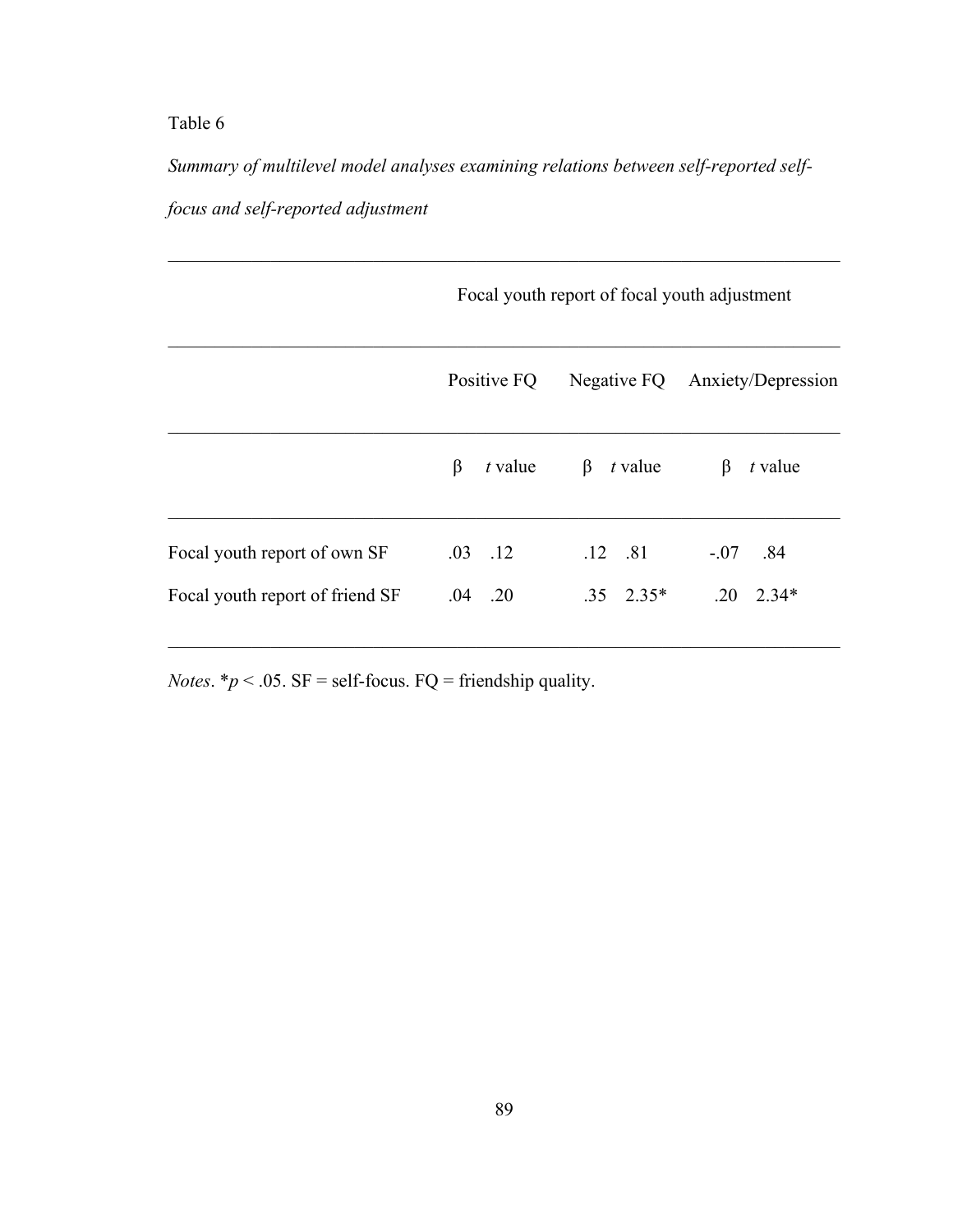*Summary of multilevel model analyses examining relations between friend-reported selffocus and self-reported adjustment* 

 $\mathcal{L}_\text{max}$  , and the contribution of the contribution of the contribution of the contribution of the contribution of the contribution of the contribution of the contribution of the contribution of the contribution of t

|                                 | Focal youth report of focal youth adjustment |                        |            |                                |     |           |  |  |  |  |
|---------------------------------|----------------------------------------------|------------------------|------------|--------------------------------|-----|-----------|--|--|--|--|
|                                 | Positive FQ                                  |                        |            | Negative FQ Anxiety/Depression |     |           |  |  |  |  |
|                                 | β                                            | $t$ value              |            | $\beta$ <i>t</i> value         | β   | $t$ value |  |  |  |  |
| Friend report of focal youth SF |                                              | $.12 \quad .56$        | $-.04$ .23 |                                | .01 | .11       |  |  |  |  |
| Friend report of friend SF      |                                              | $-.14$ .64 $-.22$ 1.34 |            |                                | .03 | .40       |  |  |  |  |

*Notes*. SF = self-focus. FQ = friendship quality.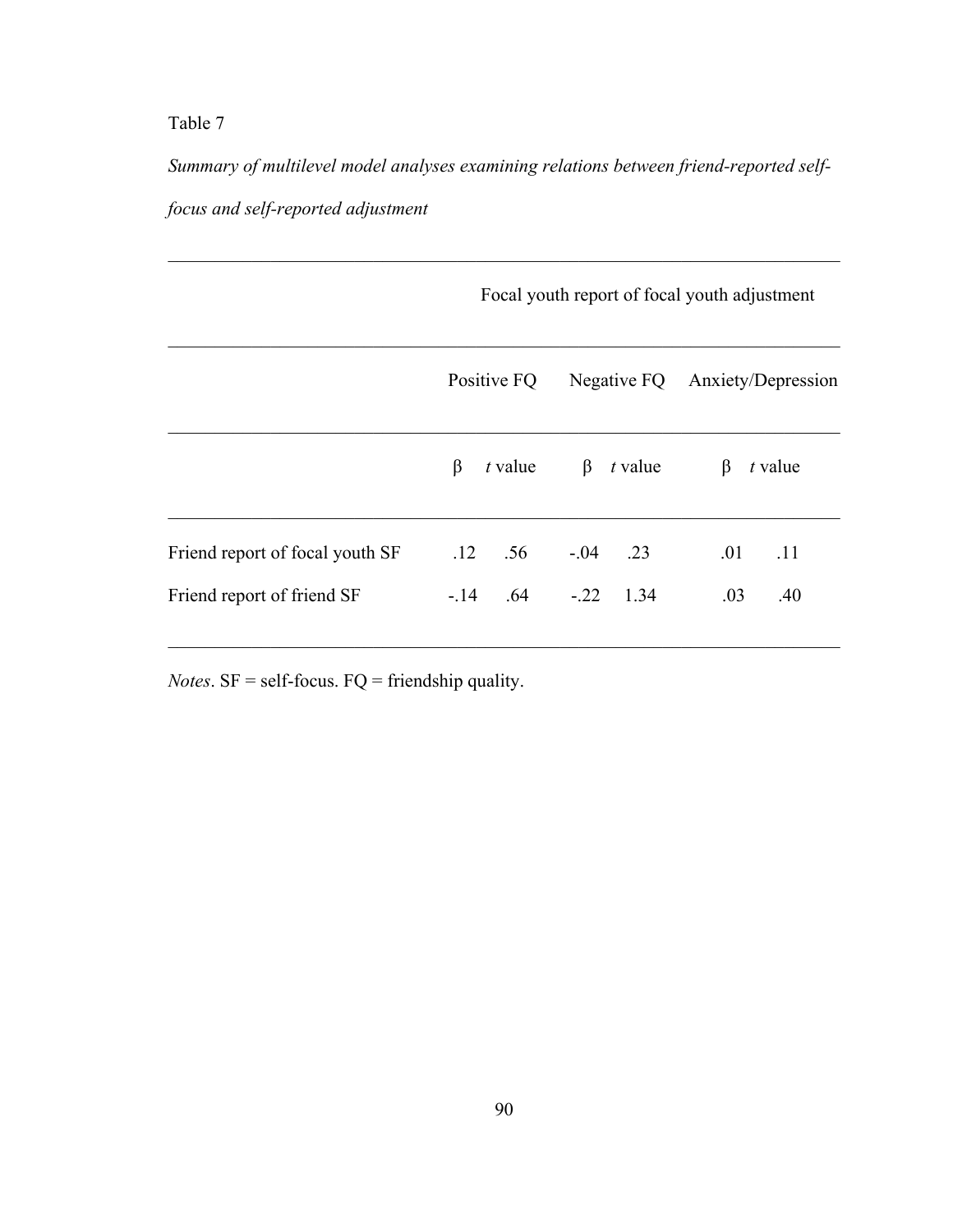# *Psychometric properties and descriptive statistics for all observed variables*

|                     | $\overline{N}$ | $\kappa$                 | $\boldsymbol{M}$ | <b>SD</b> | Range         | Possible      |
|---------------------|----------------|--------------------------|------------------|-----------|---------------|---------------|
|                     |                |                          |                  |           |               | Range         |
| SF proportion score | - 60           | $\overline{\phantom{a}}$ | .64              | .26       | $.00-1.00$    | $.00-1.00$    |
| Global SF score     | 60             | .71                      | 1.92             | 1.00      | $1.00 - 4.00$ | $1.00 - 5.00$ |

*Note.* SF = self-focus.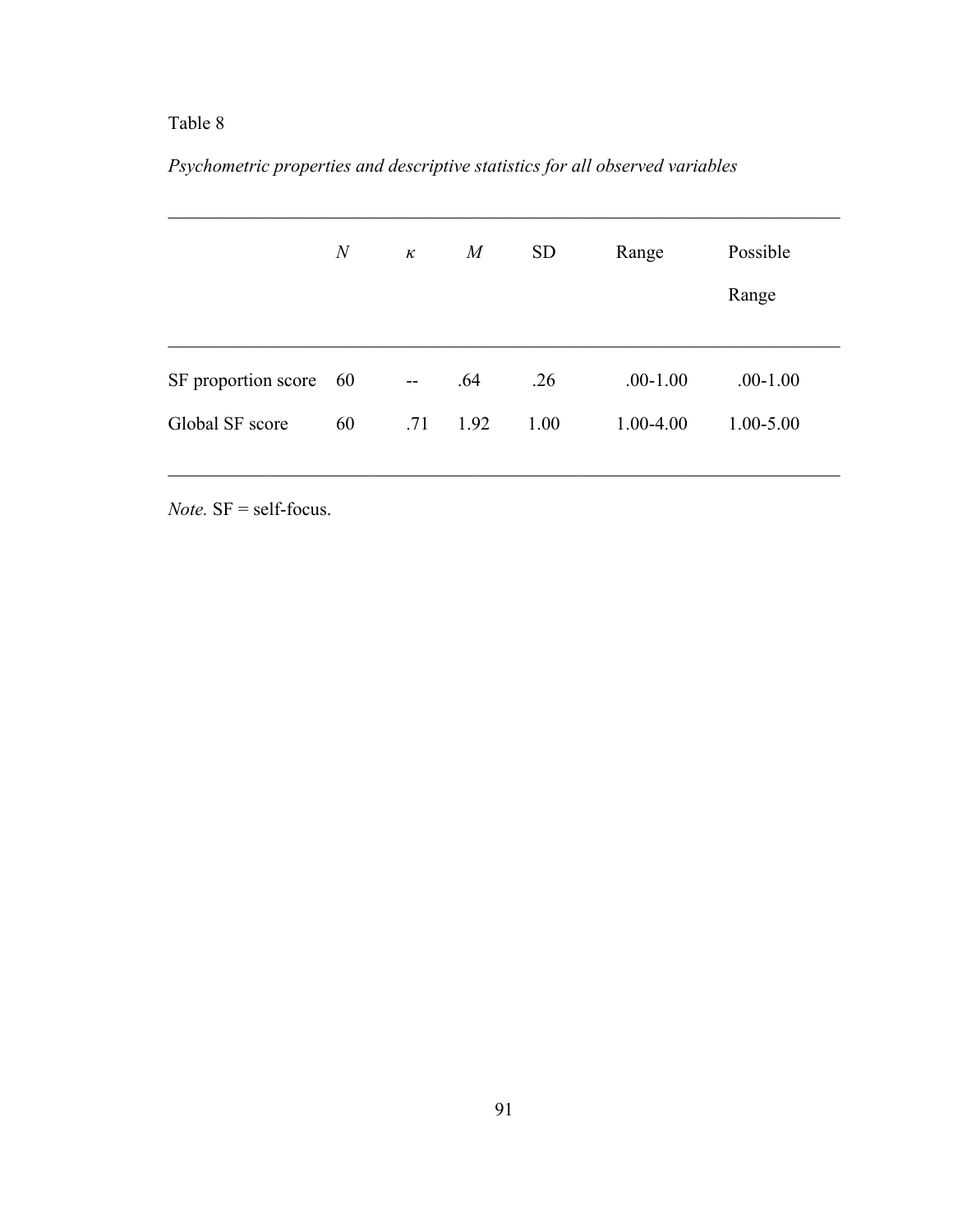# *Psychometric properties and descriptive statistics for all self-report variables*

|             | $\mathcal N$ | $\alpha$ | M    | <b>SD</b> | Range         | Possible range |
|-------------|--------------|----------|------|-----------|---------------|----------------|
|             |              |          |      |           |               |                |
| Positive FQ | 60           | .89      | 3.04 | .61       | $1.67 - 4.00$ | $.00-4.00$     |
| Negative FQ | 60           | .83      | .49  | .67       | $.00 - 2.67$  | $.00-4.00$     |
| Anxiety     | 60           | .91      | 1.96 | .54       | 1.00-3.54     | $1.00 - 5.00$  |
| Depression  | 60           | .82      | .29  | .21       | $.04 - .96$   | $.00 - 2.00$   |
|             |              |          |      |           |               |                |

*Note.* FQ = friendship quality.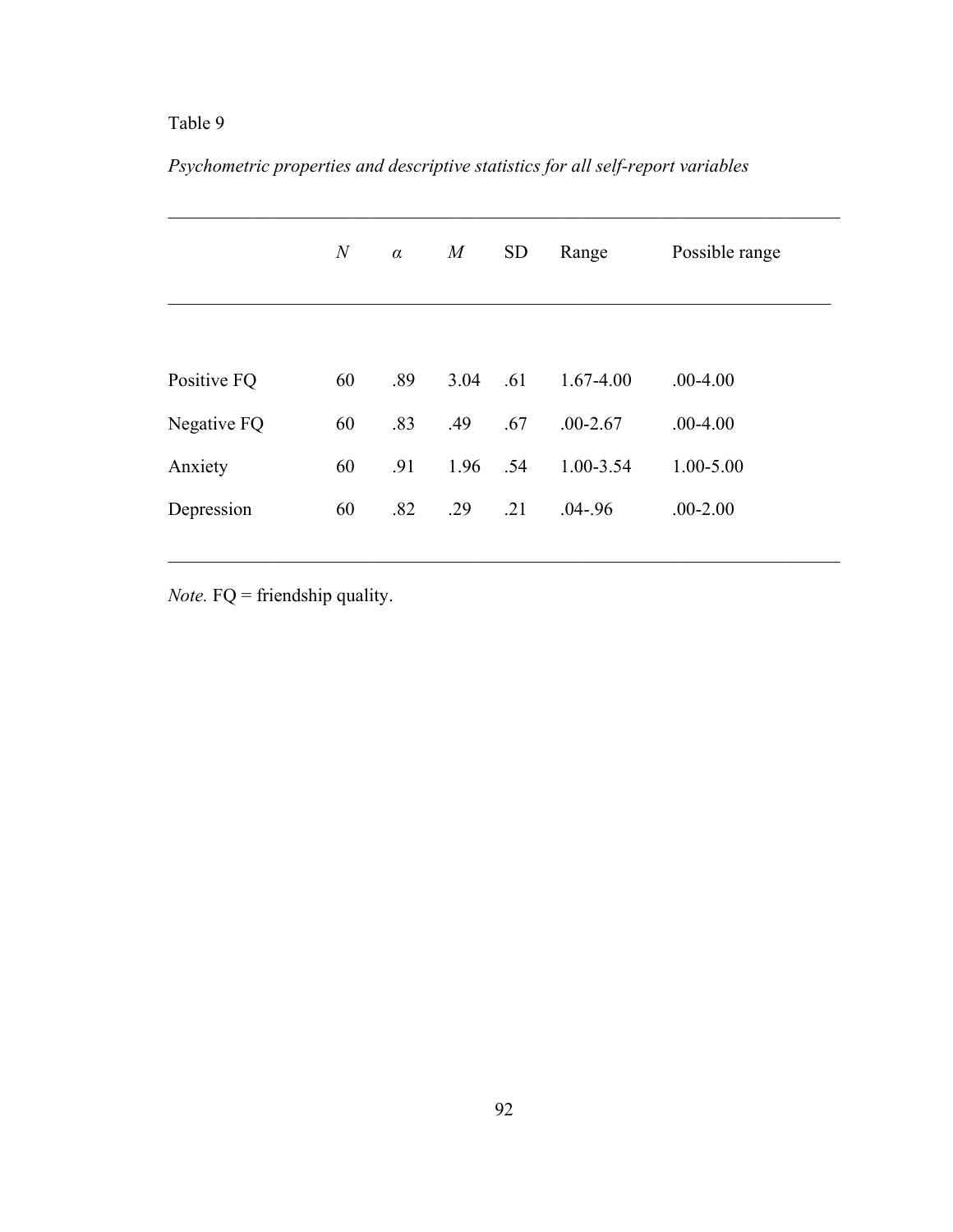|                                |           | <b>Boys</b> |           |    |              |           |           |
|--------------------------------|-----------|-------------|-----------|----|--------------|-----------|-----------|
|                                | $N_{\rm}$ | M           | <b>SD</b> | N  | M            | <b>SD</b> | $t$ value |
| SF proportion score 30 .58 .27 |           |             |           | 30 | $.70 \t .25$ |           | 1.76      |
| Global SF score                | 30        | 1.90        | .92       | 30 | 1.93         | 1.08      | .13       |

# *Means and standard deviations for all observed variables for boys and girls*

*Notes. t* value is from a multilevel analysis in which gender was used to predict each variable. SF = self-focus.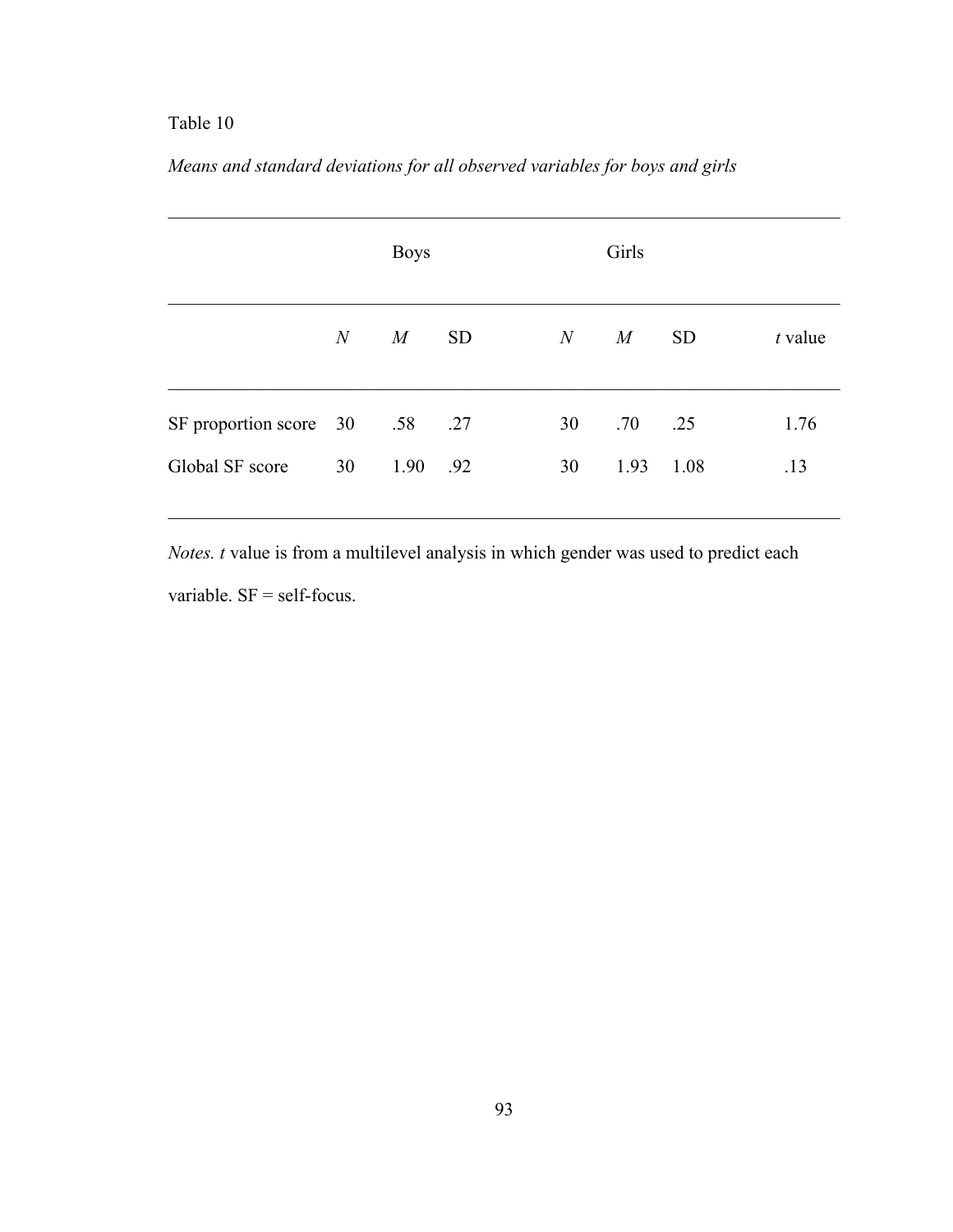|             |              | <b>Boys</b> |           |              | Girls |      |           |           |
|-------------|--------------|-------------|-----------|--------------|-------|------|-----------|-----------|
|             | $\mathcal N$ | M           | <b>SD</b> | $\mathcal N$ |       | M    | <b>SD</b> | $t$ value |
| Positive FQ | 30           | 2.80        | .60       | 30           |       | 3.29 | .52       | 2.94**    |
| Negative FQ | 30           | .59         | .72       | 30           |       | .39  | .61       | .91       |
| Anxiety     | 30           | 1.84        | .40       | 30           |       | 2.09 | .64       | 1.87      |
| Depression  | 30           | .27         | .19       | 30           |       | .31  | .22       | .58       |

# *Means and standard deviations for all self-report variables for boys and girls*

*Notes.* \*\**p* < .01. *t* value is from a multilevel analysis in which gender was used to predict each variable. FQ = friendship quality.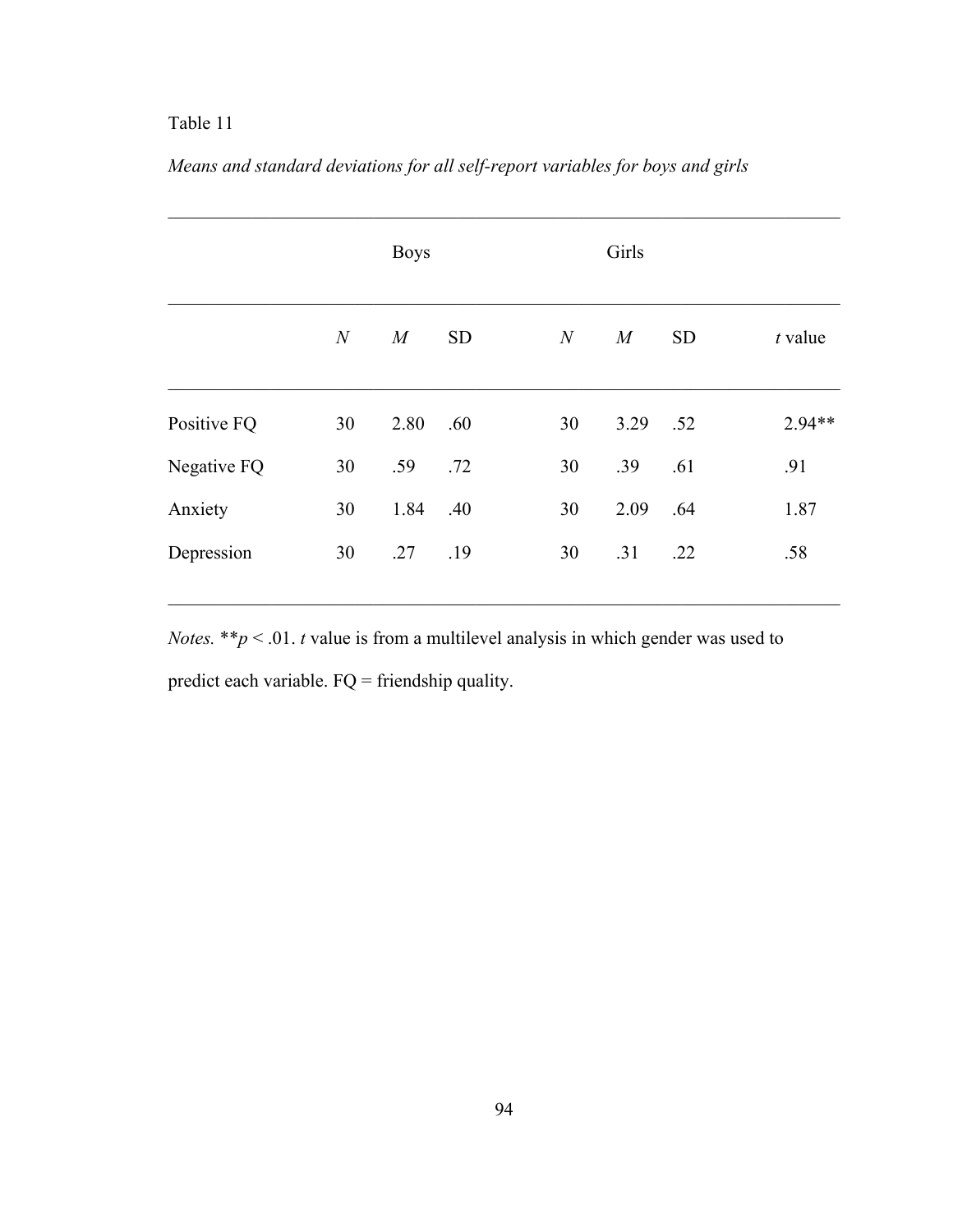*Summary of multilevel model analyses examining relations between observed self-focus and self-reported adjustment using self-focus proportion scores* 

 $\mathcal{L}_\text{max}$  , and the contribution of the contribution of the contribution of the contribution of the contribution of the contribution of the contribution of the contribution of the contribution of the contribution of t

|                                      | Focal youth report of focal youth adjustment |                         |                        |                      |
|--------------------------------------|----------------------------------------------|-------------------------|------------------------|----------------------|
|                                      |                                              | Positive FQ Negative FQ | Anxiety                | Depression           |
|                                      | $\beta$<br>$t$ value                         | $\beta$ <i>t</i> value  | $\beta$ <i>t</i> value | $\beta$<br>$t$ value |
| Focal youth's SF<br>proportion score | $.75 \quad 2.59*$                            | $.30 \t .92$            | $.56 \text{ } 2.15^*$  | $.16$ 1.56           |
| Friend's SF<br>proportion score      | $.11$ .38                                    | $.50 \quad 1.51$        | $-.20$ .78             | $-15$ 1.47           |

*Notes*.  $* p < .05$ . SF = self-focus. FQ = friendship quality.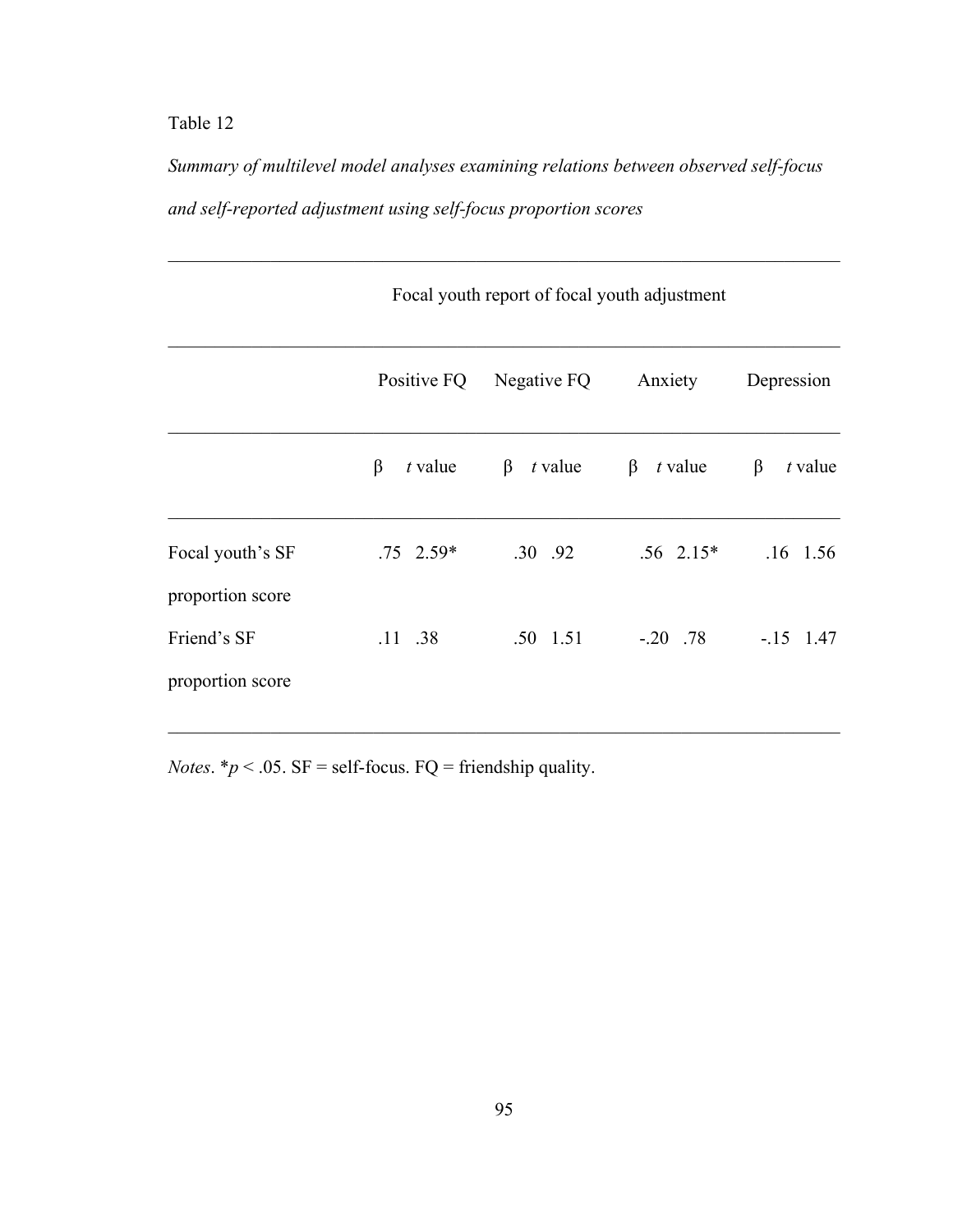*Summary of multilevel model analyses examining relations between observed self-focus and self-reported adjustment using global self-focus scores* 

 $\mathcal{L}_\text{max}$  , and the contribution of the contribution of the contribution of the contribution of the contribution of the contribution of the contribution of the contribution of the contribution of the contribution of t

|                                  | Focal youth report of focal youth adjustment |                        |                        |                  |  |
|----------------------------------|----------------------------------------------|------------------------|------------------------|------------------|--|
|                                  | Positive FQ                                  | Negative FQ            | Anxiety                | Depression       |  |
|                                  | β<br>$t$ value                               | $\beta$ <i>t</i> value | $\beta$ <i>t</i> value | β<br>$t$ value   |  |
| Focal youth's global SF -.07 .87 |                                              | $.01$ $.06$            | $.15 \t2.09*$          | $.08$ 3.30**     |  |
| Friend's global SF               | $-12$ 1.42                                   | $-.02$ .22             | $.07$ .99              | $.03 \quad 1.20$ |  |

*Notes.*  $* p < .05$ .  $* p < .01$ . SF = self-focus. FQ = friendship quality.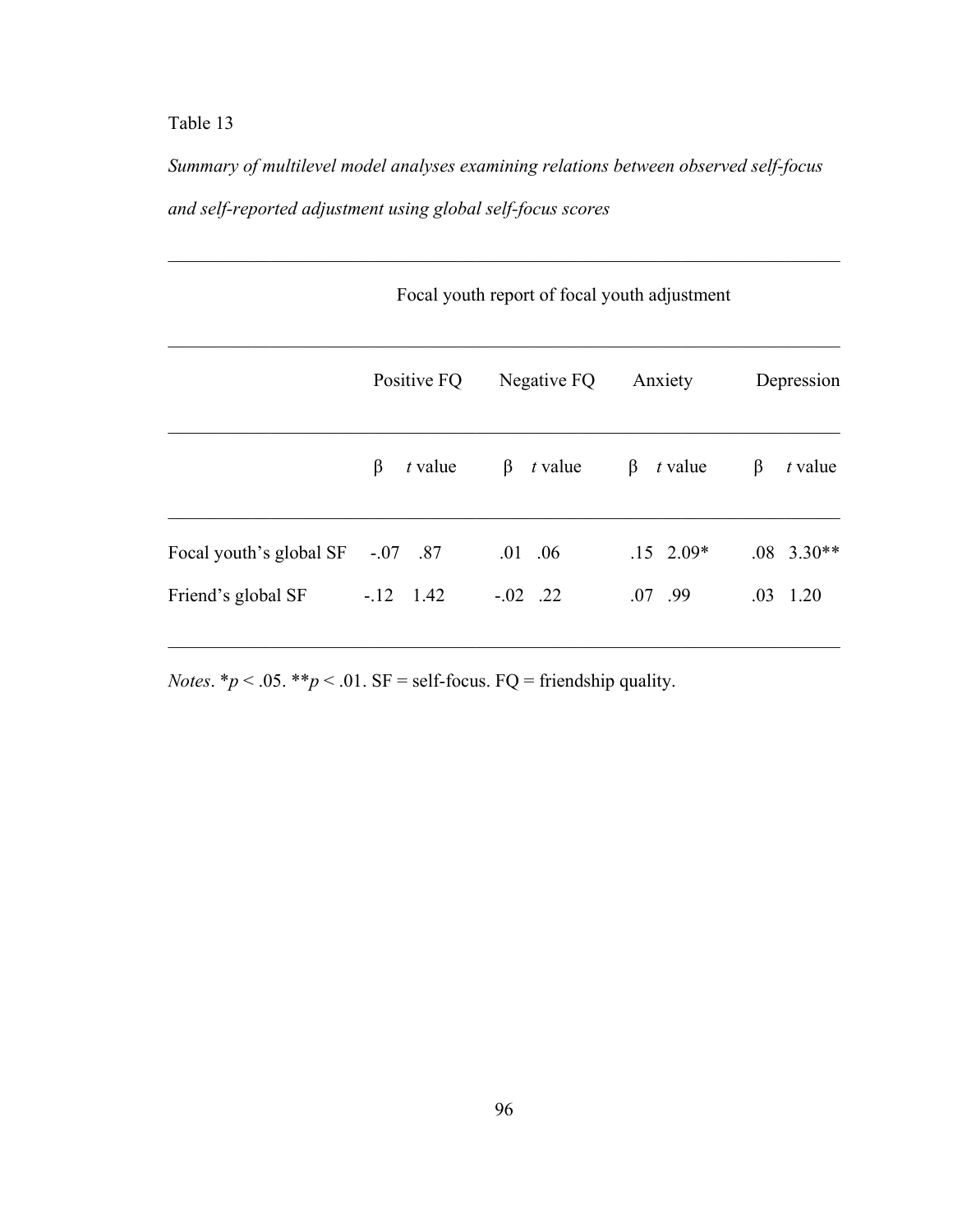#### Appendix A

### **Our Problems**

#### **WHAT I DO WHEN WE TALK:**

### **1. When [Friend 1] tells me about a problem, I often interrupt to tell her about my own problem.**

 $1 2 3 4 5$ not at all true a little true somewhat true pretty true really true

### **When [Friend 2] tells me about a problem, I often interrupt to tell her about my own problem.**

 $1 2 3 4 5$ not at all true a little true somewhat true pretty true really true

### **2. When [Friend 1] is talking to me about a problem, I jump in and talk about my own problems before she is finished.**

 $1 2 3 4 5$ not at all true a little true somewhat true pretty true really true

### **When [Friend 2] is talking to me about a problem, I jump in and talk about my own problems before she is finished.**

 $1 2 3 4 5$ not at all true a little true somewhat true pretty true really true

**3. When [Friend 1] and I discuss our problems, I try to make mine the main focus.**   $1 2 3 4 5$ not at all true a little true somewhat true pretty true really true

**When [Friend 2] and I discuss our problems, I try to make mine the main focus.** 

 $1 2 3 4 5$ not at all true a little true somewhat true pretty true really true

### **4. Even if [Friend 1] comes to me with a problem first, I bring up my own problems anyway.**

 $1 2 3 4 5$ not at all true a little true somewhat true pretty true really true

### **Even if [Friend 2] comes to me with a problem first, I bring up my own problems anyway.**

 $1 2 3 4 5$ not at all true a little true somewhat true pretty true really true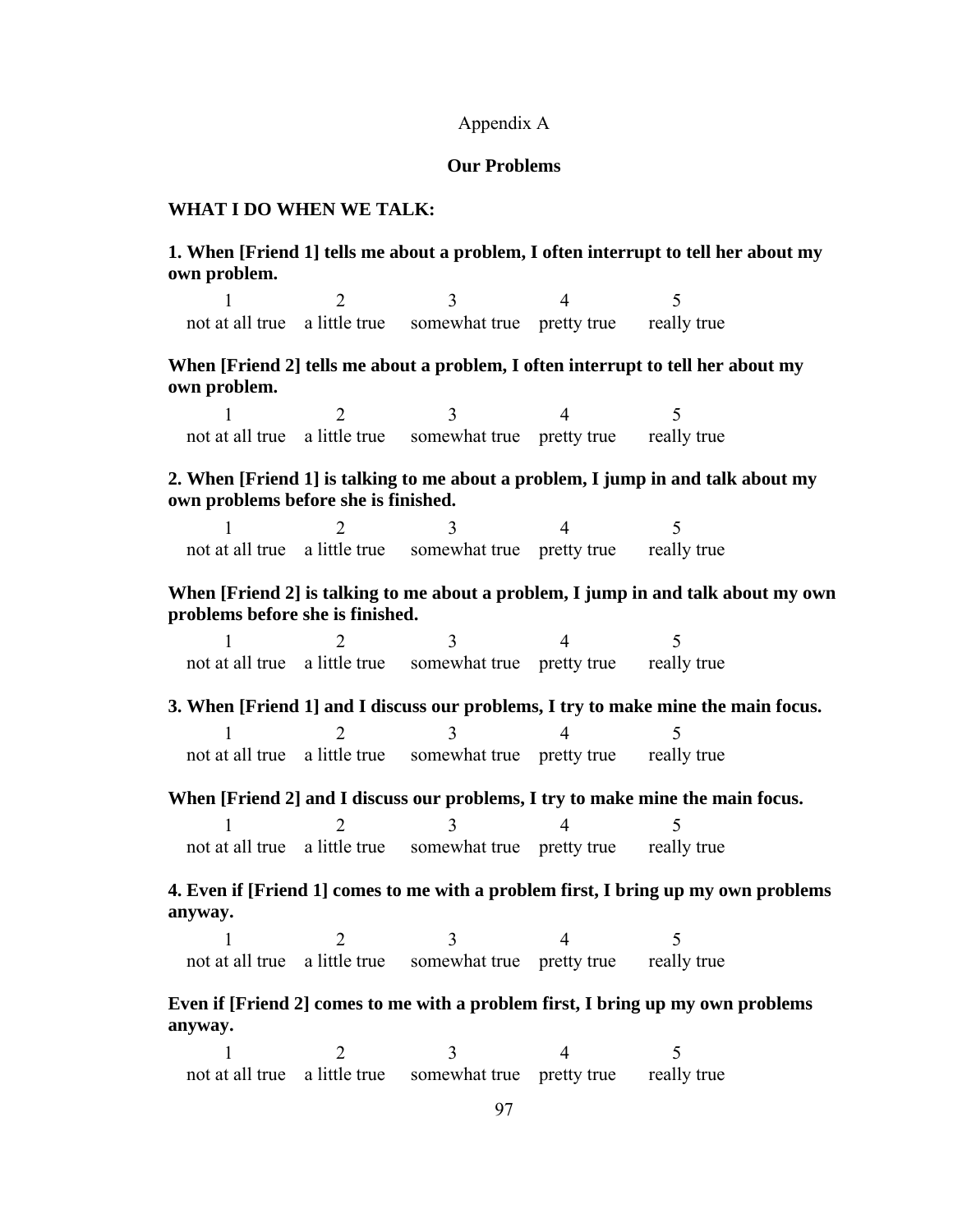**5. When we're talking about [Friend 1]'s problems, I spend more time talking about my own experiences than asking questions or giving advice.** 

 $1 2 3 4 5$ not at all true a little true somewhat true pretty true really true

**When we're talking about [Friend 2]'s problems, I spend more time talking about my own experiences than asking questions or giving advice.** 

 $1 2 3 4 5$ not at all true a little true somewhat true pretty true really true

**6. When [Friend 1] and I are talking about our problems, my problems get the most attention.** 

 $1 2 3 4 5$ not at all true a little true somewhat true pretty true really true

**When [Friend 2] and I are talking about our problems, my problems get the most attention.** 

 $1 2 3 4 5$ not at all true a little true somewhat true pretty true really true

\*\*\*\*\*\*\*\*\*\*\*\*\*\*\*\*\*\*\*\*\*\*\*\*\*\*\*\*\*\*\*\*\*\*\*\*\*\*\*\*\*\*\*\*\*\*\*\*\*\*\*\*\*\*\*\*\*\*\*\*\*\*\*\*\*\*\*\*\*\*\*\*

#### **WHAT MY FRIENDS DO WHEN WE TALK:**

**1. When I tell [Friend 1] about a problem, she often interrupts to tell me her own problem.** 

 $1 2 3 4 5$ not at all true a little true somewhat true pretty true really true

### **When I tell [Friend 2] about a problem, she often interrupts to tell me her own problem.**

 $1 2 3 4 5$ not at all true a little true somewhat true pretty true really true

### **2. When I talk to [Friend 1] about a problem, she jumps in and talks about her own problems before I am finished.**

 $1 2 3 4 5$ not at all true a little true somewhat true pretty true really true

### **When I talk to [Friend 2] about a problem, she jumps in and talks about her own problems before I am finished.**

 $1 2 3 4 5$ not at all true a little true somewhat true pretty true really true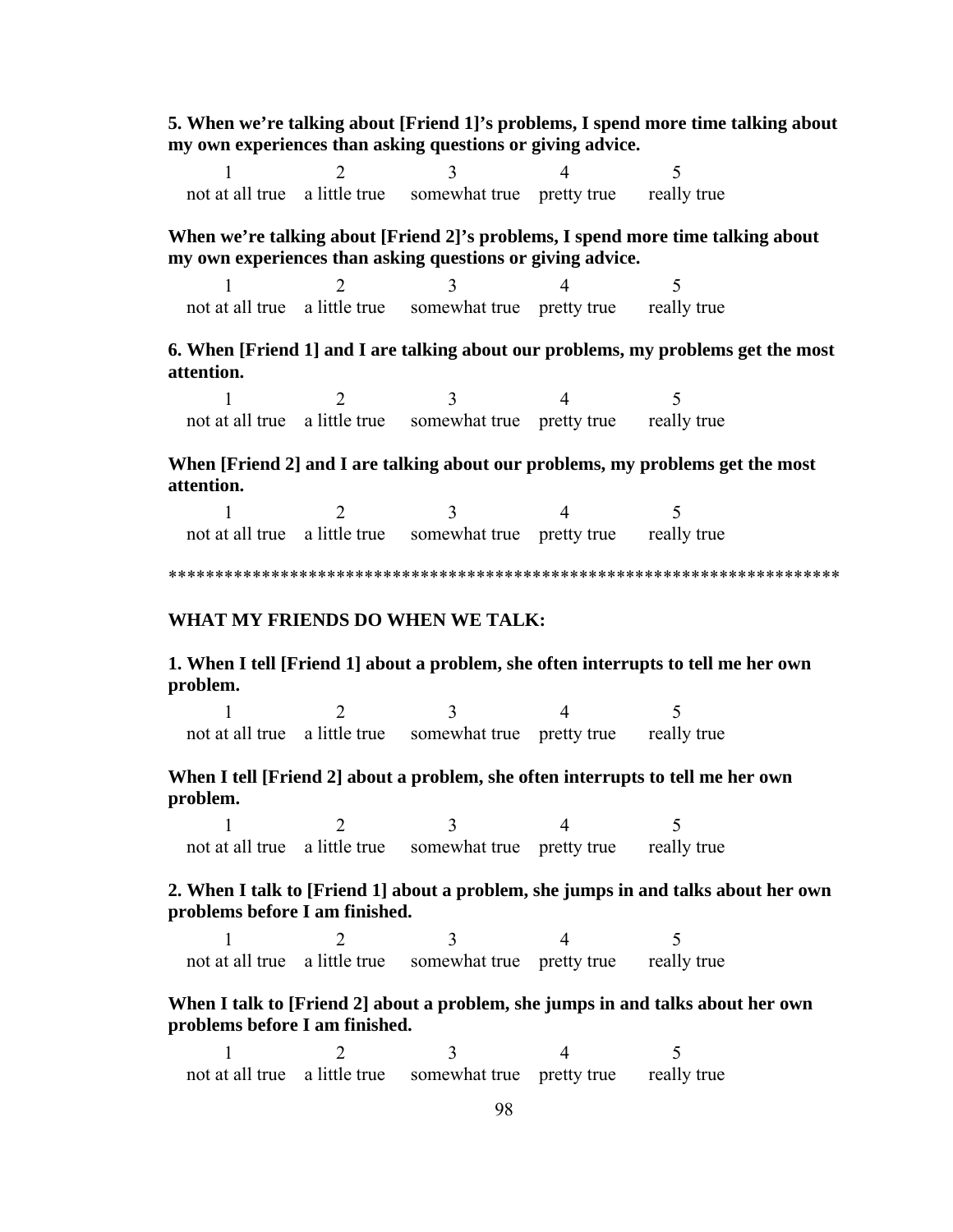**3. When [Friend 1] and I discuss our problems, she tries to make hers the main focus.** 

 $1 2 3 4 5$ not at all true a little true somewhat true pretty true really true

**When [Friend 2] and I discuss our problems, she tries to make hers the main focus.**   $1 2 3 4 5$ 

| not at all true a little true somewhat true pretty true |  |  | really true |
|---------------------------------------------------------|--|--|-------------|
|---------------------------------------------------------|--|--|-------------|

**4. Even if I come to [Friend 1] with a problem first, she brings up her own problems anyway.** 

 $1 2 3 4 5$ not at all true a little true somewhat true pretty true really true

**Even if I come to [Friend 2] with a problem first, she brings up her own problems anyway.** 

|  | not at all true a little true somewhat true pretty true really true |  |
|--|---------------------------------------------------------------------|--|

**5. When we're talking about my problems, [Friend 1] spends more time talking about her own experiences than asking questions or giving advice.** 

|  | not at all true a little true somewhat true pretty true really true |  |
|--|---------------------------------------------------------------------|--|

**When we're talking about my problems, [Friend 2] spends more time talking about her own experiences than asking questions or giving advice.** 

 $1 2 3 4 5$ not at all true a little true somewhat true pretty true really true

**6. When [Friend 1] and I are talking about our problems, her problems get the most attention.** 

 $1 2 3 4 5$ not at all true a little true somewhat true pretty true really true

**When [Friend 2] and I are talking about our problems, her problems get the most attention.** 

 $1 2 3 4 5$ not at all true a little true somewhat true pretty true really true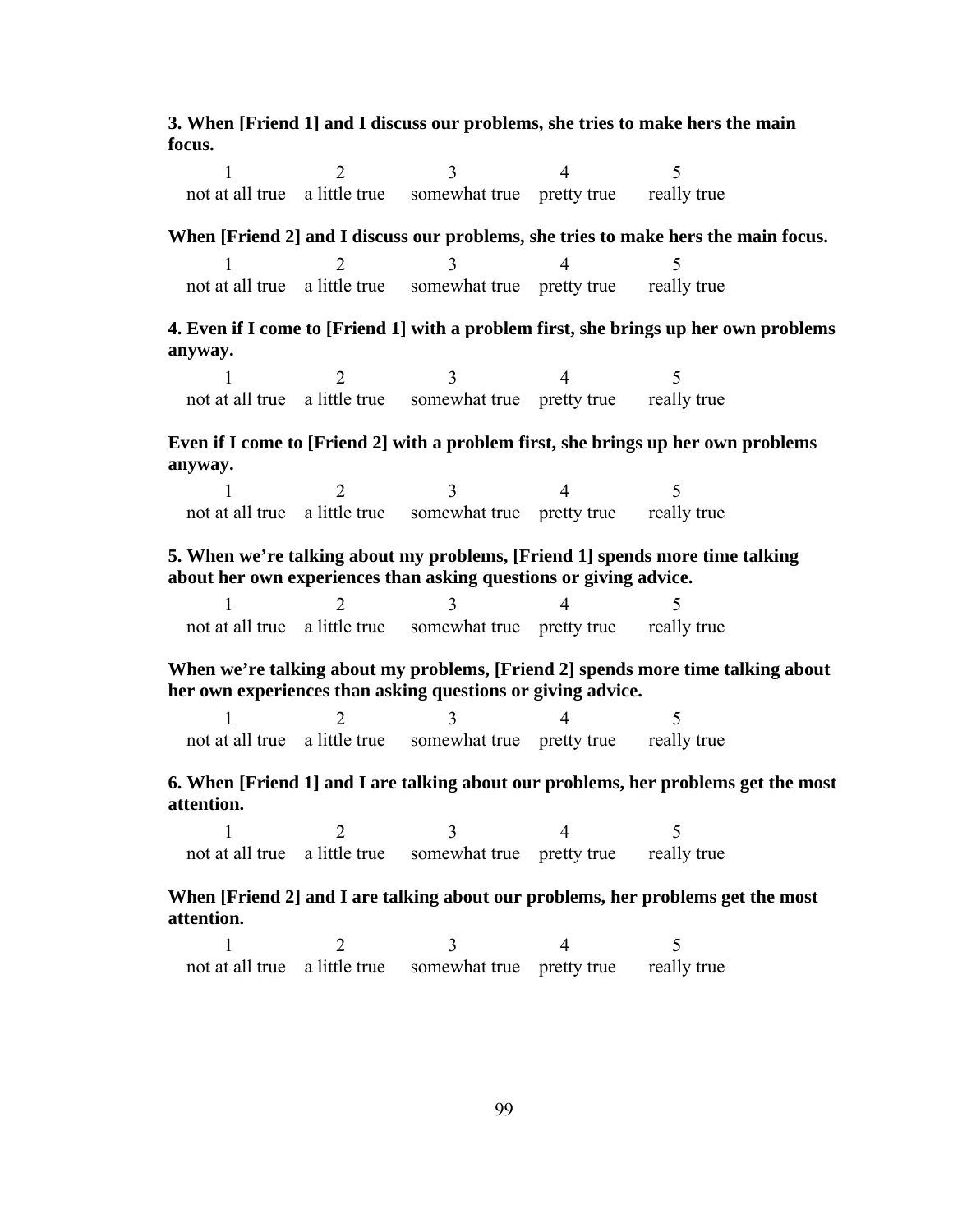#### Appendix B

#### Multilevel Model Equations

Note: SF= self-focus

*Study 1* 

Gender and grade differences

Level 1:  $(OwnSF)_{ii} = \beta 0_i + e_{ii}$ Level 2:  $\beta$ 0<sub>i</sub>= γ00+ γ01(Gender) + γ02(Grade) + γ03(Gender\*Grade) + u0<sub>i</sub>

Level 1: (FriendSF)<sub>ii</sub> =  $\beta$ 0<sub>i</sub> + e<sub>ij</sub> Level 2:  $\beta$ 0<sub>i</sub>=  $\gamma$ 00+  $\gamma$ 01(Gender) +  $\gamma$ 02(Grade) +  $\gamma$ 03(Gender\*Grade) + u0<sub>i</sub>

Level 1: (Positive friendship quality)<sub>ii</sub> =  $\beta$ 0<sub>i</sub> + e<sub>ii</sub> Level 2: β0<sub>i</sub>= γ00+ γ01(Gender) + γ02(Grade) + γ03(Gender\*Grade) + u0<sub>j</sub>

Level 1: (Negative friendship quality)<sub>ii</sub> =  $\beta$ 0<sub>i</sub> + e<sub>ii</sub> Level 2:  $\beta 0$ <sub>j</sub> =  $\gamma 00$ +  $\gamma 01$ (Gender) +  $\gamma 02$ (Grade) +  $\gamma 03$ (Gender\*Grade) +  $u0_1$ 

Level 1: (Anxiety/Depression)<sub>ij</sub> =  $\beta$ 0<sub>i</sub> + e<sub>ij</sub> Level 2:  $\beta$ 0<sub>i</sub>=  $\gamma$ 00+  $\gamma$ 01(Gender) +  $\gamma$ 02(Grade) +  $\gamma$ 03(Gender\*Grade) + u0<sub>i</sub>

Relations between self-reported self-focus and friendship quality

Level 1: (Positive friendship quality)<sub>ii</sub> =  $\beta$ 0<sub>i</sub> +  $\beta$ 1<sub>i</sub>(SelfReportedOwnSF)<sub>ii</sub> +  $\beta$ 2j(SelfReportedFriendSF)<sub>ii</sub> + e<sub>ii</sub> Level 2:  $\beta 0_i = \gamma 00 + \gamma 01(Gender) + \gamma 02(Grade) + \gamma 03(Gender*Grade) + u0_i$  $β1<sub>i</sub> = γ10$  $β2$ <sub>j</sub> = γ20

Level 1: (Negative friendship quality)<sub>ii</sub> =  $\beta$ 0<sub>i</sub> +  $\beta$ 1<sub>i</sub>(SelfReportedOwnSF)<sub>ii</sub> +  $\beta$ 2j(SelfReportedFriendSF)<sub>ij</sub> + e<sub>ij</sub> Level 2:  $\beta 0_i = \gamma 00 + \gamma 01(Gender) + \gamma 02(Grade) + \gamma 03(Gender*Grade) + u0_i$  $\beta$ 1<sub>i</sub> = γ10  $β2$ <sub>i</sub> = γ20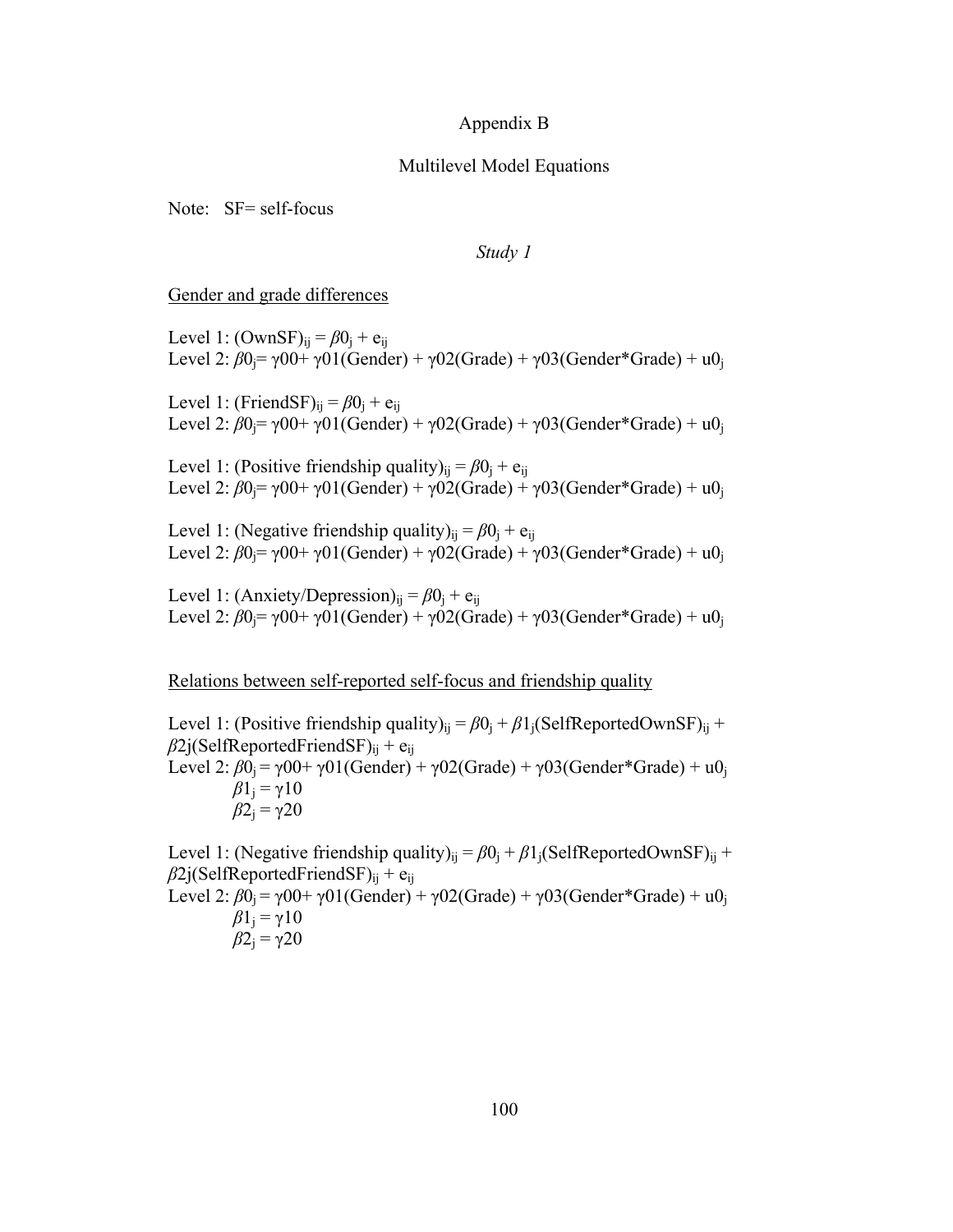Relations between self-reported self-focus and internalizing symptoms

Level 1: (Anxiety/Depression)<sub>ij</sub> =  $\beta 0$ <sub>j</sub> +  $\beta 1$ <sub>j</sub>(SelfReportedOwnSF)<sub>ij</sub>+  $\beta$ 2j(SelfReportedFriendSF)<sub>ii</sub> + e<sub>ii</sub> Level 2:  $\beta 0_i = \gamma 00 + \gamma 01(Gender) + \gamma 02(Grade) + \gamma 03(Gender*Grade) + u0_i$  $β1<sub>i</sub> = γ10$  $β2$ <sub>i</sub> = γ20

Relations between friend-reported self-focus and friendship quality

Level 1: (Positive friendship quality)<sub>ij</sub> =  $\beta 0$ <sub>j</sub> +  $\beta 1$ <sub>j</sub>(FriendReportedOwnSF)<sub>ij</sub> +  $\beta$ 2j(FriendReportedFriendSF)<sub>ii</sub> + + e<sub>ij</sub> Level 2:  $\beta 0_i = \gamma 00 + \gamma 01(Gender) + \gamma 02(Grade) + \gamma 03(Gender*Grade) + u0_i$  $β1<sub>i</sub> = γ10$  $β2$ <sub>j</sub> = γ20

Level 1: (Negative friendship quality)<sub>ii</sub> =  $\beta$ 0<sub>i</sub> +  $\beta$ 1<sub>i</sub>(FriendReportedOwnSF)<sub>ii</sub> +  $\beta$ 2j(FriendReportedFriendSF)<sub>ij</sub> + + e<sub>ij</sub> Level 2:  $\beta 0_i = \gamma 00 + \gamma 01(Gender) + \gamma 02(Grade) + \gamma 03(Gender*Grade) + u0_i$  $β1<sub>i</sub> = γ10$  $β2$ <sub>j</sub> = γ20

Relations between friend-reported self-focus and internalizing symptoms

Level 1: (Anxiety/Depression)<sub>ii</sub> =  $\beta$ 0<sub>i</sub> +  $\beta$ 1<sub>i</sub>(FriendReportedOwnSF)<sub>ii</sub>+  $\beta$ 2j(FriendReportedFriendSF)<sub>ij</sub> + e<sub>ij</sub> Level 2:  $\beta$ 0<sub>j</sub> =  $\gamma$ 00+  $\gamma$ 01(Gender) +  $\gamma$ 02(Grade) +  $\gamma$ 03(Gender\*Grade) + u0<sub>i</sub>  $\beta$ 1<sub>i</sub> = γ10  $β2$ <sub>j</sub> = γ20

*Study 2* 

Gender differences

Level 1:  $(SFglobal)_{ii} = \beta 0_i + e_{ii}$ Level 2:  $β0$ <sub>j</sub>= γ00+ γ01(Gender) + u0<sub>i</sub>

Level 1: (SFproportion)<sub>ij</sub> =  $\beta$ 0<sub>i</sub> + e<sub>ij</sub> Level 2:  $β0$ <sub>j</sub> = γ00+ γ01(Gender) + u0<sub>i</sub>

Level 1: (Positive friendship quality)<sub>ij</sub> =  $\beta$ 0<sub>i</sub> + e<sub>ij</sub> Level 2:  $\beta 0 = \gamma 00 + \gamma 01$  (Gender) + u0<sub>i</sub>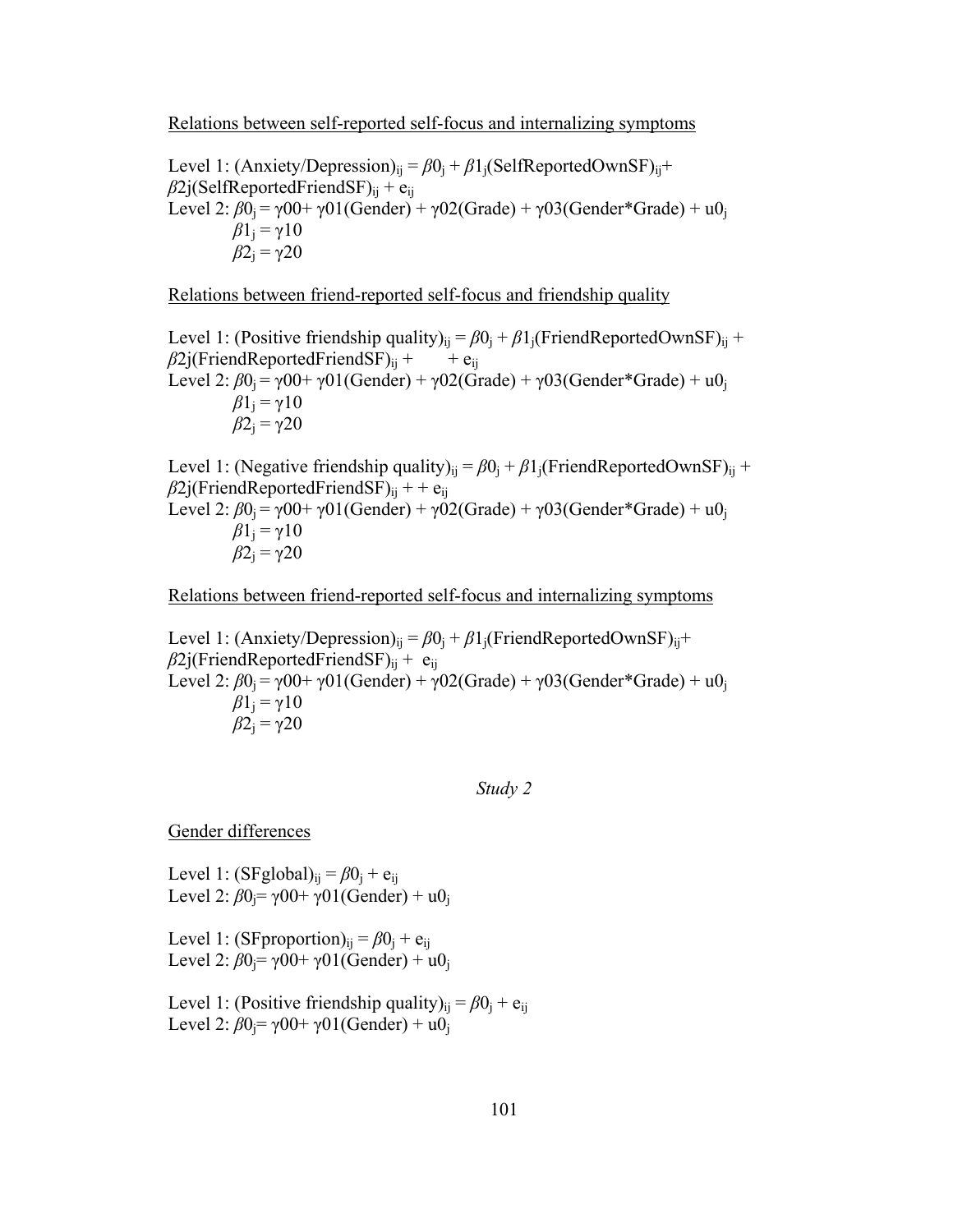Level 1: (Negative friendship quality)<sub>ij</sub> =  $\beta$ 0<sub>j</sub> + e<sub>ij</sub> Level 2:  $β0$ <sub>j</sub> = γ00+ γ01(Gender) + u0<sub>j</sub>

Level 1: (Depression)<sub>ii</sub> =  $\beta$ 0<sub>i</sub> + e<sub>ii</sub> Level 2:  $\beta 0 = \gamma 00 + \gamma 01$ (Gender) + u0<sub>i</sub>

Level 1:  $(Anxiety)_{ii} = \beta 0_i + e_{ii}$ Level 2:  $β0$ <sub>j</sub> = γ00+ γ01(Gender) + u0<sub>i</sub>

Relations between global self-focus score and friendship quality

Level 1: (Positive friendship quality)<sub>ij</sub> =  $β0$ <sub>j</sub> +  $β1$ <sub>j</sub>(OwnSFglobal)<sub>ij</sub>+  $β2$ j(FriendSFglobal)<sub>ij</sub>  $+$  e<sub>ii</sub> Level 2:  $\beta 0_i = \gamma 00 + \gamma 01$ (Gender) + u0<sub>i</sub>  $β1<sub>i</sub> = γ10$  $β2$ <sub>j</sub> = γ20

Level 1: (Negative friendship quality)<sub>ij</sub> =  $β0$ <sub>j</sub> +  $β1$ <sub>j</sub>(OwnSFglobal)<sub>ij</sub>+  $β2$ j(FriendSFglobal)<sub>ij</sub>  $+$   $e_{ii}$ Level 2:  $β0$ <sub>j</sub> = γ 00 + γ01(Gender) + u0<sub>j</sub>  $β1<sub>i</sub> = γ10$  $β2$ <sub>j</sub> = γ20

Relations between global self-focus score and internalizing symptoms

Level 1:(Depression)<sub>ii</sub> =  $\beta 0$ <sub>i</sub> +  $\beta 1$ <sub>i</sub>(OwnSFglobal)<sub>ii</sub> +  $\beta 2$ j(FriendSFglobal)<sub>ii</sub> + e<sub>ii</sub> Level 2:  $\beta 0_i = \gamma 00 + \gamma 01$ (Gender) + u0<sub>i</sub>  $β1<sub>i</sub> = γ10$  $β2$ <sub>j</sub> = γ20

Level 1:  $(Anxiety)_{ii} = \beta 0_i + \beta 1_i(OwnSFglobal)_{ii} + \beta 2j(FriendSFglobal)_{ii} + e_{ii}$ Level 2:  $\beta 0_i = \gamma 00 + \gamma 01$ (Gender) + u0<sub>i</sub>  $β1<sub>i</sub> = γ10$  $β2$ <sub>i</sub> = γ20

Relations between self-focus proportion score and friendship quality

Level 1: (Positive friendship quality)<sub>ij</sub> =  $\beta$ 0<sub>j</sub> +  $\beta$ 1<sub>j</sub>(OwnSFproportion)<sub>ij</sub> +  $\beta$ 2j(FriendSFproportion)<sub>ii</sub> + e<sub>ij</sub> Level 2:  $\beta 0_i = \gamma 00 + \gamma 01$  (Gender) + u0<sub>i</sub>  $β1<sub>i</sub> = γ10$  $β2$ <sub>i</sub> = γ20